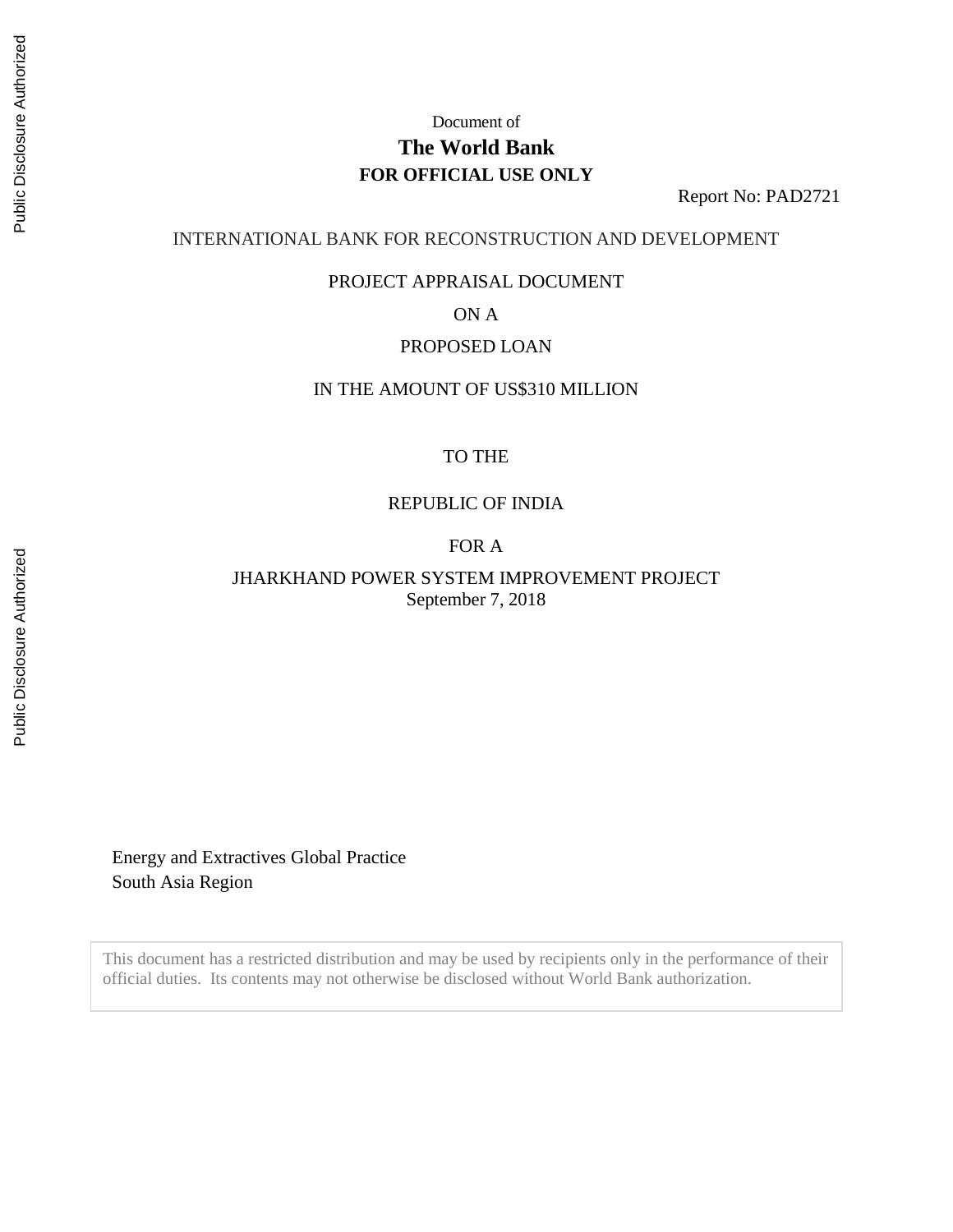# CURRENCY EQUIVALENTS

(Exchange Rate Effective April 16, 2018)

Currency Unit  $=$  Indian Rupees (INR) **INR**  $65.0 =$  **US\$1** 

> FISCAL YEAR April 1 - March 31

Regional Vice President: Hartwig Schafer Country Director: Junaid Kamal Ahmad Senior Global Practice Director: Riccardo Puliti Practice Manager: Demetrios Papathanasiou Task Team Leader(s): Amol Gupta, Kavita Saraswat, Bipulendu Narayan Singh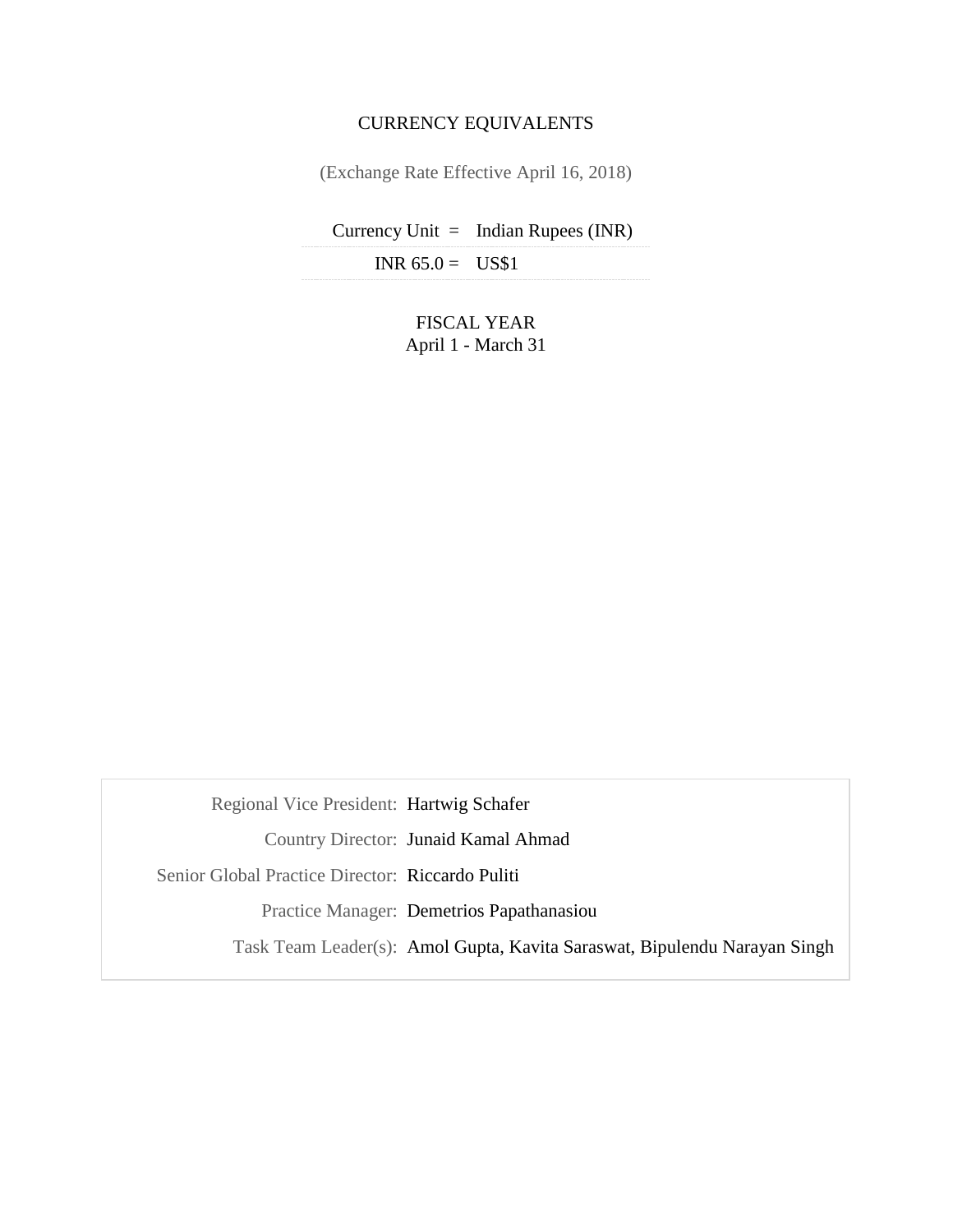# ABBREVIATIONS AND ACRONYMS

| <b>ABT</b>    | <b>Availability-Based Tariff</b>                      |  |  |
|---------------|-------------------------------------------------------|--|--|
| AT&C          | Aggregate Technical and Commercial                    |  |  |
| <b>BAFO</b>   | <b>Best and Final Offer</b>                           |  |  |
| <b>CAAA</b>   | Comptroller of Aid, Accounts, and Audit               |  |  |
| CAG           | Comptroller and Auditor General of India              |  |  |
| <b>CEA</b>    | <b>Central Electricity Authority</b>                  |  |  |
| <b>CGFA</b>   | Corporate Governance and Financial Accountability     |  |  |
| <b>CIS</b>    | <b>Customer Information System</b>                    |  |  |
| <b>COD</b>    | <b>Commercial Operation Date</b>                      |  |  |
| <b>CPTD</b>   | <b>Compensatory Plan for Temporary Damages</b>        |  |  |
| <b>CQS</b>    | Selection based on Consultant's Qualification         |  |  |
| DC            | <b>Direct Contracting</b>                             |  |  |
| <b>DDOs</b>   | Drawing and Disbursing Officers                       |  |  |
| <b>DDUGJY</b> | Deendayal Upadhyaya Gram Jyoti Yojana                 |  |  |
| <b>DISCOM</b> | Distribution Utility or Company                       |  |  |
| <b>DPR</b>    | <b>Detailed Project Report</b>                        |  |  |
| <b>DVC</b>    | Damodar Valley Corporation                            |  |  |
| E&S           | <b>Environmental and Social</b>                       |  |  |
| <b>EMP</b>    | <b>Environment Management Plan</b>                    |  |  |
| <b>ERP</b>    | <b>Enterprise Resource Planning</b>                   |  |  |
| <b>ERR</b>    | Economic Rate of Return                               |  |  |
| <b>ESIA</b>   | <b>Environment and Social Impact Assessment</b>       |  |  |
| <b>ESMF</b>   | <b>Environmental and Social Management Framework</b>  |  |  |
|               |                                                       |  |  |
| FM            | <b>Financial Management</b><br><b>Fiscal Year</b>     |  |  |
| FY            |                                                       |  |  |
| <b>GAP</b>    | <b>Gender Action Plan</b>                             |  |  |
| <b>GDF</b>    | Gender Development Framework                          |  |  |
| GeM           | Government eMarketplace                               |  |  |
| <b>GDP</b>    | <b>Gross Domestic Product</b>                         |  |  |
| <b>GHG</b>    | Greenhouse Gas                                        |  |  |
| GoI           | Government of India                                   |  |  |
| GoJ           | Government of Jharkhand                               |  |  |
| <b>GRC</b>    | Grievance Redressal Committee                         |  |  |
| <b>GRM</b>    | Grievance Redress Mechanism                           |  |  |
| <b>GRS</b>    | Grievance Redress Service                             |  |  |
| HO            | <b>Head Office</b>                                    |  |  |
| <b>HR</b>     | <b>Human Resources</b>                                |  |  |
| IA            | <b>Implementing Agency</b>                            |  |  |
| <b>IBRD</b>   | International Bank for Reconstruction and Development |  |  |
| <b>ICB</b>    | <b>International Competitive Bidding</b>              |  |  |
| <b>ICT</b>    | <b>Information and Communication Technology</b>       |  |  |
| <b>IPDS</b>   | <b>Integrated Power Development Scheme</b>            |  |  |
| <b>IPF</b>    | <b>Investment Project Financing</b>                   |  |  |
| <b>IPP</b>    | <b>Independent Power Producer</b>                     |  |  |
| IT            | <b>Information Technology</b>                         |  |  |
| <b>IUFR</b>   | <b>Interim Unaudited Financial Report</b>             |  |  |
| <b>JBVNL</b>  | Jharkhand Bijli Vitran Nigam Limited                  |  |  |
| <b>JPSIP</b>  | Jharkhand Power System Improvement Project            |  |  |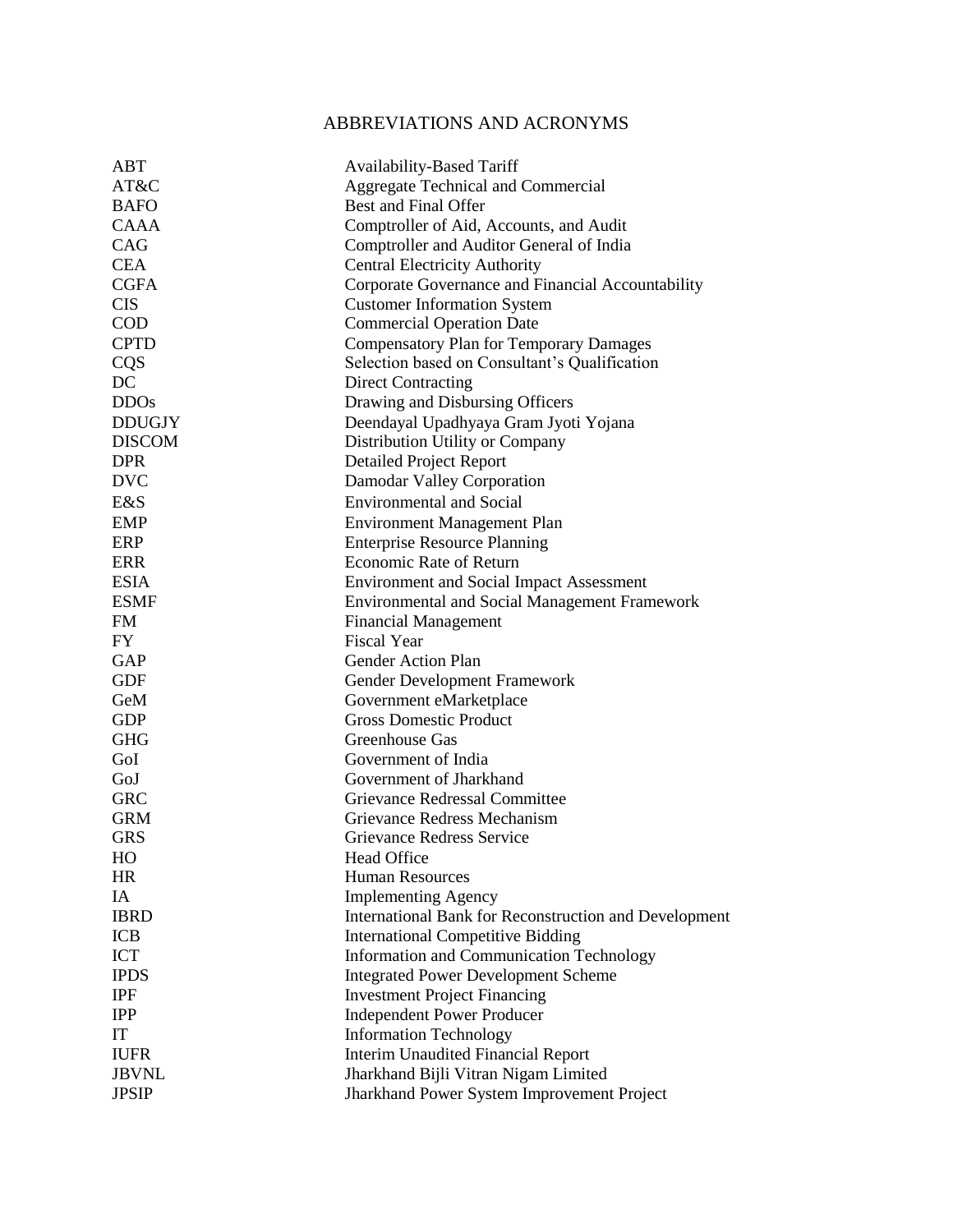| <b>JSERC</b>    | <b>Jharkhand State Electricity Regulatory Commission</b>      |  |  |
|-----------------|---------------------------------------------------------------|--|--|
| <b>JSEB</b>     | Jharkhand State Electricity Board                             |  |  |
| <b>JUSNL</b>    | Jharkhand Urja Sancharan Nigam Limited                        |  |  |
| kV              | Kilovolt                                                      |  |  |
| kVA             | Kilovolt Ampere                                               |  |  |
| kWh             | kilowatt-hour                                                 |  |  |
| <b>MBC</b>      | Metering, Billing, and Collection                             |  |  |
| <b>MFD</b>      | Maximizing Finance for Development                            |  |  |
| MoF             | Ministry of Finance                                           |  |  |
| MoP             | Ministry of Power                                             |  |  |
| MoU             | Memorandum of Understanding                                   |  |  |
| M&E             | Monitoring & Evaluation                                       |  |  |
| MU              | <b>Million Units</b>                                          |  |  |
| <b>MVA</b>      | Megavolt-Ampere                                               |  |  |
| <b>MW</b>       |                                                               |  |  |
|                 | Mega Watts                                                    |  |  |
| <b>NCB</b>      | <b>National Competitive Bidding</b>                           |  |  |
| <b>NLTA</b>     | Non-Lending Technical Assistance                              |  |  |
| O&M             | <b>Operations and Maintenance</b>                             |  |  |
| <b>OPGW</b>     | <b>Optical Ground Wire</b>                                    |  |  |
| PAP             | <b>Project Affected Persons</b>                               |  |  |
| <b>PAT</b>      | Profit After Tax                                              |  |  |
| <b>PFA</b>      | Power for All                                                 |  |  |
| PIE             | Project Implementing Entity                                   |  |  |
| PIU             | Project Implementation Unit                                   |  |  |
| <b>PMC</b>      | <b>Project Management Consultant</b>                          |  |  |
| <b>PMO</b>      | Project Management Office                                     |  |  |
| <b>PPA</b>      | Power Purchase Agreement                                      |  |  |
| <b>PPP</b>      | Public Private Partnership                                    |  |  |
| <b>PPSD</b>     | <b>Project Procurement Strategy Document</b>                  |  |  |
| Saubhagya       | Pradhan Mantri Sahaj Bijli Har Ghar Yojana                    |  |  |
| R&R             | <b>Resettlement and Rehabilitation</b>                        |  |  |
| <b>R-APDRP</b>  | Restructured Accelerated Power Development and Reform Program |  |  |
| <b>RAP</b>      | <b>Resettlement Action Plan</b>                               |  |  |
| RE              | Renewable Energy                                              |  |  |
| <b>RFB</b>      | <b>Request for Bids</b>                                       |  |  |
| <b>RGGVY</b>    | Rajiv Gandhi Grameen Vidyutikaran Yojana                      |  |  |
| <b>RHS</b>      | <b>Right Hand Side</b>                                        |  |  |
| <b>RPF</b>      | <b>Resettlement Policy Framework</b>                          |  |  |
| <b>RoW</b>      | Right-of-Way                                                  |  |  |
| SA              | Social Assessment                                             |  |  |
| <b>SBD</b>      | <b>Standard Bidding Document</b>                              |  |  |
| <b>SC</b>       | <b>Scheduled Caste</b>                                        |  |  |
| SF <sub>6</sub> | Sulphur Hexafluoride                                          |  |  |
| S&I             | Supply and Installation                                       |  |  |
| <b>SIA</b>      |                                                               |  |  |
|                 | <b>Social Impact Assessment</b>                               |  |  |
| <b>SMP</b>      | Social Management Plan                                        |  |  |
| <b>SLDC</b>     | <b>State Load Dispatch Centre</b>                             |  |  |
| <b>SPD</b>      | <b>Standard Procurement Document</b>                          |  |  |
| <b>ST</b>       | <b>Scheduled Tribe</b>                                        |  |  |
| T&D             | <b>Transmission and Distribution</b>                          |  |  |
| TL              | <b>Transmission Line</b>                                      |  |  |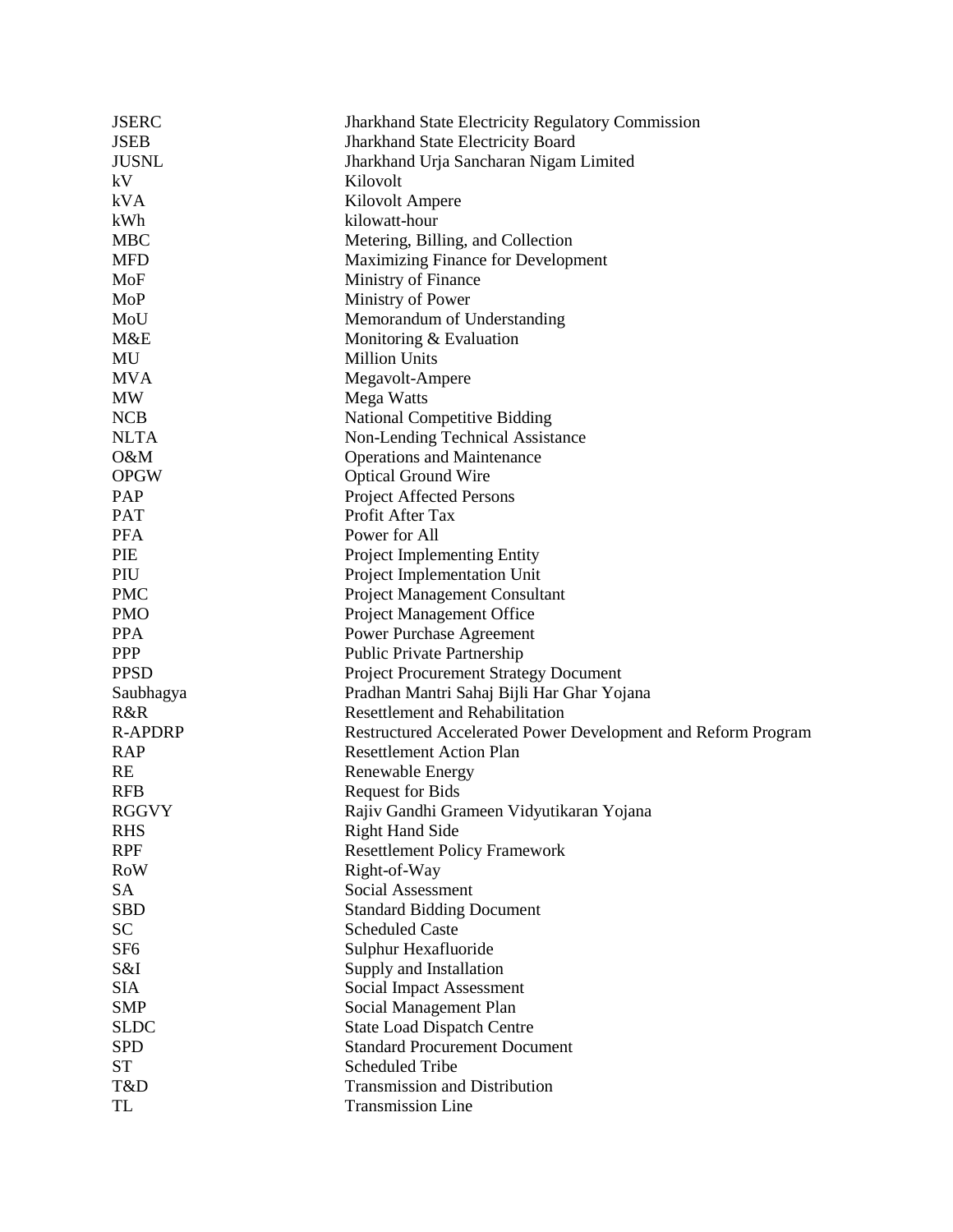| <b>TPDP</b>  | Tribal People Development Plan                           |
|--------------|----------------------------------------------------------|
| <b>TPDPF</b> | <b>Tribal People Development Planning Framework</b>      |
| ToR          | Terms of Reference                                       |
| <b>UDAY</b>  | Ujwal DISCOM Assurance Yojana (Program for the Financial |
|              | Turnaround of DISCOMs)                                   |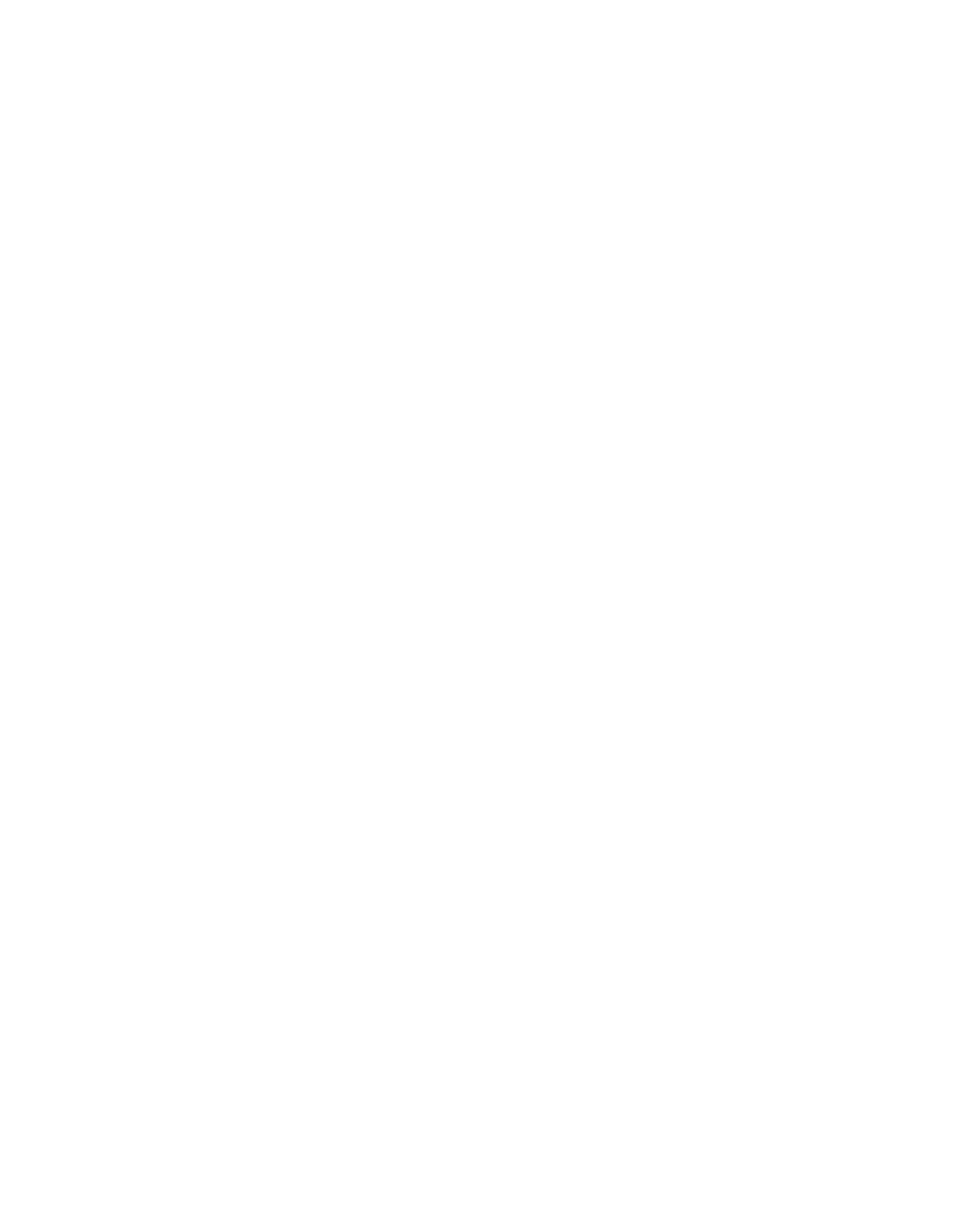

# **BASIC INFORMATION**

| Country(ies) | Project Name                                                            |                             |  |  |
|--------------|-------------------------------------------------------------------------|-----------------------------|--|--|
| India        | Jharkhand Power System Improvement Project                              |                             |  |  |
| Project ID   | <b>Financing Instrument</b><br><b>Environmental Assessment Category</b> |                             |  |  |
| P162086      | <b>Investment Project</b><br>Financing                                  | <b>B-Partial Assessment</b> |  |  |

#### **Financing & Implementation Modalities**

| [ ] Multiphase Programmatic Approach (MPA) | [ ] Contingent Emergency Response Component (CERC) |
|--------------------------------------------|----------------------------------------------------|
| [ ] Series of Projects (SOP)               | [ ] Fragile State(s)                               |
| [] Disbursement-linked Indicators (DLIs)   | [ ] Small State(s)                                 |
| [ ] Financial Intermediaries (FI)          | [ ] Fragile within a non-fragile Country           |
| [] Project-Based Guarantee                 | [ ] Conflict                                       |
| [] Deferred Drawdown                       | [ ] Responding to Natural or Man-made Disaster     |
|                                            |                                                    |

[ ] Alternate Procurement Arrangements (APA)

| <b>Expected Approval Date</b> | <b>Expected Closing Date</b> |
|-------------------------------|------------------------------|
| 01-Oct-2018                   | 31-May-2024                  |
| <b>Bank/IFC Collaboration</b> |                              |

No

## **Proposed Development Objective(s)**

The project development objectives (PDO) are to increase the transmission capacity of electricity network in the state of Jharkhand and strengthen the institutional capacity of state-owned power transmission and distribution utilities.

### **Components**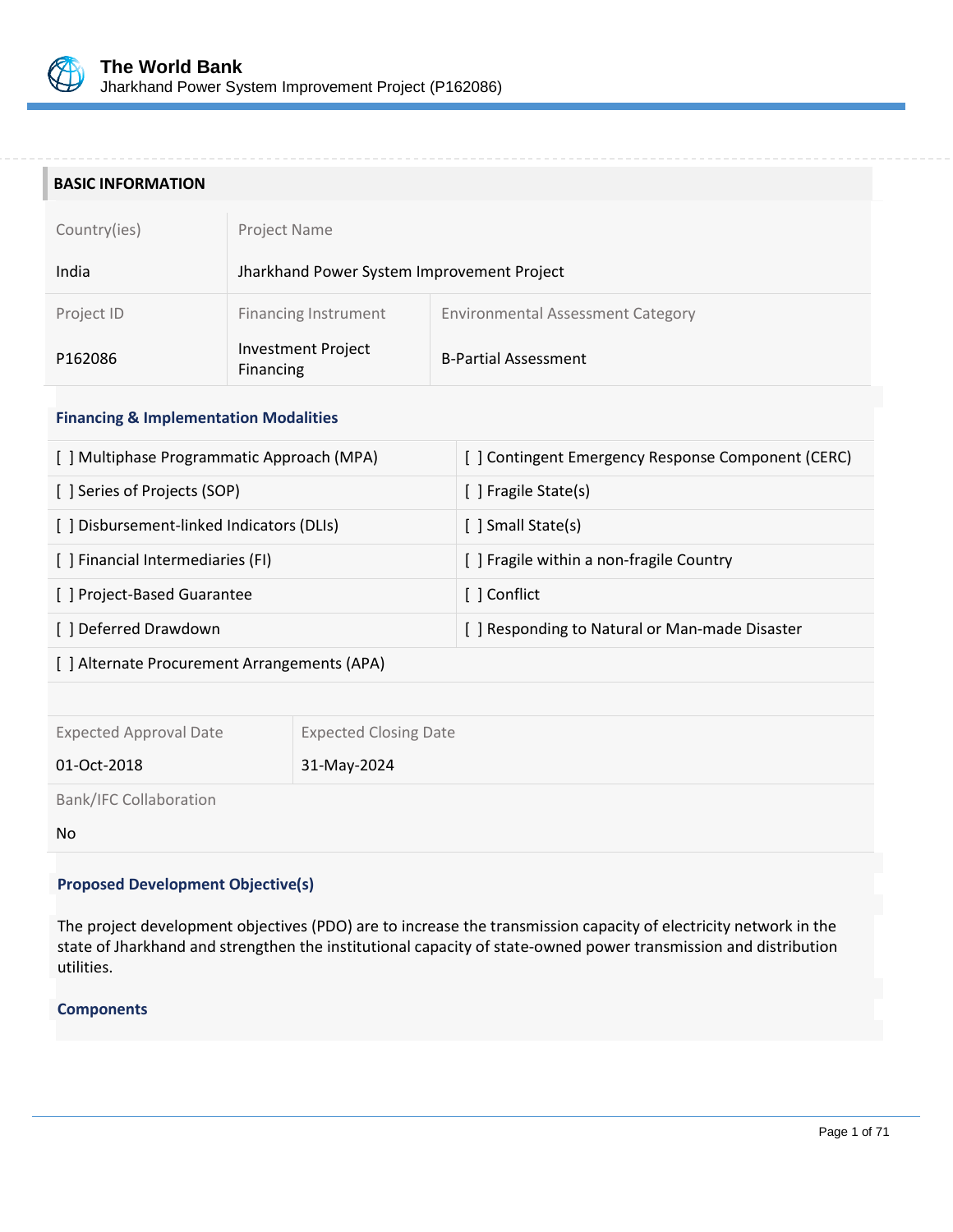

| <b>Component Name</b>                                                                                  | Cost (US\$, millions) |
|--------------------------------------------------------------------------------------------------------|-----------------------|
| Component 1: Intra-state transmission system strengthening                                             | 396.20                |
| Component 2: Technical assistance for institutional development and capacity building<br>of JUSNL      | 13.80                 |
| Component 3: Improving operational efficiency and developing institutional capacity of<br><b>JBVNL</b> | 69.20                 |

# **Organizations**

| Borrower:            | Republic of India                   |
|----------------------|-------------------------------------|
| Implementing Agency: | Jharkhand Urja Sancharan Nigam Ltd. |
|                      | Jharkhand Bijli Vitran Nigam Ltd.   |

# **PROJECT FINANCING DATA (US\$, Millions)**

# **SUMMARY**

| <b>Total Project Cost</b> | 480.00 |
|---------------------------|--------|
| <b>Total Financing</b>    | 480.00 |
| of which IBRD/IDA         | 310.00 |
| <b>Financing Gap</b>      | 0.00   |

#### DETAILS

# **World Bank Group Financing**

| International Bank for Reconstruction and Development (IBRD) | 310.00 |
|--------------------------------------------------------------|--------|
| <b>Non-World Bank Group Financing</b>                        |        |
| <b>Counterpart Funding</b>                                   | 170.00 |
| Borrower                                                     | 170.00 |

# **Expected Disbursements (in US\$, Millions)**

| <b>WB Fiscal Year</b> | 2019 | 2020  | 2021  | 2022  | 2023          | 2024   |
|-----------------------|------|-------|-------|-------|---------------|--------|
| Annual                | 8.10 | 24.80 | 31.00 | 62.00 | 93.00         | 91.10  |
| <b>Cumulative</b>     | 8.10 | 32.90 | 63.90 |       | 125.90 218.90 | 310.00 |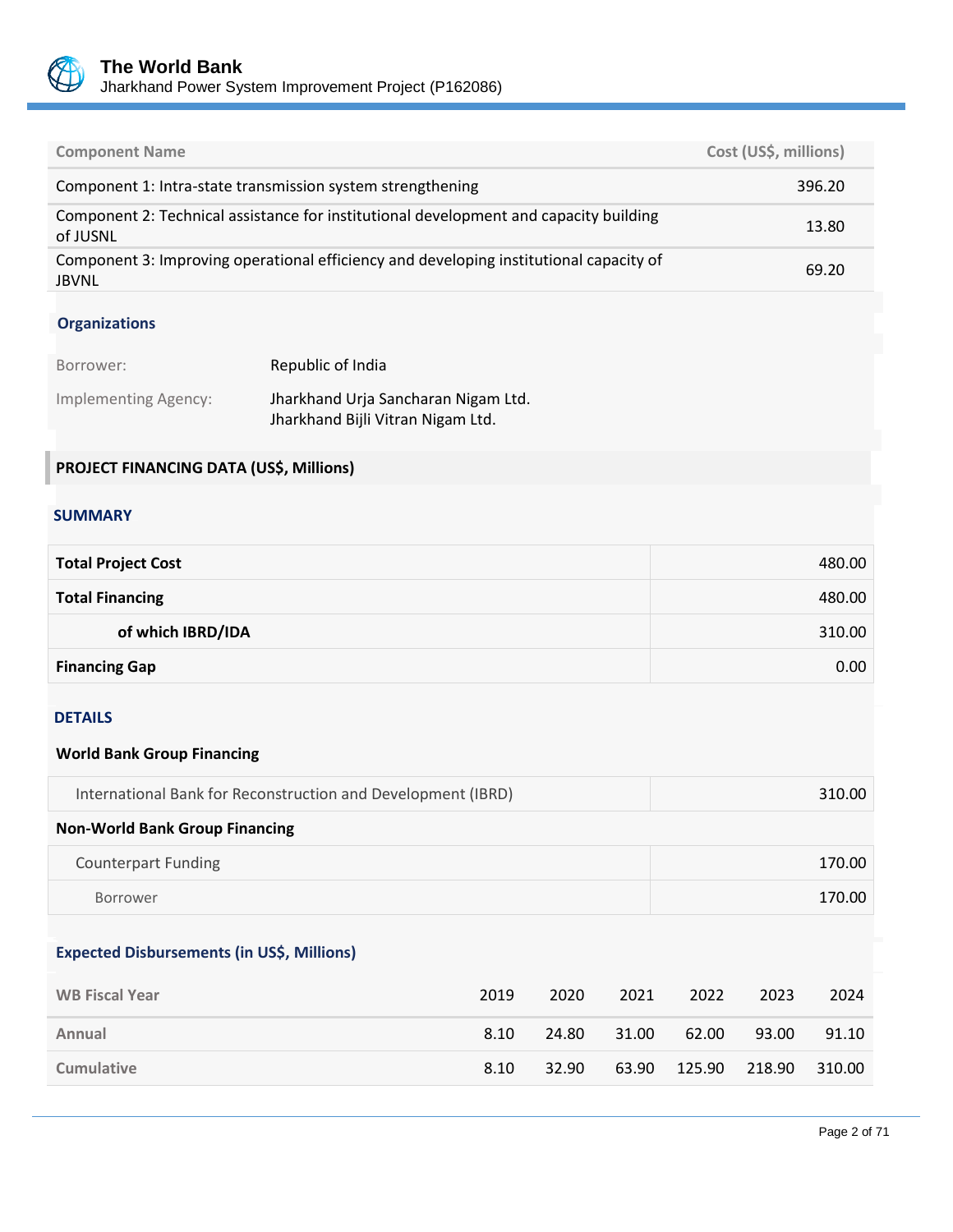

# **INSTITUTIONAL DATA**

**Practice Area (Lead) Contributing Practice Areas** 

Energy & Extractives

# **Climate Change and Disaster Screening**

This operation has been screened for short and long-term climate change and disaster risks

## **Gender Tag**

| Does the project plan to undertake any of the following?                                                                                       |     |  |  |
|------------------------------------------------------------------------------------------------------------------------------------------------|-----|--|--|
| a. Analysis to identify Project-relevant gaps between males and females, especially in light of<br>country gaps identified through SCD and CPF | Yes |  |  |
| b. Specific action(s) to address the gender gaps identified in (a) and/or to improve women or<br>men's empowerment                             | Yes |  |  |
| c. Include Indicators in results framework to monitor outcomes from actions identified in (b)                                                  | Yes |  |  |

# **SYSTEMATIC OPERATIONS RISK-RATING TOOL (SORT)**

| <b>Risk Category</b>                                            | Rating         |
|-----------------------------------------------------------------|----------------|
| 1. Political and Governance                                     | • Moderate     |
| 2. Macroeconomic                                                | $\bullet$ Low  |
| 3. Sector Strategies and Policies                               | • Moderate     |
| 4. Technical Design of Project or Program                       | • Moderate     |
|                                                                 |                |
| 5. Institutional Capacity for Implementation and Sustainability | $\bullet$ High |
| 6. Fiduciary                                                    | • Substantial  |
| 7. Environment and Social                                       | • Substantial  |
| 8. Stakeholders                                                 | • Substantial  |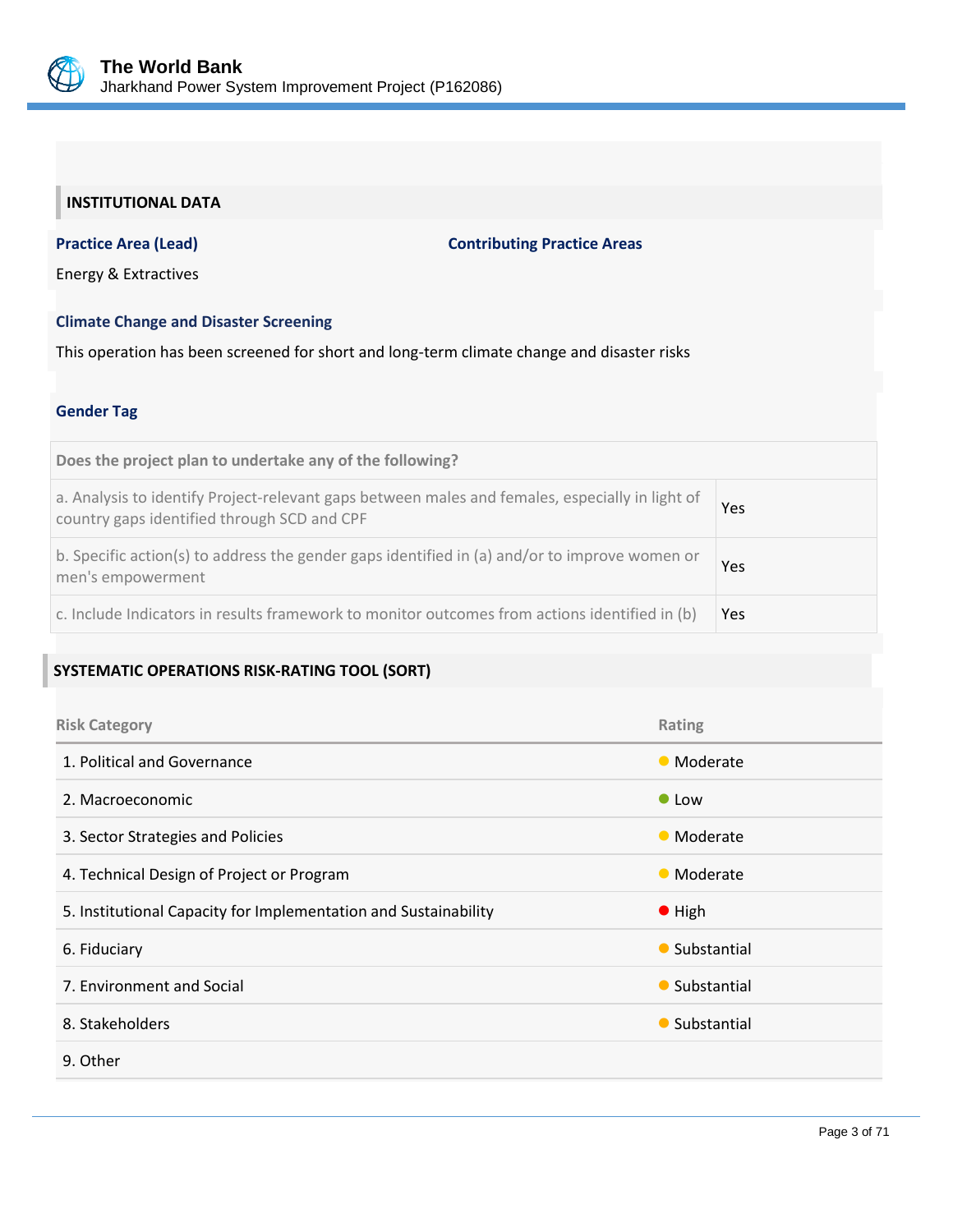

I

| 10. Overall                                                                                                                                                                                                            | • Substantial |              |
|------------------------------------------------------------------------------------------------------------------------------------------------------------------------------------------------------------------------|---------------|--------------|
| <b>COMPLIANCE</b>                                                                                                                                                                                                      |               |              |
| <b>Policy</b><br>Does the project depart from the CPF in content or in other significant respects?<br>$[\sqrt]$ No<br>$[ ]$ Yes<br>Does the project require any waivers of Bank policies?<br>$[\sqrt]$ No<br>$[ ]$ Yes |               |              |
| <b>Safeguard Policies Triggered by the Project</b>                                                                                                                                                                     | Yes           | <b>No</b>    |
| Environmental Assessment OP/BP 4.01                                                                                                                                                                                    | $\checkmark$  |              |
| Performance Standards for Private Sector Activities OP/BP 4.03                                                                                                                                                         |               | $\checkmark$ |
| Natural Habitats OP/BP 4.04                                                                                                                                                                                            |               | $\checkmark$ |
| Forests OP/BP 4.36                                                                                                                                                                                                     | $\checkmark$  |              |
| Pest Management OP 4.09                                                                                                                                                                                                |               | $\checkmark$ |
| Physical Cultural Resources OP/BP 4.11                                                                                                                                                                                 | $\checkmark$  |              |
| Indigenous Peoples OP/BP 4.10                                                                                                                                                                                          | $\checkmark$  |              |
| Involuntary Resettlement OP/BP 4.12                                                                                                                                                                                    | $\checkmark$  |              |
| Safety of Dams OP/BP 4.37                                                                                                                                                                                              |               | $\checkmark$ |
| Projects on International Waterways OP/BP 7.50                                                                                                                                                                         |               | ✓            |
| Projects in Disputed Areas OP/BP 7.60                                                                                                                                                                                  |               | ✓            |
| <b>Legal Covenants</b><br><b>Sections and Description</b><br>Name: Subsidiary Agreements                                                                                                                               |               |              |
| Recurrent: X                                                                                                                                                                                                           |               |              |
| Due Date: By Effectiveness                                                                                                                                                                                             |               |              |

Frequency: N.A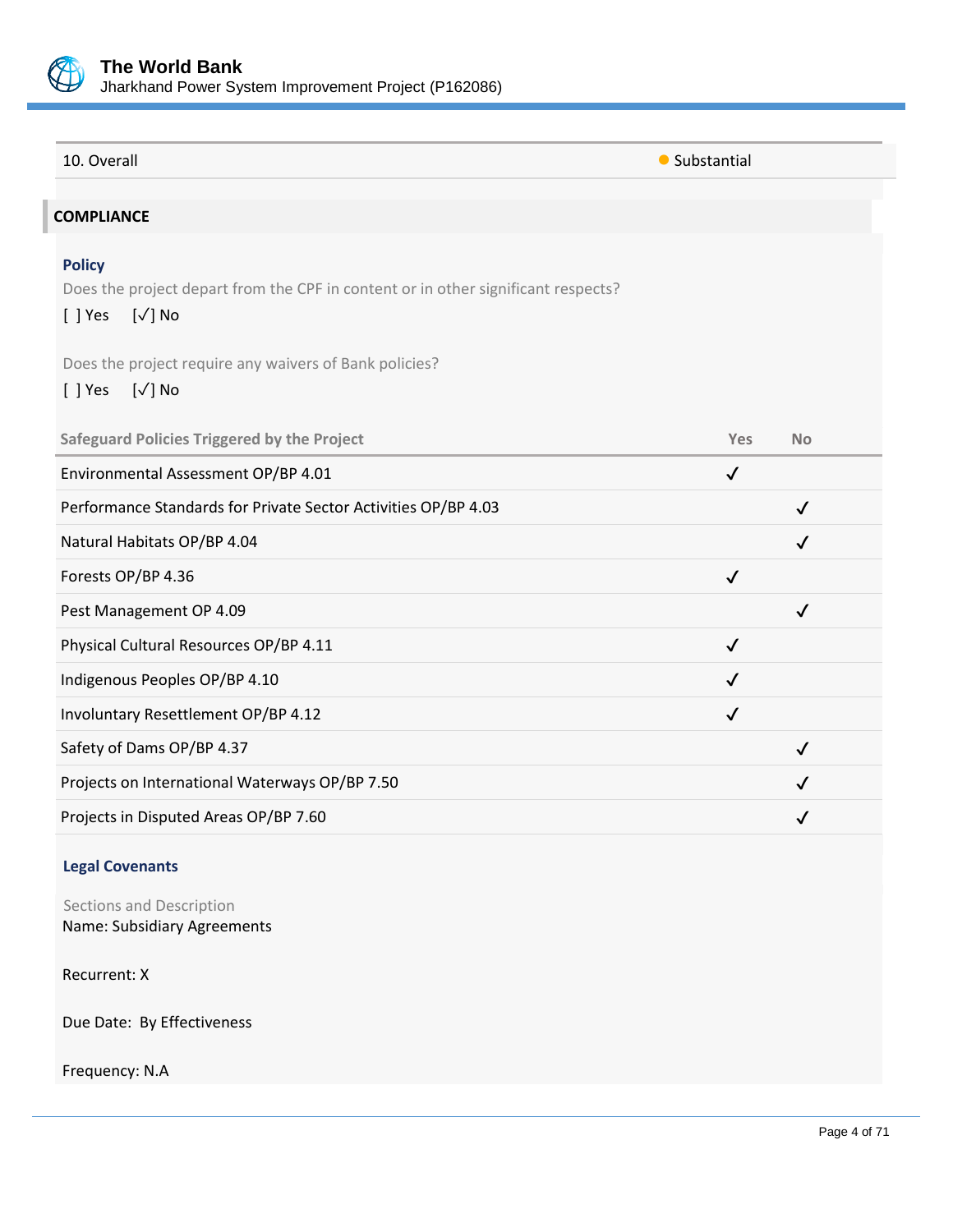

Description of Covenant:

Jharkhand to ensure that the respective subsidiary agreements for making the loan proceeds available have been executed between Jharkhand and each of JBVNL and JUSNL respectively.

Sections and Description Name: Project Implementation Units

Recurrent: X

Frequency: CONTINUOUS

### Description of Covenant:

Jharkhand to ensure that each of JUSNL and JBVNL maintains throughout the period of implementation of their respective parts of the Project, a project implementationunit ("PIU"), headed by a Project Director, assisted by multi-disciplinary and competent staff, all with experience and qualifications, in numbers and under terms of reference agreed with the Bank; which unit shall be provided with such powers, financial resources, functions and competencies, agreed with the Bank, as shall be required for them to carry out the day-to-day implementation of the activities under the respective parts of the Project, including compliance with the Safeguard Documents, and monitoring and evaluation requirements.

Sections and Description Name: Consulting Firm/s-Internal Audit

Recurrent: X

Due Date: Within 6 months of Effectiveness

Frequency: N.A

# Description of Covenant:

Jharkhand to ensure that each of JUSNL and JBVNL select and engage, and thereafter maintain throughout the period of implementation of its respective parts of the Project, the services of one or more consulting firm(s), with qualifications and experience and under terms of reference agreed with the Bank, in order to carry out internal audits on, inter alia, financial management performance, procurement process and decisions and contract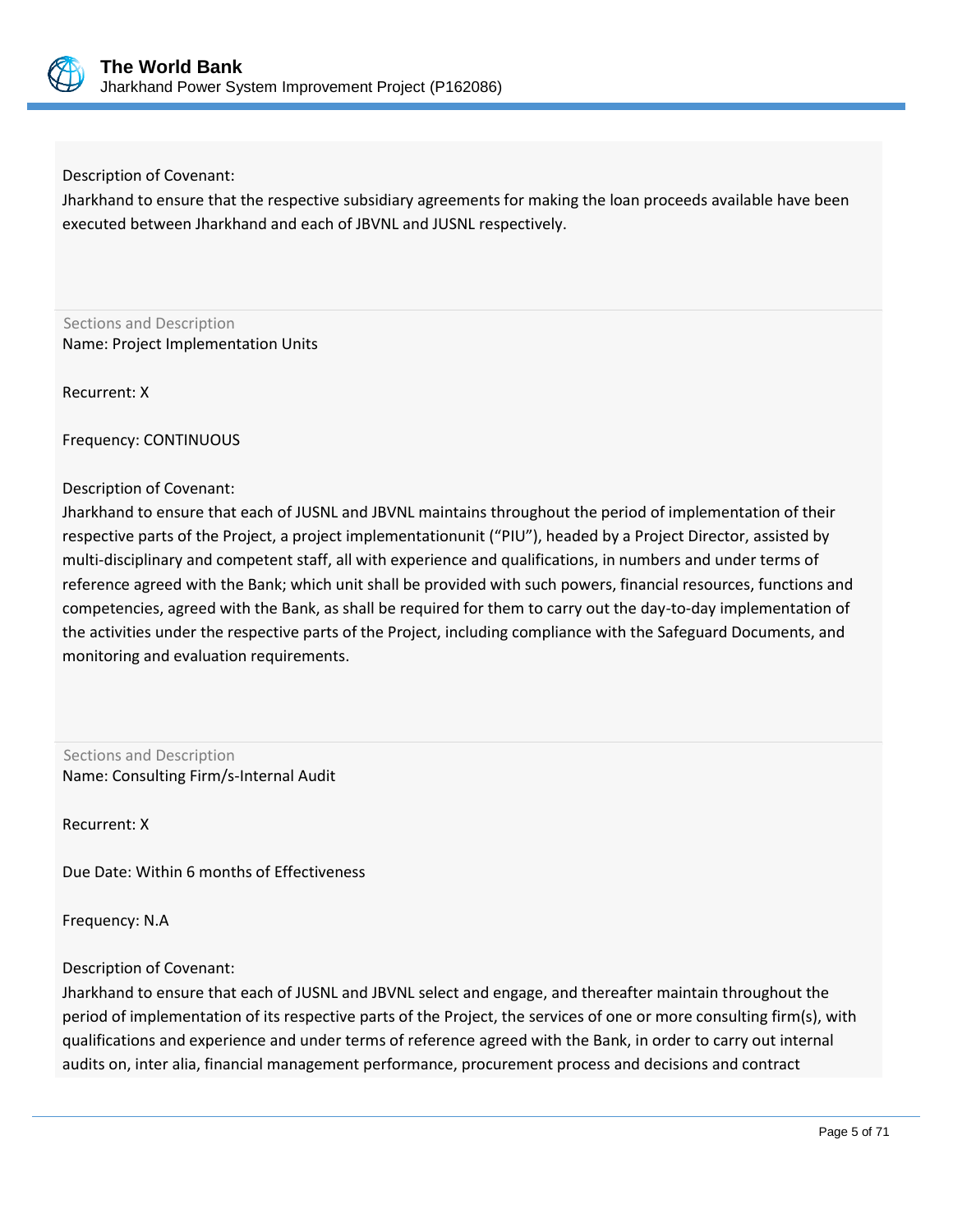

# administration.

Sections and Description Name: JUSNL Environmental and Social Cell

Recurrent: NA

Due Date: Within 6 months of Effectiveness

Frequency: N.A

Description of Covenant:

Jharkhand to ensure that JUSNL establishes and thereafter maintain throughout the period of implementation of its part of the Project (being Component 1 and 2), an environmental and social cell (the "E&S Cell"), with competent, experienced and qualified staff, in sufficient numbers and under terms of reference acceptable to the Bank, vested with powers, financial resources, functions and competences, acceptable to the Bank, in order to: (i) prepare and/or implement the Safeguard Documents; (ii) monitor and evaluate contractors' and consultants' compliance therewith; and (iii) carry out any necessary updates thereto

Sections and Description Name: JUSNL PMC

Recurrent:

Due Date: Within 3 months of Effectiveness

Frequency: N.A

# Description of Covenant

Jharkhand to ensure that JUSNL select and engage, and thereafter maintain throughout the period of implementation of its part of the Project (being Component 1 and 2), the services of a project management consulting firm ("JUSNL PMC") with qualification and experience and under terms of reference agreed with the Bank, in order to assist its respective PIU with the planning, implementation and execution of activities under its respective parts of the Project, including: (i) factory inspection and site supervision, and monitoring on the physical progress in the implementation of civils works under Component 1 of the Project; (ii) certification of payments to Project contractors under Components 1 of the Project; (iii) providing guidance and recommendations to JUSNL's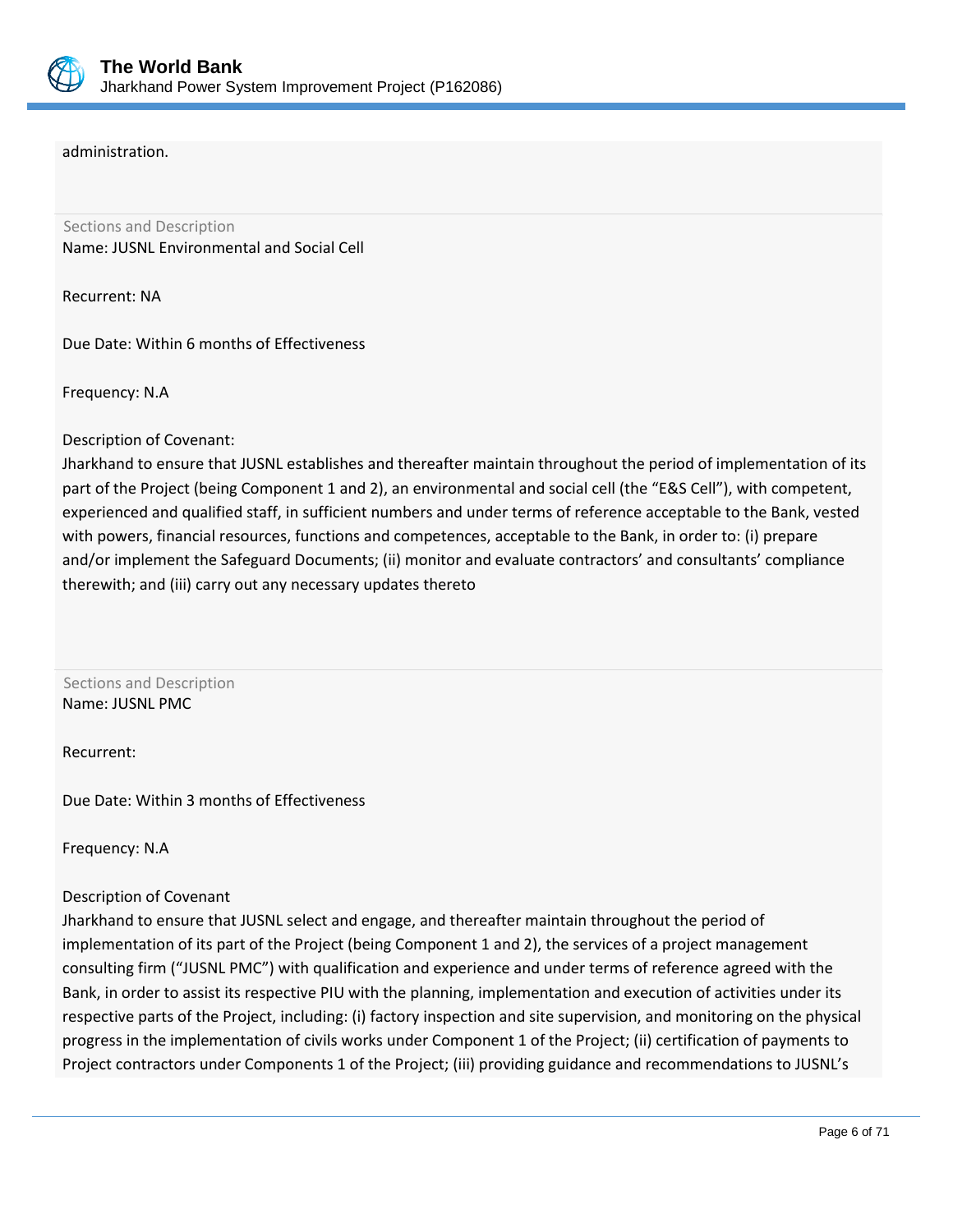

PIU and JUSNL contractors to ensure compliance with the Safeguards Documents; and (iv) preparing the Project Reports and supporting documentation for Loan withdrawals.

Sections and Description Name: JBVNL Institutional Arrangements

Recurrent: X

Due Date:

Frequency: CONTINUOUS

Description of Covenant

Jharkhand to ensure that JBVNL maintains throughout the implementation period of its Component 3 of the Project, the services of a project management consulting firm ("JBVNL PMC") with qualification and experience and under terms of reference agreed with the Bank, to assist its respective PIU with the planning, implementation and execution of activities under its respective parts of the Project, including inter alia (i) preparing bidding documents and supporting bid evaluations thereof for contracts (ii) supervising contract implementation including commissioning for contracts and (iii) certifying payments to service providers and/or Project contractors under Component 3 of the Project.

Sections and Description Name: Civil Works- Contractor Safeguards

Recurrent: X

Due Date

Frequency: CONTINUOUS

Description of Covenant:

Jharkhand shall cause JUSNL to, and JUSNL shall, ensure that, each contract for civil works under the Project includes the obligation of the relevant contractor to comply with the relevant Safeguard Documents applicable to such civil works commissioned/awarded pursuant to said contract.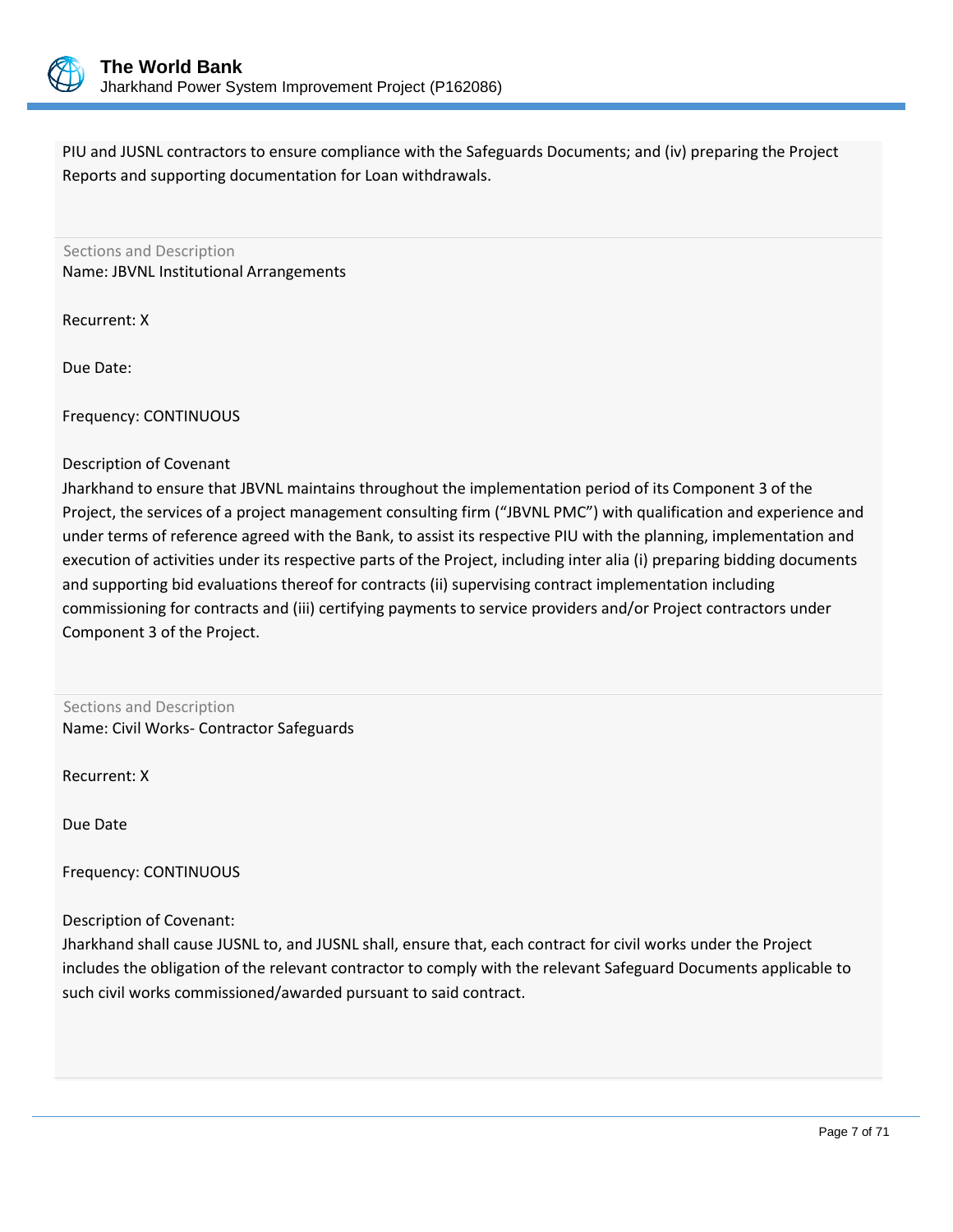

Sections and Description Name: Grievance Redressal Mechanism

Recurrent: X

Due Date: Within 6 months of Effectiveness

Frequency: CONTINUOUS

Description of Covenant:

Jharkhand shall cause the JBVNL and JUSNL to establish and thereafter maintain and operate, throughout the period of implementation of their respective parts of the Project, a multi-layered grievance redress mechanism, in a manner and substance and with operational standards and procedures acceptable to the Bank, for the handling of any stakeholder complaints arising out of the implementation their respective activities under the Project.

Sections and Description Name: Safeguards -JUSNL

Recurrent: X

Due Date

Frequency: CONTINUOUS

Description of Covenant:

JUSNL shall carry out its respective parts of the Project (Component 1 and 2) pursuant to, and in compliance with, the objectives, policies, procedures, time schedules, compensation arrangements and other provisions set forth in the ESMF, as well as the respective investment-specific ESMP(s), CPTD(s), RAP(s), and TPDP(s) prepared, and/or to be prepared in form and substance satisfactory to the Bank, (the ESMF and the investment-specific ESMP(s), CPTD(s), RAP(s) and/or TPDP(s) are hereinafter collectively referred to as the "Safeguard Documents").

Sections and Description Name: Civil Works

Recurrent: X

Due Date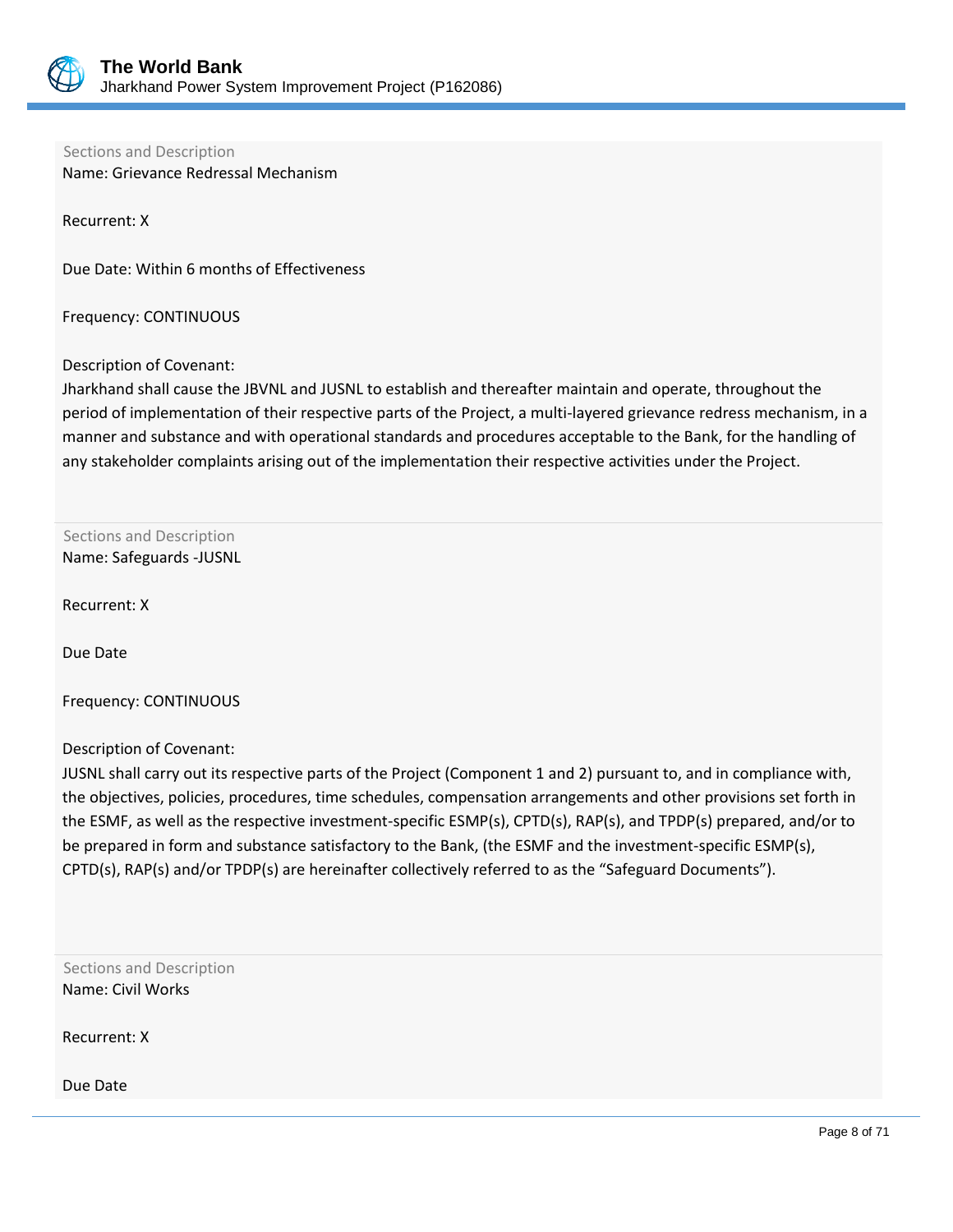

Frequency: CONTINUOUS

Description of Covenant:

With respect to each transmission line and substation to be erected/built or augmented under Component 1 of the Project, JUSNL shall, refrain from commencing any civil works or undertaking any activities ancillary thereto, until and unless (i) the same is done in accordance with the Safeguard Documents, (ii) prior to commencing any civil works for any transmission line, substation or distribution network under Component 1, Jharkhand shall cause JUSNL to, and JUSNL shall, ensure that: (a) all necessary governmental permits and clearances for such civil works for such transmission line, substation or distribution network have been obtained and submitted to the Bank; (b) all pre-construction conditions imposed by the governmental authority/ies under such permit(s)/clearance(s) shall have been complied with/fulfilled; and (c) all resettlement measures for the respective transmission/distribution substations, set forth in the applicable RAP(s) and/or CPTD(s), shall have been fully executed.

# Sections and Description Name: Monitoring and Evaluation

Recurrent: X

Due Date

Frequency: CONTINUOUS

Description of Covenant:

Jharkhand shall cause JUSNL, and JUSNL undertakes, to maintain monitoring and evaluation protocols and record keeping procedures agreed with the Bank and adequate to enable the Borrower, Jharkhand, JUSNL and the Bank to supervise and assess, on an on-going basis, the implementation of/compliance with the Safeguards Documents, as well as the achievement of the objectives thereof; and furnish to the Bank, throughout the period of Project implementation, jointly with the Project Reports quarterly reports prepared by JUSNL PMC, in a manner and substance satisfactory to the Bank, detailing JUSNL's and its contractors' adherence to/compliance with the Safeguard Documents and the achievement of the objectives thereof.

### **Conditions**

Type Description

Disbursement Source Of Fund: IBRD Name: Retroactive Financing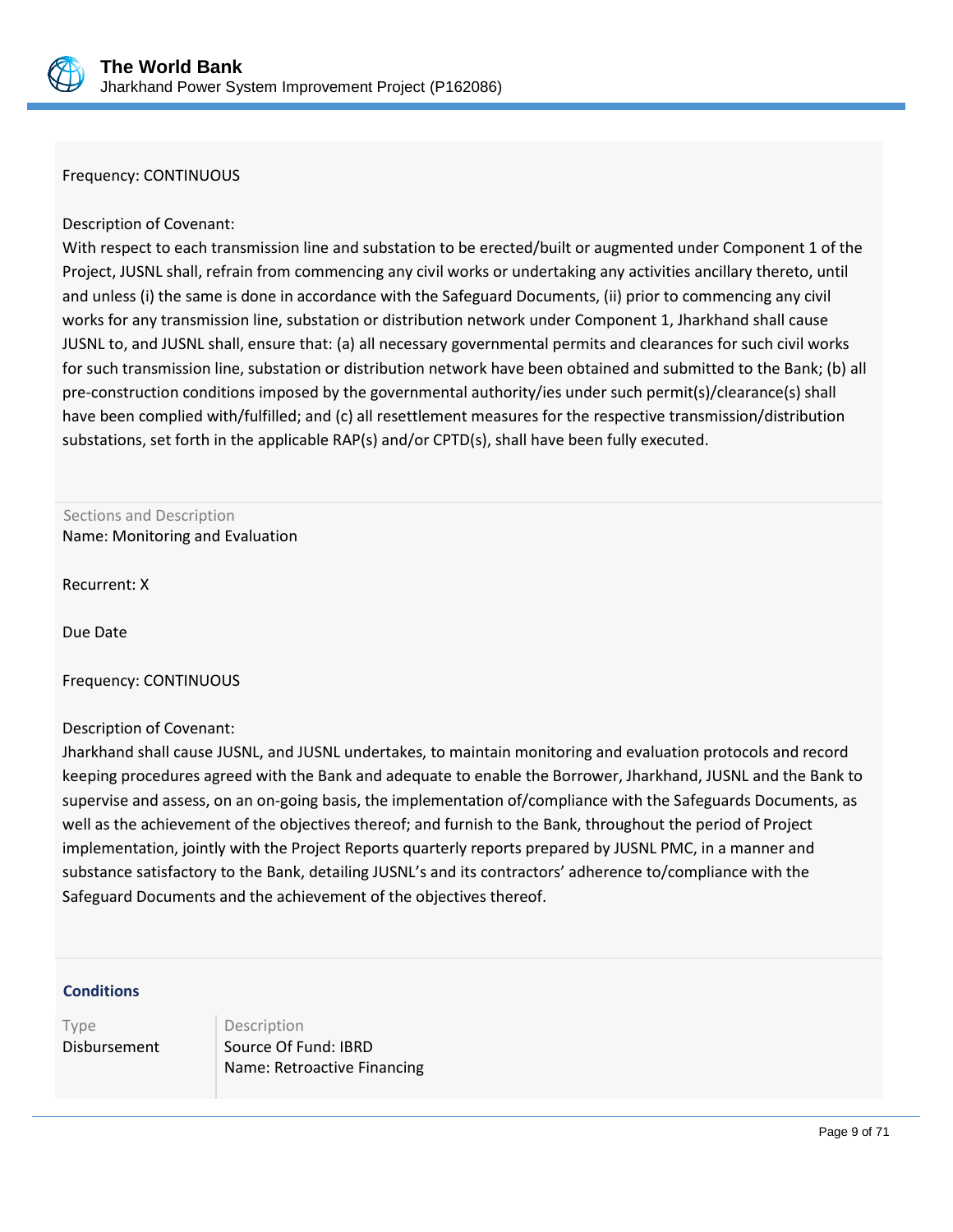

|                      | No withdrawal shall be made for payments made prior to signing of the Loan Agreement,<br>except that withdrawals up to an aggregate amount not to exceed fifty million United States<br>Dollars (USD 50,000,000) may be made for payments made prior to this date but on or after<br>December 1, 2017, for eligible expenditures under the Project. |
|----------------------|-----------------------------------------------------------------------------------------------------------------------------------------------------------------------------------------------------------------------------------------------------------------------------------------------------------------------------------------------------|
| Type<br>Disbursement | Description<br>Source Of Fund: IBRD<br>Name: Operations Manual<br>No withdrawals shall be made under Category (1) of the Project, until and unless, JUSNL has                                                                                                                                                                                       |
|                      | prepared and adopted the Operations Manual for Component 1 and 2 of the Project, in a<br>manner and substance acceptable to the Bank.                                                                                                                                                                                                               |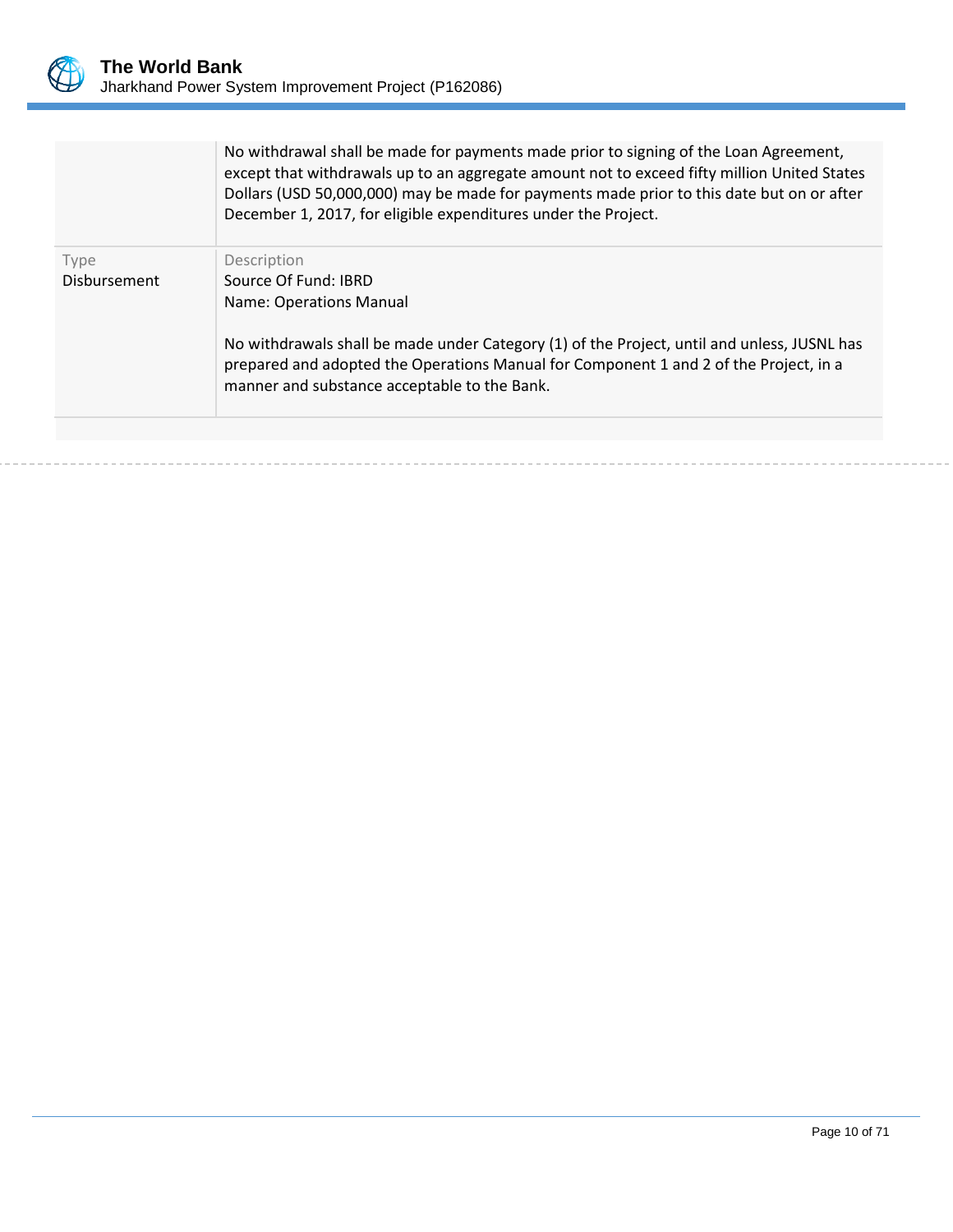

**INDIA** JHARKHAND POWER SYSTEM IMPROVEMENT PROJECT

# **TABLE OF CONTENTS**

| Ι.   |  |
|------|--|
|      |  |
|      |  |
|      |  |
| Н.   |  |
|      |  |
|      |  |
|      |  |
| Ш.   |  |
|      |  |
|      |  |
|      |  |
| (1)  |  |
|      |  |
|      |  |
|      |  |
|      |  |
| (II) |  |
|      |  |
|      |  |
|      |  |
|      |  |
|      |  |
|      |  |
|      |  |
|      |  |
|      |  |
|      |  |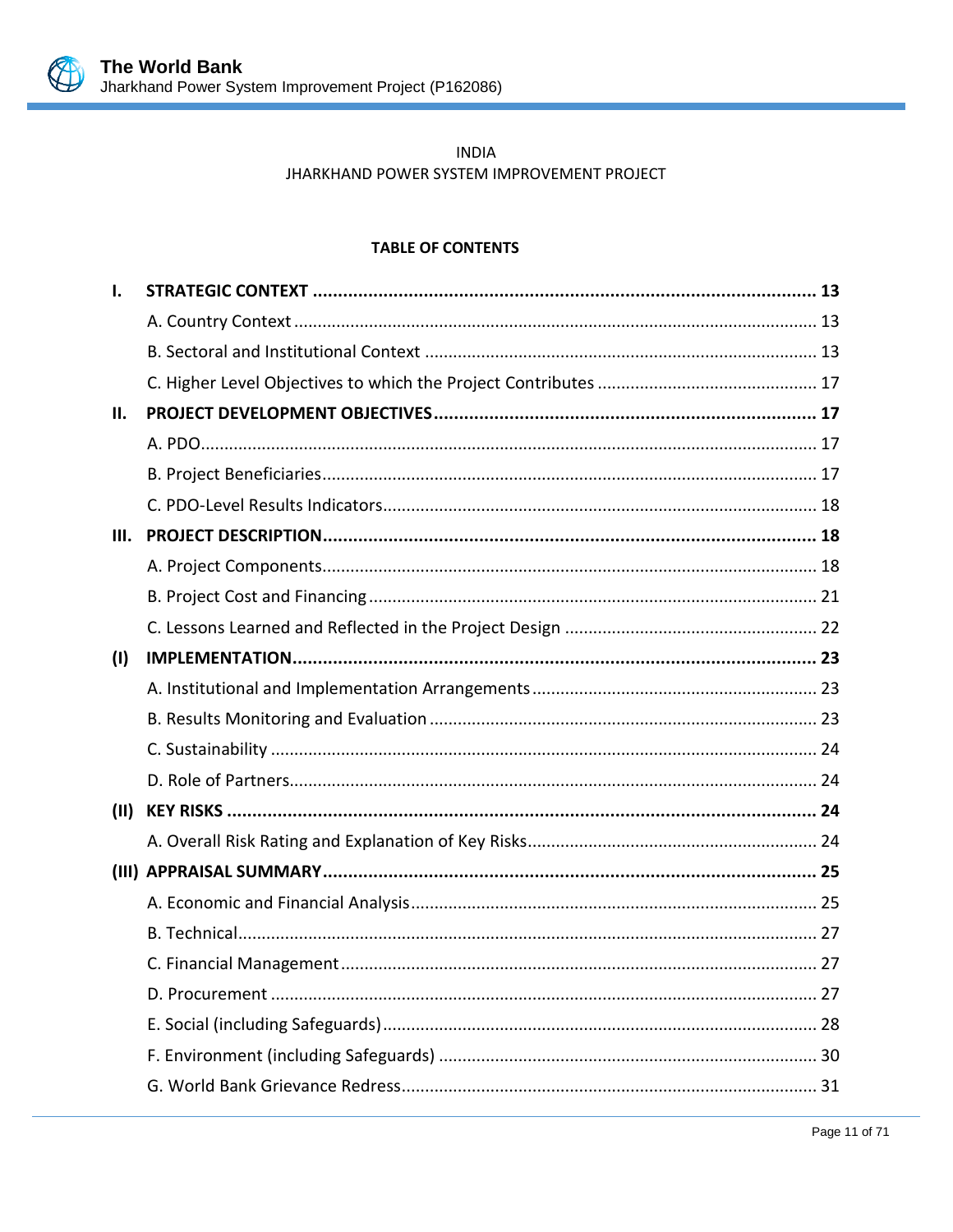

| ANNEX 5: INSTITUTIONAL STRENGTHENING PLAN FOR JBVNL AND JUSNL 65 |  |
|------------------------------------------------------------------|--|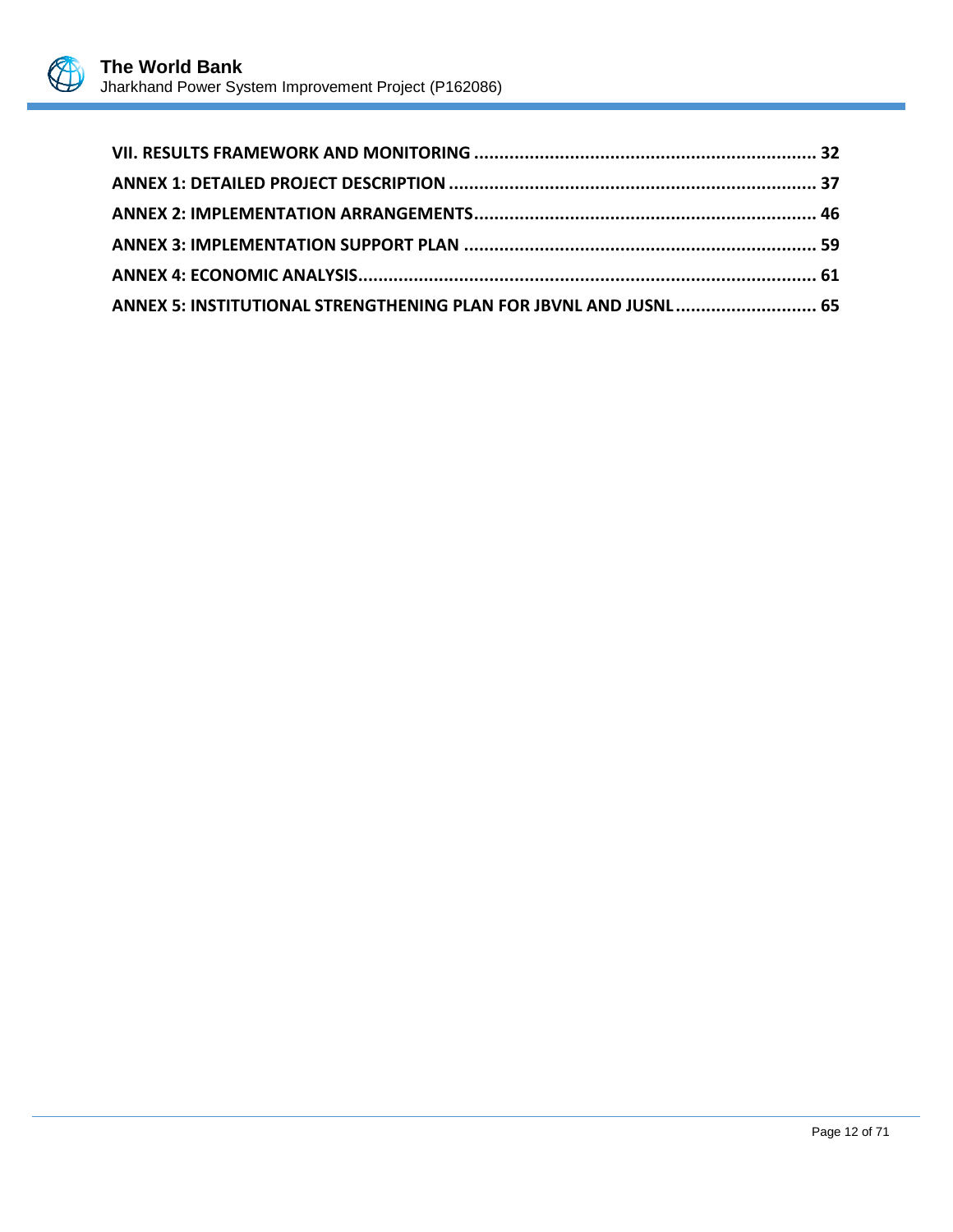

### <span id="page-18-0"></span>**I. STRATEGIC CONTEXT**

#### <span id="page-18-1"></span>**A. Country Context**

1. **India has been one of the world's fastest-growing large economies.** In the past three decades, per capita incomes have quadrupled, illiteracy rates have tumbled, and health conditions have improved. The pace of poverty reduction accelerated threefold during 2005–12, relative to the previous decade, and India halved the share of the population in extreme poverty from 45 percent in 1994 to 22 percent in 2012<sup>1</sup>. India lifted more than 160 million people out of poverty in recent years<sup>2</sup>.

2. **Even though India is the world's third-largest economy in purchasing power parity terms, most Indians are still relatively poor compared to people in other middle income or rich countries and income inequality is rising**. Ten percent of Indians, at most, have consumption levels above the commonly used threshold of US\$10 (purchasing power parity) per day expenditures for the global middle class. The rapid economic growth and positive human development have not been widely shared as the Indian society remains highly segmented and income inequality is rising with some states performing better than others. Jharkhand, located in the eastern part of the country and carved out of erstwhile Bihar in the year 2000, is the 14<sup>th</sup> most populous state in India and home to 33 million people. It lags the rest of the country on most human and social indicators. More than 75 percent of the state's population lives in rural areas (2011 Census). Poverty (at 37 percent) is among the highest in the country today<sup>3</sup> and the share of workers with salaried jobs is the lowest in the country.

3. **Years of political instability affected development in Jharkhand**. With nine governments over 14 years, the state had faced significant political instability that affected economic and social development. With the election of a stable government in the state in 2014, the outlook has turned positive with the state embarking on several initiatives to place itself on a path of economic growth. In 2017, the state of Jharkhand was ranked  $13<sup>th</sup>$  in 'ease of doing business'. Despite the strides in economic growth and being resource rich in minerals, the state is yet to realize its full potential, and one of the reasons is a significant infrastructure gap, which constrains the state's ability to provide reliable basic services to its citizens and hinders growth. Recognizing this challenge, the state is now focusing on developing infrastructure particularly in roads, energy, education, industry and health sectors.

#### <span id="page-18-2"></span>**B. Sectoral and Institutional Context**

 $\overline{a}$ 

4. **India's power sector is going through sustained growth to fuel the economy and meet the needs of its population.** India's annual gross domestic product (GDP) growth rates over the last decade have averaged at above 7 percent, accompanied by rising power and energy demand at 4.9 percent and 5.3 percent annually, respectively since 2008. Energy demand is expected to continue to increase rapidly with

<sup>&</sup>lt;sup>1</sup> Estimates are for 1993-94 and 2011-12, based on national poverty lines and data from the National Sample Survey consumption expenditure surveys

<sup>2</sup> Based on the US\$1.90 per person a day line (in 2011 purchasing power parity)

<sup>3</sup> http://documents.worldbank.org/curated/en/767291467992476557/pdf/105854-BRI-P157572-PUBLIC-Jharkhand-Proverty.pdf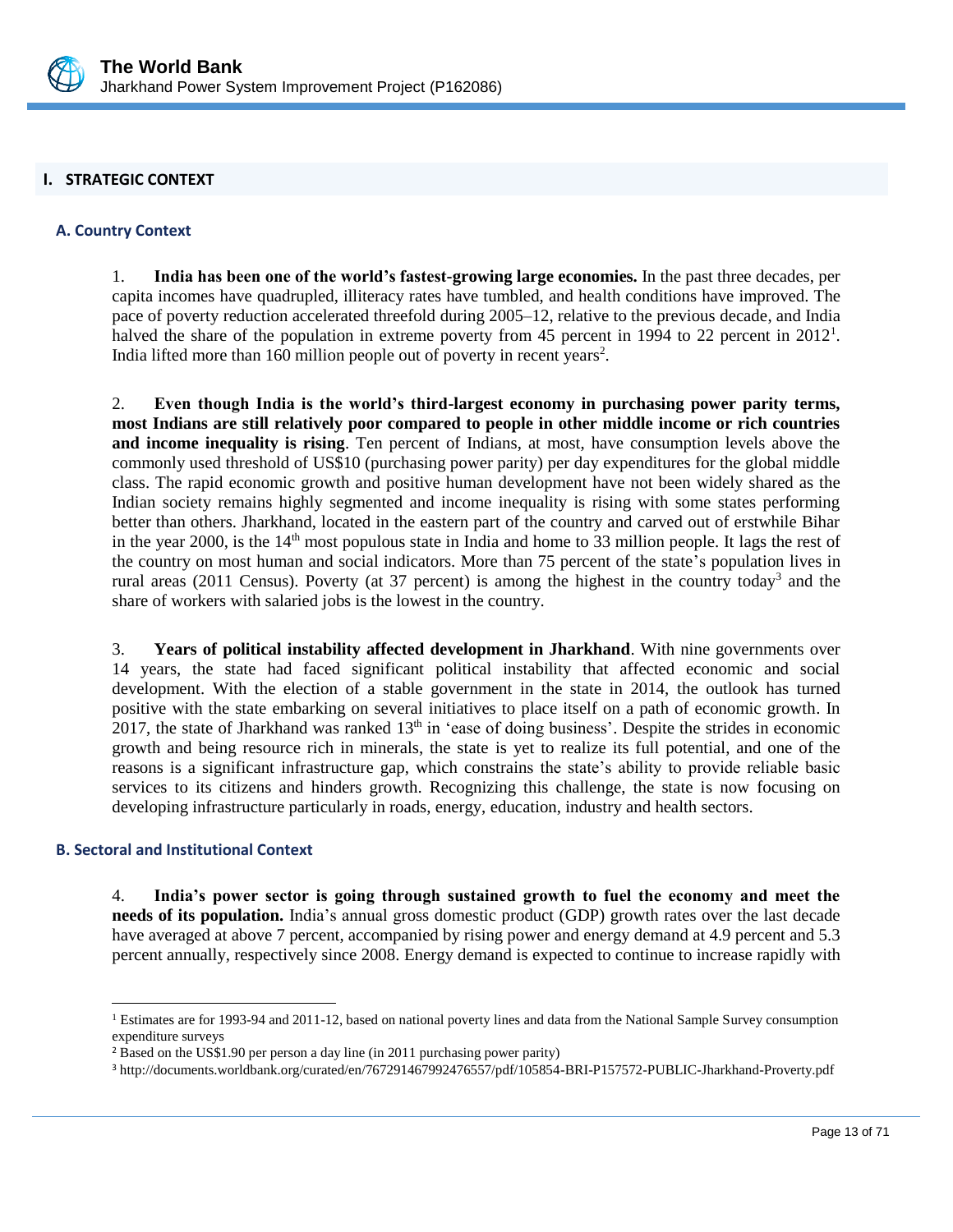

rising incomes and rapidly urbanizing populations purchasing more electrical appliances, contributing about a quarter of the increase in global energy demand by 2040.

5. **Per capita consumption in India at 1,075 kWh is only one-third of the global average.** Generation capacity at 343 GW (May 2018) now exceeds connected demand. There is steady growth in the quantity (and competitiveness) of renewables in the generation mix (especially wind and solar). Renewables (excluding large hydropower) currently represent about 20.1 percent of power generation capacity, and their share is expected to only go further as the country has set an ambitious target of increasing renewable energy (RE) based generation capacity to 175 GW by 2022.

6. **Reliable grid connected electricity supply in some states remains a challenge.** Compared to generally well governed central institutions managing the generation and inter-state transmission sectors, the situation at the state level varies. While some states have robust and well managed intra-state transmission and distribution (T&D) networks, there are others where the network is inadequate and unreliable. It is estimated that about 200 million people are without grid connections, and of these many choose not to connect because electricity supply is unreliable. Many grid-connected consumers face unreliable supply, and, those who can afford it, use expensive, inefficient and polluting back-up generation. At the intra-state transmission level, the issue is of inadequate investments and/or poor maintenance of assets. At the distribution level, the issues lie with heavily-indebted loss-making state distribution utilities or companies (Discoms), which are for the most part publicly owned, and their limited resources leave them incapable to finance network investments and pay for the power purchases required to maintain a reliable supply. In 2016-17, most parts of the country had on average a generation capacity surplus<sup>4</sup>, but the actual energy generated was less than demand because Discoms were unable to pay for power. Discoms are choosing load shedding because of financial difficulties.

7. **In 2014, the Government of India (GoI) announced an 24x7 Power for All (PFA) program, in partnership with states, to ensure reliable electricity supply within the next five years**. This initiative aims at providing uninterrupted supply of quality power to existing consumers and ensuring access to electricity to all unconnected consumers by 2019. Roadmaps for 24x7 PFA have been prepared by each state and implementation is underway. To support the development of electricity transmission and distribution (T&D) infrastructure in states, the GoI is providing central sector funds under three key schemes: Integrated Power Development Scheme (IPDS) – for urban areas; Deendyal Upadhyaya Gram Jyoti Yojana (DDUGJY)- for rural areas; and the more recently launched Sahaj Bijli Har Ghar Yojana (Saubhagya), to support downstream electricity connections to all unconnected households. In 2015, GoI announced a program for financial and operational turnaround of the Discoms - Ujjwal Discom Assurance Yojna (UDAY), which seeks to restructure the debt of distribution companies', requiring State governments to take responsibility for part of this debt, in return for improvements in service delivery and commercial performance by the Discoms.

8. **Jharkhand completed the unbundling of its vertically integrated Jharkhand State Electricity Board (JSEB) in January 2014.** JSEB was unbundled into four independent companies - Jharkhand Urja Vikas Nigam Limited (JUVNL or the Holding Company); Jharkhand Urja Utpadan Nigam Limited (JUUNL or the Generation Company); Jharkhand Urja Sancharan Nigam Limited (JUSNL or the Transmission Company and State Load Dispatch Center [SLDC]) and Jharkhand Bijli Vitran Nigam

<sup>4</sup> CEA, Load Generation Balance Report, 2017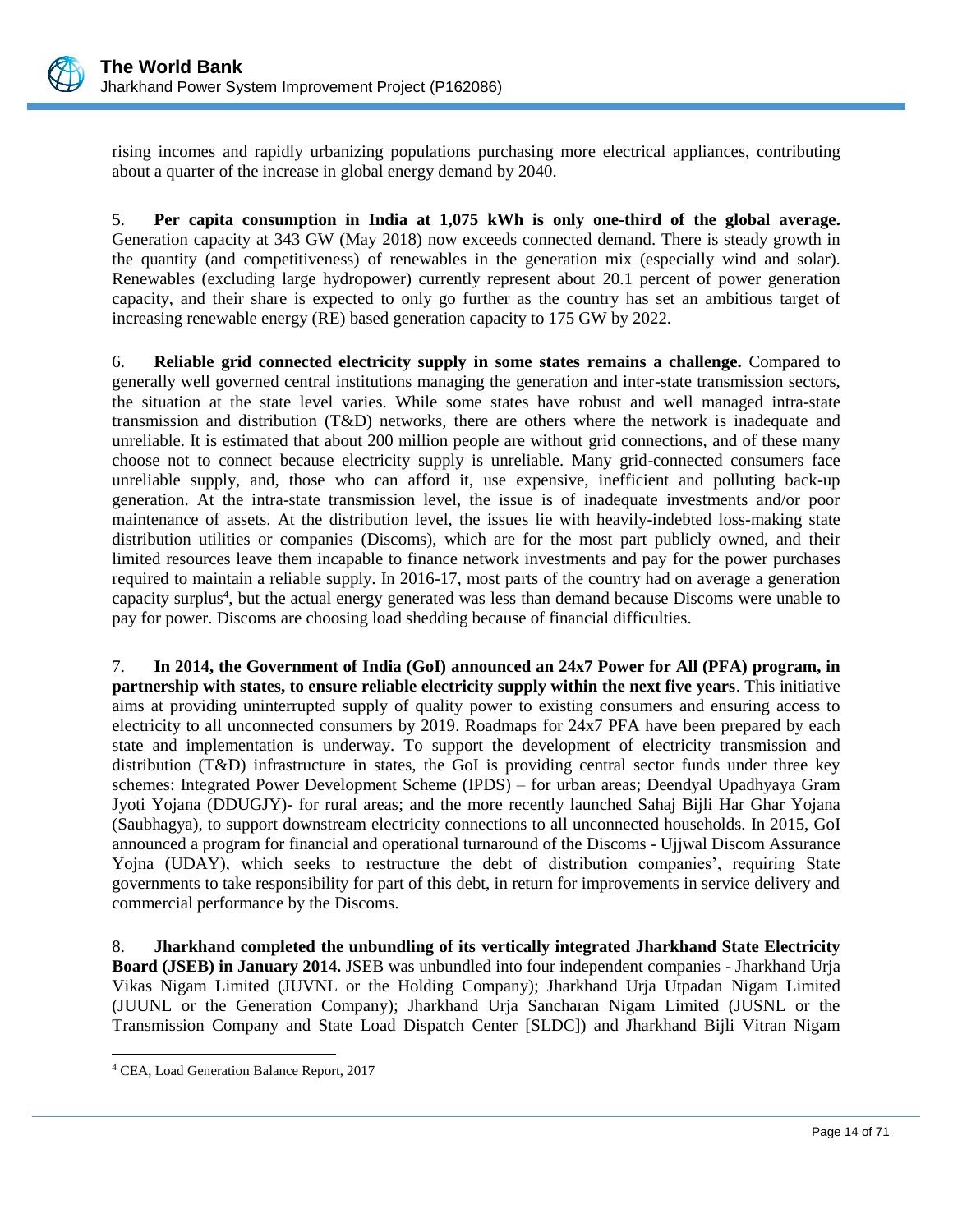

Limited (JBVNL or the Distribution Company). These companies share space in Jharkhand with one other key utility<sup>5</sup>, Damodar Valley Corporation (DVC), which has a presence across generation, transmission and distribution segments but distributes electricity only to industrial customers in about eight districts of Jharkhand. In terms of geographical area and consumers served, the state owned Discom, JBVNL, distributes electricity to all twenty-four districts in the state. These utilities are regulated by Jharkhand State Electricity Regulatory Commission (JSERC).

# 9. **The development of electricity infrastructure and the performance of power sector in the state has lagged those of other states in India**. The state's power sector faces challenges on multiple fronts, like the following:

i. *Large un-electrified population*. Although Jharkhand is endowed with rich mineral resources and is a potential hub for power generation, it has the lowest levels of rural electrification, as only 45 percent of the rural households have been electrified. About 3 million households, close to half the state's population, were without access to electricity at end of December 2017<sup>6</sup>. The per capita consumption of electricity in Jharkhand at 552 kWh is roughly half of the national average. Improved availability of power in the region from plants owned by the Central Government and independent power producers (IPPs) has helped the state achieve lower demand supply deficits in recent years.

ii. *Inadequate T&D infrastructure.* The poor financial performance of the state's power sector has resulted in under investment in the T&D infrastructure causing a significant supply constraint. The peak load met in Jharkhand state in FY16 was 3,255 MW, of which about 1,810 MW is served by JBVNL. With increases in electrification, the peak demand in JBVNL area alone is expected to more than double to 4.2 GW by FY22. The growing power demand has already exposed bottlenecks in the T&D network in the state, which are expected to worsen if the network is not augmented and strengthened.

iii. *Poor operational and financial performance of the distribution sector*. Despite improvements over the last few years, the state Discom (JBVNL) faces significant challenges on operational and financial performance as indicated by the high level of aggregate technical and commercial (AT&C) losses at 32 percent in FY17<sup>7</sup>, and below cost retail tariffs. The financial pressures on JBVNL are expected to increase over the next few years due to rapid electrification of households, majority of whom are going to be Below Poverty Line (BPL) consumers and will be falling under the lowest tariff category.

iv. *Low institutional capacity of the unbundled power sector entities*. The unbundled utilities have inherited the limited capacity and institutional weaknesses of their parent organization, JSEB, which was one of the poorest performing utilities in the country on both operational and financial measures. The companies suffer from weaknesses in human resources (HR) management, financial management (FM), project planning, procurement, and project implementation. The distribution company (JBVNL) suffers from poor commercial systems and processes, and low customer satisfaction.

<sup>5</sup> There are three other utilities in the state of Jharkhand viz. Jamshedpur Utility Service Company (JUSCO, a private distribution licensee which operates in the town of Jamshedpur and the surrounding industrial area), Tata Steel and SAIL (both of which serve consumers only within the perimeters of their steel factories).

<sup>6</sup> As per GoI's Saubhagya portal *<http://saubhagya.gov.in/>*

<sup>7</sup> The AT&C losses in FY16 were higher at 39 percent while billing losses were 30.4 percent and collection efficiency was 88 percent (per true-up petition for FY16 filed by JBVNL with regulator)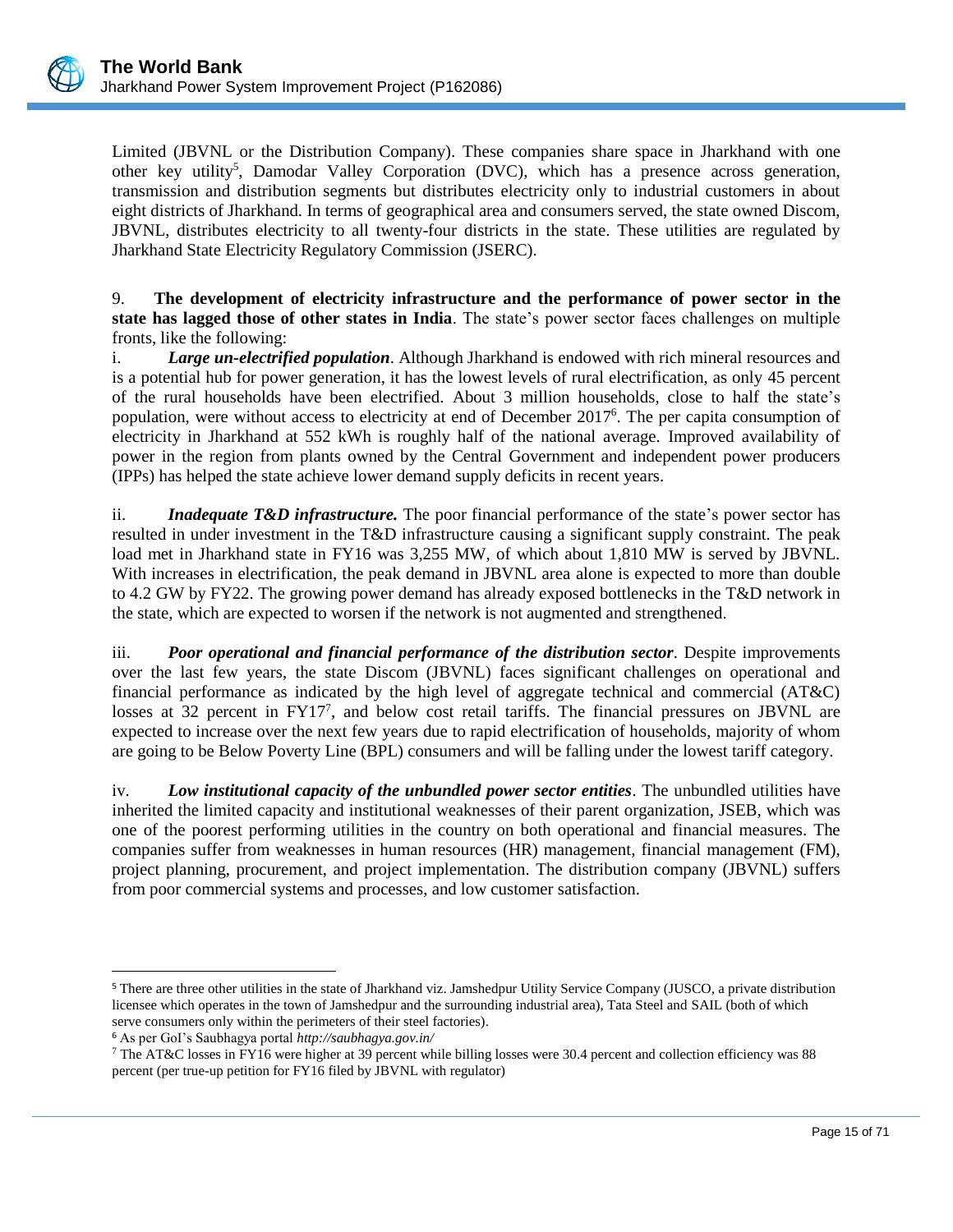

10. **The Government's focus on improving the power sector in the state.** The leadership of the state has accorded a high priority to improving the availability and quality of power supply to support the state's economic development, as demonstrated by the following actions:

i. *Implementation of the 24x7 PFA roadmap for the state.* Jharkhand was one of the first states to sign the Memorandum of Understanding (MoU) for the 24x7 PFA plan with the Central Government. The plan envisages addition of over 4.5 GW generation capacities by 2022<sup>8</sup> (including a significant share of 1.5 GW from solar energy), through a mix of private and public-sector investments. The GoI has allotted funds for the state under the centrally sponsored schemes, the DDUGJY and the IPDS, for distribution network strengthening in rural and urban areas, respectively, and achieving 100 percent household electrification.

ii. *Augmentation of T&D networks to support universal access goal in the state.* To meet the expected growth in demand, the state needs an investment of close to US\$3.5 billion over the next five to six years to strengthen and augment the intra-state T&D network. A combination of resources will be involved – central and state government funds, multilateral borrowings, and private funds mobilized through public-private-partnership (PPP) mode. In fact, Jharkhand is running one of the biggest PPP programs in transmission sector in the country (US\$ 750 million), and plans to select private investors to construct, operate and maintain the higher voltage transmission network (400kV and 220kV).

iii. *Joining UDAY program.* Jharkhand was the first state to join the UDAY program of GoI in January 2016, to improve the operational and financial performance of the Discom. Under UDAY, the State has agreed to take over a substantial portion of the debt<sup>9</sup> of the Discom, and provide support for improving operational efficiency in the Discom. JBVNL has started implementation of several initiatives to improve systems and processes related to commercial aspects of meter reading, billing and revenue collection.

iv. **Strengthening institutional capacity of JUSNL and JBVNL.** Government of Jharkhand (GoJ) recognizes that implementing such a large capital expenditure program and improving the financial health of the sector, would require deep institutional development of its T&D utilities. Hence, one of the key elements of the current project request to the World Bank has been to support institutional strengthening. Supported by the World Bank, the companies have prepared a reform roadmap and started its implementation. As a key first step, the World Bank is supporting the development of organization structures for JBVNL and JUSNL to meet the business needs. These organization structures need to be supported with re-engineered business processes (especially for project implementation and commercial aspects), revised Delegation of Financial Powers (DoFP), upgrade of IT systems, improved human resource practices supported by strong business review frameworks. The proposed organization structures also look at how the skill mix and numbers of employees in the two utilities need to transition going forward. JUSNL and JBVNL have already initiated action on a number of these activities through advance procurement under the current project (discussed later under project components). The World Bank is also supporting Jharkhand's utilities to adopt the best practices on procurement and project management from POWERGRID, with which JUSNL is also collaborating to implement some of its schemes.

<sup>8</sup> The PFA plan figures have been subsequently updated using JUSNL load flow analysis

<sup>9</sup> Under UDAY, the State has issued INR 61,360 million worth of bonds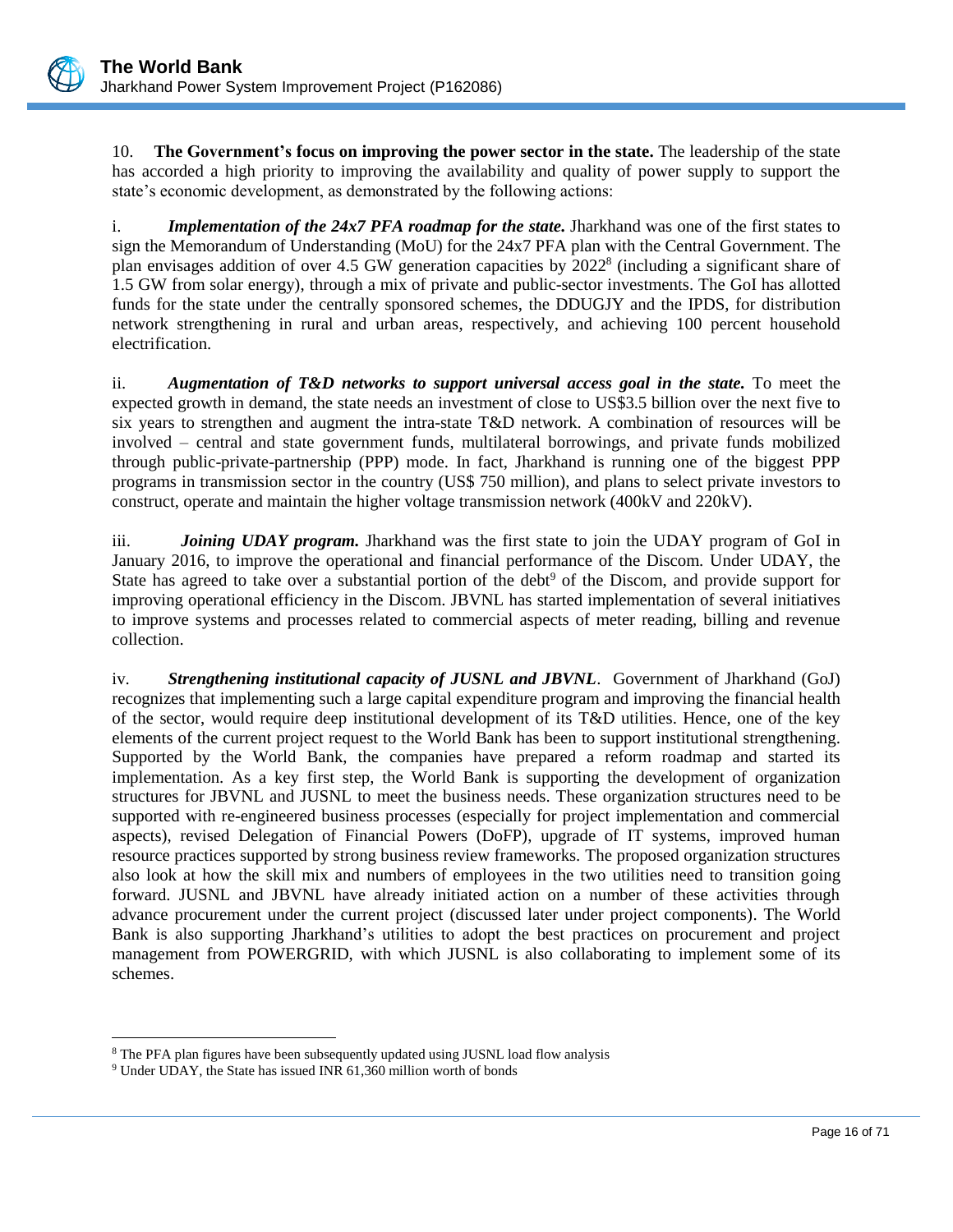

11. **Considering the current challenges and the investment needs, GoJ has requested the World Bank's support for financing investments in the transmission sector and for institutional development of the state T&D utilities**. The distribution infrastructure will be financed by the state and central government funds. This engagement will also support the national and state objective of achieving 24x7 PFA and it will be another step forward in replicating the practices followed by strong central-sector institutions such as POWERGRID (with whom the World Bank has had a long and fruitful engagement) at the state level and contribute toward setting up strong state-level institutions.

## <span id="page-22-0"></span>**C. Higher Level Objectives to which the Project Contributes**

12. The project is aligned with the findings of the Systematic Country Diagnostic (SCD) for India and aligns itself with the focus area "Resource Efficient Growth" in the sub-area of "increasing access to sustainable energy". Further, the project is also aligned with the implementation strategy of "engaging a Federal India" and "strengthening public-sector institutions" as outlined in the Country Partnership Framework for India for period FY18-22 (Report No. 1266667-IN) distributed to the World Bank's Board for discussion on September 20, 2018. The CPF and SCD specifically focus the World Bank's efforts on supporting state-owned T&D utility reforms and institutional strengthening to ensure increased access to reliable power in alignment with the GoI's 24x7 PFA Program. This project, through its focus on strengthening power transmission network in the state and supporting the institutional development of the power T&D utilities, will facilitate increase in access to electricity and supply of more reliable electricity to the citizens in the state of Jharkhand.

13. The project's higher-level outcome of increasing availability of electricity supply in the low-income state of Jharkhand, will spur growth of its productive uses in the state, leading to enhanced quality of life, inclusive growth, and sustainable development.

#### <span id="page-22-1"></span>**II. PROJECT DEVELOPMENT OBJECTIVES**

#### <span id="page-22-2"></span>**A. PDO**

14. The project development objectives (PDO) are to increase the transmission capacity of electricity network in the state of Jharkhand and strengthen the institutional capacity of state-owned power transmission and distribution utilities.

#### <span id="page-22-3"></span>**B. Project Beneficiaries**

15. The direct beneficiaries of the project are the (existing and new) customers of the power distribution company in the state of Jharkhand, who will benefit from an increase in the supply and reliabilibity of grid-based electricity, resulting from the augmentation and strengthening of the intra-state transmission network.

16. By increasing the supply of reliable electricity to households, industries, businesses, and various other productive sectors, the project will also contribute to economic development, poverty alleviation, and inclusive growth in Jharkhand. The customers would also benefit from the improved customer information systems leading to improved responsiveness of the power distribution company to handle any supply related complaints.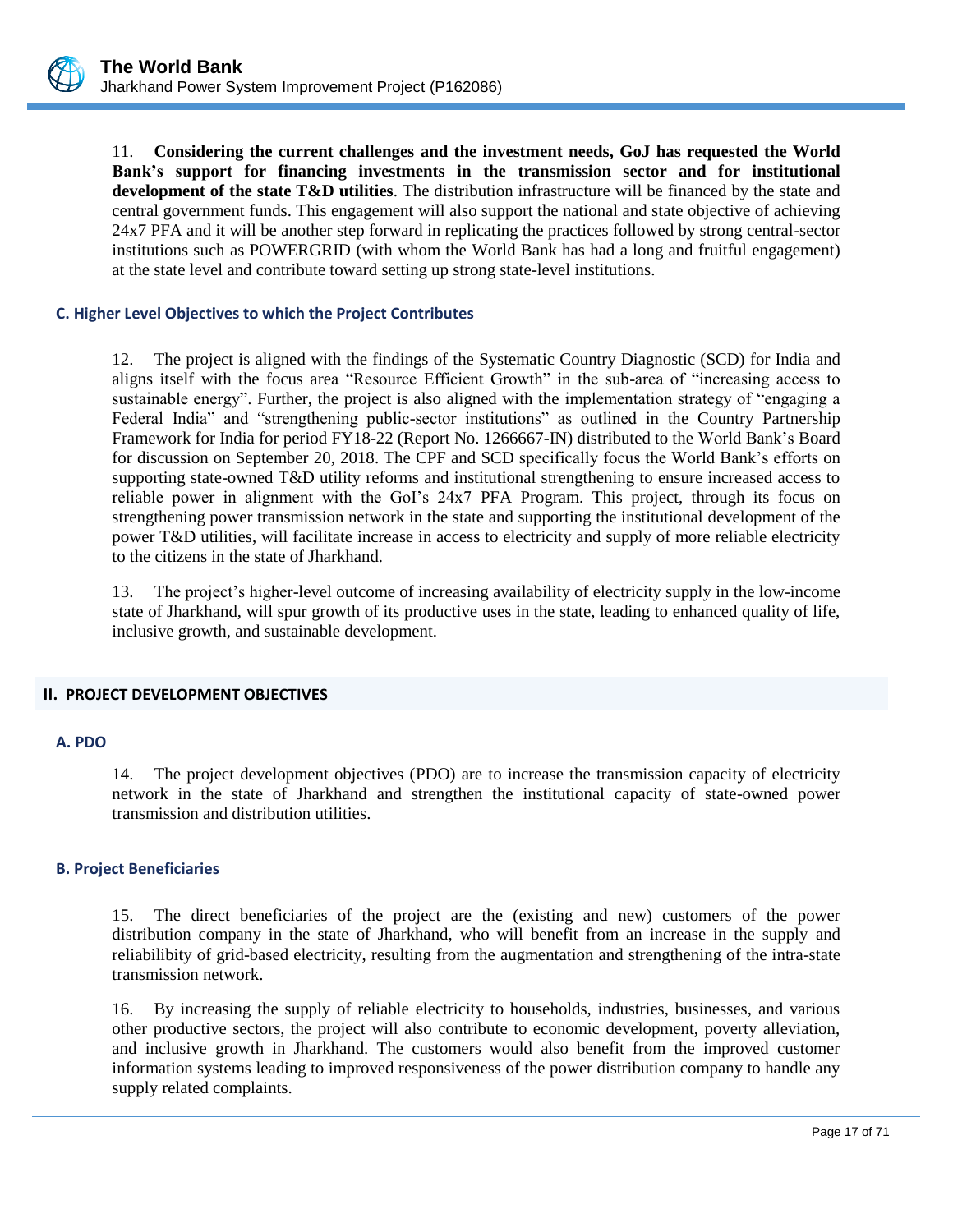

# <span id="page-23-0"></span>**C. PDO-Level Results Indicators**

17. PDO level results indicators for the project are (a) the amount of electricity wheeled through JUSNL network for supply to consumers in the state (gigawatt hour [GWh]); (b) Increase in transformation capacity of the power transmission ntework in the state under the project (kilovolt-ampere [kVA]); (c) Percentage of consumers serviced through upgraded commercial system; and (d) Financial, Procurement and Contract management framework strengthened in JUSNL.

18. The intermediate outcome indicators will be:

(a) Transmission Lines constructed (in circuit kilometers);

(b) Number of transmission substations constructed (Number of 220/132kV, 220/33kV and 132/33kV substations);

(c) Number of smart meters installed;

(d) Commercial Systems (Billing, Collection and Customer Resource Management) of JBVNL upgraded;

(e) Person-days of JUSNL and JBVNL staff participating in trainings;

- (f) Person-days of trainings provided to women employees of JUSNL and JBVNL;
- (g) Women employed as a percentage of total persons employed in construction activities (percentage);
- (h) Establishment of sexual harassment prevention cell in JBVNL;
- (i) Number of persons consulted during project implementation;
- (j) Grievances received that are addressed within two months of receipt (percentage)

#### <span id="page-23-1"></span>**III. PROJECT DESCRIPTION**

#### <span id="page-23-2"></span>**A. Project Components**

 $\overline{a}$ 

19. The proposed project would support the implementation of the 24x7 PFA plan in the state of Jharkhand by providing financial and technical support for investments in the expansion and strengthening of transmission network and institutional development of state T&D utilities to improve operational efficiency in the sector. The project is designed to have following components:

**Component 1: Intra-state transmission system strengthening (US\$ 396.2 million of which IBRD US\$ 274.5 million).** This component would support the state transmission utility, JUSNL, in making priority investments in the following two areas:

a.Construction of new substations and associated transmission lines: This sub-component will strengthen the intra-state power transmission system to increase the system's capacity and reliability to transmit additional power (including renewable energy) within the state. These investments have been identified based on a detailed load flow analysis<sup>10</sup> undertaken by JUSNL and cleared by the Central Electricity Authority. The prioritization of investments has been done based on a phasing analysis. While investments at higher voltage levels (400 kV and 220 kV) are expected to be funded through PPP, this component would be financing the construction of new substations and transmission lines, primarily at 132kV voltage level (and a

 $10$  analysis includes short circuit studies, contingency analysis for  $n-1-1$  contingency, and transient stability analysis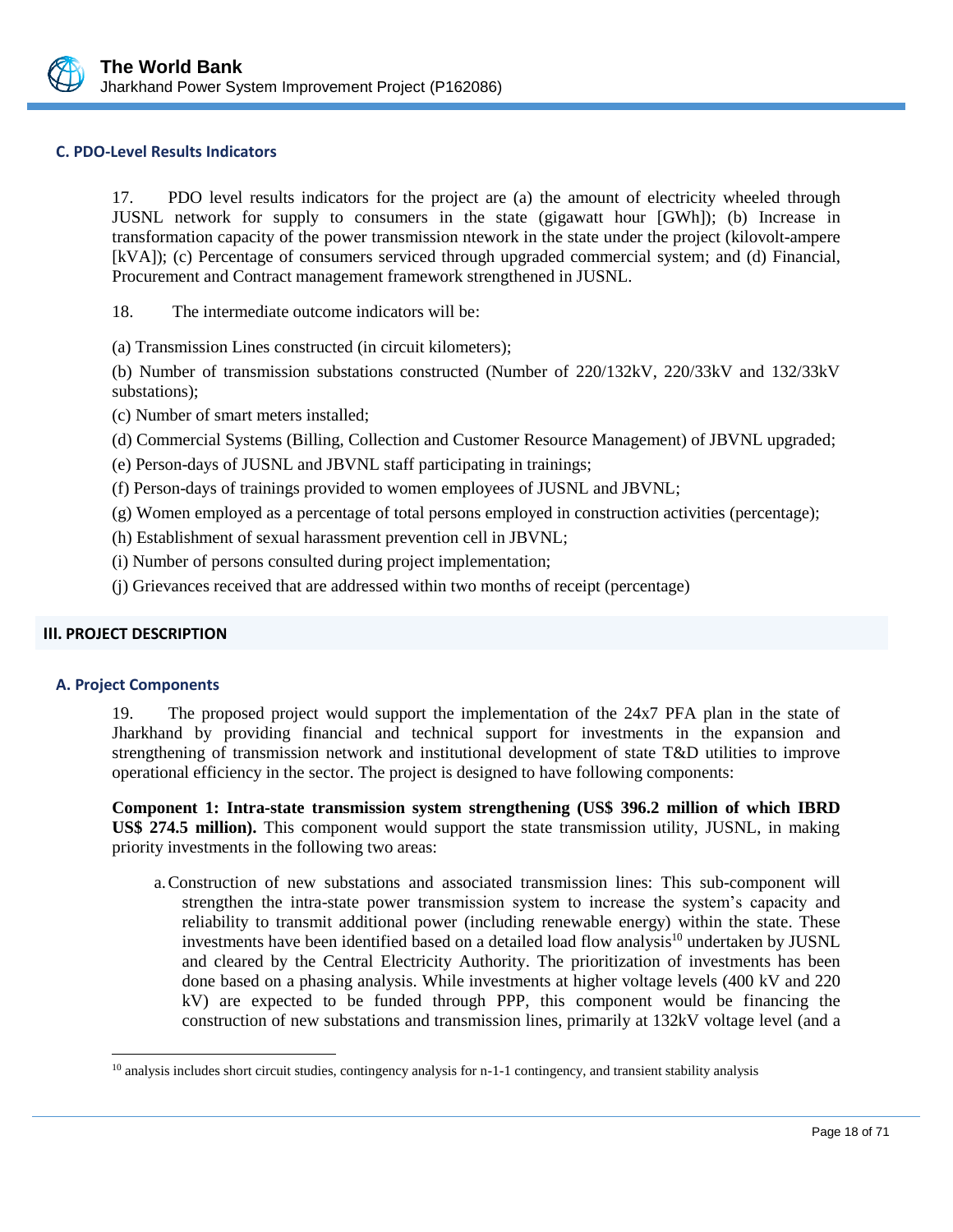few 220kV voltage level components as well). A long list of twenty-five 132/33kV substations and associated transmission lines (approximately 2000 circuit km) have been identified to be financed under this sub-component.

*b.*Strengthening scheduling, dispatch and communication systems: This sub-component will support JUSNL in setting up systems for strengthening the State Load Dispatch Centre (SLDC) operations including financing Availability-Based-Tariff (ABT) <sup>11</sup> meters and software solutions for improving scheduling and dispatch functions which will be particularly important for integration of RE in the state grid. The component would also finance operational communication systems (including optical ground wire) both at the network level and within the utility.

*Climate change co-benefits***.** These investments will help in reducing technical losses, improve reliability and help in integration of renewable energy into state grid. Component 1 is well aligned with the multilateral development bank (MDB) list of eligible climate mitigation activities under Category 1.3 "Measures to facilitate integration of renewable energy into grids …new, expanded and improved transmission systems (lines, substations); new information and communication technology, smart grid.." and under Category 2.1 "Transmission and distribution systems"<sup>12</sup>.

**Component 2: Technical assistance for institutional development and capacity building of JUSNL (US\$ 13.8 million of which IBRD US\$ 9.7 million).** This component would continue to build upon the institutional development activities undertaken during project preparation and support implementation of following key activities:

- a. *Improving the organization structure and Delegation of Financial Powers (DoFP):* Using Trust funds from ESMAP and ASTAE, JUSNL is developing detailed recommendations on organization structure and manpower numbers (including suggestions on outsourcing where appropriate). Once these are approved by the Board of the company, this component would support the implementation of the structure. It would further support an updated DoFP for the organization.
- b. *Strengthening the project planning, procurement and contract management practices:*  Through grant funds mobilized, the project has helped JUSNL in developing detailed procedures for procurement and contract management, documented as Works and Procurement Policy and Procedures (WPPP) document<sup>13</sup> and Standard Bidding Documents for domestic funded packages. This component would support in implementation of the WPPP and other interventions for improving project implementation
- c. *Strengthening FM framework:* This would include support for improving the FM and corporate governance practices, strengthening internal controls (improving internal audit functions), and automating the accounting in the company. JUSNL has already initiated advance action on these aspects (has purchased licenses for Tally ERP 9 and has initiated advance procurement action for appointing consultants to support in preparation and implementation of relevant manuals and IT solutions)
- d. *Automating internal business functions like inventory management, payroll management, human resource management etc.:* The component would support in the deployment of IT

<sup>11</sup> Availability Based Tariff meters

<sup>12</sup> http://pubdocs.worldbank.org/en/266191504817671617/2016-joint-report-on-mdbs-climate-finance.pdf

<sup>&</sup>lt;sup>13</sup> WPPP would be presented to the Board of JUSNL after the decision on organizational re-structuring has been reached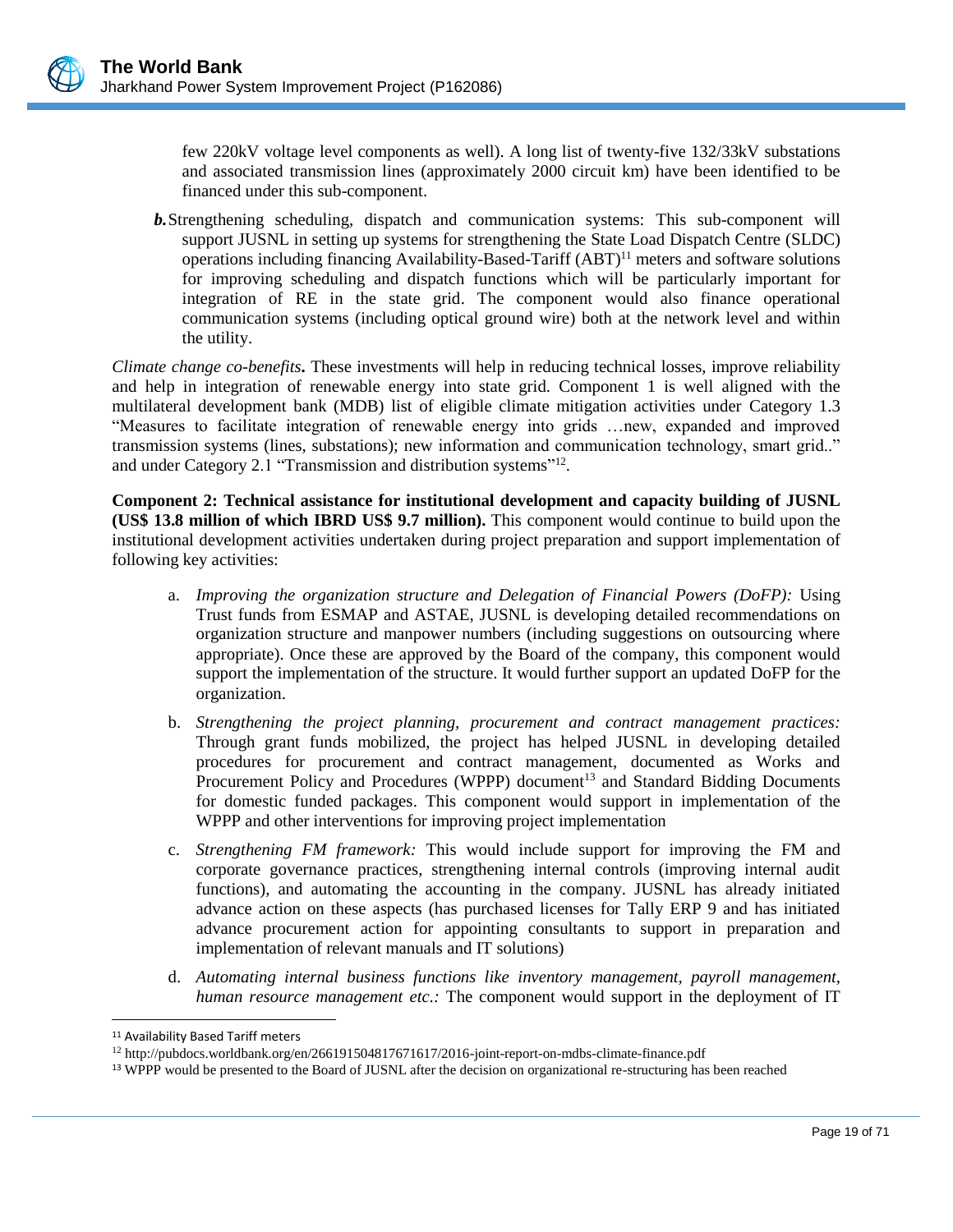solutions either as stand-alone systems or as integrated Enterprise Resource Planning (ERP) in the utility to provide better control and automation of business functions (including business process re-engineering wherever required)

- *e. Appointing Project Management Consultants (PMC) to assist in supervising and monitoring sub-projects under Component 1 of the project;*
- *f. Building staff capacity through training, workshops, knowledge exchange visits etc.*

**Component 3: Improving operational efficiency and developing institutional capacity of JBVNL (US\$ 69.2 million of which IBRD US\$ 25 million).** This component would build upon the institutional development activities undertaken during project preparation and support implementation of JBVNL's action plan to reduce AT&C losses, improve revenue management systems and reduce power procurement costs through following activities:

- *a. Sub-component 3.1: Smart metering for high value and urban consumers:* Support smart metering of high value consumers and consumers in selected urban geographies, to reduce AT&C losses and improve revenue realization. To begin with, the component would finance smart metering (including back-end System Integration) for around 50,000 high value consumers (with connected load of higher than 10kW) across the state of Jharkhand, and around 350,000 consumers in Ranchi (the capital of the state).
- b. *Sub-component 3.2: Upgrading the commercial IT systems and processes related to billing, collection and customer relationship management:* Together with financing the billing, collections and customer relationship management systems, this sub-component would also finance (i) Upgrading the Data Center and Data Recovery Center; (ii) Communication links required; (iii) Integration with other IT systems in the company (particularly SAP-ERP which is under deployment in JBVNL). As advance procurement, JBVNL has already appointed a PMC to prepare technical documents and supervise the implementation of the contracts for this work
- *c. Sub-component 3.3: Technical assistance for capacity building of JBVNL:* This subcomponent would support the following activities:
	- i. Improving human resource management: Support to implement an improved organizational structure (already prepared through grant funds mobilized by the Bank), standardizing human resource practices (through preparation of employee manuals), and updating the DoFP. It would also include support to develop business review frameworks cascading objectives and results from organization to individual level
	- ii. Business process re-engineering especially related to commercial processes and capital project implementation.
- iii. Support to optimize power procurement costs (including RE purchases) by deploying a software tool and setting up related business processes.
- iv. Strengthening FM framework: This would include support for improving the FM and corporate governance practices and strengthening internal controls (improving internal audit functions) in the company. *JBVNL has already initiated advance action on these aspects.*
- v. Building staff capacity through training, workshops, study tours etc.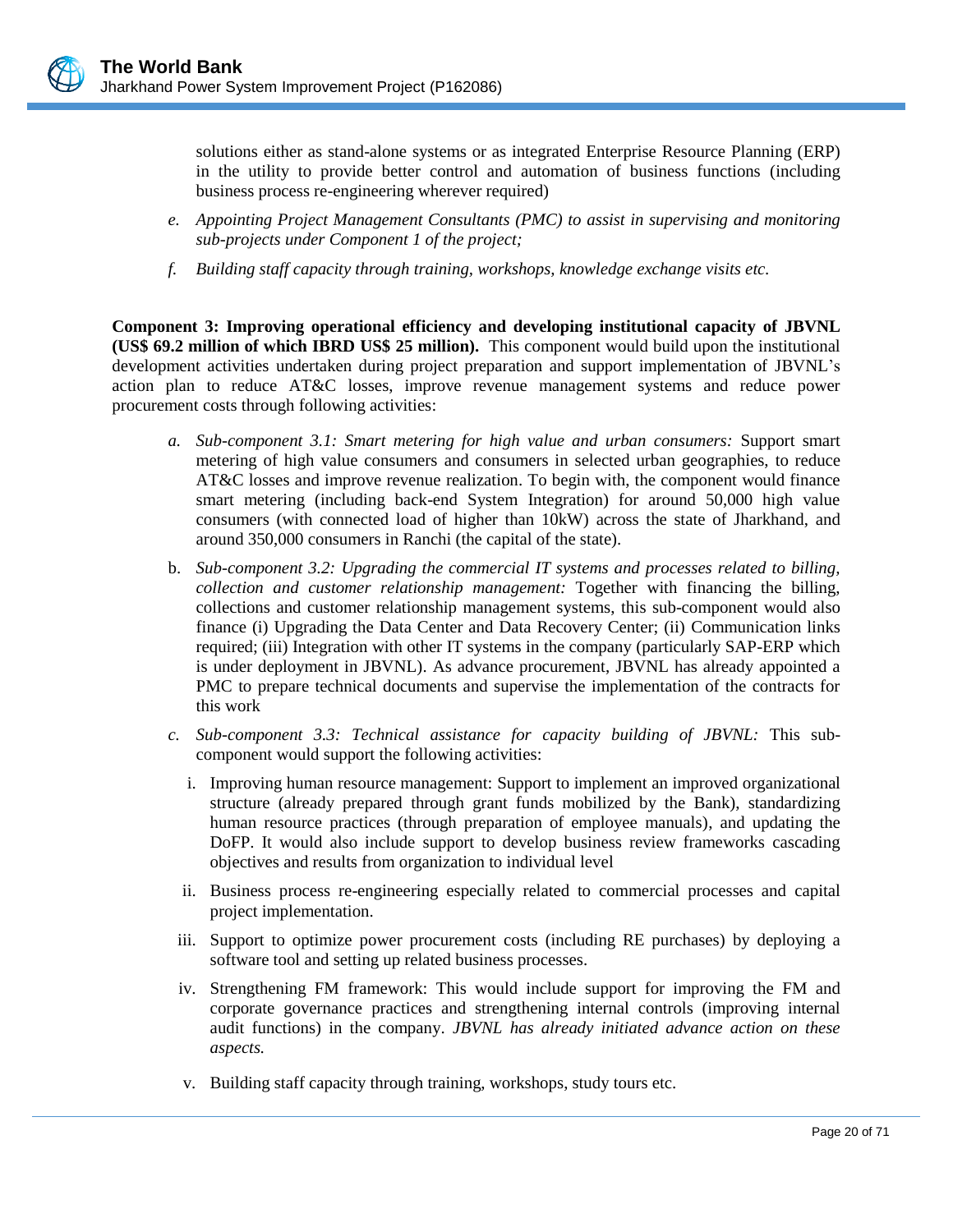*Climate change co-benefits***.** The activities towards smart meters, commercial system improvement and IT systems upgrade which will help in AT&C loss reduction, under Component 3 are well aligned with the MDB list of eligible climate mitigation activities under Category 9.1 "Support to national, regional or local policy, through technical assistance or policy lending".

20. As noted in the previous sections and demonstrated by advance procurement actions undertaken by the utilities, GoJ has planned to leverage the proposed project to build institutional capacity of its T&D utilities, beyond just financing of assets. In transmission, the current focus is to put in place systems and processes to execute a large capital expenditure program, set-up robust communication infrastructure, and strengthen the SLDC to facilitate RE deployment and support its integration in the grid. At the same time, the current focus in distribution sub-sector is to further automate and integrate the commercial and business processes to improve transparency and governance of utilities, improve operational efficiency and integrate RE in the portfolio. These changes are expected to be sustained over longer term by clearly defined roles and responsibilities (under new organizational structures) backed by institutionalizing systematic business review methodology. During implementation, the World Bank will be closely involved on the further development and implementation of the technical assistance components.

21. The proposed operation is consistent with the World Bank's Maximizing Finance for Development (MFD, or 'Cascade') approach to development finance since (i) the state is already leveraging commercial and private sector financing in the areas feasible (generation and transmission at higher voltage levels) and the proposed project plugs the investment gap where commercial financing may not be readily available; (ii) a strengthened transmission network will facilitate investment in upstream generation segment (including RE) through commercial sources of financing and (iii) capacity building and institutional strengthening of transmission and distribution utilities will lower investment risk and reduce the cost of private capital to Jharkhand's power sector and will encourage private investment.

# <span id="page-26-0"></span>**B. Project Cost and Financing**

22. The project will be financed through the Investment Project Financing (IPF) instrument. The GoI and GoJ has chosen to denominate the loan in U.S. dollars. The GoI and GoJ has opted for a variable spread option for this loan**.** Loan agreement will be signed with GoI, and the World Bank loan will be passed on to GoJ on similar terms and on-lent to the project implementing agencies (JUSNL and JBVNL). Further, there will be project agreement among GoJ and the project implementing agencies and the World Bank. Lastly, a Subsidiary Agreement would be signed between GoJ and JUSNL and JBVNL to support the implementation of the project.

| <b>Project Components</b>                                        |       | <b>Project Cost IBRD Financing</b> | <b>Trust Funds</b> | Counterpart<br><b>Funding</b> |
|------------------------------------------------------------------|-------|------------------------------------|--------------------|-------------------------------|
| Component 1: Intra-state<br>transmission system<br>strengthening | 396.2 | 274.5                              |                    | 121.6                         |
| Component 2: Technical<br>assistance for institutional           | 13.8  | 9.7                                |                    | 4.2                           |

#### **Table 1: Project Cost and Financing Summary (All figures in US\$ million)**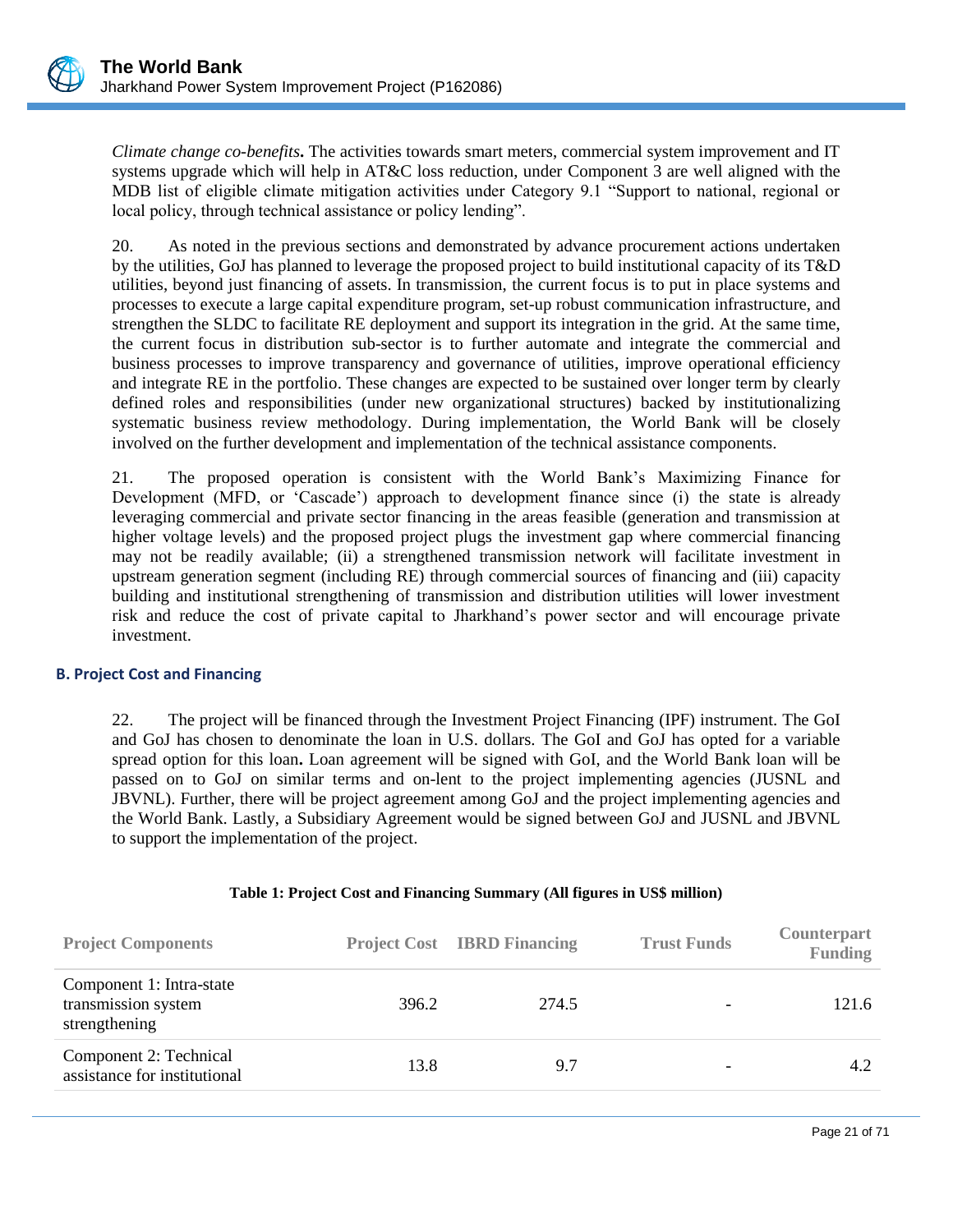

 $\overline{a}$ 

| development and capacity<br>building of JUSNL                                                         |       |       |                          |       |
|-------------------------------------------------------------------------------------------------------|-------|-------|--------------------------|-------|
| Component 3: Improving<br>operational efficiency and<br>developing institutional<br>capacity of JBVNL | 69.2  | 25.0  |                          | 44.2  |
| <b>Total Costs</b>                                                                                    | 479.2 | 309.2 | $\overline{\phantom{0}}$ | 170.0 |
| <b>Total Project Costs</b>                                                                            | 479.2 | 309.2 |                          | 170.0 |
| <b>Front End Fees</b>                                                                                 | 0.8   | 0.8   |                          |       |
| <b>Total Financing Required</b>                                                                       | 480.0 | 310.0 |                          | 170.0 |
|                                                                                                       |       |       |                          |       |

### <span id="page-27-0"></span>**C. Lessons Learned and Reflected in the Project Design**

23. The project builds on the lessons learned from the World Bank's long-term engagement with POWERGRID and from the World Bank's experiences in state level projects in India in Andhra Pradesh, Haryana, North-East Region, Rajasthan, West Bengal, and Maharashtra and GoI's R-APDRP<sup>14</sup> program.

24. The first phase of an engagement should seek to help secure an improvement in the sector's technical performance and at the same time build traction for a more ambitious reform program, which will ultimately be implemented once the ownership of and commitment for reform by the state government increases. Up-front visible improvements in the quality of power supply and customer service are important for fostering a pro-reform constituency and building stakeholder consensus for reform.

25. The implementation of the R-APDRP is in different stages in the various states but one common learning is that even though investments have been made in the information and communication technology (ICT) systems, these technologies are not being fully utilized by the utilities. Further the utilities are dependent on a third party for updating the software and feeding and updating system data. This indicates that it is important to focus on the softer aspects of running successful ICT systems like training of key personnel, building a strong IT skill set and most importantly, developing an IT Roadmap integrated with business needs followed by putting in place operations integrated with IT applications.

26. The project design has also benefitted from lessons from other World Bank-funded projects located outside South Asia such as the Vietnam Distribution Efficiency Project (P125996), and Electricity Supply Accountability and Reliability Improvement Project in the Kyrgyz Republic (P133446). The key lessons incorporated into the project design are (a) advanced project preparation, including bidding documents for procurement of goods and works, is important to speed up project implementation; (b) project design must ensure rapid start-up; to ensure this, subprojects that meet the defined readiness criteria should be taken up first while action on other subprojects is initiated simultaneously to meet the

<sup>14</sup> Restructured Accelerated Power Development and Reform Program: A centrally sponsored program for IT enablement of distribution sector and strengthening of distribution network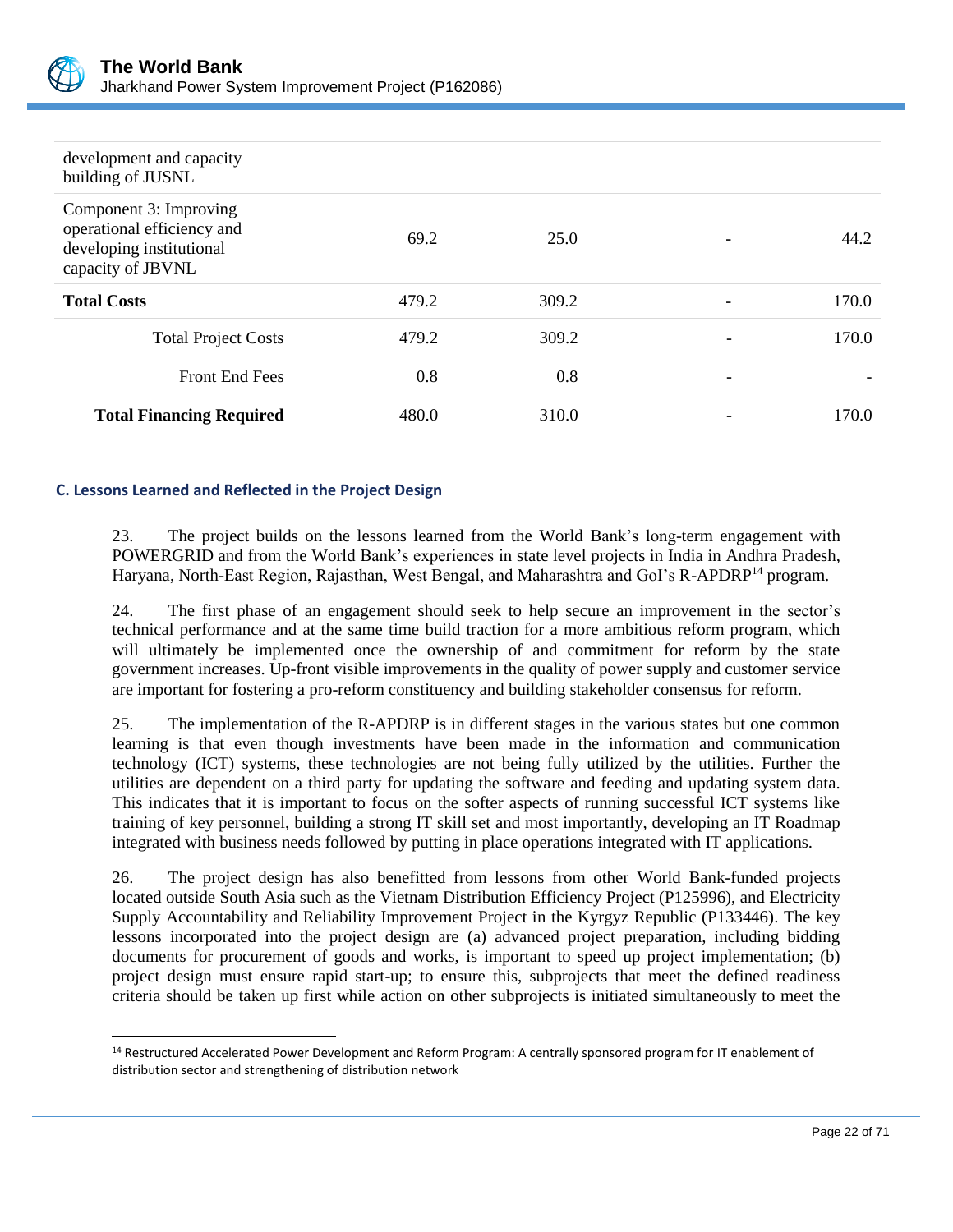

readiness criteria; (c) social and environmental requirements need to be incorporated into contract design and project implementation including adding appropriate clauses to the bidding document; (d) adequate implementation monitoring and evaluation (M&E) systems need to be set up to keep the project on track; and (e) adequate flexibility needs to be built in the project design to allow resources to be moved across subprojects.

27. Given the above learning, the project will initially focus on operational reforms creating operationally efficient utilities and business centers, capable of providing reliable supply of electricity to their customers. This is in accordance with the state government's strategy of balancing the twin objectives of providing adequate, reliable, and affordable 24x7 power to its citizens, and facilitating sustainable operations of its T&D utilities. The Project will also develop the building blocks for ongoing policy dialogue, and potential longer-term policy reforms.

### <span id="page-28-0"></span>**(i) IMPLEMENTATION**

### <span id="page-28-1"></span>**A. Institutional and Implementation Arrangements**

28. The project will be implemented in the state of Jharkhand, by two state-owned but legally separate entities/companies — JUSNL and JBVNL - referred to as the Implementing Agencies (IAs). The IAs will implement the project based on the Loan Agreement and Project Agreement that will be signed for the project.

29. The two IAs have set up dedicated Project Implementation Units (PIUs) to implement the project. This does not imply that the project would be ring-fenced from the IAs broader organization. Within the existing departmental structure (procurement, finance, etc.), the IAs will have designated individuals with clear responsibility for dealing with all issues related to the project.

30. All the sub-projects envisaged under Component 1 are being designed, procured, and implemented by JUSNL. Contractors engaged through national or international competitive bidding will carry out the supply and installation works. To ensure that JUSNL develops the capacity required to operate and maintain the assets created through this project, a PMC will be engaged during project implementation to work with JUSNL officials in implementing the schemes and thus help them develop an understanding of the technical and operational requirements of the assets created. This will also help enhance the technical capacity of JUSNL which will support them in carrying out the Operations & Maintenance (O&M) of assets created under the project.

# <span id="page-28-2"></span>**B. Results Monitoring and Evaluation**

31. Monitoring and evaluation (M&E) mechanisms have been established at the project and entity level. As mentioned earlier, PMC's would be appointed to monitor the progress on the field (especially for investments under Component 1). The PMC and the PIUs will provide quarterly physical progress reports, audited financial statements (within six months of the end of each financial year), and other such information as the World Bank may reasonably require. Because of the nature of the contracts awarded under the project will be primarily turnkey supply and installation (under Component 1), several activities will be monitored automatically upon completion of milestones such as delivery of material, erection, commissioning etc.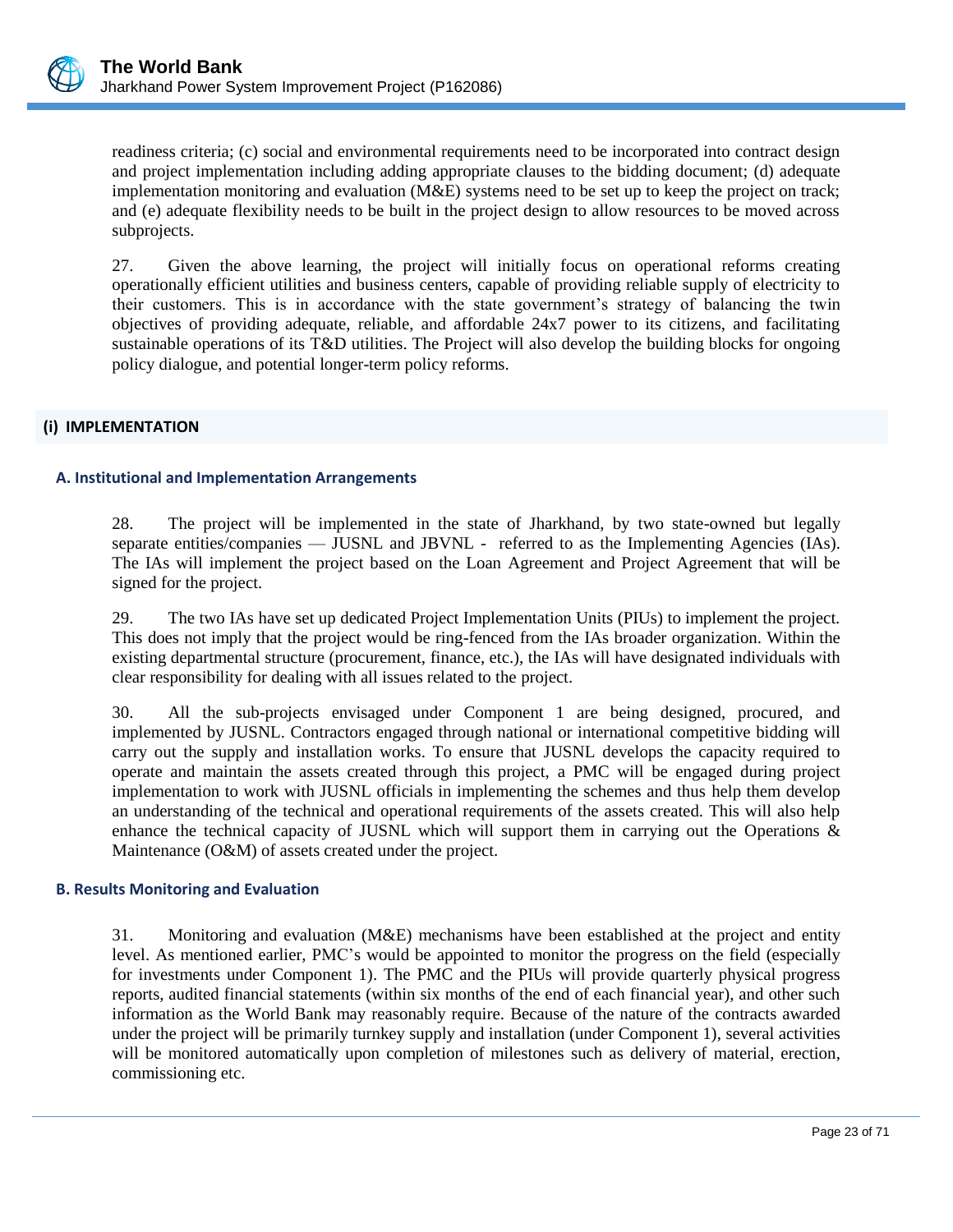

32. Similarly, activities under Component 3 involve deployment of technology solutions that are highly specialized in nature. PMC has already been hired (through advance procurement) for technical design, bid process management and implementation supervision of activities under sub-components 3.1 and 3.2.

33. Lastly, JUSNL PIU is preparing an Operations Manual for the project (Component 1), where a group of monitoring indicators will be put in place to track the progress of the project  $-$  (i) information on results indicators (ii) information on additional monitoring indicators related to sub-steps per detailed project schedules. Additional data on project progress across various functional areas such as environment, social, technical and financial indicators will also be collected and reported on a periodic basis.

# <span id="page-29-0"></span>**C. Sustainability**

34. There is strong ownership of the project at the level of the state government and the IAs, as the project supports investments identified under the PFA plan of the state. The investments have been prioritized and phased by load flow studies and cleared by CEA.

35. Environmental and social sustainability is facilitated through the adoption of environmental and social management framework (ESMF) by JUSNL. JUSNL has experience in the operations of the assets, and the O&M practices would be further strengthened under the technical assistance component of the project.

36. The subprojects identified under the project are economically and operationally sustainable, and analysis has been undertaken in the sub-project specific Detailed Project Reports (DPRs). In addition, the sustainability of the project will be ensured by continuous improvement in the operational, commercial, and financial performance of the IAs for which parallel and concurrent action will be taken under Component 2 and 3. JUSNL and JBVNL have identified a priority list of measures to be implemented which were recommended after the detailed diagnostic studies, and which are now being proposed for funding under Component 2 and 3. Although the IAs are incurring a loss now, the technical improvements in the utility systems and capacity strengthening initiatives, particularly around improvement in commercial and procurement processes, organizational restructuring and IT system, are expected to contribute toward putting them on the path to recovery and long-term sustainability. During the implementation period, the World Bank will continue the dialogue with all key stakeholders of the sector on the implementation of measures that will further improve the sector's financial performance over the long term. This prudent approach is based on the lessons from similar projects around the world.

#### <span id="page-29-1"></span>**D. Role of Partners**

NA

## <span id="page-29-2"></span>**(ii) KEY RISKS**

# <span id="page-29-3"></span>**A. Overall Risk Rating and Explanation of Key Risks**

37. The risk associated with 'Institutional Capacity for Implementation and Sustainability' is rated as 'High', given the weak institutional capacity of the T&D utilities (JUSNL and JBVNL). Achieving the objectives of PFA plan involve implementing a five-fold increase in annual capital expenditure, extending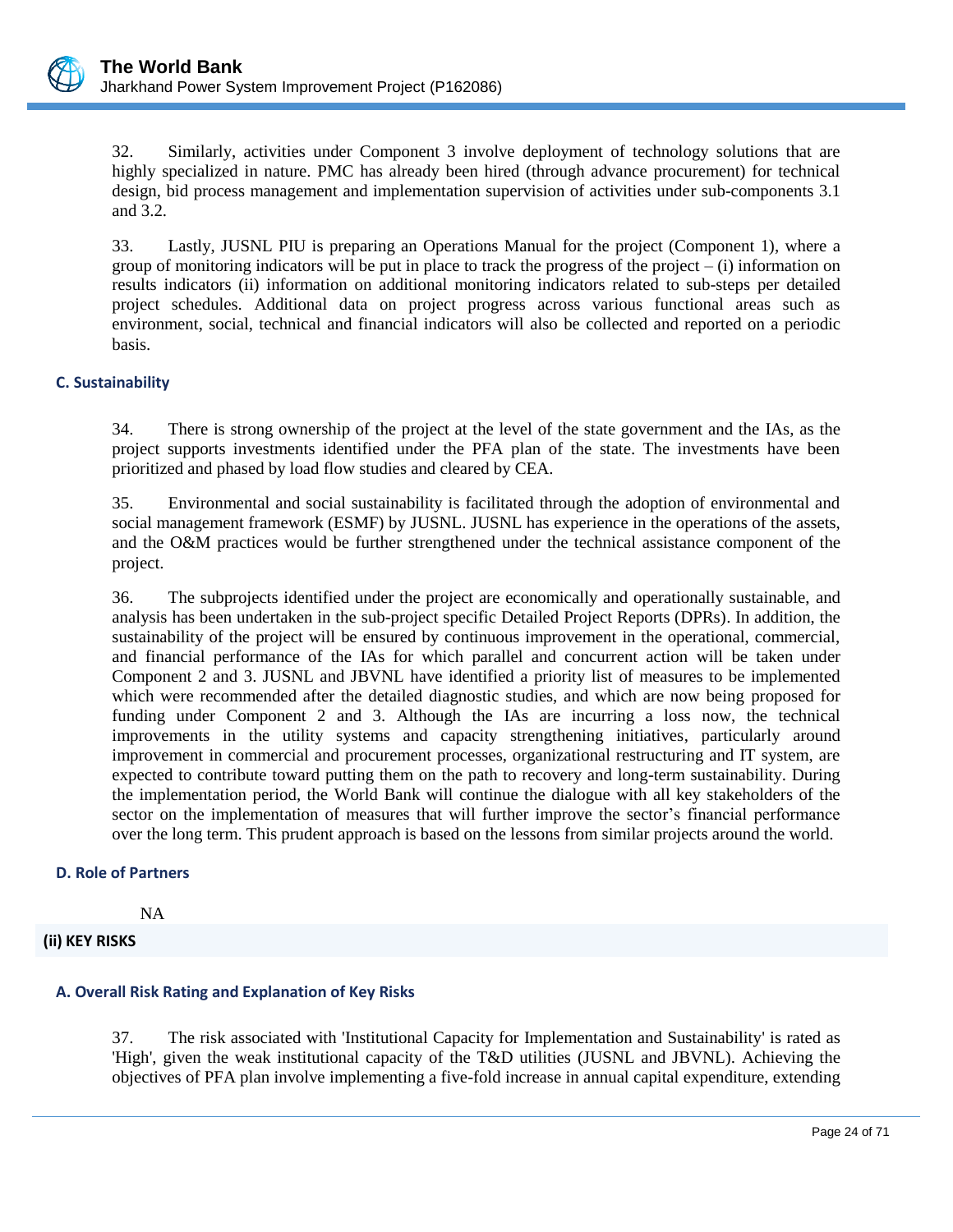

connections to and metering three million consumers. This requires substantial capacity building as well as a transformation of institutional culture. To mitigate these risks, the project includes technical assistance components to build the institutional capacity of the utilities. As discussed earlier, this starts with the project supporting the utilities in carrying out a strategic human resource planning exercise, and recommending structures with adequate and separate focus on projects and commercial aspects at both the corporate and field level. The utilities are redesigning their processes in project implementation and commercial operations, which would be suitably scaled-up under the project. However, recognizing that these changes will require time to take effect, the project is developing an operations-manual with redefined and simplified processes to execute works under the World Bank funded project (which provides role clarity and faster decision making). Lastly, PMCs will be appointed to support the utilities in implementing large and complex projects.

38. Stakeholder risk has been rated as 'Substantial' due to the need to align incentives of multiple stakeholders (utility staff, utility management, political leadership, consumers and regulator) to achieve operational efficiency improvement the sector. The sector faces regulatory risk from the absence of costreflective tariffs in both transmission and distribution sub-sectors, leading to financial distress. Recognizing this risk, the utilities have submitted and received the regulatory approval for business plans for the period FY17 to FY21. Further, based on tariff petitions filed by the utilities, the transmission tariff has been raised to INR0.25/kWh in February 2018 (vs. INR0.19/kWh earlier). Similarly, the tariff for the distribution company has also been raised by almost 43% in April 2018. Lastly, GoJ has taken-over the past liabilities of the JBVNL under UDAY providing financial relief to the Discom.

39. The fiduciary risk for this Project has been rated as "Substantial". Financial management risk is rated "Substantial" as auditors of the IAs have reported internal control weaknesses. Based on a detailed corporate governance and financial accountability (CGFA) assessment of JUSNL and JBVNL, an action plan has been prepared and will be agreed for implementation. (*both the utilities have initiated advance procurement on certain actions in the plan*). Procurement risk is rated "Substantial" as the IAs need to improve their internal practices dealing with procurement and contract management, record keeping, complaint handling processes etc. The project is developing an operation manual to mitigate some of these risks.

40. Key social safeguard risks include securing lands for new substations and securing Right-of-Way (RoW) for new transmission lines, while key environmental risks are (i) clearance/felling of trees within the RoW for transmission lines and substation sites, (ii) any incidental impacts on local fauna, (iii) leakage of hazardous material including e-wastes, and (iv) safety of workers. However, these risks are expected to be mitigated through various safeguard measures detailed later in the document.

41. Given the weak institutional capacity of the IAs, and their first engagement with a multilateral agency, the overall risk for this project has been rated as 'Substantial'. The Component 2 and 3 on technical assistance for institutional development are expected to mitigate this risk.

# <span id="page-30-0"></span>**(iii) APPRAISAL SUMMARY**

# <span id="page-30-1"></span>**A. Economic and Financial Analysis**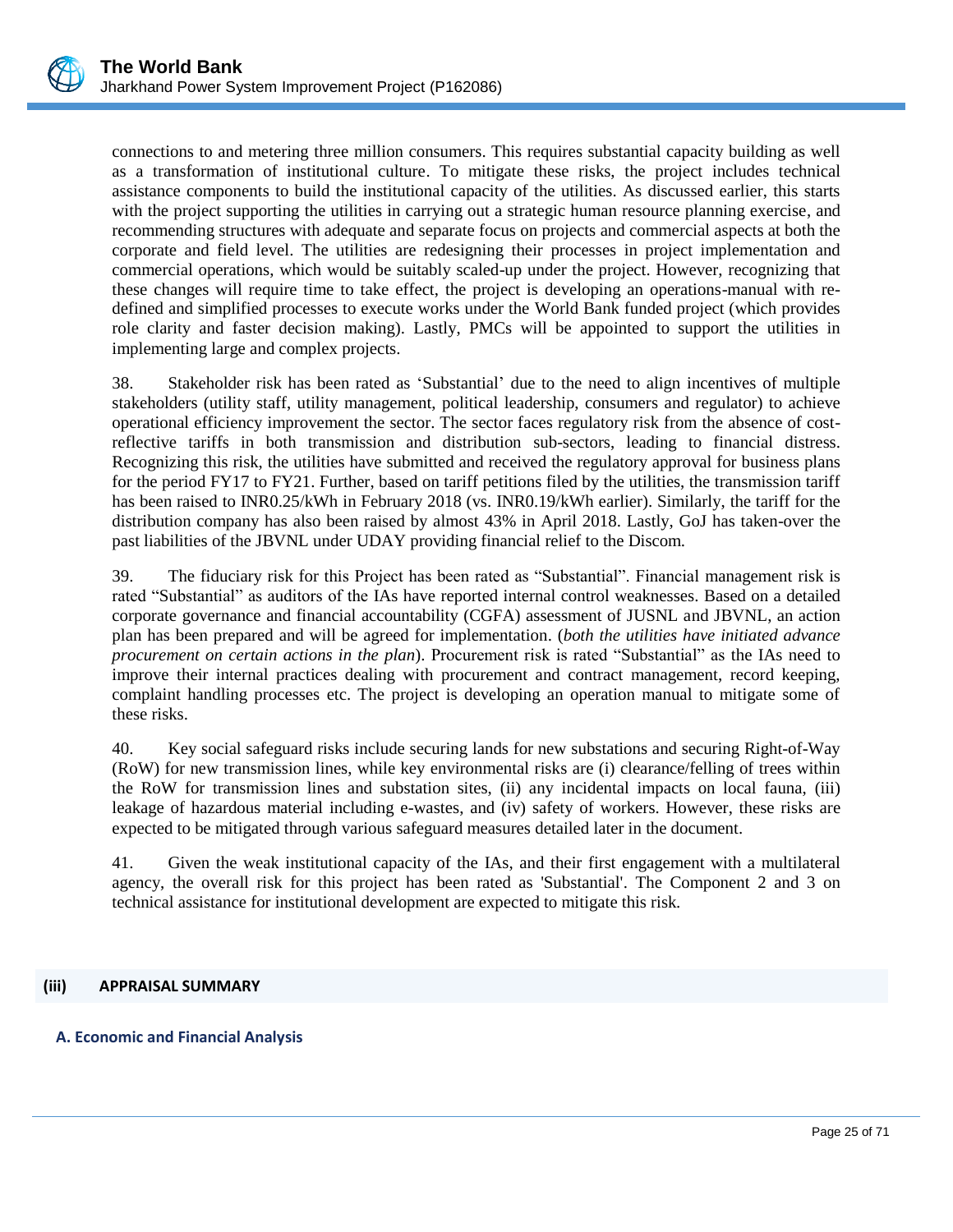$\overline{a}$ 

42. **Economic rate of return.** The proposed project is economically viable. As part of the state's PFA program, project investments will bring substantial economic benefits to Jharkhand's power sector by helping improve electricity access, displacing expensive diesel based self-generation, meeting growing demand and improving the efficiency of the power system. The baseline economic rate of return (ERR) of the 'with-project' scenario is 31.2 percent (NPV US\$12.9 billion), using average electricity tariffs as conservative estimates of willingness-to-pay for electricity in Jharkhand. The additional energy supplied because of the T&D investments accounts for 92 percent of the benefits and the reduction in technical losses accounts for the remaining benefits. The analysis considers direct project costs as well as associated investments in higher voltage transmission (funded by the state government and PPP) and downstream distribution (funded by state and central government) needed to deliver electricity to consumers, and thus derive benefits of the project. See Annex 4 for more information on the methodology, assumptions and the results.

43. **Greenhouse gas (GHG) accounting**. GHG accounting indicates that the project would leads to reduction in emissions of 12.6 million tons of CO2e over the life of the project<sup>15</sup>. The reduction in GHG emissions is primarily because of reduction in technical losses from the implementation of the Project. ERR with environmental benefits is 36.4 percent

44. **Sensitivity analysis.** Sensitivity analysis shows that the project ERR is robust to unfavorable outcomes of input variables such as Commercial Operation Date (COD) delay, increase in capital cost and additional electricity supplied (see Table 2 for summary of switching values<sup>16</sup>).

| Variable                  | <b>Base Case</b> | Switching value | Comments                                                                                                                                       |
|---------------------------|------------------|-----------------|------------------------------------------------------------------------------------------------------------------------------------------------|
| <b>Electricity Supply</b> | 6866 GWh         | 3090 GWh        | Project will meet the hurdle rate if the<br>additional electricity delivered is at least 45<br>percent of the planned 6866 GWh.                |
| Capital Cost              | US\$1.4 billion  | US\$9.4 billion | Cost variations of this magnitude are highly<br>unlikely given that the technology associated<br>with transmission lines are well established. |
| <b>COD</b> Delay          | $\Omega$         | 6 years         | Commercial Operation date of the project<br>would have to be delayed significantly for<br>project ERR to fall below the hurdle rate            |

**Table 2: Switching Values**

45. **Financial Analysis:** A detailed entity level financial analysis has been undertaken for the transmission utility (JUSNL). According to the existing tariff regulations in Jharkhand, JUSNL gets reimbursed for the expenditure incurred and gets a return on equity of 15.5 percent, through wheeling charges (to be paid by JBVNL). However, the regulator (JSERC) has in the past not allowed full cost recovery to JUSNL in the wheeling charge (even though it recognized the gap between the costs and the revenue that can be realized). The financial analysis suggests that the transmission company will need wheeling charges of INR 0.40/kWh to breakeven in FY24 (vs. INR 0.25/kWh announced recently in February 2018) and make small profits thereafter. This assumes 30 percent equity contribution from GoJ to the World Bank funded project and capital expenditure financing from GoJ or domestic financial

<sup>&</sup>lt;sup>15</sup> GHG accounting of the Project follows the approach laid out in World Bank's 2015 Guidance Manual on Greenhouse Gas Accounting for Energy Investment Operations

<sup>&</sup>lt;sup>16</sup> Switching value is defined as the value of the input parameter at which the ERR falls below the hurdle rate of 10%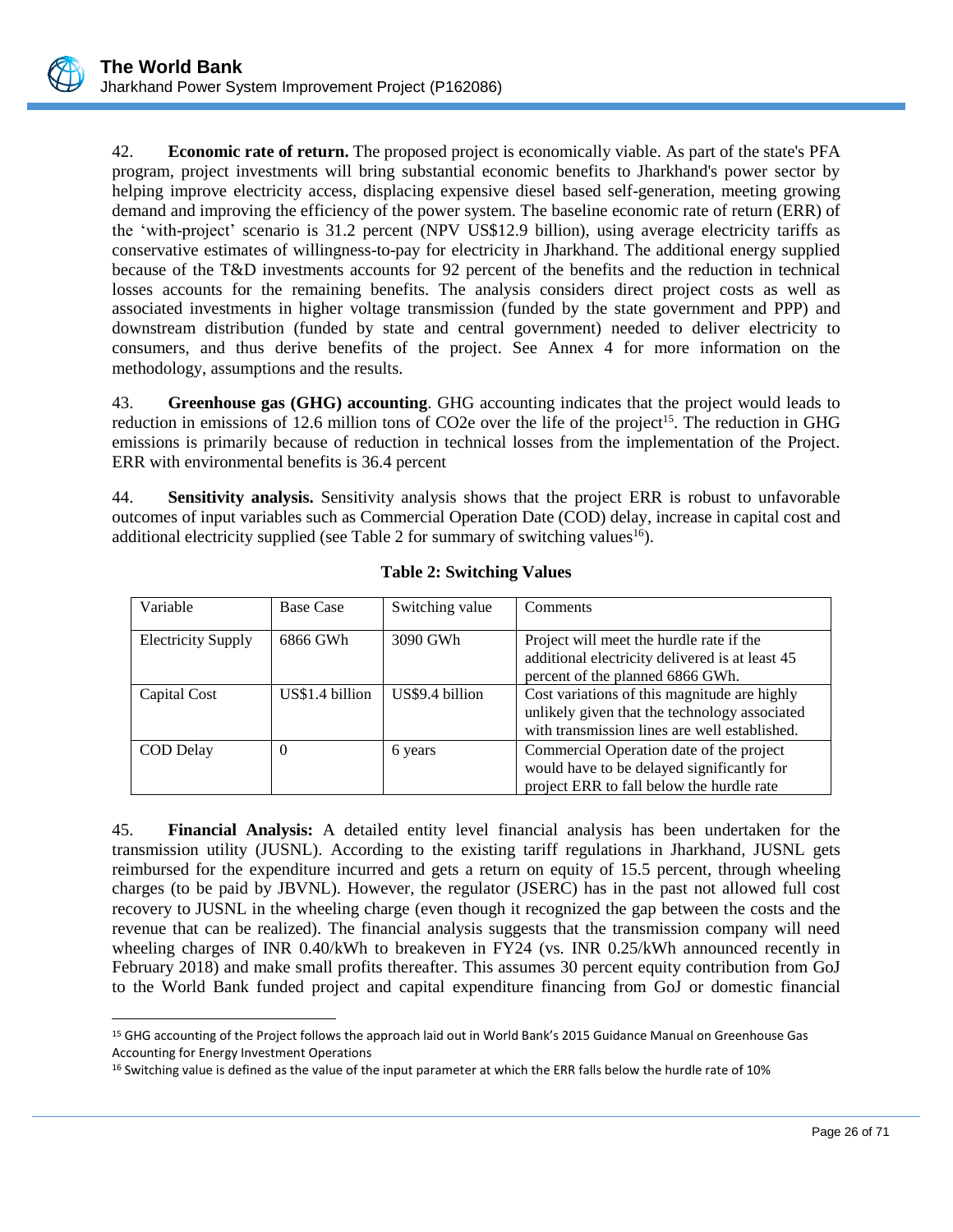institutions at interest rate of 9 percent for all other schemes. The analysis also assumes a maintenance capex from FY23 onwards (once the assets start getting commissioned).

|                                                       | FY17(P)  | FY18        | <b>FY19</b> | <b>FY20</b> | FY21     | <b>FY22</b> | FY23   | <b>FY24</b> |
|-------------------------------------------------------|----------|-------------|-------------|-------------|----------|-------------|--------|-------------|
| Wheeling Charges assumed in the<br>analysis (INR/kWh) | 0.19     | 0.20        | 0.25        | 0.28        | 0.30     | 0.33        | 0.37   | 0.40        |
| <b>EBITDA</b> (INR million)                           | 121      | 137         | 224         | 291         | 390      | 517         | 679    | 889         |
| Profit before taxes (INR million)                     | $-1.070$ | .430<br>- 1 | $-1.351$    | $-1.815$    | $-2.006$ | $-1.716$    | $-855$ | 528         |

## **Table 4: JUSNL's financial analysis summary**

*Note: P=provisional*

# <span id="page-32-0"></span>**B. Technical**

46. The project design follows well-proven designs and technologies and replicates established and efficient practices. JUSNL has designed the project's investments under Component 1 based on comprehensive planning and an appropriate level of system studies using expert agencies. The overall investment plan has also been cleared by the CEA. While implementation capacity of JUSNL is weak, it is mitigating the risk by engaging consultants (firm) to assist them in project preparation (including bid process management till contract award) using their own funds and later, plans to use loan funds to engage a PMC for assisting in smooth and efficient implementation. Investments proposed to be implemented by JBVNL under sub-components 3.1 and 3.2 are of a higher technical complexity than what has been implemented by the company earlier. Hence, JBVNL has appointed a PMC (firm) to assist in preparation of design documents, bidding document, bid process management and supervision during implementation.

# <span id="page-32-1"></span>**C. Financial Management**

47. The FM arrangements for the project include budgeting at state government, JUSNL and JBVNL end using the existing processes. Accounting would be carried out at the companies using the software systems (such as Tally in JUSNL or the ERP system being implemented in JBVNL) and chart of account created for the project. The internal and external audit of the project will be carried out by the firms selected on a competitive basis and as per Terms of Reference (ToR) agreed with the Bank.

48. A review of the corporate governance and financial management arrangements at JUSNL suggests that as a result of the corporatization, while some of the initial arrangements have been put in place (company incorporated, appointment of auditors and company secretaries in place), others are still work-in progress (audit committee is not functional, cadre division for some staff yet to be completed, etc.). The audit opinion on the first annual financial statements of JUSNL for FY 2013/14 is a "disclaimer opinion" and for (FY16/17) was "qualified", highlighting significant inadequacies of the existing accounting system, inadequate internal controls and non-compliance with the prescriptions on internal audit, cost audit and secretarial audit. A detailed corporate governance and financial accountability (CGFA) assessment of JUSNL and JBVNL has been undertaken as part of the project preparation. Based on the assessment, an action plan has been prepared and will be agreed for implementation.

#### <span id="page-32-2"></span>**D. Procurement**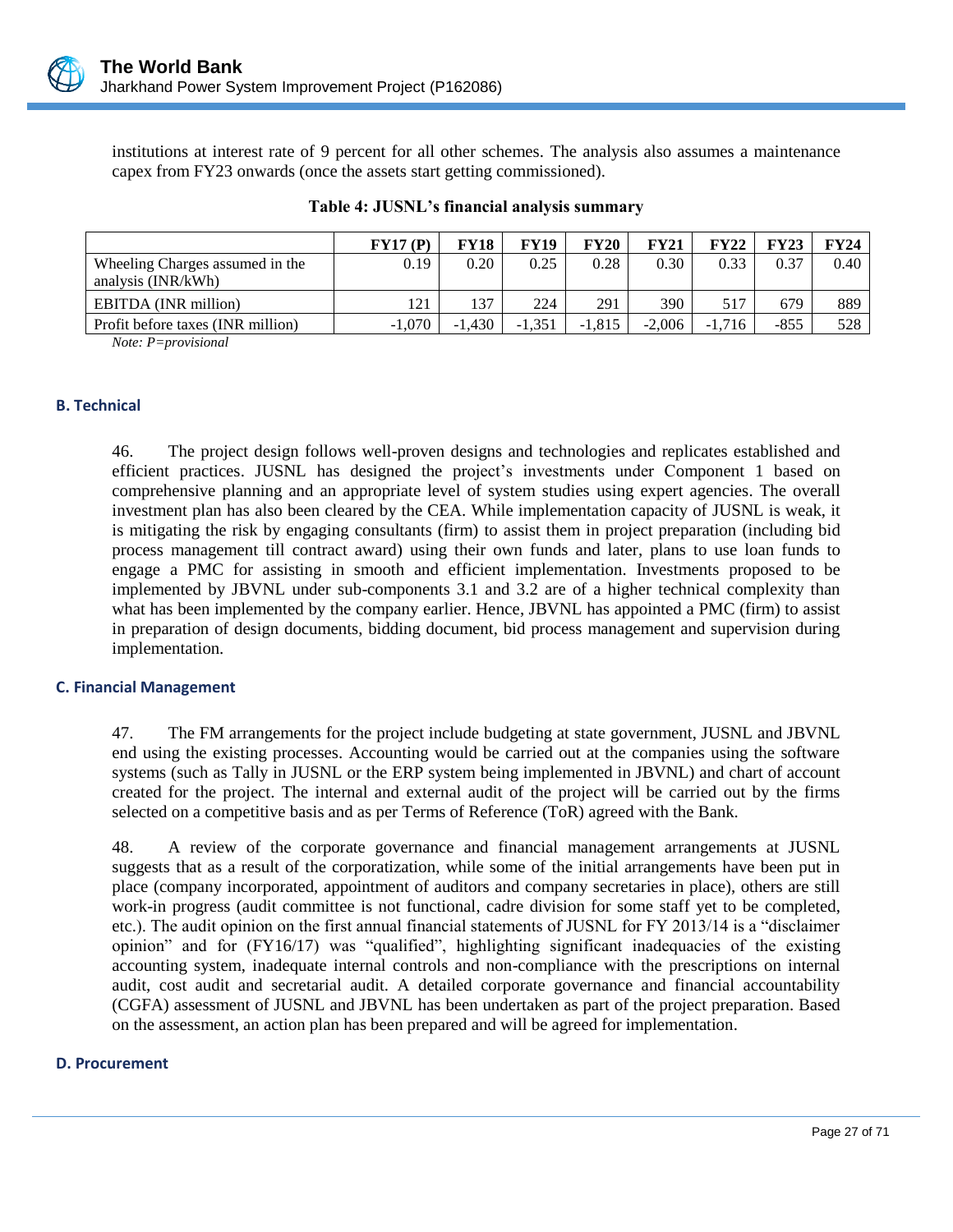49. All procurements under the project will be carried out in compliance with the latest applicable World Bank's procurement regulations and policies for IPF (Procurement Regulations for IPF Borrowers, July 2016). All procurements under the project shall be done through e-procurement (National Informatics Center [NIC] platform which has been assessed by the World Bank). At this stage, it is envisaged that all works/turnkey contracts above US\$10 million and goods/non-consulting contracts above US\$2 million will be subject to prior review. Similarly, selection process to hire consultant firms above US\$1 million will be prior reviewed by the World Bank. The World Bank will review the terms of reference (ToR) for the selection of the consulting firm. Special methods for procurement or selection are not required in this operation at this stage. The World Bank will be carry out the post procurement review every twelve months of implementation. This operation will be subject to procurement supervision on basis of independent post-review procedures as well. The projects implementation arrangements in terms of procurement aspects will be clearly reflected in the project's Operational Manual.

50. **Procurement risk assessment.** A procurement assessment of the IAs, JUSNL and JBVNL, carried out for the project has assessed the procurement risk for this operation as 'Substantial'. Most of the issues/risks concerning the procurement function for implementation of the project have been identified and include: (a) lack of familiarity of IA's staff with procurement procedures in accordance with the World Bank's procurement policies; (b) lack of comprehensive internal procurement manuals and hence, the need to improve the set of procedures to ensure fairness and transparency in procurement process ; (c) need for improvement in record keeping; (d) strengthening the procurement review function and resolution of complaints; and (e) of need for building capacity of the staff in procurement and contract management.

51. The set of proposed mitigation measures for the project include: i) training of procurement staff; ii) hiring of consultant (firm) experienced on Bank's financed project aiming to prepare documents, and to strengthen IAs' procurement capacity; iii) streamlining contract management system to ensure a satisfactory contract performance needed by the project; iv) adopting clear and fair complaint mechanism and disseminating among bidding community; v) improving document filing; and vi) adopting best practices in advertisement of procurement opportunities and increasing the competition.

52. **Project procurement strategy.** According to the requirement of the Regulations, a draft Project Procurement Strategy for Development (PPSD) has been prepared. Extensive market analysis has been carried out for different packages of procurement, and decisions on packages and lots are made to ensure adequate participation of bidders. Consultancy contracts are also framed based on market research. Based on the draft PPSD, the Procurement Plan has been prepared to set out the selection methods to be followed in the procurement of goods, works, and non-consulting and consulting services financed under the project.

# <span id="page-33-0"></span>**E. Social (including Safeguards)**

53. **Issues and Impacts.** Communities are expected to benefit from the project because of upcoming additional employment opportunity during construction phase and project's contribution to increasing availability of power and resultant provision of power supply especially to vulnerable groups such as rural communities and the urban poor. Issues related to construction of substations may include loss of (i) private land; (ii) livelihood; (iii) common property resources; and (iv) access to property; etc. Based on initial assessment of the proposed sub-projects, although many land parcels are already available with JUSNL, there is requirement for securing approximately 30 acres of private land for four substations in later phases of the project and there could be possible land acquisition for sub-projects not identified yet.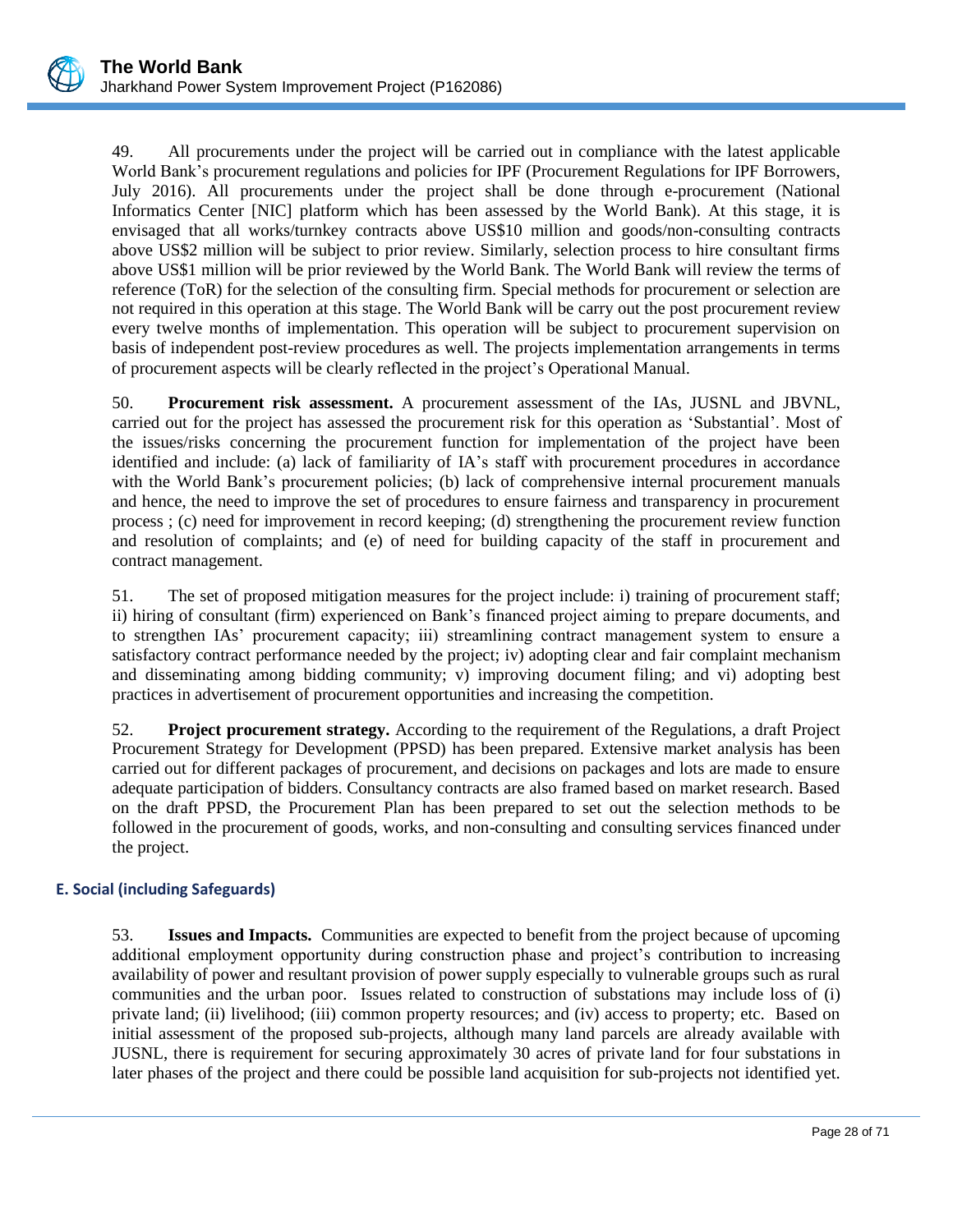Issue during construction of transmission lines relate to crop damages and securing RoW, leading to interface with the local communities. The World Bank's OP 4.10 on Indigenous People has also been triggered as the state has substantial tribal population and sites of substations and transmission lines, pass through tribal areas.

54. The project will be implemented across the state of Jharkhand and as some substation locations and exact transmission line alignments are yet to be finalized, a framework approach has been adopted for the project. JUSNL has prepared an Environment and Social Management Framework (ESMF) for the project, which is to be followed by subprojects already identified and ones to be later identified. Preparation of the ESMF is based on social profiling of candidate sites. The ESMF provides guidelines to screen the potential negative impacts and likely benefits of the project, and also provides guidelines for preparation of Environment and Social Impact Assessment (ESIA), if applicable. The ESMF is to be applied to all sub-projects under this project and includes the following: (i) Resettlement Policy Framework (RPF); (ii) an Tribal Peoples Planning Framework (TPPF); (iii) a Gender Development Framework (GDF); (iv) Grievance Redress Mechanism (GRM); (v) specific procedures on public consultation and disclosure; (vi) monitoring arrangements covering subproject selection, appraisal, and implementation; (vii) schedule, procedures, and ToRs for periodic social audits; and (viii) a plan to augment the institutional capacity of IAs to manage project-related social issues.

55. Public consultations were held with a range of stakeholders during the preparation of ESMF and a state level consultation was also conducted by JUSNL on September 22, 2017 at Ranchi. The ESMF has been disclosed both in the country on September 11, 2017 as well as on the World Bank's website on December 27, 2017.

56. As part of the ESIAs, JUSNL has prepared the Social Impact Assessment (SIA) and Social Management Plan (SMP) for first thirty percent of schemes. The SIAs have been disclosed on JUSNL's website and the World Bank's website. According to SIA reports, the transmission line is passing through tribal areas and JUSNL has prepared a draft Tribal Peoples Development Plan (TPDP) for first thirty percent of schemes and the TPDP will be finalized before start of construction work. Various ESIAs for the first phase of the project have been disclosed in-country and on World Bank's website.

57. Although JUSNL has no previous experience of working with the World Bank, it still has knowledge and experience of addressing social issues as it has implemented, or is currently implementing, several similar projects with the state government funding. Towards mainstreaming social and environment aspects, the IA will appoint safeguards focal points, while the project will also support building dedicated social capacity in the IA. Further, for managing issues regarding RoW, JUSNL shall prepare a Compensatory Plan for Temporary Damages (CPTD) for transmission lines after the contractors have been mobilized.

58. **Gender**: The female work participation rate in the state is low at 29 percent with only 33 percent of the female workers being main workers and 67 percent being marginal workers. The female literacy rate is only 56 percent. The enrolment of girl students at primary and upper primary levels remained stagnant at 50 percent, according to the state's economic survey. The sex ratio of women is 941 to 1000 males. Maternal mortality in Jharkhand is very high though in the last few years it has shown a decreasing trend. It is well known that women have a substantial role as household energy managers, in general and agricultural producers in rural areas. It is also highly likely that women can benefit a lot from the project as it is expected to result in increased access to modern energy thereby reducing drudgery and providing opportunities that may lead to improvement in productivity and livelihoods. At the household level,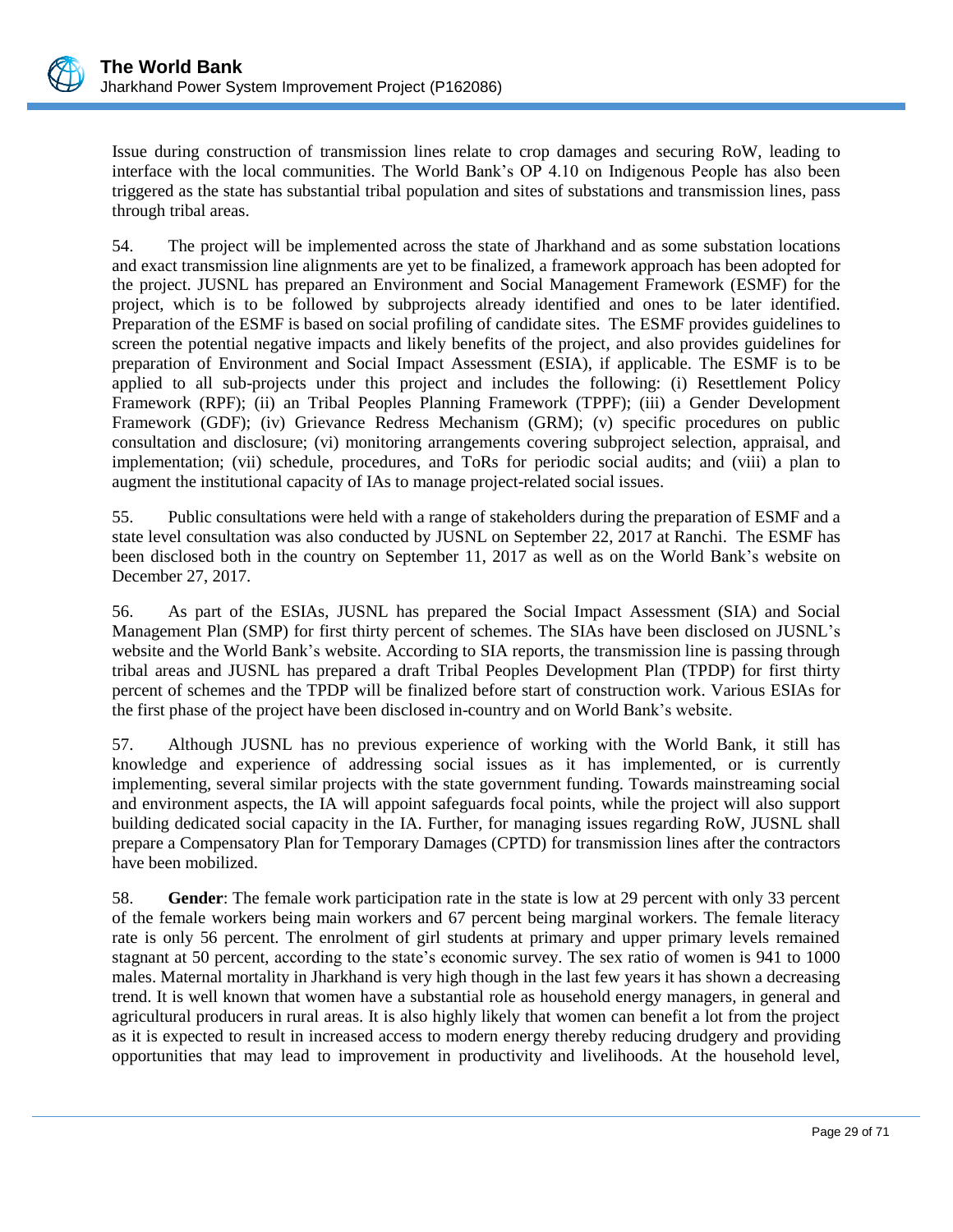

affordable and clean energy sources for lighting, food processing, cooking, and heating will significantly contribute to improved health and reduced drudgery of women and children.

59. The following gaps have been identified as part of preparation of a Gender Action Plan (GAP) for the project: (i) limited information regarding the female labor force participation in power transmission sector projects, (ii) improving the skillsets of women employees in the IAs, (iii) implementing the Sexual Harassment of Women at Workplace (prevention, prohibition, redressal) Act, 2013 [referred to as the 'POSH' act]. To mitigate the gaps, under the project the IAs would (i) monitor the level of female labor participation by the contractors during construction related activities and monitor the implementation of labor management plan by the contractors, (ii) develop capacity building plans for women employees in the IAs, and (iii) implementation of some aspects of the POSH act.

60. **Grievance Redress Mechanism**: A systematic Grievance Redress Mechanism (GRM) will be setup for the project which will help in resolving grievance/disputes related to the project. The system will be available to all stakeholders including affected/displaced persons to raise any concerns/grievance/disputes in the project and seek redressal of the same thereby ensuring effective participation. A three-tier grievance mechanism has been considered in the project and would be active for the entire life of the project. If the grievance/ complaint is not resolved at Grievance Redressal Committee (GRC) or the complainant is not satisfied with the solution offered by the GRC, the person may approach the Court of Law. All costs involved in resolving the complaints/grievances (meetings, consultations, communication and reporting/information dissemination) will be borne by the project; while costs related to escalation of grievances to Court of Law will be met by JUSNL. Cost estimates for grievance redress are included in resettlement cost estimates.

## <span id="page-35-0"></span>**F. Environment (including Safeguards)**

61. The project includes construction of new substations and transmission lines throughout the state under Component 1 of the project. Potential adverse environmental impacts during the implementation stage would include (i) clearance/felling of trees within the RoW of transmission lines, (ii) any incidental impacts on local fauna, localized and short-term drainage issues during substation construction, and (iii) health and safety of workers and potential residents. Similarly, the operational phase impacts could arise from indiscriminate use and disposal of electrical wastes, transformer oil, e-waste and SF6 gas leakage (used in some substation equipment). Most of these environmental impacts are manageable and are likely to be short-term, modest, site-specific and reversible in nature. Mitigation measures can be implemented to reduce the negative impacts of most of these interventions. Thus, the project has been assigned an environmental "Category B". Further, in accordance with World Bank environmental safeguards policies, OP 4.01 Environmental Assessment and OP/BP 4.36 Forest Policies have been triggered.

62. As discussed in sections above, ESMF has been prepared, disclosed and consulted. The ESMF will guide the preparation of the Environment Impact Assessment (as part of ESIA) for transmission line, substations and a site-specific Environment Management Plan (EMP). The ESMF incorporates a detailed ToR of the ESIA. In addition, a generic ESMP has also been prepared on project level as part of the ESMF, while site specific ESMPs have been prepared for the first 30 percent of the sub-projects identified. The ESIAs include indicative costs for environmental management. The ESMF also includes provisions for training the staff of JUSNL in environmental aspects at the corporate level as well as in the field. The ESIA and other safeguards studies and tools will be subject to consultation and review by the World Bank. The ESIAs for other sub-projects (beyond first 30 percent) will be undertaken once exact locations are identified and finalized.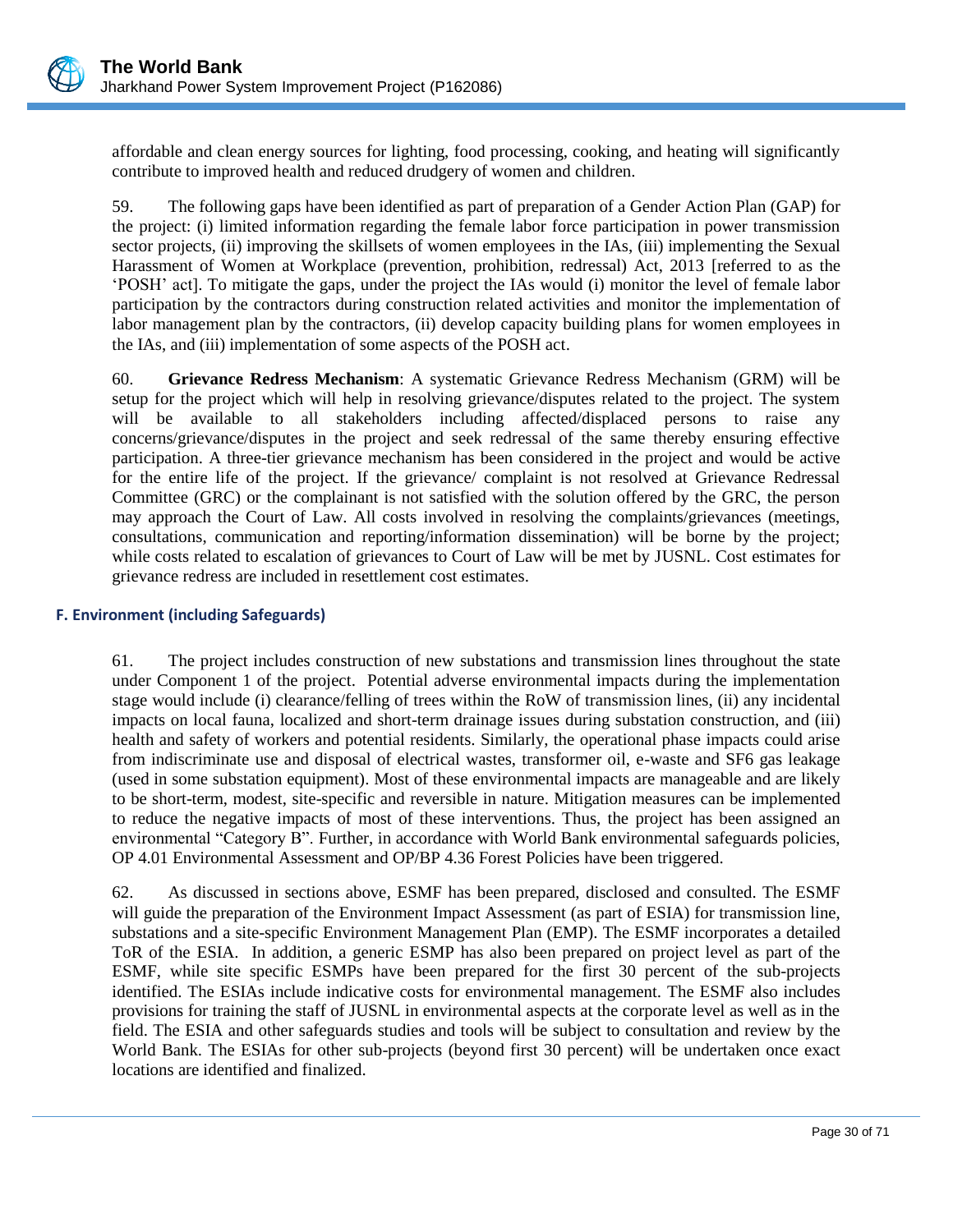63. The JUSNL PIU, along with field teams, shall be responsible for the implementation of ESMF/ESMP provisions. This will be undertaken through integration of the environmental management requirements within contract documents, and day-to-day monitoring of works on-site during implementation (through JUSNL staff and PMC).

### **G. World Bank Grievance Redress**

.

64. Communities and individuals who believe that they are adversely affected by a World Bank (WB) supported project may submit complaints to existing project-level grievance redress mechanisms or the WB's Grievance Redress Service (GRS). The GRS ensures that complaints received are promptly reviewed to address project-related concerns. Project affected communities and individuals may submit their complaint to the WB's independent Inspection Panel which determines whether harm occurred, or could occur, because of WB non-compliance with its policies and procedures. Complaints may be submitted at any time after concerns have been brought directly to the World Bank's attention, and Bank Management has been given an opportunity to respond. For information on how to submit complaints to the World Bank's corporate Grievance Redress Service (GRS), please visit *<http://www.worldbank.org/en/projects-operations/products-and-services/grievance-redress-service>*. For information on how to submit complaints to the World Bank Inspection Panel, please visit [www.inspectionpanel.org.](http://www.inspectionpanel.org/)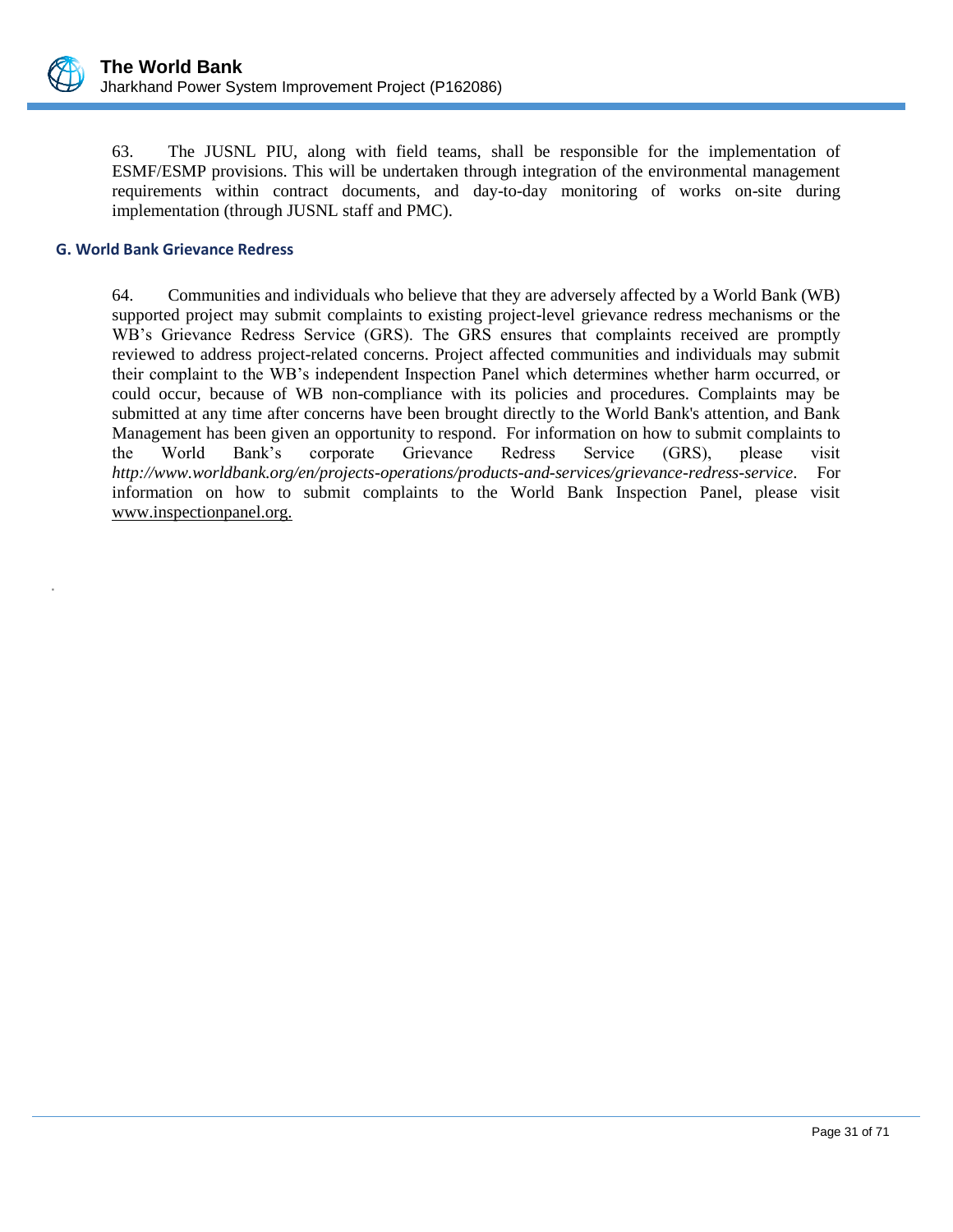

# **VII. RESULTS FRAMEWORK AND MONITORING**

### **Results Framework**

**COUNTRY: India**

**Jharkhand Power System Improvement Project**

# **Project Development Objective(s)**

The project development objectives (PDO) are to increase the transmission capacity of electricity network in the state of Jharkhand and strengthen the institutional capacity of state-owned power transmission and distribution utilities.

# **Project Development Objective Indicators**

| <b>Indicator Name</b>                                                                                                          | <b>DLI</b> | <b>Baseline</b> |           | <b>End Target</b><br><b>Intermediate Targets</b> |           |            |              |              |              |
|--------------------------------------------------------------------------------------------------------------------------------|------------|-----------------|-----------|--------------------------------------------------|-----------|------------|--------------|--------------|--------------|
|                                                                                                                                |            | 2018            |           | $\overline{2}$                                   | 3         | 4          | 5            | 6            | 2024         |
| Increase the transmission capacity of electricity network in the state of Jharkhand                                            |            |                 |           |                                                  |           |            |              |              |              |
| Amount of electricity<br>wheeled through JUSNL<br>network for supply to<br>consumers in the State<br>(Gigawatt-hour (GWh))     |            | 9,705.00        | 10,676.00 | 11,743.00                                        | 12,917.00 | 14,209.00  | 16,340.00    | 18,792.00    | 18,792.00    |
| Increase in<br>transformation capacity<br>of the power<br>transmission network in<br>the state under the<br>project (Kilovolt- |            | 0.00            | 0.00      | 0.00                                             | 0.00      | 800,000.00 | 1,000,000.00 | 2,400,000.00 | 2,400,000.00 |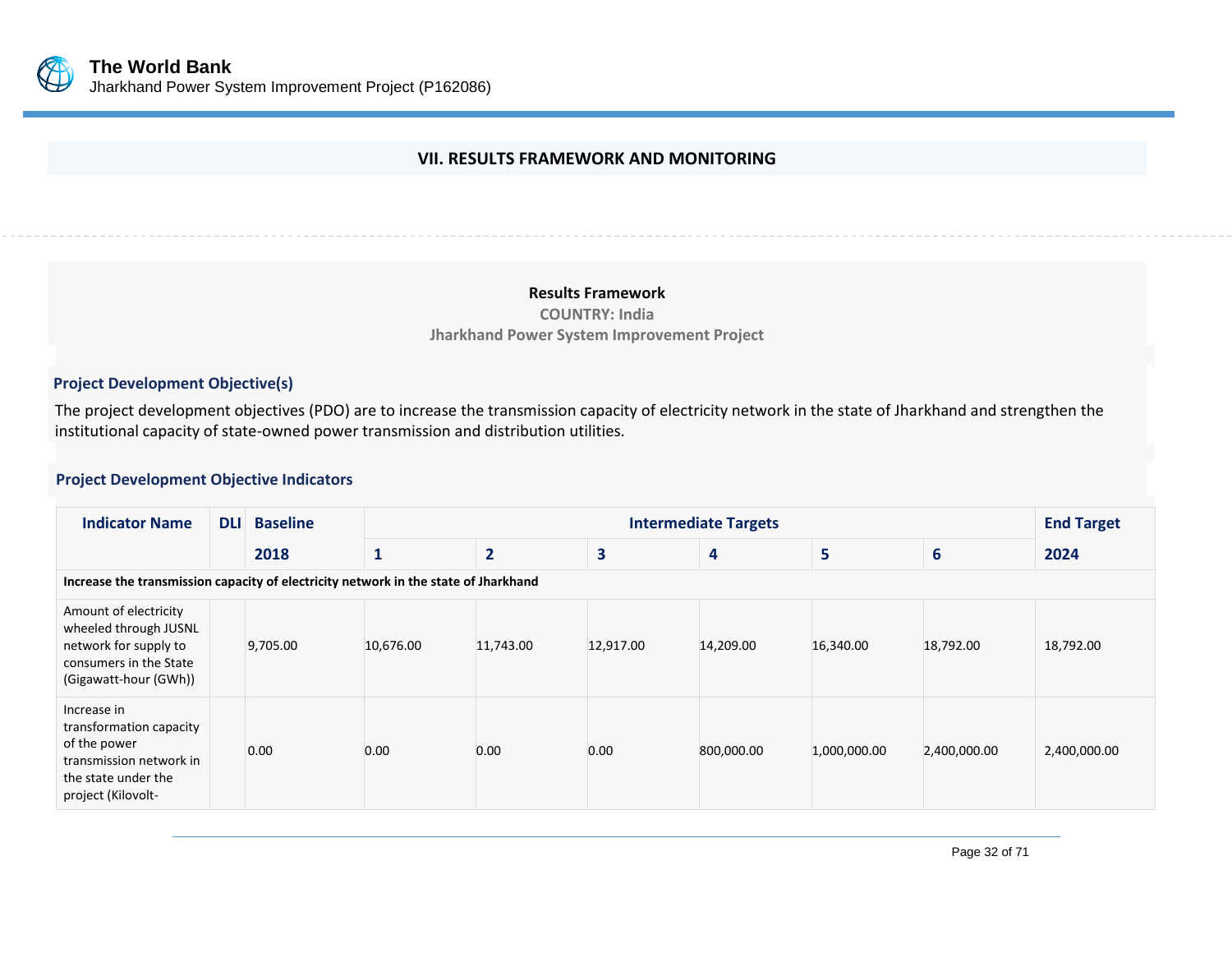

Jharkhand Power System Improvement Project (P162086)

| <b>Indicator Name</b>                                                                             | <b>DLI</b> | <b>Baseline</b>                                                                                                         |                                                                         | <b>End Target</b>                                |                                     |                                                                                                                |       |       |                                                                            |
|---------------------------------------------------------------------------------------------------|------------|-------------------------------------------------------------------------------------------------------------------------|-------------------------------------------------------------------------|--------------------------------------------------|-------------------------------------|----------------------------------------------------------------------------------------------------------------|-------|-------|----------------------------------------------------------------------------|
|                                                                                                   |            | 2018                                                                                                                    | 1                                                                       | $\overline{2}$                                   | 3                                   | $\overline{a}$                                                                                                 | 5     | 6     | 2024                                                                       |
| Amphere(KVA))                                                                                     |            |                                                                                                                         |                                                                         |                                                  |                                     |                                                                                                                |       |       |                                                                            |
| Strengthen the institutional capacity of state-owned power distribution utility                   |            |                                                                                                                         |                                                                         |                                                  |                                     |                                                                                                                |       |       |                                                                            |
| Percentage of consumers<br>serviced through<br>upgraded commercial<br>system (Percentage)         |            | 0.00                                                                                                                    | 0.00                                                                    | 0.00                                             | 25.00                               | 75.00                                                                                                          | 90.00 | 90.00 | 90.00                                                                      |
| Strengthen the institutional capacity of state-owned power transmission utility                   |            |                                                                                                                         |                                                                         |                                                  |                                     |                                                                                                                |       |       |                                                                            |
| Financial, Procurement<br>and Contract<br>management framework<br>strengthened in JUSNL<br>(Text) |            | AFS manually<br>prepared and<br>limited<br>standardization in<br>procurement and<br>contract<br>management<br>practices | SBD for main types<br>of procurement<br>prepared and<br>approved by BoD | WPPP document<br>prepared and<br>approved by BoD | DoFP revised and<br>approved by BoD | Accounting system<br>computerized and<br>Annual Financial<br><b>Statements</b><br>prepared on basis<br>of same |       |       | FM, Procurement<br>and Contract<br>management<br>framework<br>strengthened |

# **Intermediate Results Indicators by Components**

| <b>Indicator Name</b>                                                         | <b>DLI</b> | <b>Baseline</b> | <b>End Target</b> |  |  |  |  |  |
|-------------------------------------------------------------------------------|------------|-----------------|-------------------|--|--|--|--|--|
|                                                                               |            | 2018            | 2024              |  |  |  |  |  |
| Component 1: Intra-state transmission system strengthening                    |            |                 |                   |  |  |  |  |  |
| Transmission lines constructed under the project (circuit km)<br>(Kilometers) |            | 0.00            | 2,000.00          |  |  |  |  |  |
| Number of transmission substations constructed under the<br>project (Number)  |            | 0.00            | 25.00             |  |  |  |  |  |
| Women employed as a percentage of total persons employed in                   |            | 0.00            | 5.00              |  |  |  |  |  |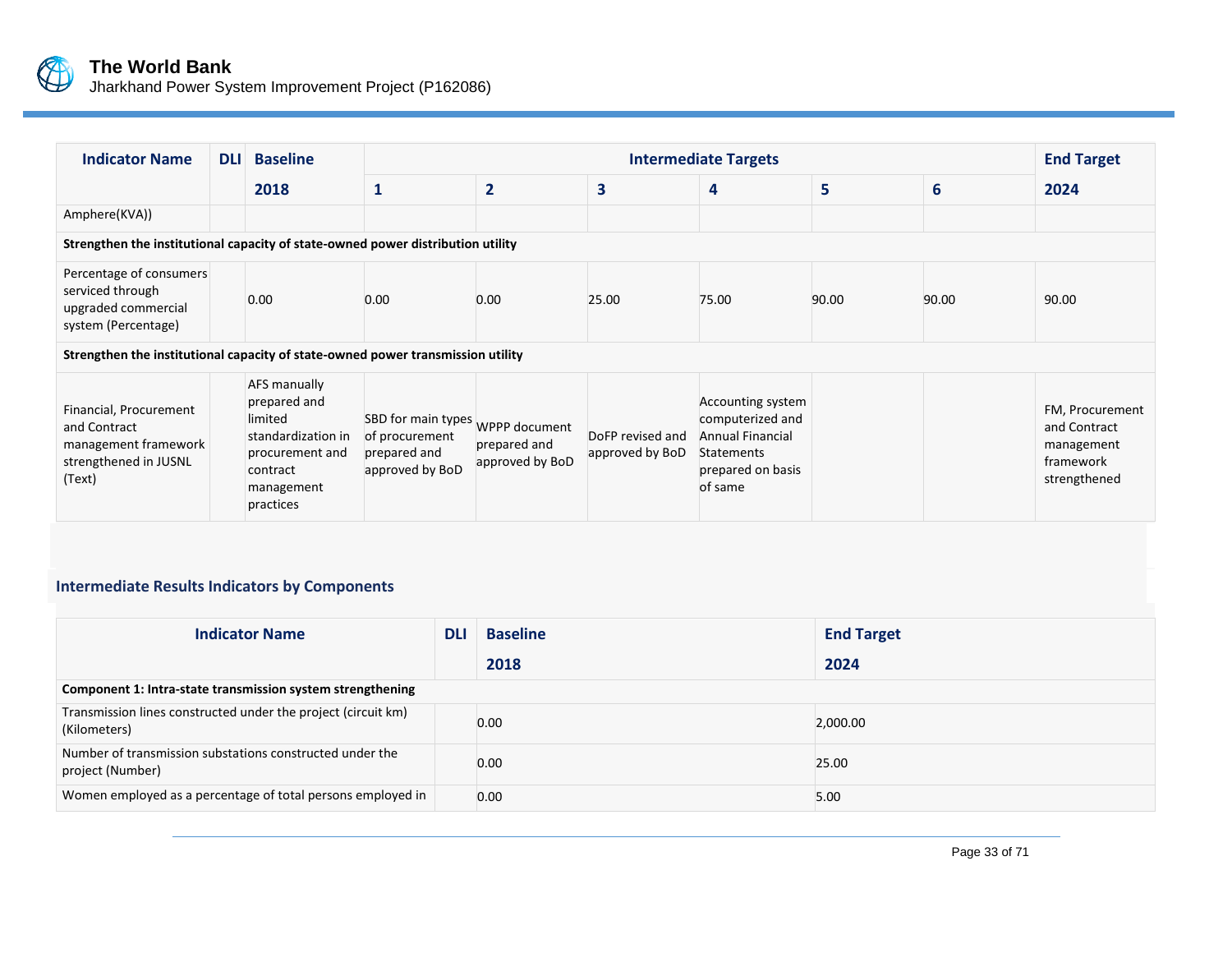

Jharkhand Power System Improvement Project (P162086)

| <b>Indicator Name</b>                                                                                 | <b>DLI</b> | <b>Baseline</b>                      | <b>End Target</b>                            |
|-------------------------------------------------------------------------------------------------------|------------|--------------------------------------|----------------------------------------------|
|                                                                                                       |            | 2018                                 | 2024                                         |
| construction activities; (Percentage)                                                                 |            |                                      |                                              |
| Grievances received that are addressed within two months of<br>receipt (Percentage)                   |            | 0.00                                 | 90.00                                        |
| Number of persons consulted during project implementation<br>(Number)                                 |            | 0.00                                 | 500.00                                       |
| Component 2: Technical assistance for institutional development and capacity building of JUSNL        |            |                                      |                                              |
| Person-days of JUSNL and JBVNL staff participating in trainings<br>(Number)                           |            | 0.00                                 | 500.00                                       |
| Person-days of trainings provided to women employees of JUSNL<br>and JBVNL (Number)                   |            | 0.00                                 | 30.00                                        |
| Component 3: Improving operational efficiency and developing institutional capacity of JBVNL          |            |                                      |                                              |
| Number of smart meters installed (Number)                                                             |            | 0.00                                 | 300,000.00                                   |
| Commercial Systems (Billing, Collection and Customer Resource<br>Management) of JBVNL upgraded (Text) |            | Existing system has limited capacity | Upgraded commercial system has been deployed |
| Establishment of sexual harassment prevention cell in JBVNL<br>(Yes/No)                               |            | <b>No</b>                            | Yes                                          |

| <b>Monitoring &amp; Evaluation Plan: PDO Indicators</b>                                        |                               |                  |                                                           |                                                  |                                                     |  |  |  |  |
|------------------------------------------------------------------------------------------------|-------------------------------|------------------|-----------------------------------------------------------|--------------------------------------------------|-----------------------------------------------------|--|--|--|--|
| <b>Indicator Name</b>                                                                          | <b>Definition/Description</b> | <b>Frequency</b> | <b>Datasource</b>                                         | <b>Methodology for Data</b><br><b>Collection</b> | <b>Responsibility for Data</b><br><b>Collection</b> |  |  |  |  |
| Amount of electricity wheeled through<br>JUSNL network for supply to consumers in<br>the State |                               | Annual           | Reports of the<br>CEA (like Load<br>Generation<br>Balance |                                                  | <b>JUSNL and JBVNL</b>                              |  |  |  |  |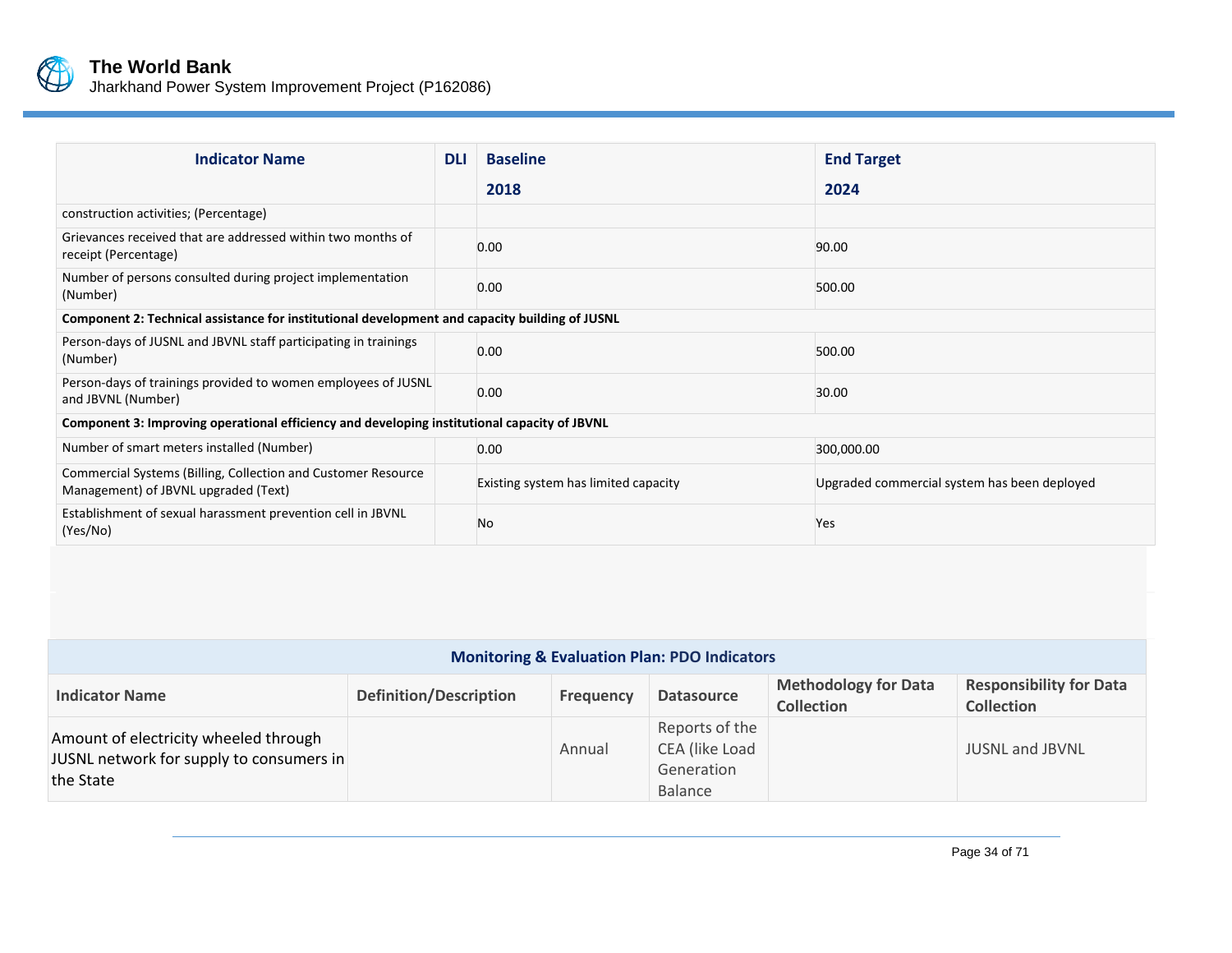

|                                                                                                            |        | Report), state<br>utility<br>reports, Easte<br>rn Region<br>Load Dispatch<br>Centre reports |              |
|------------------------------------------------------------------------------------------------------------|--------|---------------------------------------------------------------------------------------------|--------------|
| Increase in transformation capacity of the<br>power transmission network in the state<br>under the project | Annual | Progress<br>reports                                                                         | <b>JUSNL</b> |
| Percentage of consumers serviced<br>through upgraded commercial system                                     | Annual | Progress<br>reports                                                                         | <b>JBVNL</b> |
| Financial, Procurement and Contract<br>management framework strengthened in<br><b>JUSNL</b>                | Annual | Progress<br>reports                                                                         | <b>JUSNL</b> |

| <b>Monitoring &amp; Evaluation Plan: Intermediate Results Indicators</b>                   |                               |                  |                     |                                                  |                                                     |  |  |  |
|--------------------------------------------------------------------------------------------|-------------------------------|------------------|---------------------|--------------------------------------------------|-----------------------------------------------------|--|--|--|
| <b>Indicator Name</b>                                                                      | <b>Definition/Description</b> | <b>Frequency</b> | <b>Datasource</b>   | <b>Methodology for Data</b><br><b>Collection</b> | <b>Responsibility for Data</b><br><b>Collection</b> |  |  |  |
| Transmission lines constructed under the<br>project (circuit km)                           |                               | Annual           | Progress<br>reports |                                                  | <b>JUSNL</b>                                        |  |  |  |
| Number of transmission substations<br>constructed under the project                        |                               | Annual           | Progress<br>reports |                                                  | <b>JUSNL</b>                                        |  |  |  |
| Women employed as a percentage of<br>total persons employed in construction<br>activities; |                               | Annual           | Progress<br>reports |                                                  | <b>JUSNL</b>                                        |  |  |  |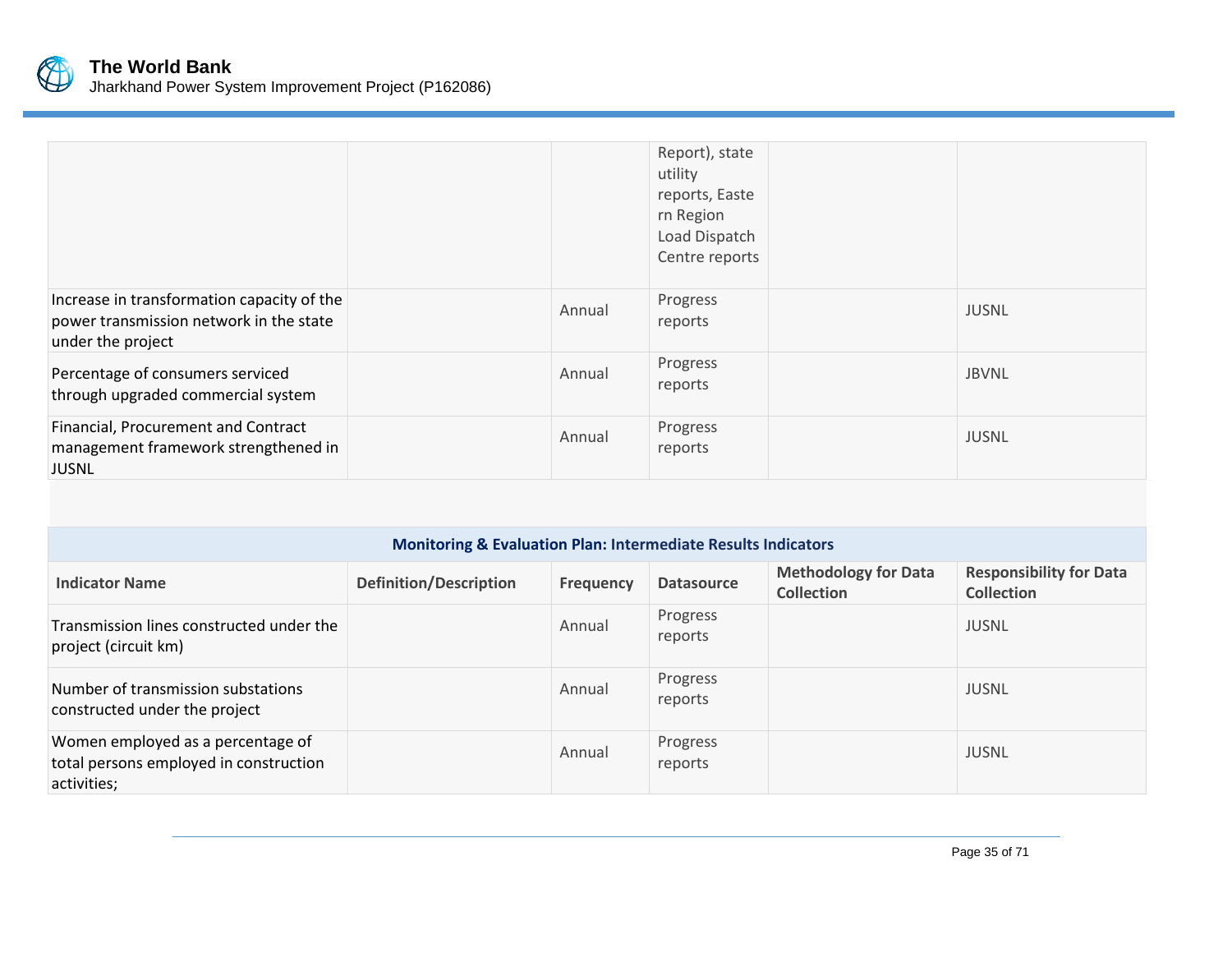

| Grievances received that are addressed<br>within two months of receipt                                   | Annual    | Progress<br>reports |                    | <b>JUSNL</b>           |
|----------------------------------------------------------------------------------------------------------|-----------|---------------------|--------------------|------------------------|
| Number of persons consulted during<br>project implementation                                             | Annual    | Progress<br>reports |                    | <b>JUSNL</b>           |
| Person-days of JUSNL and JBVNL staff<br>participating in trainings                                       | Quarterly | Progress<br>reports | Progress reports   | <b>JUSNL and JBVNL</b> |
| Person-days of trainings provided to<br>women employees of JUSNL and JBVNL                               | Quarterly | Progress<br>reports | Progress reports   | <b>JUSNL and JBVNL</b> |
| Number of smart meters installed                                                                         | Quarterly | Progress<br>reports | Progress reports   | <b>JBVNL</b>           |
| <b>Commercial Systems (Billing, Collection</b><br>and Customer Resource Management) of<br>JBVNL upgraded | Quarterly | Progress<br>reports | Progress reports   | <b>JBVNL</b>           |
| Establishment of sexual harassment<br>prevention cell in JBVNL                                           | Annual    | Progress<br>Report  | Reporting by JBVNL | <b>JBVNL</b>           |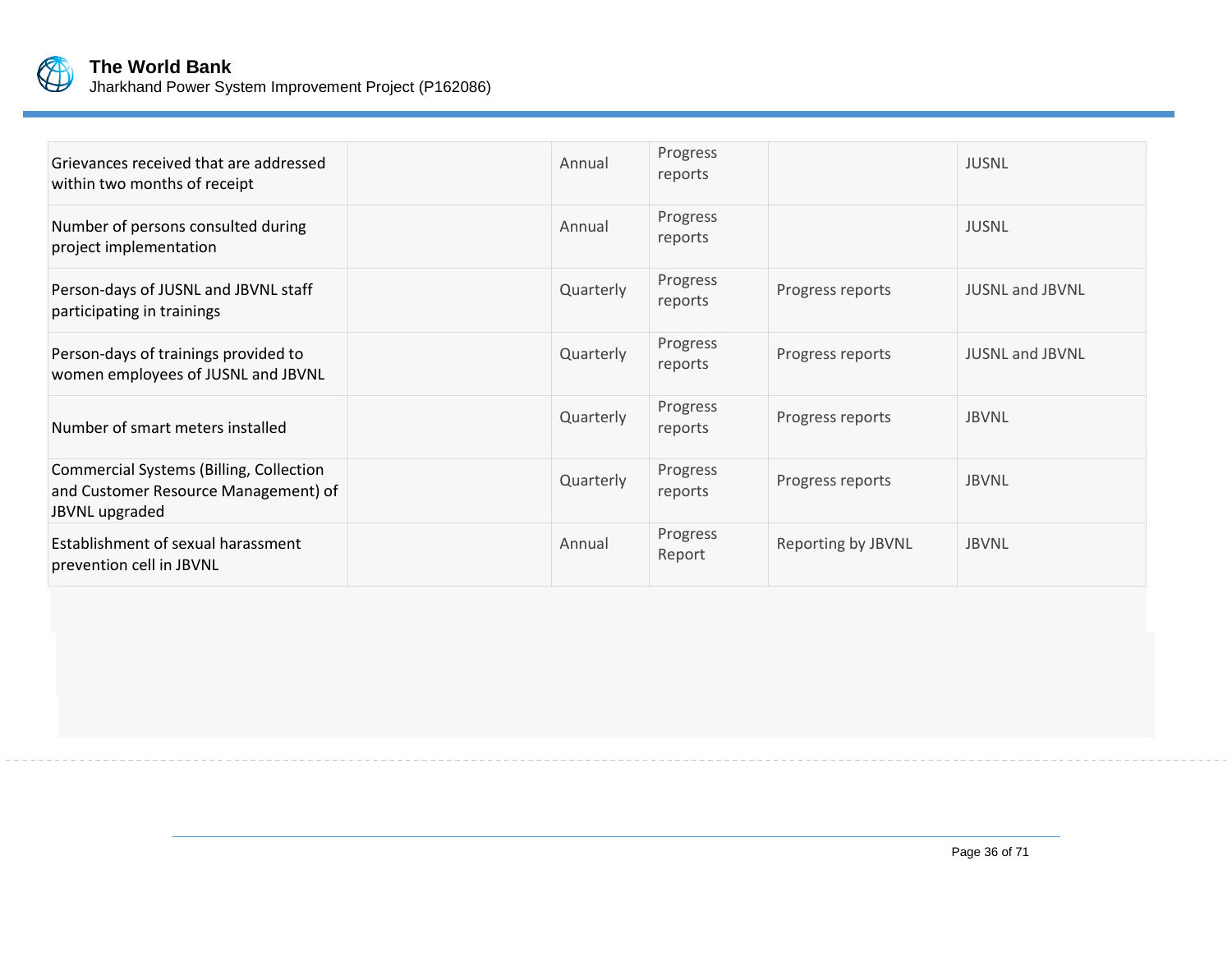### **ANNEX 1: DETAILED PROJECT DESCRIPTION**

**COUNTRY : India Jharkhand Power System Improvement Project**

## **A. Introduction**

1. **Jharkhand is one of the states with the lowest electricity access in India.** Although Jharkhand is endowed with rich mineral resources and is a potential hub for power generation, it has the lowest levels of rural electrification, as only 45 percent of the rural households have been electrified. Around 3 million households or close to half the state's population were without access to electricity at the end of December 2017. <sup>17</sup>

**2. In 2014, the state completed unbundling of its vertically integrated utility into successor generation, transmission and distribution companies.** The vertically integrated JSEB was unbundled into four independent companies - JUVNL or the holding company; JUUNL or the generation company; JUSNL or the transmission company and SLDC; and JBVNL or the Distribution Company.

**3. The state distribution company (JBVNL) shares space in Jharkhand with four other utilities.** These include the DVC, a Central Public-Sector Undertaking, which has presence across generation, transmission and distribution segments but distributes electricity only to industrial customers in about eight districts of Jharkhand<sup>18</sup>, JUSCO, a private distribution licensee which operates in the town of Jamshedpur, Tata Steel and SAIL (both of which serve consumers only within the perimeters of their steel factories). JBVNL accounted for 46 percent of the electricity distributed in the state of Jharkhand in FY15 followed by DVC (34 percent), Tata Steel (17 percent), JUSCO (2 percent) and SAIL (1 percent). However, in terms of geographical area, the state owned Discom, JBVNL, has the largest mandate of distributing electricity to all twenty-four districts in the state<sup>19</sup>. These utilities are regulated by Jharkhand State Electricity Regulatory Commission (JSERC) which was established on August 22, 2002 and became operational from April 24, 2003.

## **B. Power Demand and Supply**

4. **The state made rapid progress in closing the gap between peak electricity demand and supply in the state in FY16.** Having faced a persistent peak shortage of more than 10 percent between FY2011 and FY15, Jharkhand faced a zero-reported shortage in FY17. These figures do not consider network constraints and servicing all peak loads. The peak demand met by JBVNL in FY16 was about 1860 MW (including sales in DVC command area). Nonetheless, access to electricity continues to be an issue and around 55 percent households in rural areas were not connected to the grid in December 2017. Sales to domestic category of consumers in JBVNL accounts for about 55 percent of the total sales while sales to industrial consumers accounts for 30 percent. However, sales to domestic consumers (falling in the lowest tariff slab) are expected to increase rapidly with the increase in electricity access (Domestic

 $\overline{a}$ 

<sup>17</sup> According to the Gol's Saubhagya dashboard.

<sup>18</sup> The state of Jharkhand has 24 districts

 $19$  Distribution of electricity to domestic consumers even in the DVC served areas (called DVC command areas) is undertaken by JBVNL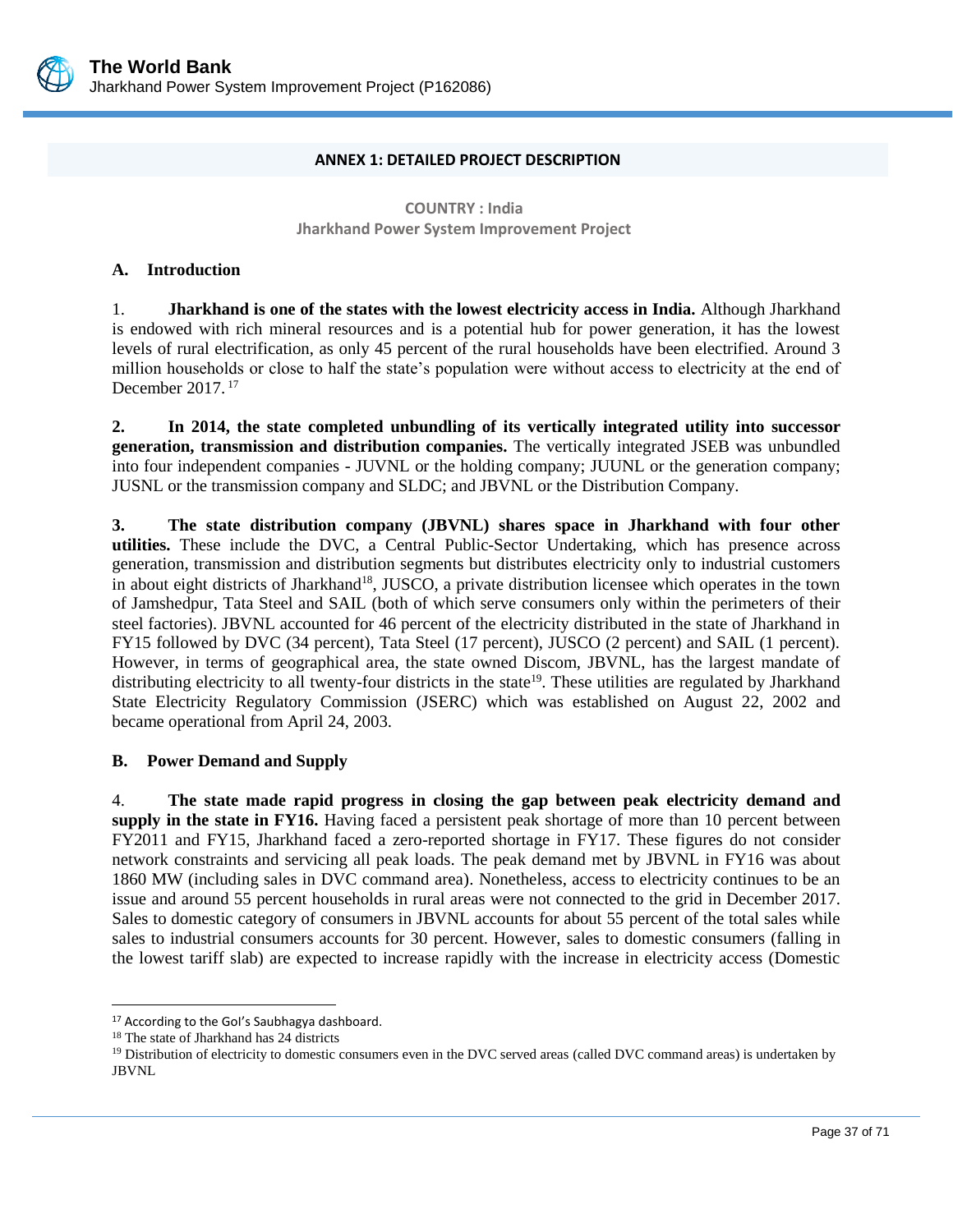

category sales increased by 22 percent in a single year from FY15 to FY16 vs only a 1 percent increase in industrial category sales).

5. **Improved availability of power in the region from plants owned by the central government and independent power producers has helped the state achieve lower demand supply deficits.** The effective capacity from state-owned generation plants in Jharkhand is only 217 MW. The remaining power is sourced from central sector power stations (including a large share bought from DVC) and independent power producers.

6. **To support rapid electrification in the state, electricity demand is expected to grow many folds reaching 5.6 GW by FY22.** The peak demand served by JBVNL is projected to reach around 4.2 GW in the same period.

7. **Jharkhand was one of the first states to sign the MoU for 24x7 PFA plan with GoI to ensure 24x7 power to all its consumers** and electricity access to all unconnected consumers in the next five years by FY19. To achieve this goal, a total investment of more than US\$ 3.5 billion, including a central financial assistance component to the tune of US\$1.2 billion, has been planned over a period of next five years till FY22 in the state of Jharkhand. The details of the plans in each of the sub-segment are discussed in the following sections.

# **C. Generation Expansion Plan**

8. **To meet the expected increase in demand, the state has already started implementing a generation expansion plan.** The generation capacity available to JBVNL will increase from 1.1GW in  $FY16^{20}$  to more than 5.8 GW by  $FY22^{21}$ . Most of this power is expected to be sourced from generation plants within the state by leveraging commercial financing through (i) Central sector companies, (ii) Joint Venture between the state generation company and a central sector company, NTPC $^{22}$ , and (iii) IPPs. By FY22, generation plants allocated to JBVNL are expected to export up to 1.4 GW of power to other states (excluding power available from IPPs). As can be seen from Table 1.1, against a demand of 4.2 GW in FY22, JBVNL is expected to have access to 5.8 GW and hence can trade the surplus.

# **Table 1.1 – Projected generation capacity available to JBVNL**

 $\overline{a}$ 

<sup>&</sup>lt;sup>20</sup> Excludes the power served by DVC in its command area and excludes power sourced by DVC but sold by JBVNL in DVC command area

<sup>&</sup>lt;sup>21</sup> Excludes the power served by DVC in its command area

<sup>22</sup> National Thermal Power Corporation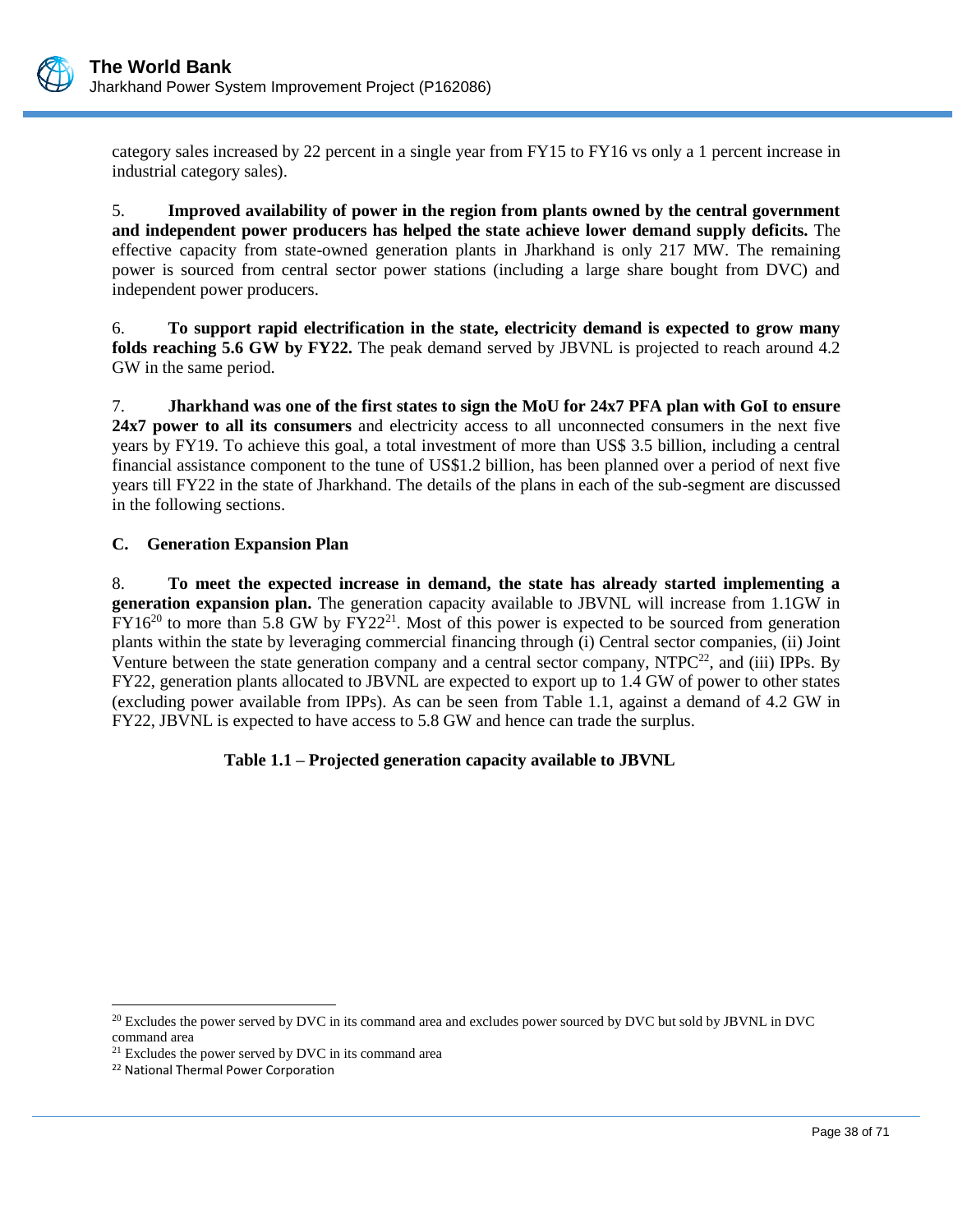

 $\overline{a}$ 

|                               | <b>Generation (MW)</b> |         |         |         |         |         |         |  |  |
|-------------------------------|------------------------|---------|---------|---------|---------|---------|---------|--|--|
| <b>Particulars</b>            | 2016                   | 2016-17 | 2017-18 | 2018-19 | 2019-20 | 2020-21 | 2021-22 |  |  |
| <b>State Sector</b>           | 217                    | 719     | 719     | 817     | 817     | 817     | 3031    |  |  |
| <b>IPP/CPP</b>                | 94                     | 91      | 149     | 149     | 149     | 149     | 149     |  |  |
| Import from<br>Central sector | 832                    | 1203    | 1636    | 2648    | 3033    | 3413    | 2605    |  |  |
| <b>Total</b>                  | 1143                   | 2013    | 2504    | 3614    | 3999    | 4379    | 5785    |  |  |

9. **Jharkhand has an ambitious plan to install about 1500 MW renewable energy (solar) capacity – or almost a third of the total installed capacity - by FY2022.** JBVNL has already decided to sign power purchase agreements for over ~600 MW of solar and wind energy.

# **D. Transmission System Strengthening Plan**

10. **The existing inter-state transmission system in the region is adequate for meeting the existing demand of the distribution utilities in the state of Jharkhand.** The inter-state transmission network in state is owned and operated by the national transmission utility, POWERGRID which owns and operates substations with transformation capacity of 4,890 MVA and 4,587 circuit km of transmission lines at higher voltages (220 kV and above). POWERGRID is regulated by the Central Electricity Regulatory Commission (CERC) and follows the transmission planning criteria and grid code set by CEA. The inter-state transmission network is reliable as indicated by the system availability of 99.95 percent.

11. **However, the intra-state transmission system will need to be strengthened significantly to meet the growing demand in the state.** Even at existing restricted demand, the JUSNL network is already overloaded at several network points and fares poorly in terms of meeting contingency standards defined by the CEA. JUSNL currently owns and operates seven 220/132 kV substations, thirty 132/33 kV substations and 2,855 circuit km of associated transmission lines. The transformation capacity at 220 kV level is only 2000 MVA while at 132 kV level it is 2,228 MVA and needs significant augmentation to meet the 4.2 GW load expected to be transmitted by JUSNL in FY22. Further, another gap in the JUSNL network is that it does not have any presence in about eight districts which are part of the DVC command area thus limiting JBVNL's ability to service loads in that area<sup>23</sup>. Recognizing this challenge, JUSNL has undertaken a detailed transmission system load flow study, including short circuit and transient analysis to prepare the investment plan for a reliable<sup>24</sup> transmission system capable of meeting peak demand in FY22. The load flow study included the following steps:

a. Establishment of the base case for FY16 and its validation by comparing with actual SLDC data (within 95 percent accuracy);

<sup>&</sup>lt;sup>23</sup> JBVNL, currently uses DVC's transmission network in DVC command area to distribute electricity to non-industrial consumers. However, DVC network is overloaded and no augmentation is planned to transmit loads for non-industrial consumers <sup>24</sup> n-1 contingency for entire network and n-1-1 contingency for critical elements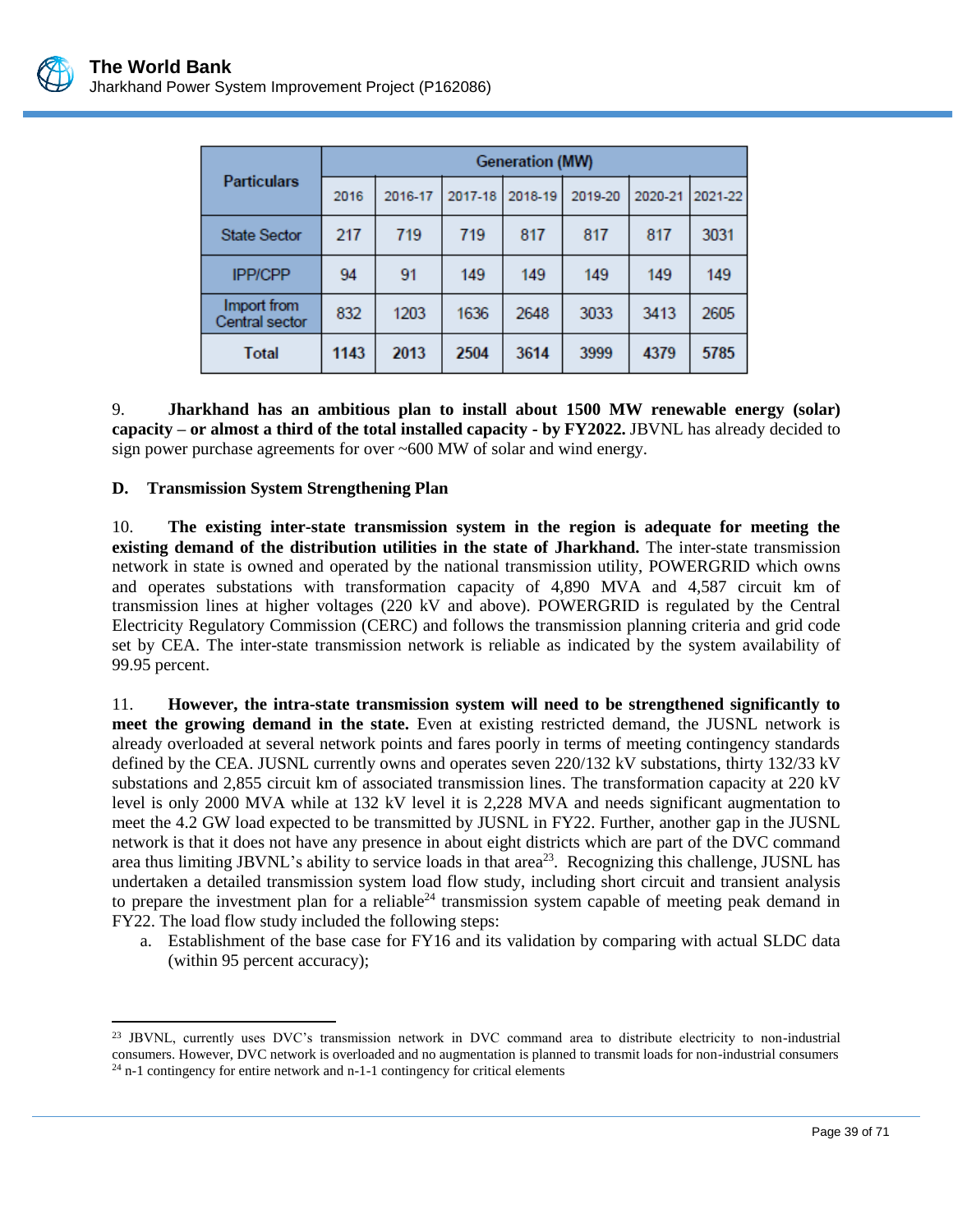- b. Base case analysis to identify and suggest corrections for network constraints and reactive power management over immediate term and determine fault level for operational load flow;
- c. Detailed load flow studies for peak load conditions and light load conditions in FY22 along with various generation/load scenarios and prepare transmission investment plan till FY22;
- d. N-1 contingency analysis at all voltage levels, and N-1-1 contingency analysis for critical network
- e. Detailed short circuit analysis, both three-phase to ground and single line to ground fault; and
- f. Detailed transient stability study according to the grid code.

12. The analysis shows that the JUSNL network needs to be quadrupled to deliver 4.2 GW of demand required to meet the state's PFA objectives by FY22. The breakdown of number of substations and transformation capacity addition required at various voltage levels to transmit the load is provided Table 1.2 and Table 1.3 below. Total financial outlay for executing these schemes is estimated at upwards of INR 100 billion (of which INR 10 billion is already incurred).

| levels         |                       | Tuble 112, Expected yearly transformation eapacity addition required by 0 CDI (E at Tarlous Tonage |             |             |             |             |             |             |                                        |
|----------------|-----------------------|----------------------------------------------------------------------------------------------------|-------------|-------------|-------------|-------------|-------------|-------------|----------------------------------------|
| S.<br>No       | Voltage<br>level (kV) | Existing on<br>May-2016                                                                            | <b>FY17</b> | <b>FY18</b> | <b>FY19</b> | <b>FY20</b> | <b>FY21</b> | <b>FY22</b> | Total<br>capacity<br>by end<br>of FY22 |
|                | 400/220               |                                                                                                    |             | 1,260       | 3,000       |             |             | 1,000       | 5,260                                  |
| $\overline{2}$ | 220/132               | 2,000                                                                                              | 300         | 1,200       | 3,000       |             | 1,200       | 1,800       | 9,500                                  |
| 3              | 132/33                | 2,795                                                                                              | 570         | 500         | 3,900       | 400         | 500         | 600         | 9,265                                  |
|                | <b>Total</b>          | 4,795                                                                                              | 870         | 2,960       | 9,900       | 400         | 1,700       | 3,400       |                                        |
| <b>MW</b>      | <b>JUSNL</b> load in  | 1,068                                                                                              | 1,813       | 2,152       | 3,005       | 3,351       | 3,780       | 4,193       |                                        |

**Table 1.2: Expected yearly transformation capacity addition required by JUSNL at various voltage** 

Source: JUSNL load flow studies

| Table 1.3: Expected yearly substations addition required by JUSNL at various voltage levels |                          |                                                                                                          |             |             |             |      |             |             |                                      |
|---------------------------------------------------------------------------------------------|--------------------------|----------------------------------------------------------------------------------------------------------|-------------|-------------|-------------|------|-------------|-------------|--------------------------------------|
| S. No                                                                                       | Voltage<br>level<br>(kV) | Existing on<br>May-2016                                                                                  | <b>FY17</b> | <b>FY18</b> | <b>FY19</b> | FY20 | <b>FY21</b> | <b>FY22</b> | Total<br>number<br>by end<br>of FY22 |
|                                                                                             | 400/220                  |                                                                                                          |             | 2           | 3           |      |             |             |                                      |
|                                                                                             | 220/132                  | 6                                                                                                        |             | 4           | 10          |      | 4           | 6           | 31                                   |
|                                                                                             | 132/33                   | 30                                                                                                       | 6           |             | 39          |      |             | 6           | 95                                   |
| <b>Total</b>                                                                                |                          | 36                                                                                                       |             | 11          | 52          |      | Q           | 13          | 132                                  |
|                                                                                             |                          | *note: If any substation is having more than one transformation level, then each transformation level is |             |             |             |      |             |             |                                      |

*counted separately. Example 220/132kV in 400/220/132 kV is counted separately as 2 numbers*

Source: JUSNL load flow studies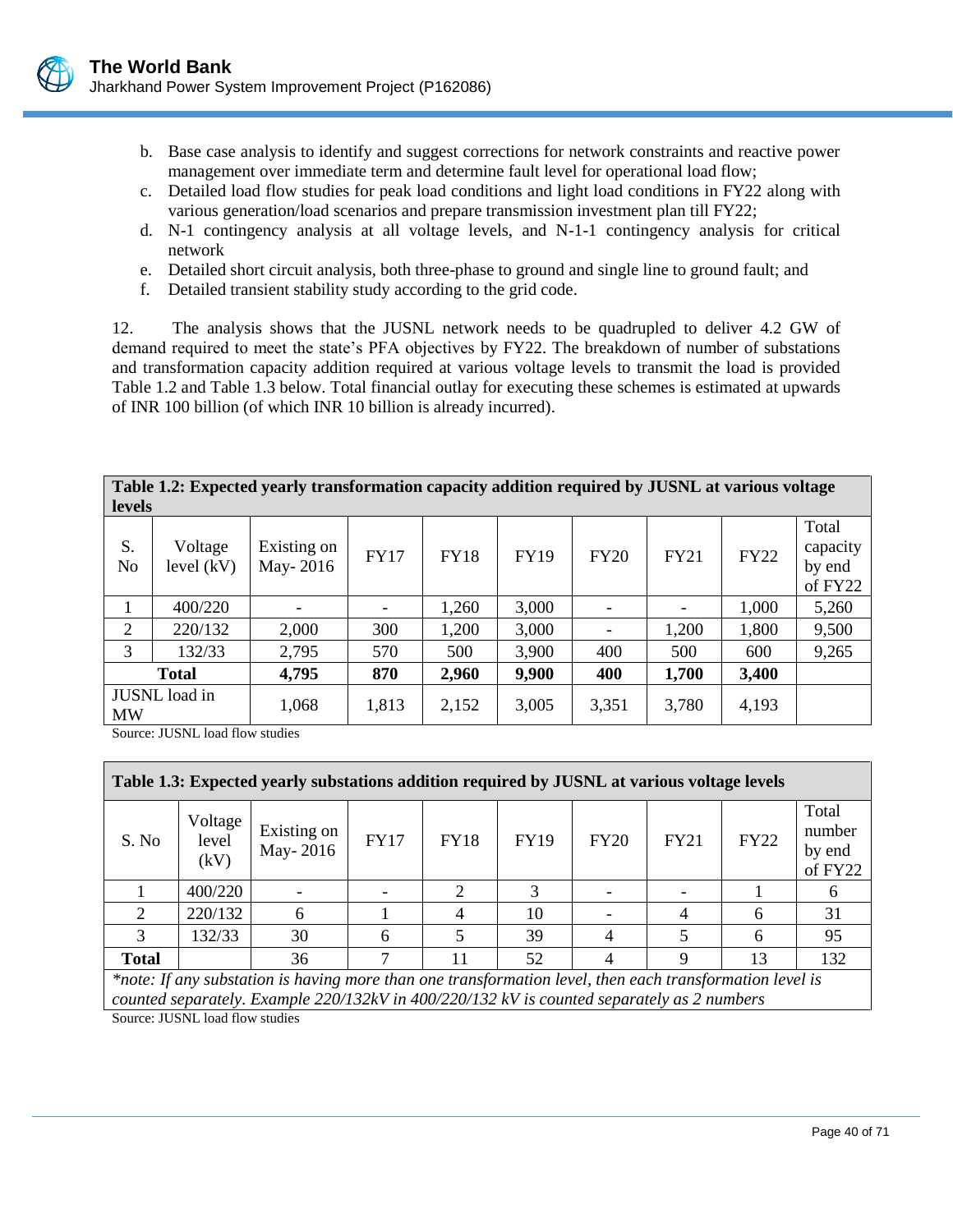13. JUSNL recognizes the challenges with implementing such a massive transmission capacity expansion – because of lack of the financial resources and project designing and implementing capabilities – and has adopted the following multi-pronged approach for undertaking these investments:

- a. *Collaboration with POWERGRID*: JUSNL has signed an agreement with POWERGRID to implement construction of 10 substations and about 26 transmission lines (with an estimated cost of about INR 10 billion) on its behalf and hand over the commissioned assets to JUSNL for O&M. POWERGRID has already awarded these sub-projects to various EPC contractors and these are in various stages of completion.
- b. *Undertaking PPP through Tariff Based Competitive Bidding*: GoJ has decided that all new investments at 400 kV and 220 kV level would be undertaken through Tariff Based Competitive Bidding wherein the private developer would be competitively selected to build, own, operate and maintain these assets. JUSNL plans to implement about INR 50 billion worth investments through this route and has already invited expressions of interest from potential developers.
- c. *Self-executing schemes under state financing plan (in DVC command area)*: For building its transmission network in the eight districts of DVC command area (where JUSNL does not have its network), JUSNL would be implementing schemes on its own through funding from the state government budget, with an estimated cost of about INR 12 billion. During the project preparation phase, the World Bank has used grant funds to support JUSNL in improving its procurement, contract management, financial management and human resource practices, towards better execution of these schemes.
- d. *Self-executing schemes under World Bank funding*: Lastly, JUSNL would be executing most of the transmission network strengthening schemes at the 132kV level under the World Bank funding with an estimated cost of about INR 25 billion. In addition to funding investments, the World Bank funding would also build upon the support provided during preparation phase and assist JUSNL in strengthening internal business processes related to project planning and implementation, inventory management, Financial and HR management, automating them through ERP systems and supporting connectivity between different offices and substations of JUSNL. It would also strengthen the SLDC by automating its functions to better meet Regulatory and Legal requirements. The support to SLDC would include installation of  $ABT^{25}$  meters, software to acquire, analyze and process meter data and generate reports<sup>26</sup>, computer hardware, and design of an interactive website for receiving and processing Open Access applications, displaying system parameters, energy schedules, generator data and so on.

## **E. Distribution System Strengthening Plan**

14. **The distribution system in Jharkhand faces significant challenges.** JBVNL's system comprises 33/11 kV sub-transmission substations (which forms the distribution backbone), associated 11 kV distribution lines, and low tension (LT) distribution systems which deliver electricity to end consumers (including commercial systems to manage metering, billing and collections). The main challenges faced by the distribution system include: (i) need for extension of the grid to achieve universal electricity access (as close to 3 million households or almost half of the state's population is without electricity access); (ii) need for infrastructure upgrades to improve reliability and service growing electricity demand in the state; and (iii) high levels of AT&C losses.

 $\overline{a}$ 

<sup>&</sup>lt;sup>25</sup> Availability Based Tariff

<sup>&</sup>lt;sup>26</sup> Energy Accounting, UI and RE bill invoicing, Transmission Service Charge calculation, Open Access and Unscheduled Interchange (UI) bill invoicing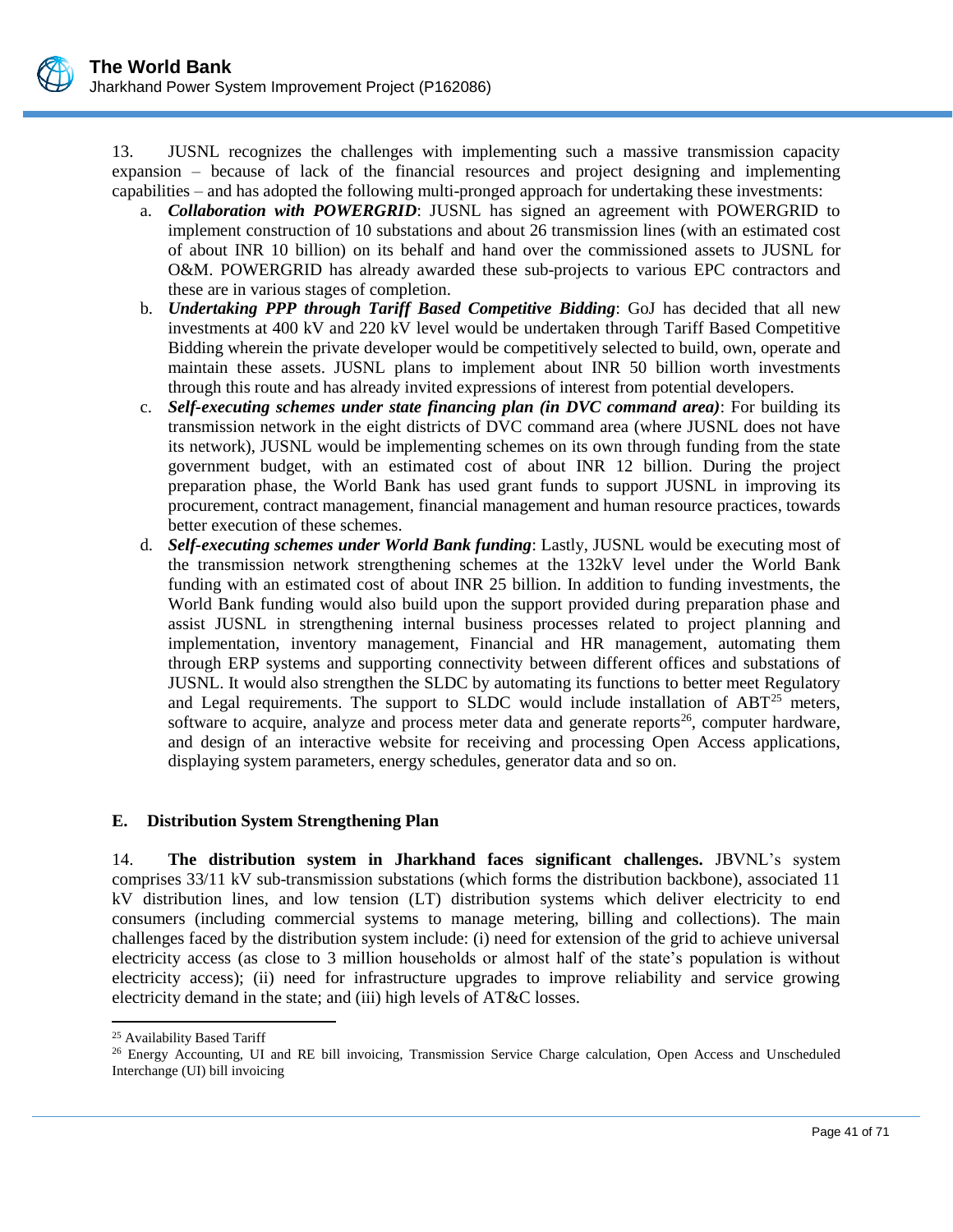

15. **The Discom has initiated implementation of a major infrastructure improvement program through substantial funding from central and state government.** JBVNL plans to implement distribution system strengthening through investments about INR 140 billion<sup>27</sup>, towards improving electricity access and improving the urban and rural distribution network (33 kV and below). This includes several thousand kilometers of distribution lines, substation capacity and distribution transformer capacity additions, along with release of new connections. Of this INR 140 billion, about half of the investments are being financed through two central government schemes,  $DDUGIY^{28}$  and  $IPDS^{29}$ , while the other half is funded through the state government budget.

16. **At the same time, JBVNL has also initiated several measures to improve operational efficiency and commercial performance.** Recognizing that a healthy distribution sector is vital for the success of the power sector, Jharkhand was the first state to join the UDAY program of GoI in January 2016, under which the State Government has agreed to take over a substantial portion of the debt of the Discom, and would provide support for infusing operational efficiency in the Discom. JBVNL is targeting a reduction in AT&C losses from 39 percent in FY16 (32% in FY17) to 26 percent in FY19 and has launched several ICT based initiatives for improving its metering, billing, and collection systems and processes. Given that JBVNL was formed in 2014 and still carries the legacy organization structure, the World Bank provided support using grant funds, during project preparation to develop an organization structure capable of meeting the business needs of JBVNL. JBVNL has also initiated key reforms in improving procurement, contract management, and human resource practices. The Discom is also implementing ERP to automate its processes and has also taken initial steps towards consolidating billing databases.

# **F. Project Description:**

 $\overline{a}$ 

17. As noted in the previous sections, GoJ is making use of both public and private financing to meet the investment needs of the PFA program. While the financing needs for generation and distribution subsectors have already been met through commercial financing, and central and state government schemes respectively, there exists a financing gap in the transmission sub-sector. Further, both the T&D companies need institutional strengthening to be able to undertake such large investments, and improve their commercial performance and operational efficiency. Therefore, the current project, financed by the World Bank, will support GoJ in the implementation of the PFA plan, in specific areas of transmission network augmentation and strengthening, and in improving the institutional capacity of the T&D companies.

18. The key components under the proposed project are as follows:

**Component 1: Intra-state transmission system strengthening (US\$ 396.2 million of which IBRD US\$ 274.2 million).** This component would support the state transmission utility, JUSNL, in making priority investments in the following two areas:

a. Construction of new substations and associated transmission lines, for strengthening the intrastate power transmission system to increase the system's capacity and reliability to transmit additional power (including RE) within the state. These investments have been identified based

<sup>&</sup>lt;sup>27</sup> Per the Business Plan submitted by JBVNL to JSERC for FY17-FY21

<sup>&</sup>lt;sup>28</sup> Deen Dayal Upadhyay Grameen Jyotikaran Yojna for rural areas (including erstwhile RGGVY schemes)

<sup>29</sup> IPDC scheme for urban areas (including erstwhile R-APDRP scheme)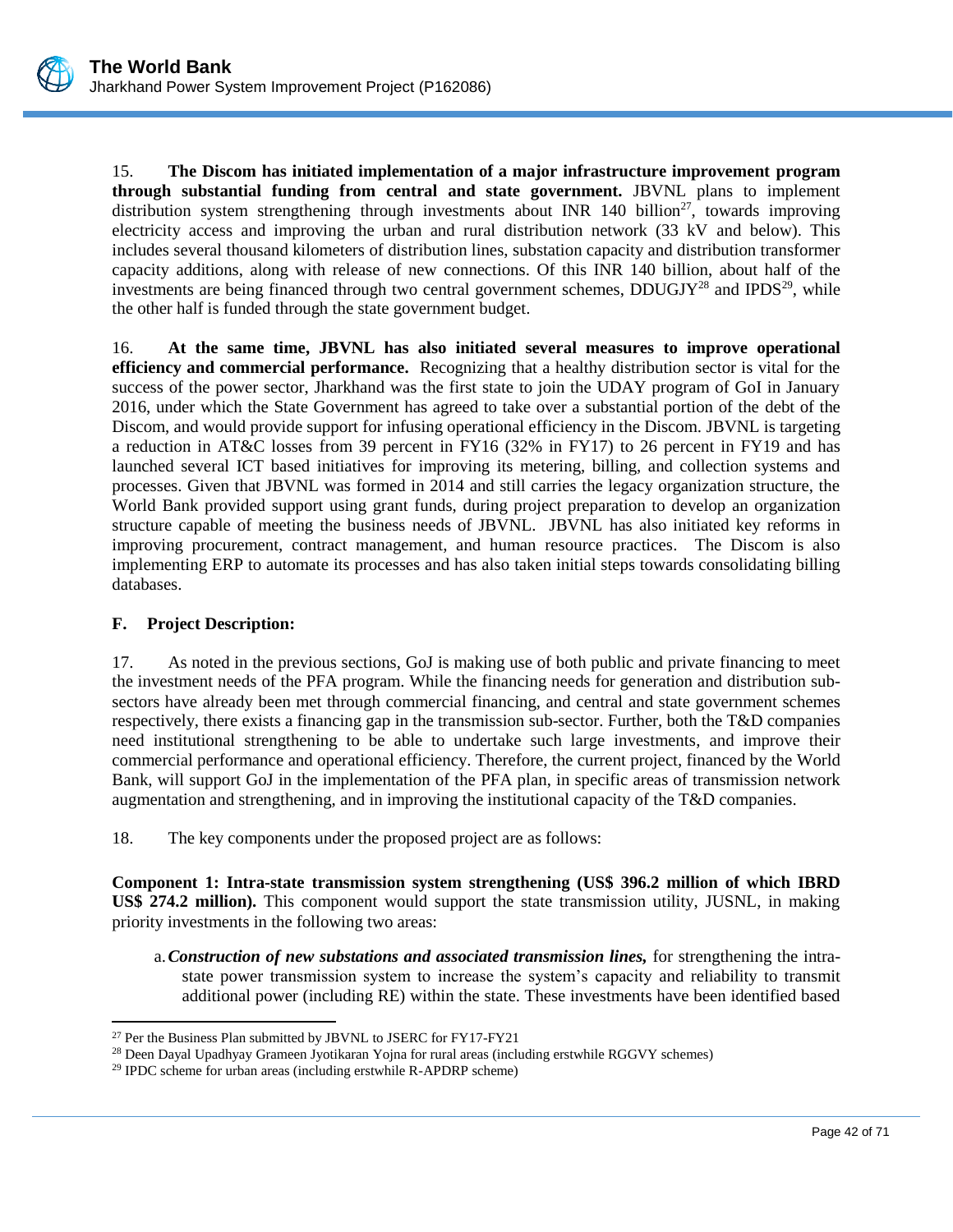on a load flow analysis<sup>30</sup> undertaken by JUSNL and cleared by the CEA. The N-1-1 planning criteria used in system planning would improve the resilience of the transmission system. The prioritization of investments has been done based on a phasing analysis. This component would be financing construction of new sub-stations and transmission lines, primarily at 132kV voltage level (and a few 220kV voltage level components as well). A long list of twenty-five 132/33kV substations and associated transmission lines (approximately 2000 circuit km) have been identified to be financed under this sub-component. This component will also finance some emergency restoration measures.

*b.Strengthening scheduling, dispatch and communication systems:* This sub-component would support JUSNL in setting up systems for strengthening the SLDC operations including financing ABT<sup>31</sup> meters and software solutions for improving scheduling and dispatch functions. The component would also include strengthening operational communication system (including OPGW) at the network level and within the utility.

**Component 2: Technical assistance for institutional development and capacity building of JUSNL (US\$13.8 million of which IBRD US\$ 9.7 million).** This component would continue to build upon the institutional development activities undertaken during project preparation and support implementation of following key activities:

- a. Improving the organization structure and the DoFP.
- b. Strengthening the project panning, procurement and contract management practices
- c. Strengthening financial management framework
- d. Automating internal business functions like inventory management, payroll management, HR management etc.
- e. Appointing PMC for supervising and monitoring sub-projects under Component 1 of the Project;
- f. Building staff capacity through training, workshops, knowledge exchange visits etc.

**Component 3: Improving operational efficiency and developing institutional capacity of JBVNL (US\$ 69.2 million of which IBRD US\$ 25 million).** This component would build upon the institutional development activities undertaken during project preparation and support implementation of JBVNL's action plan to reduce AT&C losses, improve revenue management systems and reduce power procurement costs through following activities:

- *a. Sub-component 3.1: Smart metering for high value and urban consumers:* To begin with, the component would finance smart metering (including back-end System Integration) for around 50,000 high value consumers (with connected load of higher than 10kW) across the state of Jharkhand, and around 350,000 consumers in Ranchi (the capital of the state).
- b. *Sub-component 3.2: Upgrading the commercial IT systems and processes related to billing, collection and customer relationship management:* Together with financing the billing, collections and customer relationship management systems, the component would also

 $\overline{a}$ 

 $30$  analysis includes short circuit studies, contingency analysis for  $n-1-1$  contingency, and transient stability analysis

<sup>&</sup>lt;sup>31</sup> Availability Based Tariff meters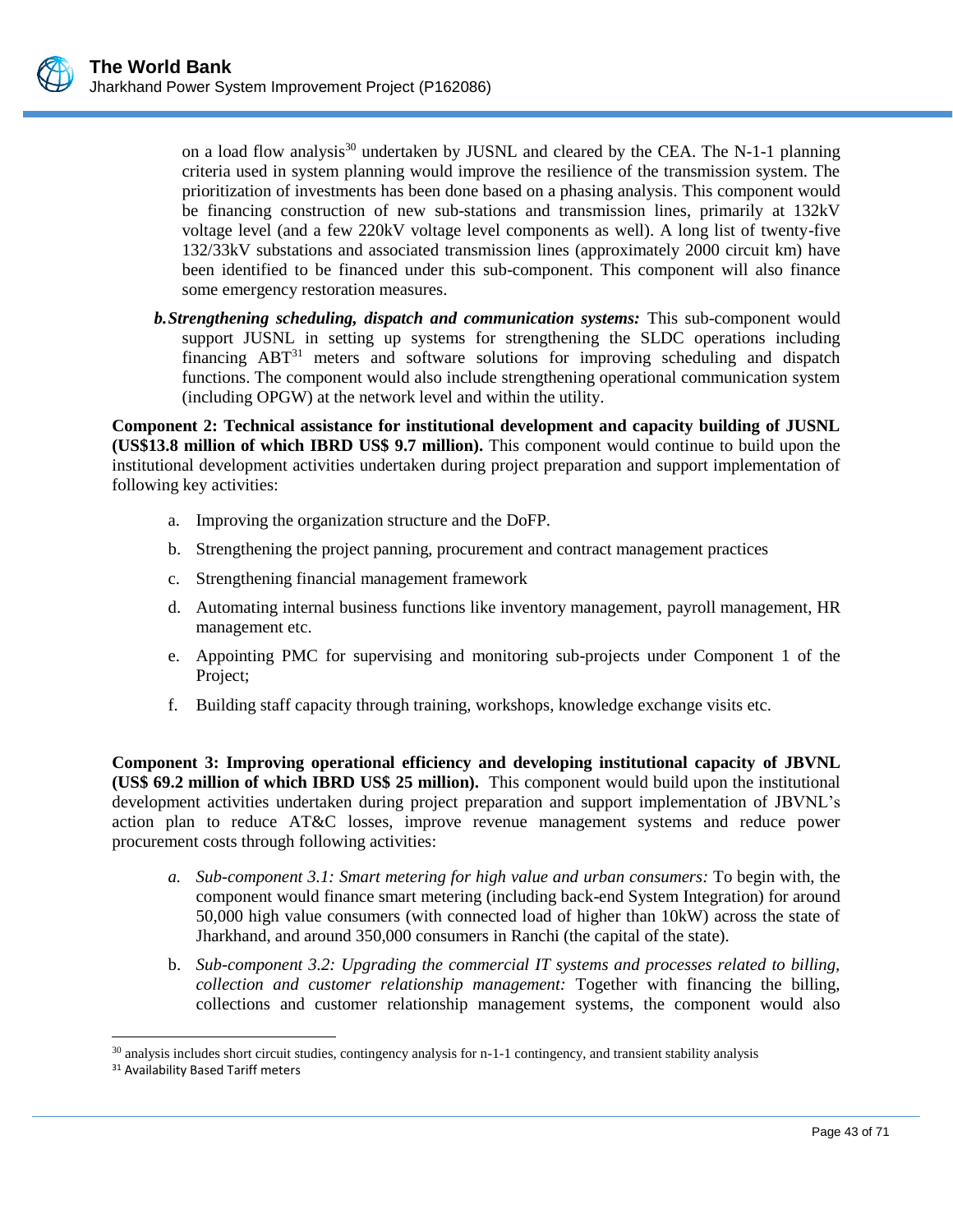finance (i) Upgrading the Data Center and Data Recovery Center; (ii) Communication links required; (iii) Integration with other IT systems in the company (particularly SAP-ERP which is under deployment in JBVNL). As advance procurement, JBVNL has already appointed a PMC to prepare technical documents and supervise the implementation of the contracts for this work

- *c. Sub-component 3.3: Technical assistance for capacity building of JBVNL:* This component would support:
	- i. Improving human resource management:
	- ii. Business process re-engineering especially related to commercial processes and capital project implementation.
- iii. Support to optimize power procurement costs (including RE purchases) by deploying a software tool and setting up related business processes.
- iv. Strengthening FM framework
- v. Building staff capacity through training, workshops, study tours etc.
- 19. The project cost details are provided below:

|                                                       | Project      | <b>IBRD</b> | Counterpart  |
|-------------------------------------------------------|--------------|-------------|--------------|
| <b>Cost Description</b>                               | <b>Costs</b> | financing   | <b>Funds</b> |
| <b>Component 1</b>                                    |              |             |              |
| Base cost (estimated contractual costs)               | 349.2        | 274.5       | 74.7         |
| Land, and Resettlement and Rehabilitation (R&R) costs | 4.6          |             | 4.6          |
| Compensation towards forests, trees, crop, PTCC etc.  | 15.4         |             | 15.4         |
| Compensation for land under RoW                       | 26.9         |             | 26.9         |
| <b>Sub-total for Component 1</b>                      | 396.2        | 274.5       | 121.6        |
|                                                       |              |             |              |
| <b>Component 2</b>                                    |              |             |              |
| <b>Technical Assistance</b>                           | 13.8         | 9.7         | 4.2          |
|                                                       |              |             |              |
| <b>Component 3</b>                                    |              |             |              |
| Investments in smart meters                           | 46.2         | 14.6        | 31.5         |
| Investments in IT                                     | 15.4         | 4.6         | 10.8         |
| Capacity Building                                     | 7.7          | 5.8         | 1.9          |
| Sub-total                                             | 69.2         | 25.0        | 44.2         |
|                                                       |              |             |              |
| <b>Grand Total</b>                                    | 479.2        | 309.2       | 170          |
| Front-end fees                                        | 0.8          | 0.8         |              |
| <b>Grand Total</b>                                    | 480.0        | 310.0       | 170.0        |

#### **Table 2: Project Cost and Financing Summary (All figures in US\$ million)**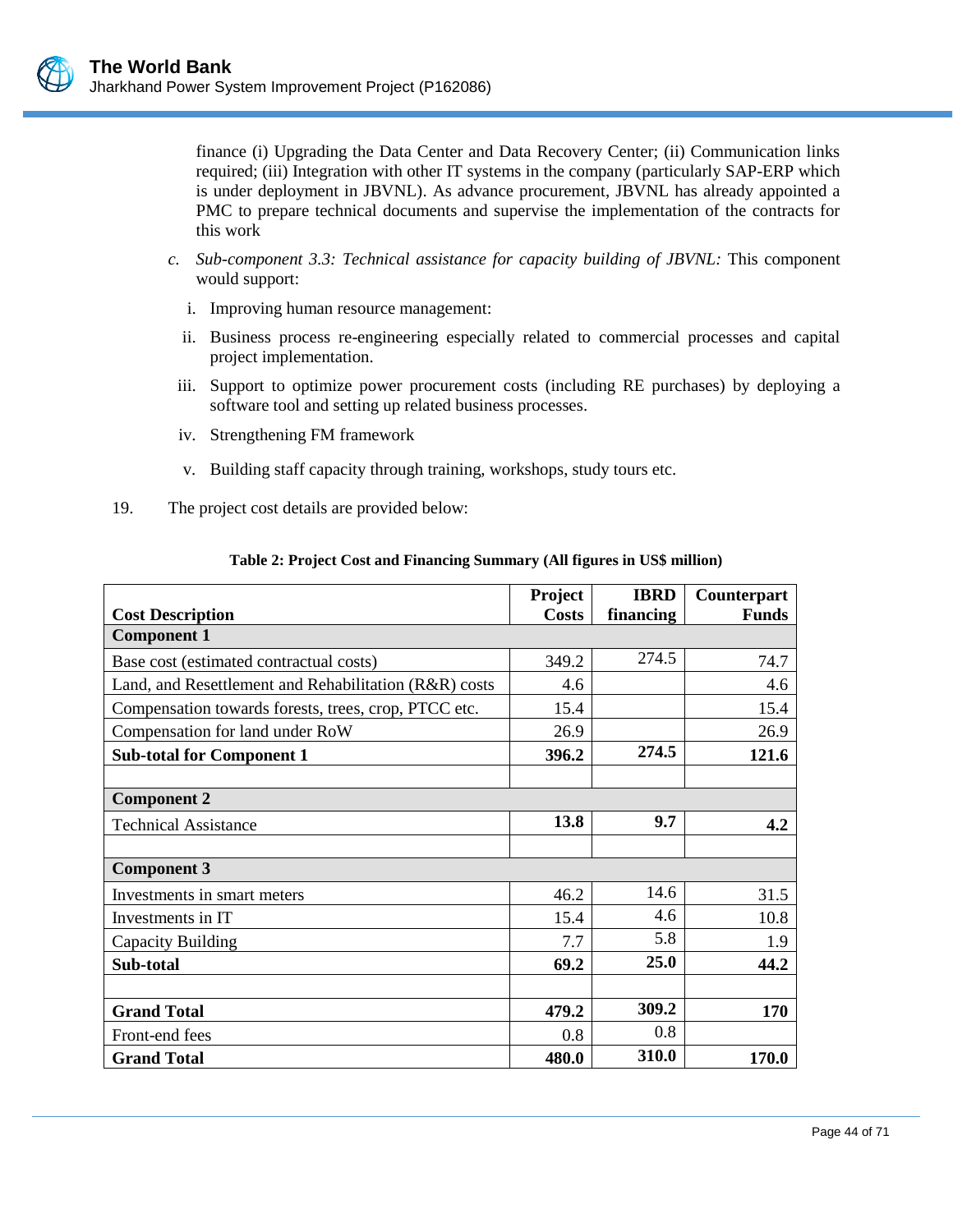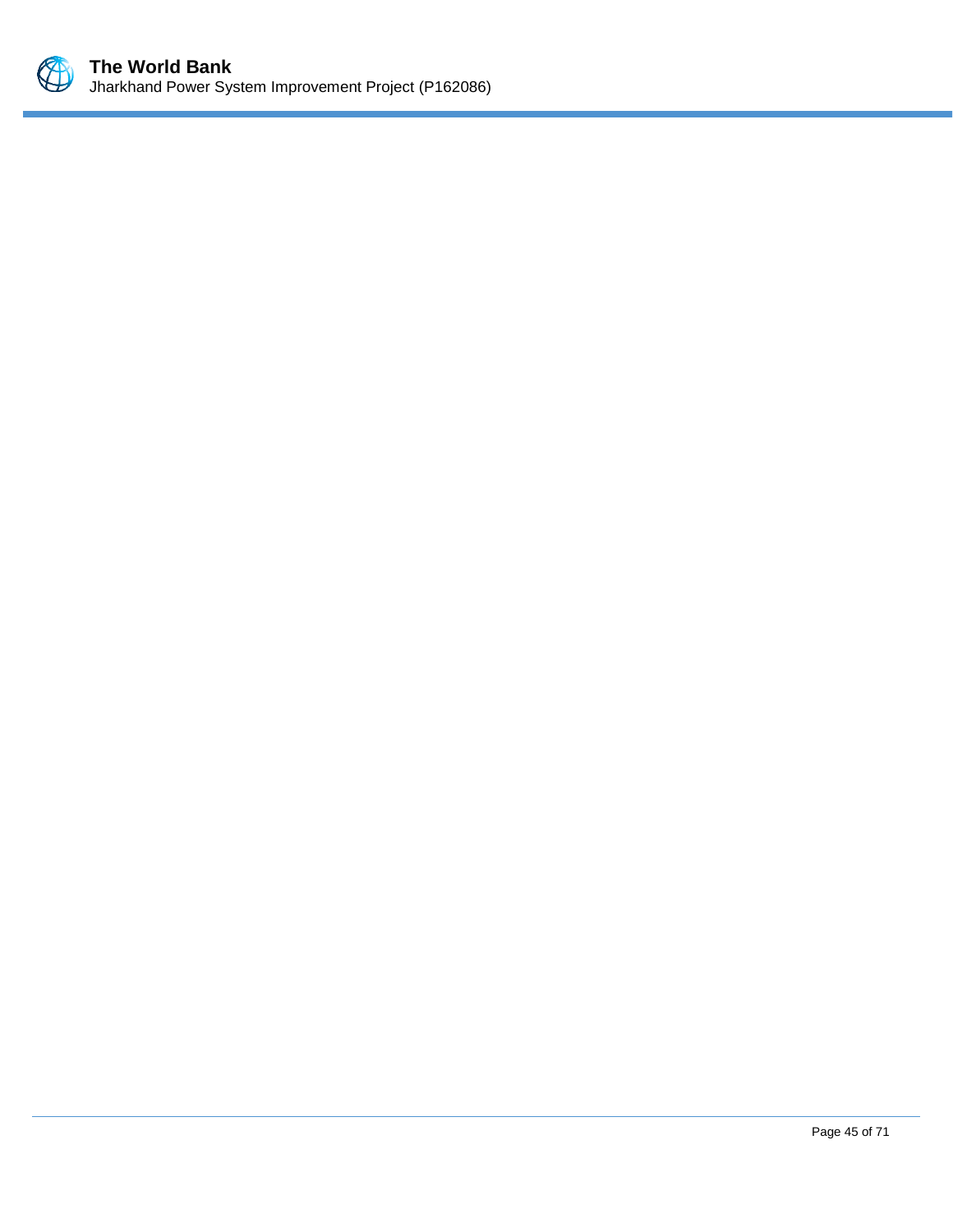#### **ANNEX 2: IMPLEMENTATION ARRANGEMENTS**

# **COUNTRY : India Jharkhand Power System Improvement Project**

#### **Project Institutional and Implementation Arrangements**

1. The Project will be implemented in the state of Jharkhand, by two state-owned but legally separate entities/companies - JUSNL and JBVNL - referred to as Implementing Agencies (IAs). The IAs will implement the project based on the Loan and Project Agreement that will be signed for the project. The two IAs have set up dedicated Project Implementation Units (PIUs) to implement the project. This does not imply that the project would be ring-fenced from the IAs broader organization. Within the existing departmental structure (procurement, finance, etc.), the IAs will have designated individuals with clear responsibility for dealing with all issues related to the proposed project.

2. To ensure that JUSNL develops the capacity required to operate and maintain the assets created through this project (under Component 1), the PMC will be engaged during project implementation to work with JUSNL officials in implementing the schemes and thus help them develop an understanding of the technical and operational requirements of the assets created. This will also help enhance the technical capacity of JUSNL which will support them in implementing similar projects in future, and enable them to carry out the O&M of assets created under the Project. The PMC and the PIUs will provide quarterly physical progress reports, audited financial statements (within six months of the end of each financial year), and other such information as the World Bank may reasonably require.

3. Similarly, activities under Component 3 involve deployment of technology solutions that are highly specialized in nature. The PMC has already been hired (through advance procurement) for technical design, bid process management and implementation supervision of activities under subcomponents 3.1 and 3.2.

4. Lastly, the JUSNL PIU is preparing an Operations Manual for the project, where a group of monitoring indicators will be put in place to track the progress of the project especially related to substeps per project schedules. Further, the Operations Manual will also define clear procedures on contract management, and implementation of environment and social safeguard management. As part of the project preparation, the World Bank has worked with JUSNL to define simplified procedures for contract management which will be suitably incorporated in the Operations Manual.

#### **Financial Management**

5. The Project will be implemented by JUSNL and JBVNL, state owned public sector undertakings operating under the administrative control of the Energy Department, GoJ and wholly owned subsidiaries of JUVNL. JUSNL and JBVNL were constituted as companies in accordance with the prescriptions of the Companies Act, 1956 (now 2013) and the legal and regulatory environment is established under the Companies Act, Electricity Act, and the rules framed thereunder. The overall responsibility for conduct of business and management of affairs vests with the respective Board of Directors (BoD) of JUSNL and JBVNL. The composition of the BoD has been established in the Articles of Associations of the two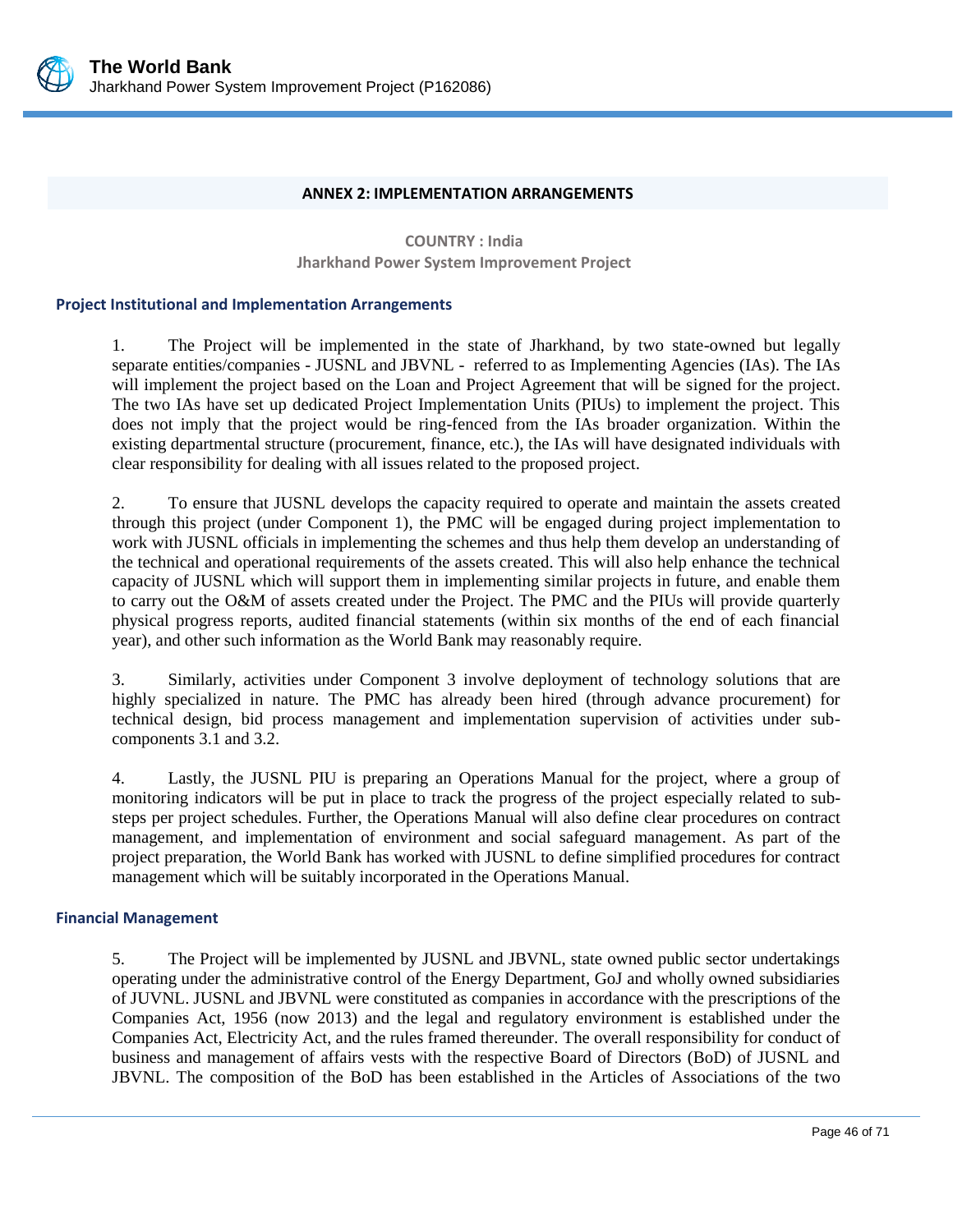

companies and the Chairman of JUVNL is the ex-officio Chairman of JUSNL and JBVNL<sup>32</sup>. A review of the corporate governance and financial management arrangements at JUSNL suggests that as a result of corporatization, while some of the initial arrangements have been put in place (company incorporated, appointment of auditors and company secretaries in place), others are still work-in progress (cadre division yet to be completed, independent directors yet to be appointed etc.). The audit opinion on the first annual financial statements of JUSNL for FY 2013/14 is a "disclaimer opinion" and for (FY15/16 and FY16/17) was "qualified", highlighting significant inadequacies of the existing accounting system, inadequate internal controls and non-compliance with the prescriptions on internal audit, cost audit and secretarial audit. Similarly, for JBVNL, while the audit opinion was "disclaimer" in the initial years, it is now "qualified". The most recent audit for FY 16/17 has been completed by chartered accountancy firms and is now awaiting CAG audit**.** JUSNL and JBVNL broadly continue to operate practicing rules and procedures<sup>33</sup> of the erstwhile JSEB. These needs to be reviewed and suitably revised to align with the current operating and control environment. As part of the Component 2 and 3 under the project, activities will be carried out to strengthen financial management in the two companies. A Corporate Governance and Financial Accountability (CGFA) assessment has been carried out by the two companies to identify the areas for reform. The FM risk rating for the project is rated as Substantial. As a mitigation measure, both JBVNL and JUSNL have initiated the process for hiring consultants to strengthen the existing FM systems through a multi- layered approach involving (i) Drafting of the FM Manual ("Manual") which is amenable to ERP environment and complies with the applicable regulatory prescriptions; (ii) training of staff in the application of the manual; and (iii) support in implementing the Manual.

6. **Staffing***.* The Finance function in JUSNL and JBVNL is headed by a Finance Controller (FC)/Chief Financial Officer, while each zonal office is headed by Sr. Manager (Finance & Accounting). In addition, each office has subordinate accounts staff of accountants, assistant accountants etc. JBVNL and JUSNL will allocate requisite FM staffing for the project.

7. **Budgeting.** Annual budget estimates of JUSNL and JBVNL are broadly classified under (a) capital projects largely funded by the GoJ<sup>34</sup> and (b) estimates for revenues and expenditures from own sources. Project expenditure estimates will also be budgeted in the annual State budget. The budget (GoJ and World Bank share) will be consolidated under a dedicated Plan budget head codes of the Energy Department in the annual budget of the GoJ. The budget head will specifically be earmarked for the World Bank/externally-aided program. JUSNL and JBVNL will also have to establish separate line items for the project activities within the overall budget of the two companies and develop formats duly aligned with the project activities for consolidating expenditure estimates. Project progress will be monitored against the annual budget in both physical and financial terms.

8. **Project accounting:** Project activities at JUSNL will be broadly classified as investment activities primarily involving contractor payments and consulting services. According to the existing practices, project accounting will be done both at the Head Office (HO) and the Circle offices. Accounting will be done on Tally accounting software, (or any other software that the companies may decide to use) for which a separate chart of accounts will be agreed with the World Bank. Investment activities will be executed by the circle offices through their respective subordinate offices for which

 $\overline{a}$ 

<sup>&</sup>lt;sup>32</sup> The current Chairman is also the Secretary, Energy Department, GoJ.

<sup>33</sup> e.g. Bihar State Electricity Board – Financial and Account Code (Financial Rules and Procedures) and Financial and Account Code (Works, Works Accounts, Accounts and Statutory Audit and Internal Audit).

<sup>&</sup>lt;sup>34</sup> for which the budget estimates are also included in the annual State budget (Plan)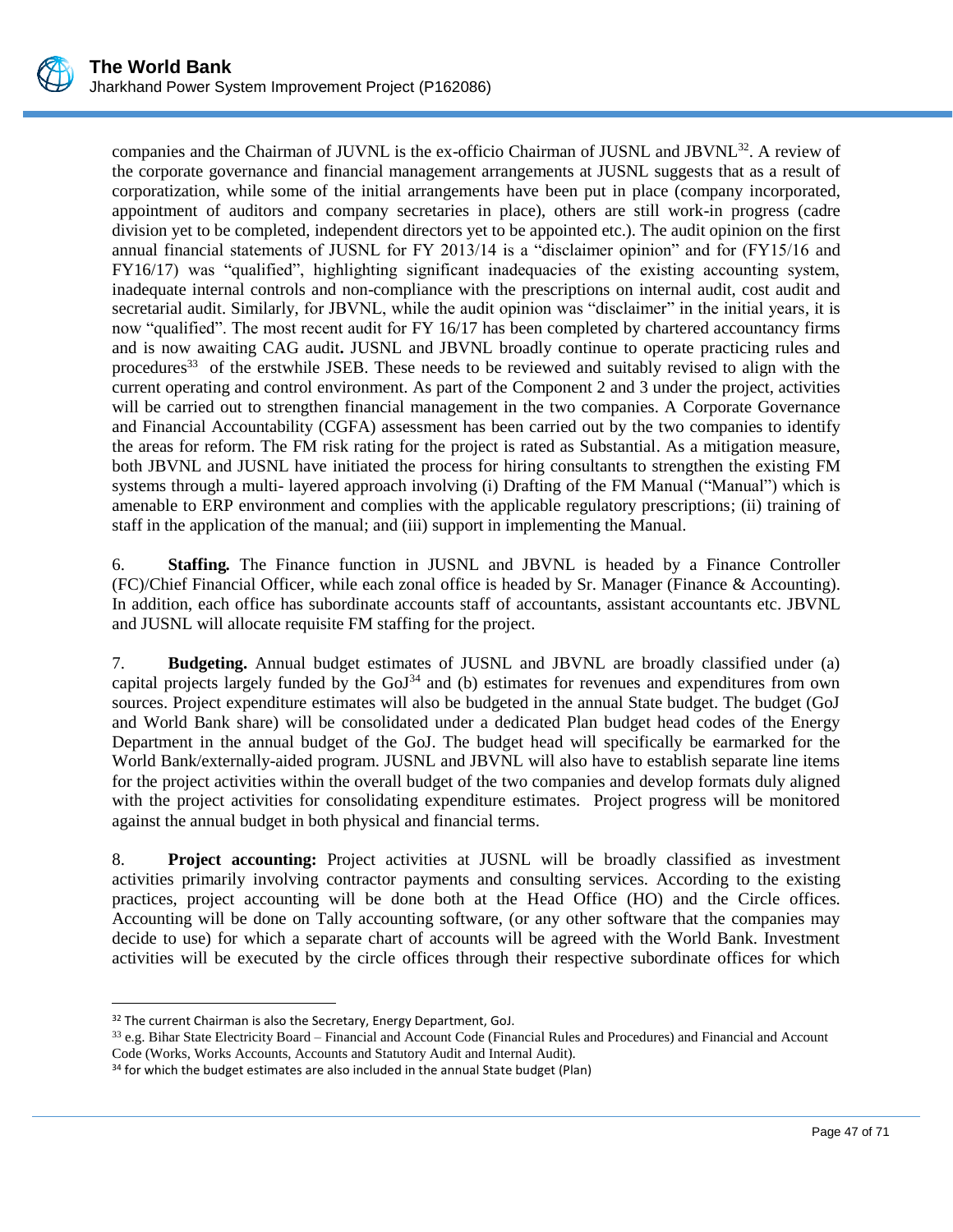

payments will be made by the HO through the PL Account or Special Account<sup>35</sup> on behalf of the respective Circle offices. Documents evidencing such payments e.g. contractor invoices, stores receipt and issue documents, copies of measurement books and joint measurement certificates etc. will also be maintained at the HO. Accounting at each Circle office shall follow the existing practices and shall involve recording of expenditure maintaining fixed asset register for asset created/acquired under the project. Monthly accounts will be submitted by the circle offices to the HO for consolidating the project accounts, reconciliation and preparation of project financial statements in formats agreed with the World Bank. These project accounts will form the basis for the preparation of the Interim Unaudited Financial Reports (IUFRs).

9. **Funds flow:** Project funds will flow from the World Bank to the GoI (office of Controller of Aid, Accounts and Audit or CAAA). In line with normal practices, an appropriate budgetary line item will be established by Department of Economic Affairs, CAAA for external funds, and similarly appropriate arrangements will be made on the expenditure side for transfer of these proceeds to GoJ (by way of regular channel of 'Additional Central Assistance') on a back-to-back basis. In line with the existing practice for transfer of funds by the Energy Department, GoJ to the two companies, project funds will also be deposited in the PL Accounts and Special Accounts of JUSNL and JBVNL and project payments will be centralized at HO and shall be made through the PL Account and Special Accounts. The Managing Director (MD) of JUSNL and JBVNL are the Drawing and Disbursing Officers (DDO) for operating the respective PL Accounts. Similarly, DDOs will be designated to operate Special Accounts by the two companies. The Special Account will be segregated and shall be used for the purposes of project related transactions only. Based on the expenditure incurred, the two IAs will prepare IUFR and submit the same electronically to the office of CAAA, the office of the CAAA will then submit the IUFRs along with withdrawal applications to the World Bank for disbursement. The funds flow and reporting arrangements under the project will be as shown in figure 2.1 below:



# **Figure 2.1: Funds Flow**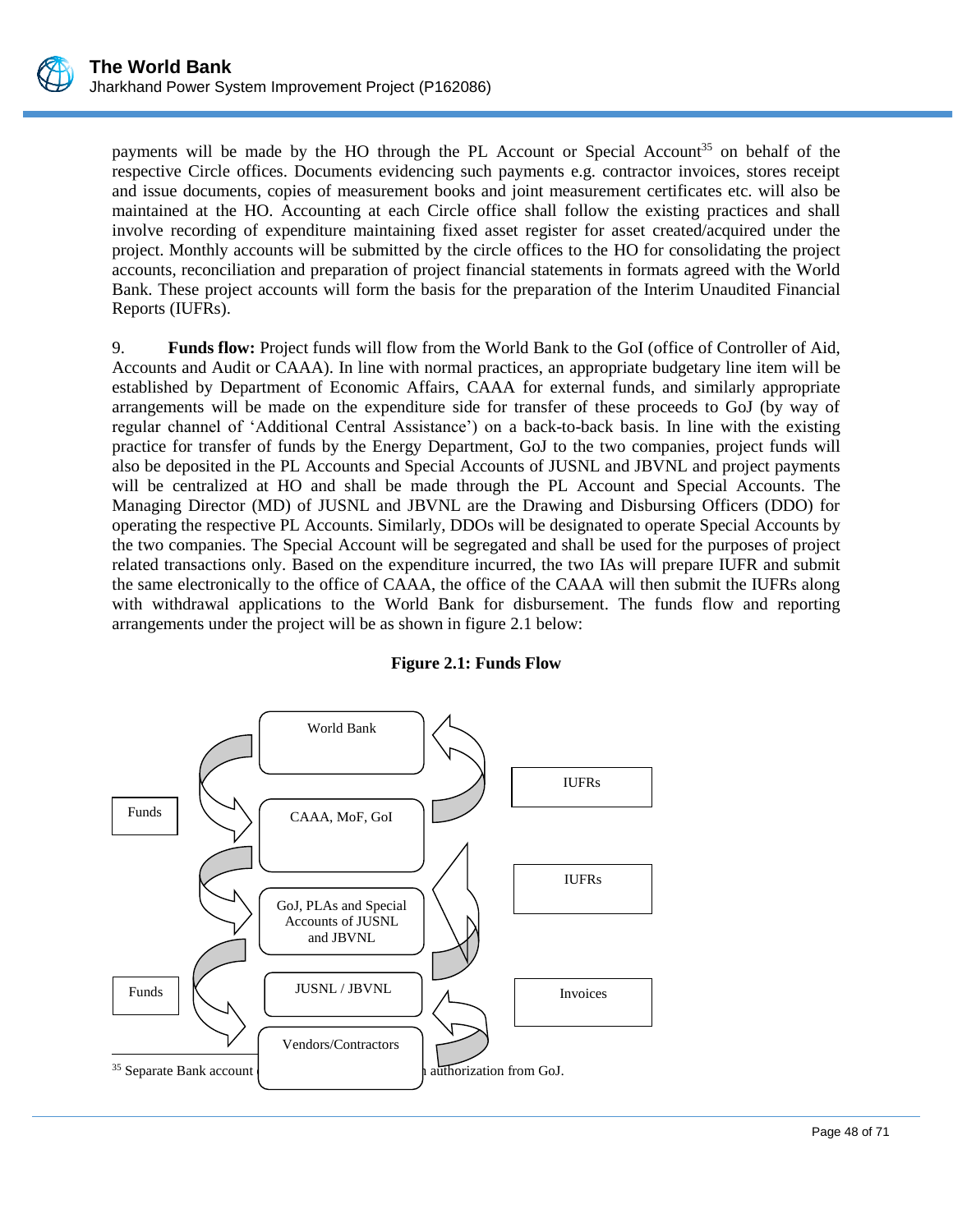

- 10. **Reporting.** The FM reporting under the project shall be as follows:
	- **a. IUFR.** JUSNL and JBVNL will be required to submit to the World Bank quarterly IUFRs within 45 days from the end of the quarter. The IUFR will be prepared by the two IAs based on books of accounts and shall contain information on project implementation, including the expenditure incurred during the last quarter. The format of the IUFR is provided in the Operations Manual and will also be appended to the World Bank's Disbursement Letter. JUSNL will act as a coordinating agency to submit a combined IUFR for the two companies;
	- **b. Project annual financial statements.** The project annual financial statements will include (i) IUFRs for the fourth quarter; and (ii) any other statement agreed with the Bank.

11. **Internal Control and Internal audit.** The Companies Act, 2013 has assigned responsibilities on the BoD and the auditors to annually report on the adequacy of the internal financial controls over financial reporting. The internal audit of the project shall be carried out by a consultancy firm hired on a competitive basis according to the criteria acceptable to the World Bank. The scope of the audit will be according to the agreed ToR and will include integrated procurement, FM, and contract management audit. The internal auditors will also carry out on a sample basis, physical verification of the inventory and assets created under the project. Based on the audit, the auditor will provide suggestions for improvement.

12. **External audit.** The external audit of the project will be carried out by a firm of chartered accountants appointed on a competitive basis according to the procurement method acceptable to the World Bank. The ToR for the external audit will be agreed with the Bank and provided in the Operations Manual. The annual audit reports shall be submitted to the World Bank within nine months of the closure of the financial year. The format of the audit report will be provided in the Operations Manual and will include audited project financial statements, management assertion letter, an opinion on (i) the project financial statements and (ii) the accuracy of the IUFRs submitted under the project and a management letter highlighting significant issues to be reported to the management. In addition to the Project Audit Report, the two companies will also be required to submit their entity annual audit reports and CAAA shall be required to submit an audit report for the Designated Account maintained. The annual audit reports will be tracked by the World Bank's PRIMA system:

| Agency                           | <b>Audit Report</b>                                                   | <b>Audited By</b>                                      | <b>Due Date</b> |
|----------------------------------|-----------------------------------------------------------------------|--------------------------------------------------------|-----------------|
| <b>JUSNL</b> and<br><b>JBVNL</b> | Annual entity audit reports as<br>required under the Companies<br>Act | Statutory Auditors appointed by<br>CAG                 | December 31     |
| <b>JUSNL</b> and<br><b>JBVNL</b> | Annual project audit reports                                          | An independent firm of<br><b>Chartered Accountants</b> | September 30    |

**Table 2.1. Audit Requirements**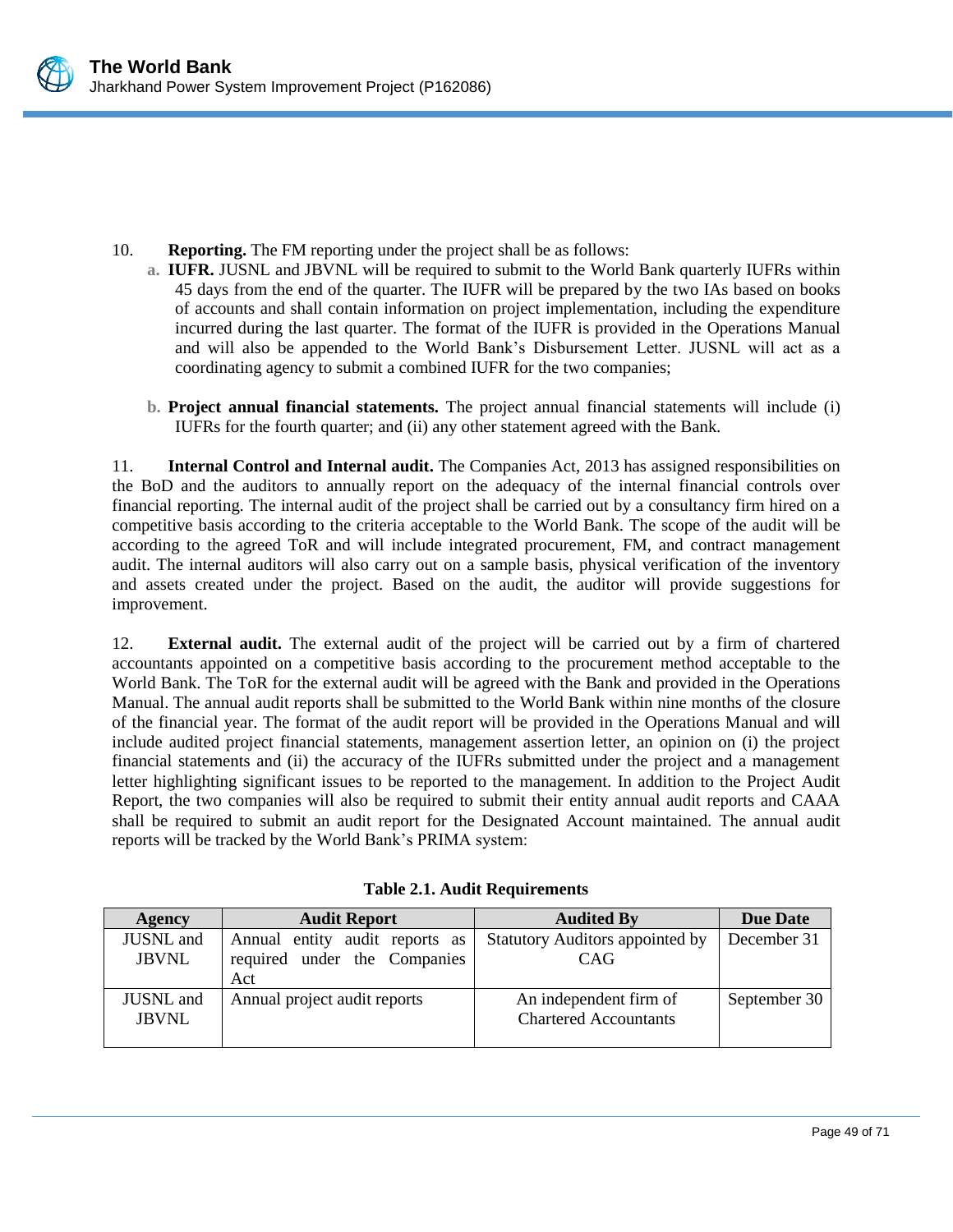

| CAAA | Audit   |  | report for Designated | $\rm CAG$ | December 31 |
|------|---------|--|-----------------------|-----------|-------------|
|      | Account |  |                       |           |             |
|      |         |  |                       |           |             |

13. **Ineligible expenditure.** The following expenditures are treated as ineligible expenditures for financing from the World Bank under this project:

- **a.** All land acquisition/ purchases required for the project;
- b. Any compensation, R&R payment to affected person in accordance with the provision of the RAPs, CPTD and TPDP;
- c. Any compensatory afforestation payments;
- d. Any retention money deducted from contract payments, and not released by Closing Date;
- e. Interest during construction; and
- f. Any expenditures objected or considered ineligible by the World Bank, internal auditors or independent auditors in the Project's Financial Statements prepared pursuant to Section 5.09 of the General Conditions

14. **Disclosure.** Under the Access to Information Policy of the World Bank, the annual project audit report and the audited project financial statements will be disclosed on the World Bank's website.

#### **Disbursements**

15. IBRD funds will be disbursed using reimbursement method, based on expenditure reported in the quarterly IUFRs. The other methods of disbursement that can be considered based on project needs are advance payment and direct payment. Supporting documents required for World Bank disbursement using these various methods are documented in the Disbursement Letter issued by the World Bank.

| Category                                                                                                                                                                  | <b>Amount of the Loan</b><br><b>Allocated</b><br>(US\$ million) | <b>Percentage of</b><br><b>Expenditures to Be</b><br><b>Financed</b><br>(Inclusive of Taxes) |
|---------------------------------------------------------------------------------------------------------------------------------------------------------------------------|-----------------------------------------------------------------|----------------------------------------------------------------------------------------------|
| (1)<br>Goods, works, non-consulting<br>services, consulting services, training and<br>workshops, and incremental operating costs<br>for Components 1 and 2 of the Project | 284.2                                                           | Up to $85%$                                                                                  |
| (2)<br>Goods, works, non-consulting<br>services, consulting services training and<br>workshops, and incremental operating costs<br>for Component 3 of the Project         | 25.0                                                            | Up to $70%$                                                                                  |
| Front-end fee<br>(3)                                                                                                                                                      | 0.8                                                             | 100%                                                                                         |
| <b>Total Amount</b>                                                                                                                                                       | 310                                                             |                                                                                              |

|  | Table 2.2. Disbursement Table |  |
|--|-------------------------------|--|
|--|-------------------------------|--|

16. **Retroactive financing.** No withdrawal shall be made for payments made before the date of the Loan Agreement, except that withdrawals up to an aggregate amount not to exceed US\$ 50 million may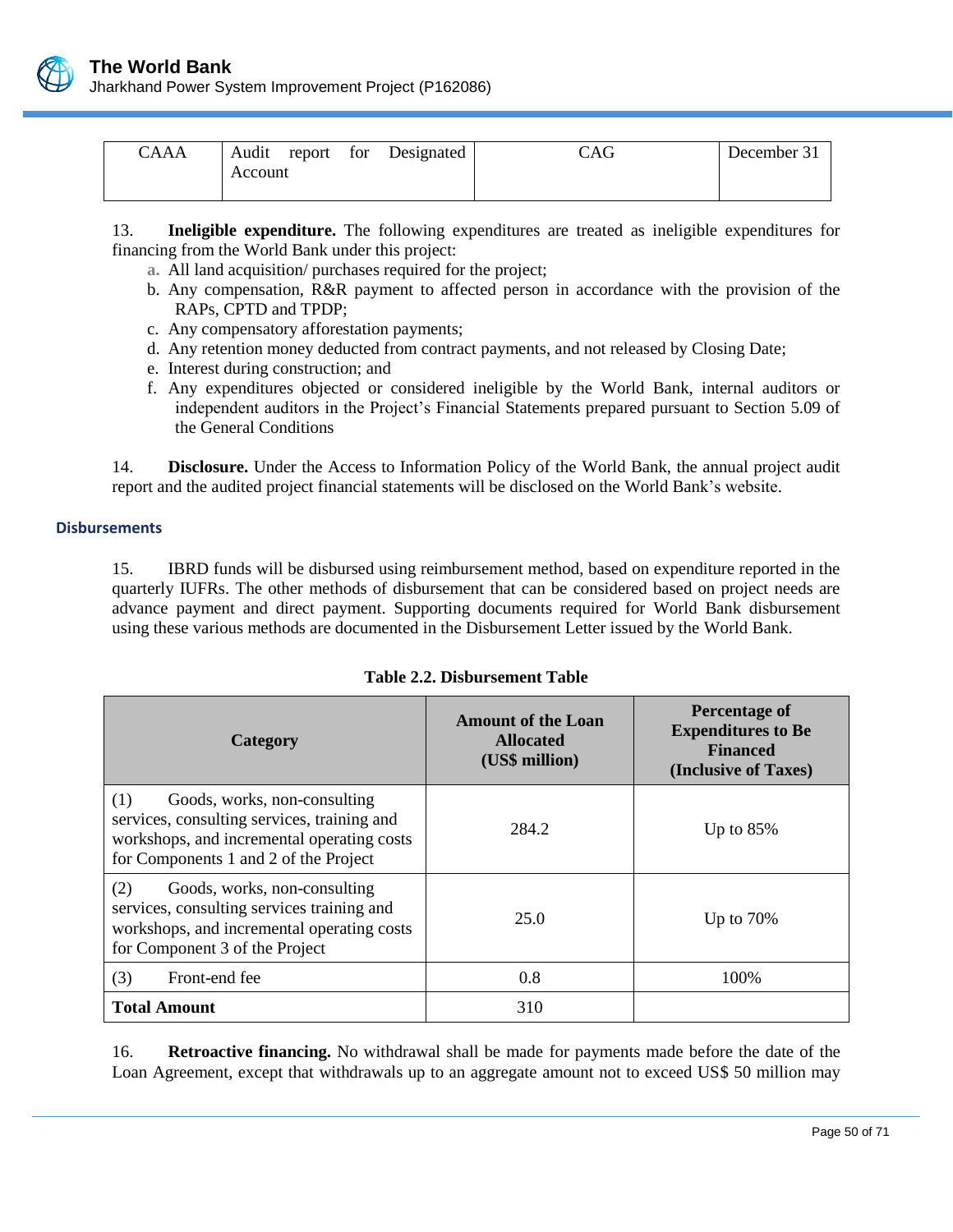

be made for payments made prior to the date of Loan Agreement date but on or after December 1, 2017, for eligible expenditures

#### **Procurement**

17. Procurement for the proposed project will be carried out in accordance with the World Bank's Procurement Regulations for IPF Borrowers, July 2016. The project will be subject to the World Bank's Anticorruption Guidelines, dated October 15, 2006, and revised in January 2011 and July 2016.

18. **Project Procurement Strategy for Development.** Extensive market analysis has been carried out for different packages of procurement and based on the findings, decisions on packages and lots are finalized for civil works to ensure adequate participation of bidders. Consultancy contracts are also framed based on market research and packaging of the same in terms of scope of services and period are decided. Based on the market experience, the project has also decided to implement (i) Government e Marketplace [GeM] for various Goods and Works procurement items. Based on risk and market analysis, the procurement plan has been prepared to set out the selection methods to be followed by the Borrower during project implementation in the procurement of goods, works, non-consulting and consulting services financed by the World Bank as follows:

| Category    | <b>Description</b>                      | <b>Approximate Estimated Cost / Duration /</b><br><b>Section Methods and Market Approach Options</b> |
|-------------|-----------------------------------------|------------------------------------------------------------------------------------------------------|
| Works       | Including supply and installation works | RFB-National; RFQ-National                                                                           |
|             | Vehicles, Computers and accessories,    | RFB-National, RFQ-National, GeM; a few may be                                                        |
| Goods       | Equipment's, Lab<br>testing<br>Survey   | <b>Direct Selection</b>                                                                              |
|             | equipment, software etc.                |                                                                                                      |
|             | PMC, Internal Audit, Third party        | QCBS, LCS, FBS, CQS, a few may be Direct                                                             |
| Consultancy | Technical Supervision, Environmental    | Selection                                                                                            |
|             | Assessments, Research<br>Activities.    |                                                                                                      |
|             | Capacity Building activities etc.       |                                                                                                      |

# **Table 2.3: Procurement Methods**

Note: CQS = Selection based on Consultant's Qualifications; FBS = Selection under a Fixed Budget; LCS = Least-Cost Selection; QCBS = Quality- and Cost-Based Selection; RFB = Request for Bids; RFQ = Request for Quotations.

| Table 2.4 I Focul ement and Contract Approaches. |                             |  |  |
|--------------------------------------------------|-----------------------------|--|--|
| <b>Attribute</b>                                 | <b>Selected Arrangement</b> |  |  |
| Best and Final Offer [BAFO]                      | $\mathrm{No*}$              |  |  |
| <b>Negotiations</b>                              | $Y_{ex}**$                  |  |  |

#### **Table 2.4 Procurement and Contract Approaches:**

\* Packaging strategy for Component 3.1 (smart metering) may undergo some revisions once the full technical details are available, in which case, dynamic BAFO may be applied in accordance with the World Bank procurement guidelines and after suitable revisions in PPSD, which will be duly reviewed and cleared by the Bank.

\*\* Negotiations may be allowed for package under component 3.2 involving deployment of billing and CRM system

19. **Systematic Tracking of Exchanges in Procurement (STEP).** The details of the procurement activities, presently prepared in the Procurement Plan, would be transferred into the STEP system. Initial training on the operation of the STEP system has been provided to the procurement staffs of the IAs.

20. **E-procurement system.** The IAs will be using the NIC e-procurement system for all ICB/NCB procurements. The NIC e-procurement system assessment was carried out against the multilateral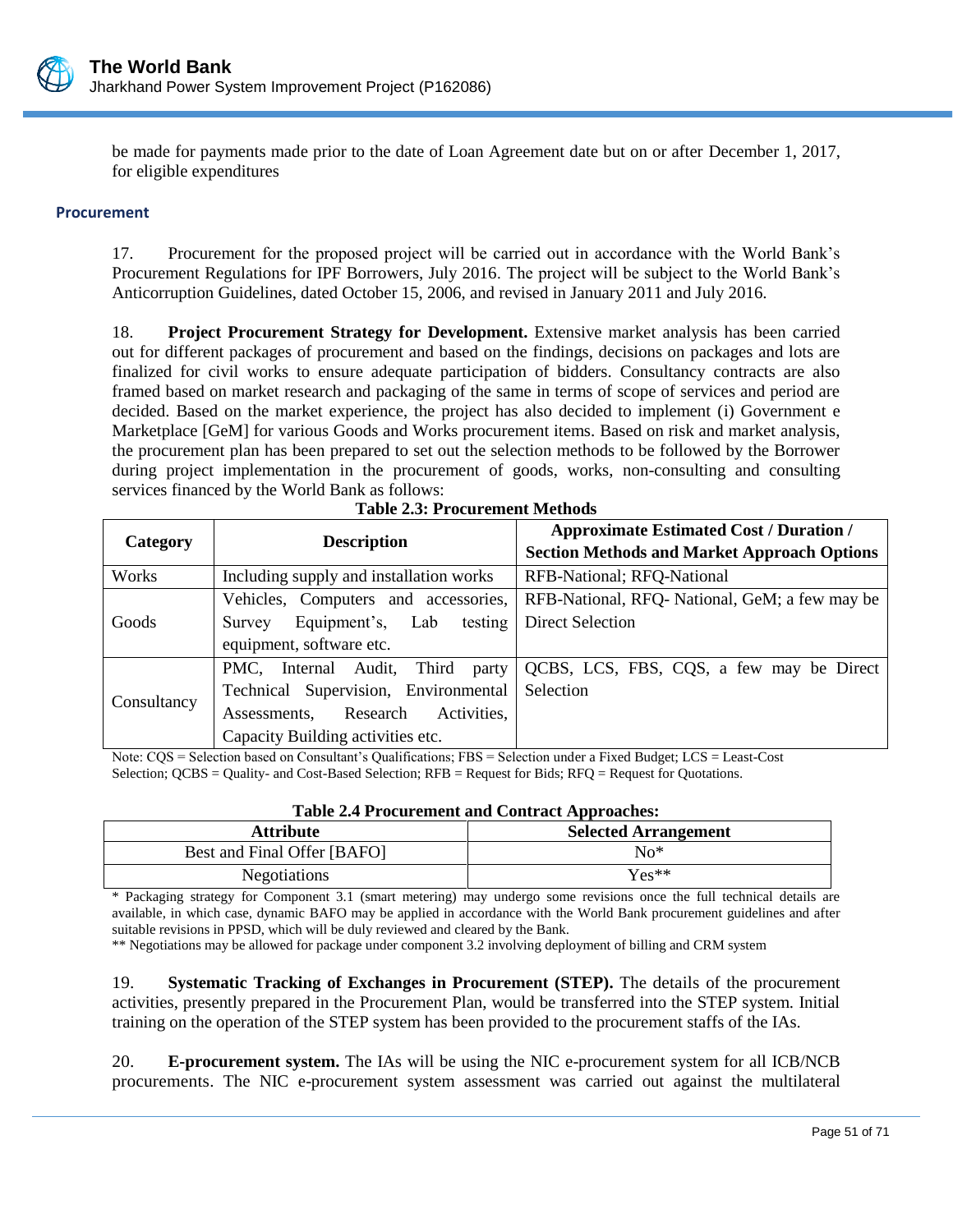

development banks' requirements and has been accepted for use for procurements under the World Bank funded projects. This is likely to increase the efficiency and transparency of procurement. Based on the packages already identified, majority of the procurement is likely to use the NCB method.

21. **Procurement capacity.** A procurement assessment of the IAs, JUSNL and JBVNL, has been carried out. The project procurement risk established for this operation is 'Substantial'. The assessment reviewed the IAs' organizational structures and the current operation environment available for implementing procurement transactions expected by the project. Most of the issues/risks concerning the procurement function for implementation of the project have been identified and include: (a) lack of familiarity of IAs' staff with procurement procedures in accordance with World Bank's procurement policies; (b) lack of comprehensive internal procurement manuals and hence, need to improve the set of procedures to ensure fairness and transparency in procurement process ; (c) need for improvement in record keeping; (d) strengthening the procurement review function and resolution of complaints; and (e) need for building capacity of the staff in procurement and contract management.

22. **Procurement planning.** For each contract to be financed by the loan, the different procurement methods or consultant selection methods to be used, the need for prequalification, estimated costs, prior review requirements, and timeframe will be reflected in the Procurement Plan to be agreed between the borrower and the World Bank team. The Procurement Plan, as agreed, will be uploaded in STEP.

23. **Procurement training.** Key staff may be sent for trainings at various institutes in India offering courses on World Bank's procurement methods. The project teams at JUSNL/JBVNL could also avail of the free Massive Open Online Course on public procurement [\(www.procurementlearning.org\)](http://www.procurementlearning.org/) offered by the World Bank as well as the paid Professional Diploma in Public Procurement course delivered through the Charter of Public Procurement Studies.

24. **Procurement risk assessment.** Table 2.5 describes major procurement-related risks and the mitigation plan. The risk ratings have been decided based on both the probability of occurrence of various events as well as their likely impact. Based on the risk factors and mitigation measures, the overall residual procurement risk rating for the project is determined as 'Substantial. The residual rating on procurement will be reviewed and updated periodically by the World Bank.

| <b>Risk Factor</b> | <b>Initial Risk</b> |    | <b>Mitigation Measure</b>             | Completion<br>Date | <b>Residual</b><br><b>Risk</b> |
|--------------------|---------------------|----|---------------------------------------|--------------------|--------------------------------|
| Limited capacity   | Substantial         | lo | Use of skilled procurement staffs for | Continuous         | Substantial                    |
| and inefficiencies |                     |    | handling procurement activities       | from year 1        |                                |
| resulting in       |                     |    | Monitoring through the Procurement    |                    |                                |
| delays in          |                     |    | Plan and quarterly reports            |                    |                                |
| procurement and    |                     |    | Use of e-Procurement and contract     |                    |                                |
| contract           |                     |    | management tools                      |                    |                                |
| management         |                     |    | Participation in trainings and        |                    |                                |
| processes          |                     |    | workshops                             |                    |                                |

| Table 2.5 Assessed Procurement Risks and Mitigation Measures (to be updated after PRAMS is |
|--------------------------------------------------------------------------------------------|
| completed)                                                                                 |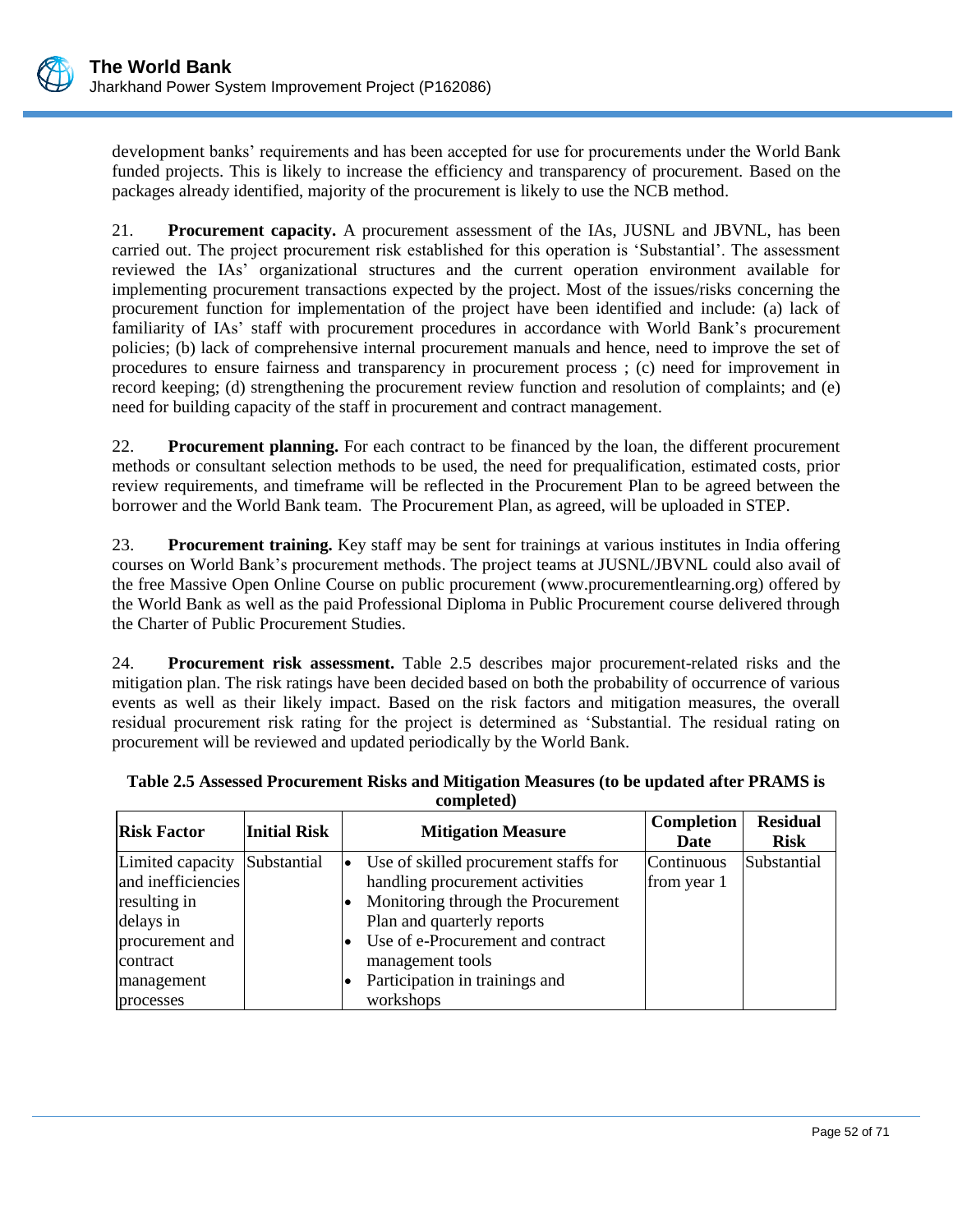

| <b>Risk Factor</b>                                          | <b>Initial Risk</b> | <b>Mitigation Measure</b>                                                                                                                    | Completion<br>Date        | <b>Residual</b><br><b>Risk</b> |
|-------------------------------------------------------------|---------------------|----------------------------------------------------------------------------------------------------------------------------------------------|---------------------------|--------------------------------|
| Noncompliance<br>with agreed<br>procurement<br>arrangements | Substantial         | Training and hand-holding provided by<br>le<br>the World Bank<br>Prior and post reviews by the World<br>Bank<br>Internal and external audits | Continuous<br>from year 1 | Substantial                    |
| External<br>interference in<br>the procurement<br>process   | Substantial         | Disclosure of procurement-related<br>information<br>Appropriate handling of complaints                                                       | Continuous<br>from year 1 | Substantial                    |
| <b>Overall Risk</b>                                         | <b>Substantial</b>  |                                                                                                                                              |                           | <b>Substantial</b>             |

25. **Procurement methods.** Table 2.6 below describes various procurement methods to be used for activities financed by the loan. These, along with agreed thresholds, will be reproduced in the Procurement Plan. The thresholds indicated in apply to the initial 18-months of implementation period and are based on the procurement performance of the project; these thresholds may be subsequently modified.

|  | <b>Table 2.6 Procurement Thresholds</b> |  |
|--|-----------------------------------------|--|
|--|-----------------------------------------|--|

| <b>Procurement Approaches and Methods</b>     | Thresholds (US\$ equivalent)                          |
|-----------------------------------------------|-------------------------------------------------------|
| Open international (goods, IT, and non-       | $>$ 3 million                                         |
| consulting services)                          |                                                       |
| Open national (goods, IT, and non-consulting) | $> 100,000$ and up to 3 million                       |
| services)                                     |                                                       |
| National request for quotation (goods/works)  | Up to 100,000                                         |
| Open international (works)                    | $>40$ million                                         |
| Open national (works)                         | $>100,000$ and up to 40 million                       |
| Direct selection                              | No threshold;                                         |
|                                               | For goods/works/non-consulting services: According    |
|                                               | to paragraphs 6.8–6.10 of the Regulations;            |
|                                               | For consultants: According to paragraphs 7.13–7.15 of |
|                                               | the Regulations                                       |
| Shortlist of national consultants             | Up to 800,000                                         |

26. **Procurement prior-review thresholds.** The World Bank will prior review (thresholds are based on 'Substantial' rating) the following contracts:

- (a) Works: All contracts more than US\$10 million equivalent
- (b) Goods and IT: All contracts more than US\$2 million equivalent
- (c) Non-consulting services: All contracts more than US\$2 million equivalent
- (d) Consultants: All contracts >US\$1 million equivalent for firms and >US\$300,000 equivalent for individuals

27. The above thresholds are for the initial 18-month implementation period; based on the procurement performance of the project, these thresholds may be subsequently modified. Even for large-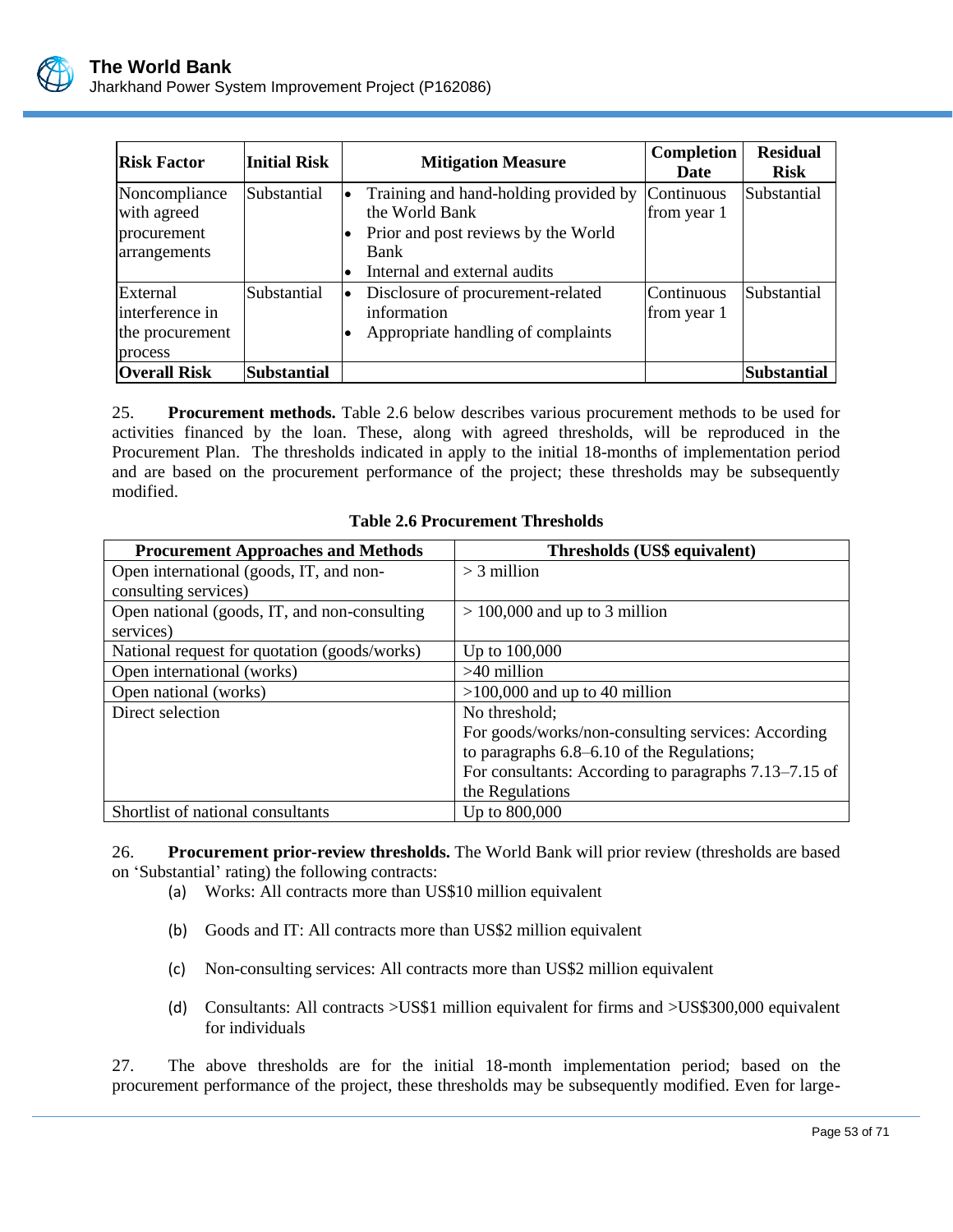value post review cases, the inputs of the World Bank on technical specifications/ToR will be obtained by the project. The prior review thresholds will also be indicated in the Procurement Plan. The Procurement Plan will be subsequently updated annually (or at any other time if required) and will reflect any change in the prior review thresholds.

28. In the case of contracts subject to prior review, the IAs shall seek the World Bank's no objection before granting/agreeing to (a) an extension of the stipulated time for performance of a contract that either increases the contract price or has an impact on the planned completion of the project; (b) any substantial modification of the scope of works, goods, non-consulting services, or consulting services and other significant changes to the terms and conditions of the contract; (c) any variation order or amendment (except in cases of extreme urgency) that, singly or combined with all variation orders or amendments previously issued, increases the original contract amount by more than 15 percent; and (d) the proposed termination of the contract.

29. **National procurement procedure conditions.** National competition for the procurement of goods, works, and non-consulting services according to the established thresholds will be conducted in accordance with paragraphs 5.3–5.5 of Section V of the Regulations and the following provisions:

- (a) Only the model bidding documents agreed with the World Bank (and as amended from time to time) shall be used for bidding.
- (b) Invitations to bid shall be advertised in at least one widely circulated national daily newspaper (or on a widely-used website or electronic portal with free national and international access along with an abridged version of the said advertisement published in a widely circulated national daily, among others, giving the website/electronic portal details from which the details of the invitation to bid can be downloaded) at least 30 days before the deadline for the submission of bids.
- (c) No special preferences will be accorded to any bidder either for price or for other terms and conditions when competing with foreign bidders, state-owned enterprises, small-scale enterprises, or enterprises from any given state.
- (d) Extension of bid validity shall not be allowed with reference to contracts subject to the World Bank prior review without the prior concurrence of the World Bank (i) for the first request for extension if it is longer than four weeks and (ii) for all subsequent requests for extension irrespective of the period (such concurrence will be considered by the World Bank only in cases of force majeure and circumstances beyond the control of the purchaser/employer).
- (e) Re-bidding shall not be carried out with reference to contracts subject to the World Bank prior review without the prior concurrence of the World Bank.
- (f) The system of rejecting bids outside a predetermined margin or 'bracket' of prices shall not be used in the project.
- (g) To improve efficiency and transparency of small value purchases in World Bank financed projects, the Bank has agreed to allow use of GeM as follows: (i) Use of GeM is allowed in lieu of shopping up to US\$ 30,000 in catalog mode; (ii) Use of GeM is allowed in lieu of shopping up to US\$ 100,000 provided there are at least 3 suppliers for the item on GeM and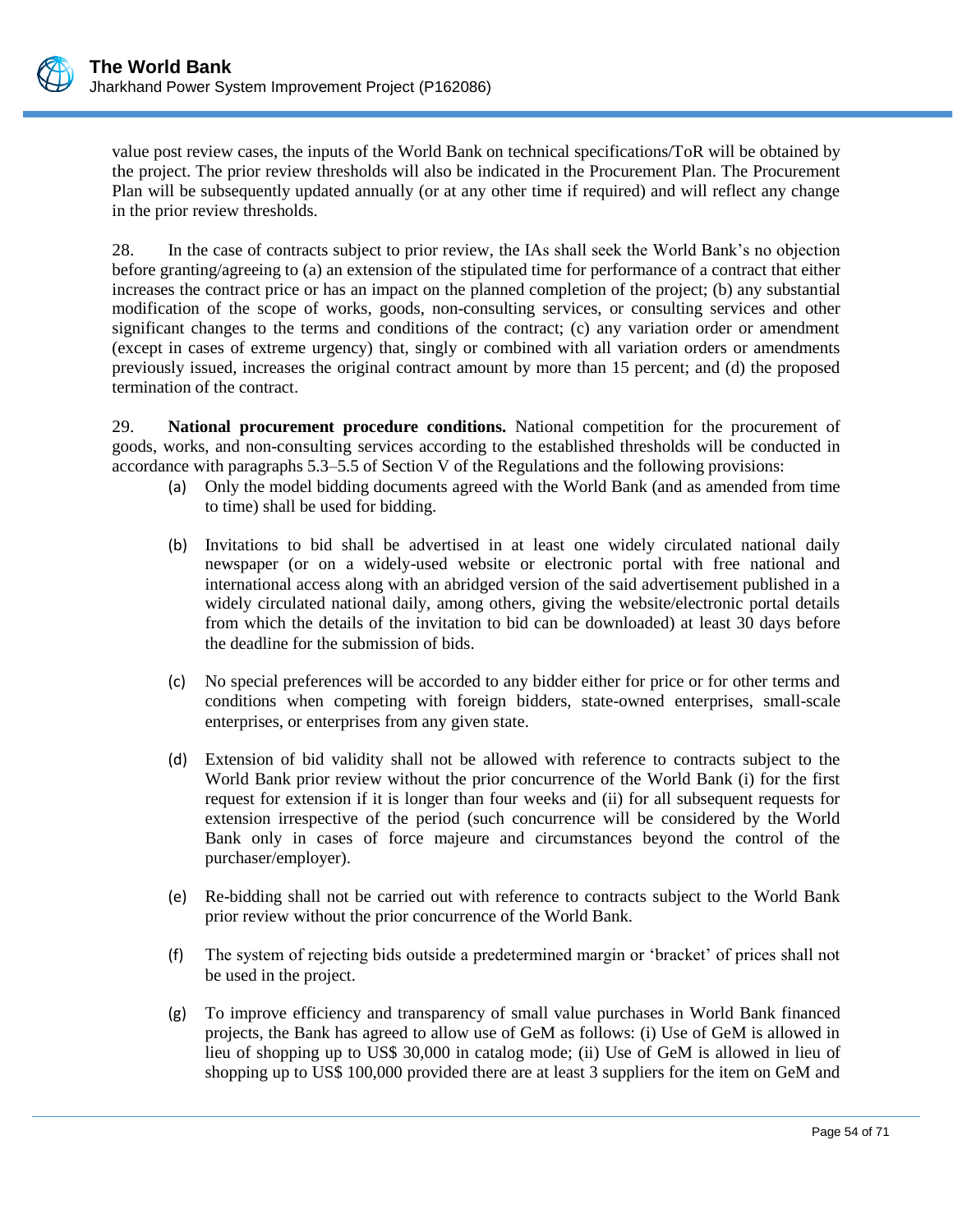the Purchaser uses RFQ (mini competition or bidding among suppliers) feature on GeM to discover the final price; (iii) In both above cases Borrowers will record their assessment on reasonableness of price; and (iv) GeM is not to be used in lieu of NCB.

- (h) No negotiations are conducted even with the lowest evaluated responsive bidders.
- (i) Two or three envelope system will not be used except when using e-procurement system assessed and agreed by the Bank.

30. **Domestic preference.** The provision of domestic preference will be applied in the evaluation of bids in accordance with Annex VI of the Regulations**.**

31. **Disclosure of procurement information.** The following documents shall be disclosed on the project/state websites: (a) a Procurement Plan and updates, (b) an invitation for bids for goods and works for all contracts, (c) request for expression of interest for selection/hiring of consulting services, (d) contract awards of goods and works procured following international and national procedures, (e) a list of contracts/purchase orders placed following shopping procedures on a quarterly basis, (f) a list of contracts following direct contracting (DC) on a quarterly basis, (g) a monthly financial and physical progress report of all contracts, and (h) an action taken report on the complaints received on a quarterly basis.

32. The following details shall be sent to the World Bank for publishing on the United Nations Development Business and the World Bank external website: (a) an invitation for bids for procurement of goods and works using open international procedures, (b) contract award details of all procurement of goods and works using open international procedure, and (c) a list of contracts/purchase orders placed following DC procedures on a quarterly basis.

33. Further, IAs will also publish on their websites any information required under the provisions of 'suo moto' disclosure as specified by the Right to Information Act.

## **Environmental and Social (including safeguards)**

34. **Issues:** Issues related to sub stations includes loss of (i) private land; (ii) livelihood; (iii) common property resources; and (iv) access to property; etc. Based on initial assessment of the proposed sub projects, although many land parcels are already available with JUSNL, there is requirement for securing over 30 acres of private land for four substations and there could be possible land acquisition for subprojects not identified yet. Both siting of substations and transmission line passes through tribal areas. Issue with respect to stringing of transmission lines relates to crop damages and securing Right-of-Way leading to interface with the local communities and ensuring safety.

35. To address any adverse social impact, JUSNL has prepared a Social Management Framework (SMF) for the project (as part of the ESMF), which is to be followed by subprojects to be later identified. Preparation of the SMF is based on social profiling of candidate sites. The SMF will provide guidelines to screen the potential negative impacts and likely benefits of the project and preparation of safeguard documents such as RAP and TPDP, if applicable. The SMF has been disclosed in the country on September 11, 2017, as well as in the World Bank's IDU on December 27, 2017. JUSNL conducted social impact assessment (SIA) and prepared draft social management plan for first thirty percent of identified investments.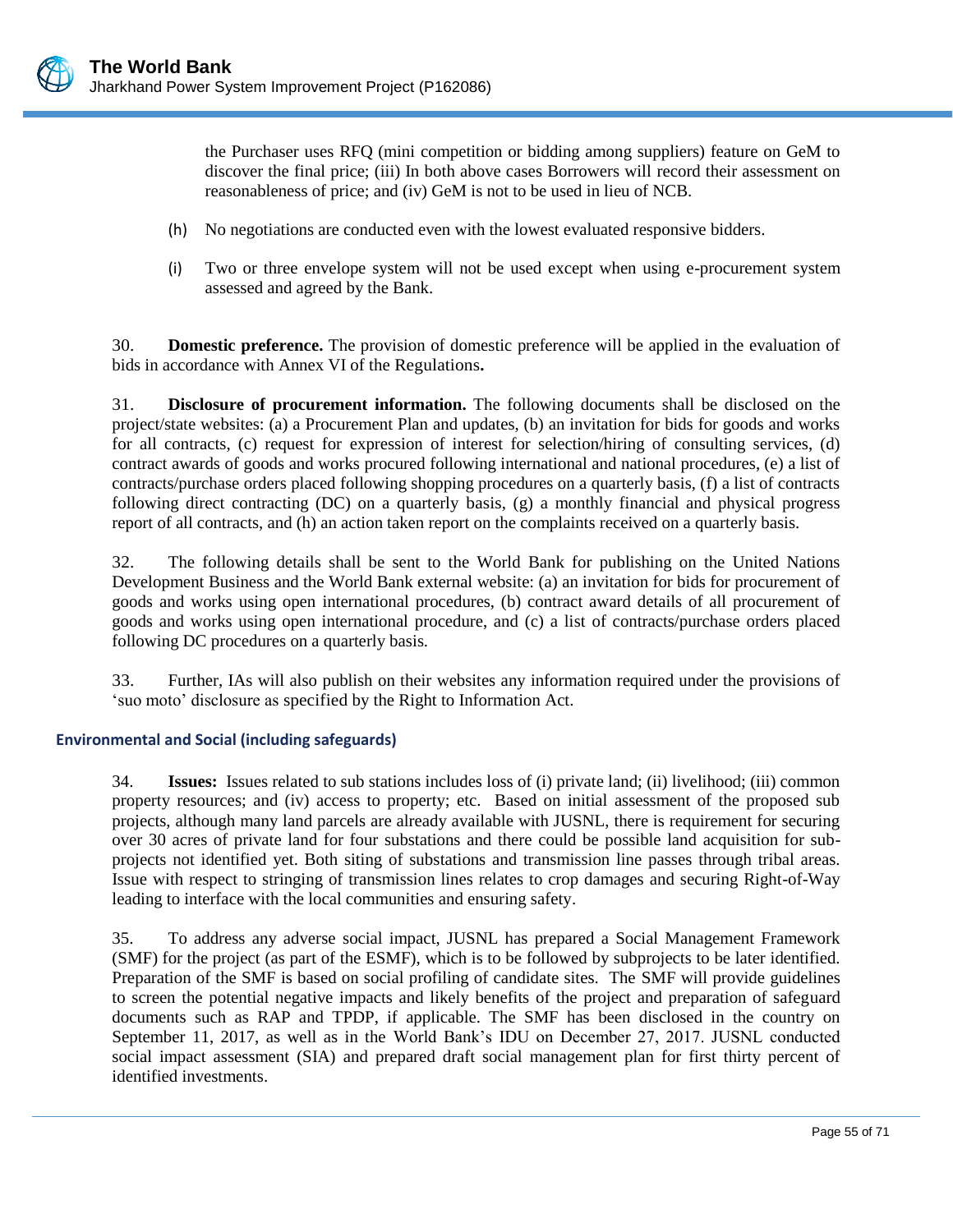

36. The SIAs have been prepared for the first thirty percent of investments (part of ESIAs) and the draft version of the reports has been disclosed on March  $16<sup>th</sup>$ , 2018 on bank website. As per the SIA findings, the transmission route passes through tribal areas which require preparation of TPDP. The draft TPDP has already been prepared and will be finalized before start of construction activities.

37. **Gender**: Women face multiple barriers to progress in Jharkhand. Child sex ratio, though higher than in most low-income states in India, is declining. Maternal mortality is high. There has been a sharp decline in female labor force participation in the state after 2005. There are limited non-farm jobs for rural women. Jharkhand has high gender disparity in education of adults where rural women lag urban women. On a positive note, gender gaps in schooling have narrowed. It is well known that women have substantial role as household energy managers and agricultural producers in rural areas. It is likely that women would benefit from the project as it is expected to result in increased access to modern energy, thereby, reducing drudgery and providing opportunities that may lead to improvement in productivity and livelihoods. At the household level, affordable and clean energy sources for lighting, food processing, cooking, and heating will significantly contribute to improved health and reduced drudgery of women and children. At the labor market level, key barriers women face in taking advantage of new labor market opportunities are lack of construction and engineering skills, occupational segregation by gender, and employer stereotyping. Working conditions in construction areas may also be a deterrent. Surmounting these persistent barriers will generally require the long-term commitment of national and local governments and public policies and investments. As part of the ESMF, a Gender Action Plan (GAP) has been prepared which identifies the following gaps: (a) Limited knowledge about female employment in construction of power transmission sectors; (b) Gender balanced capacity improvement and training; (c) Implementation of Sexual Harassment of Women at Workplace Act, 2013. As part of the project implementation, the IAs would implement measures to plug the identified gaps to the extent possible according to the actions listed below:

| Gender Gap       | Gender action that addresses the    | Output Indicators to measure | Outcome            |
|------------------|-------------------------------------|------------------------------|--------------------|
|                  | gap                                 | closing of the Gender Gap    |                    |
| Lack of          | Monitoring female labor force       | Number of women employed     | Improved           |
| information      | participation during construction   | as a percentage of total     | knowledge          |
| regarding female | activities;                         | persons employed in          | on female          |
| employment in    | Labor management plan, to be        | construction activities      | labor force        |
| construction     | implemented by the contractor,      |                              | participation      |
| activities of    | assigns separate toilet and cooking |                              | in power           |
| power            | facility as part of the bidding     |                              | sector             |
| transmission     | document                            |                              | projects of        |
| sector; and      |                                     |                              | similar            |
| possible low     |                                     |                              | nature:            |
| levels of female |                                     |                              | Increased          |
| employment       |                                     |                              | Female             |
|                  |                                     |                              | <b>Labor Force</b> |
|                  |                                     |                              | Participation      |
|                  |                                     |                              | 1n                 |
|                  |                                     |                              | construction       |
| Gender balanced  | Creating an enabling environment    | Person-days of trainings     | Improved           |
| capacity and     | for females to be encouraged to     | provided to women employees  | skill-set of       |

| Table 2.7: Planned interventions and indicators for tracking implementation of GAP |  |  |
|------------------------------------------------------------------------------------|--|--|
|------------------------------------------------------------------------------------|--|--|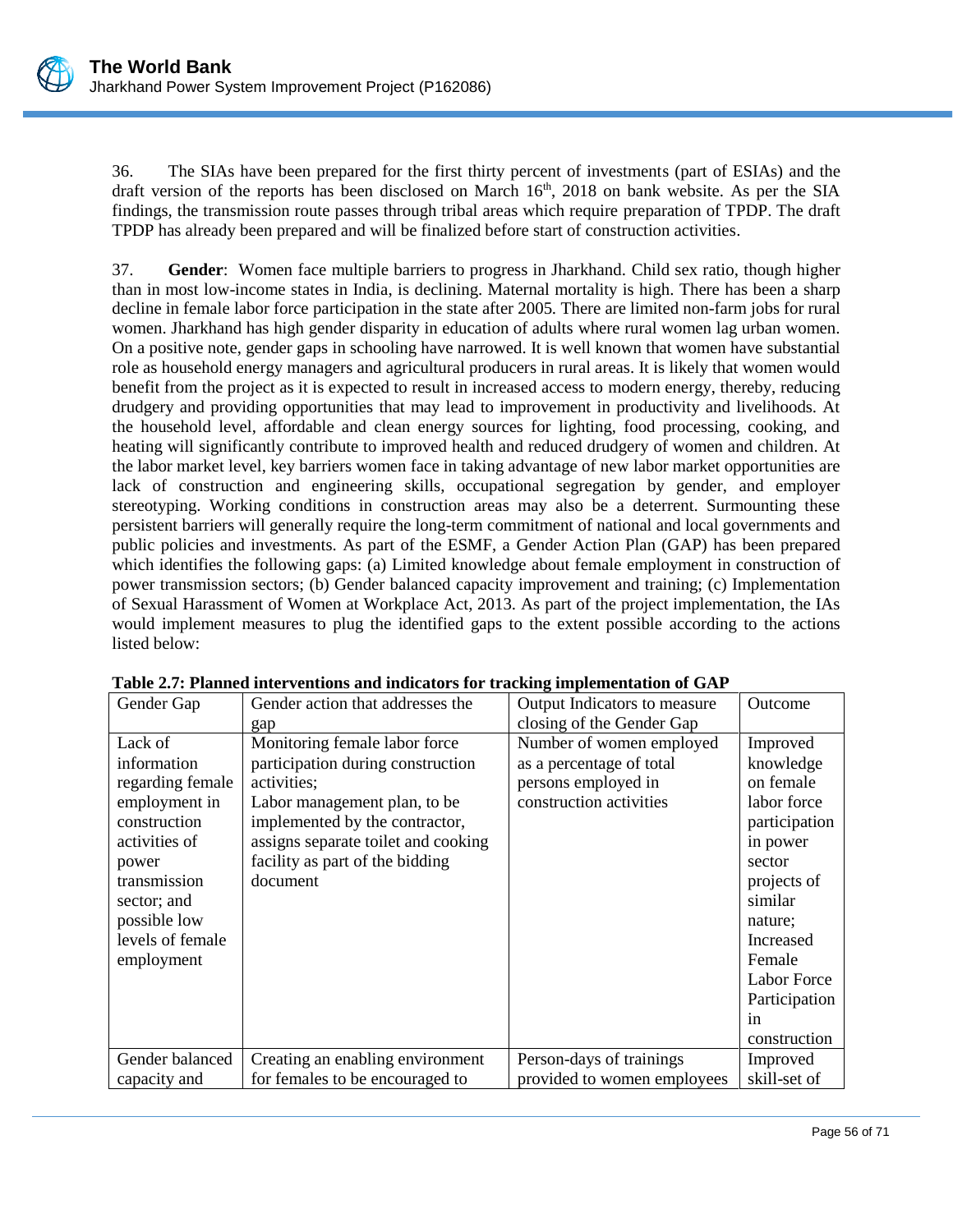

| training plan                                                                      | attend trainings for updating their<br>professional skills. The project may<br>also explore avenues for sponsoring<br>professional certifications for<br>women such as SAP certification,<br>IEEE membership etc. | of JUSNL and JBVNL                                                       | women<br>employed in<br>the IAs                                                   |
|------------------------------------------------------------------------------------|-------------------------------------------------------------------------------------------------------------------------------------------------------------------------------------------------------------------|--------------------------------------------------------------------------|-----------------------------------------------------------------------------------|
| Implementation<br>of Sexual<br>Harassment of<br>Women at<br>Workplace Act,<br>2013 | Assistance in implementation of<br>some provisions of the Act                                                                                                                                                     | Establishment of sexual<br>harassment prevention cell in<br><b>JBVNL</b> | Prevention<br>and<br>redressal of<br>sexual<br>harassment<br>in the work<br>place |

38. The JUSNL PIU is located at the headquarters in Ranchi and is headed by the Chief Engineer (Transmission World Bank project). The PIU and the field staff at each of the circle offices would also be responsible for driving the implementation of the E&S safeguards in the project. For the implementation of the E&S safeguards, the JUSNL PIU would include an E&S Officer of the rank of Executive Engineer. The Executive Engineer would be trained on E&S aspects and the implementation requirements of the ESMF. At the field level, the divisional/ circle offices of JUSNL would be responsible for implementing the technical aspects of the project and would also be responsible for the implementation of the E&S safeguards. Land acquisition will be responsibility of JUSNL. To the extent possible, land will be procured through negotiation. The preliminary consultation for the negotiated settlement would be carried out by the social officer with the oversight/supervision of the circle office of JUSNL implementing the sub-project.

39. The environmental sensitive activities would be carried out under Component 1, which mainly involves schemes for expanding and strengthening the intra-state transmission system (comprising construction of substations and transmission lines throughout the state). Potential adverse environmental impacts during the implementation phase would include (i) clearance/felling of trees within the Right of Way for transmission lines, (ii) any incidental impacts on local fauna, localized and short-term drainage issues during substation construction, and (iii) safety of workers and near-by residents (if any). Similarly, the operational phase impacts could arise from indiscriminate use and disposal of electrical wastes, transformer oil, e-waste and SF6 gas leakage (used in some sub-station equipment). Most of these environmental impacts are manageable and are likely to be short-term, modest, site-specific and reversible in nature. Mitigation measures can be implemented to reduce the negative impacts of most of these interventions. Thus, the project has been assigned an environmental "Category B". Further, in accordance with World Bank environmental safeguards policies, OP 4.01 Environmental Assessment and OP/BP 4.36 Forest Policies have been triggered.

40. The project will be implemented across the state of Jharkhand and as some substation locations and exact transmission line alignments are yet to be finalized, a framework approach has been adopted for the project. As discussed in the earlier sections, ESMF has been prepared, disclosed and consulted. The ESMF will guide the preparation of the specific ESIAs for transmission line sub-projects and a sitespecific EMP. Currently, ESIAs (and ESMPs) for transmission lines for the first 30% of the project schemes has been prepared. ESIAs for other sub-projects will be undertaken once locations are identified and finalized. However, the ESMF has adequate guidelines to prepare required tools and environmental safeguards instruments policies where applicable. In addition, a generic ESMP has also been prepared at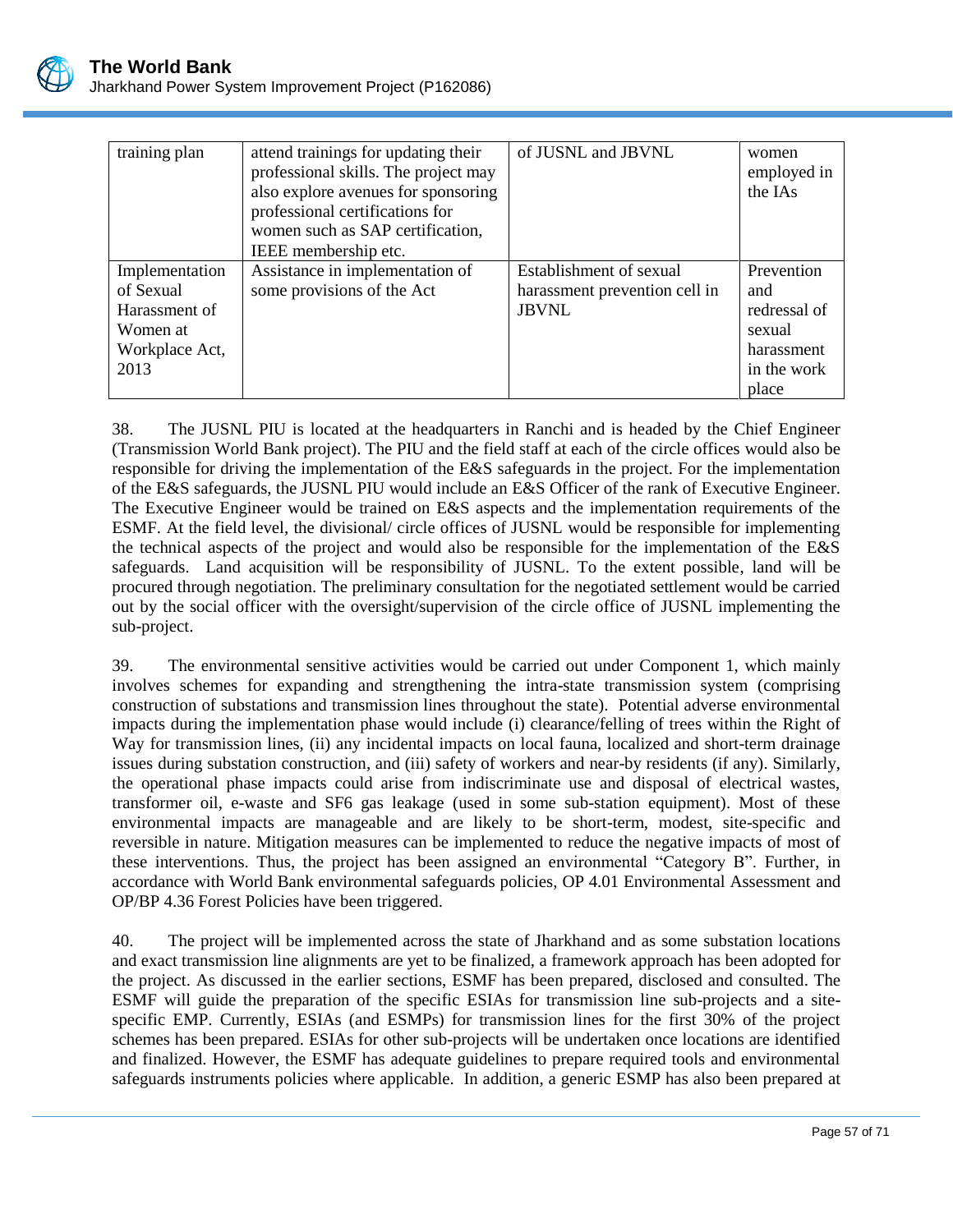

the project level as part of the ESMF, while site specific ESMPs would also be prepared during project implementation stage.

41. JUSNL would implement the main investment component of the project involving construction of transmission substations and lines. JUSNL will establish an E&S cell where E&S member of the teams will be responsible for the implementation of ESMF/ESMP provisions in their respective subprojects. This will be undertaken through integration of the environmental management requirements within contract documents, and monthly monitoring of works on-site during implementation.

42. The ESMF has included indicative costs for environmental management which will be firmed up as sub-projects are finalized. It also has developed training details based on an assessment of training needs and capacity building at the corporate level as well as in the field.

43. State level public consultations have been held with a range of stakeholders during the preparation of the ESMF and a state level consultation was also conducted by JUSNL on September 22, 2017 at Ranchi.

## **Monitoring and Evaluation**

44. JUSNL PIU through the respective division/ circle offices would monitor the implementation of the project including environmental and social safeguards in all the subprojects to ensure conformity to the requirements of the ESMF. While monitoring would be carried out continuously on a weekly, monthly and quarterly basis, more substantive quarterly Progress Reports (QPR) would be submitted to the World Bank for review. As part of the QPR, JUSNL shall also include Safeguards Implementation Reports (SIR), consolidating various field level inputs. Given weak capacity, JUSNL shall be assisted by PMC for day-to-day supervision and quality assurance. The PMC shall also include capabilities and specific manpower for managing environment and social safeguards.

45. The QPR would document the process of E&S Implementations E.g. land procurement/acquisition, forest clearance, ESMP implementation, resettlement plan, tribal people development plan etc. This would help the PIU to identify areas where the E&S Implementation needs to be strengthened. In addition to the PMC, a Third Party would also be appointed by JUSNL to review the process of land purchase. They would oversee the process of consultation and engagement with the land owner during the land procurement and certify the process of purchase of land has been free, fair and transparent.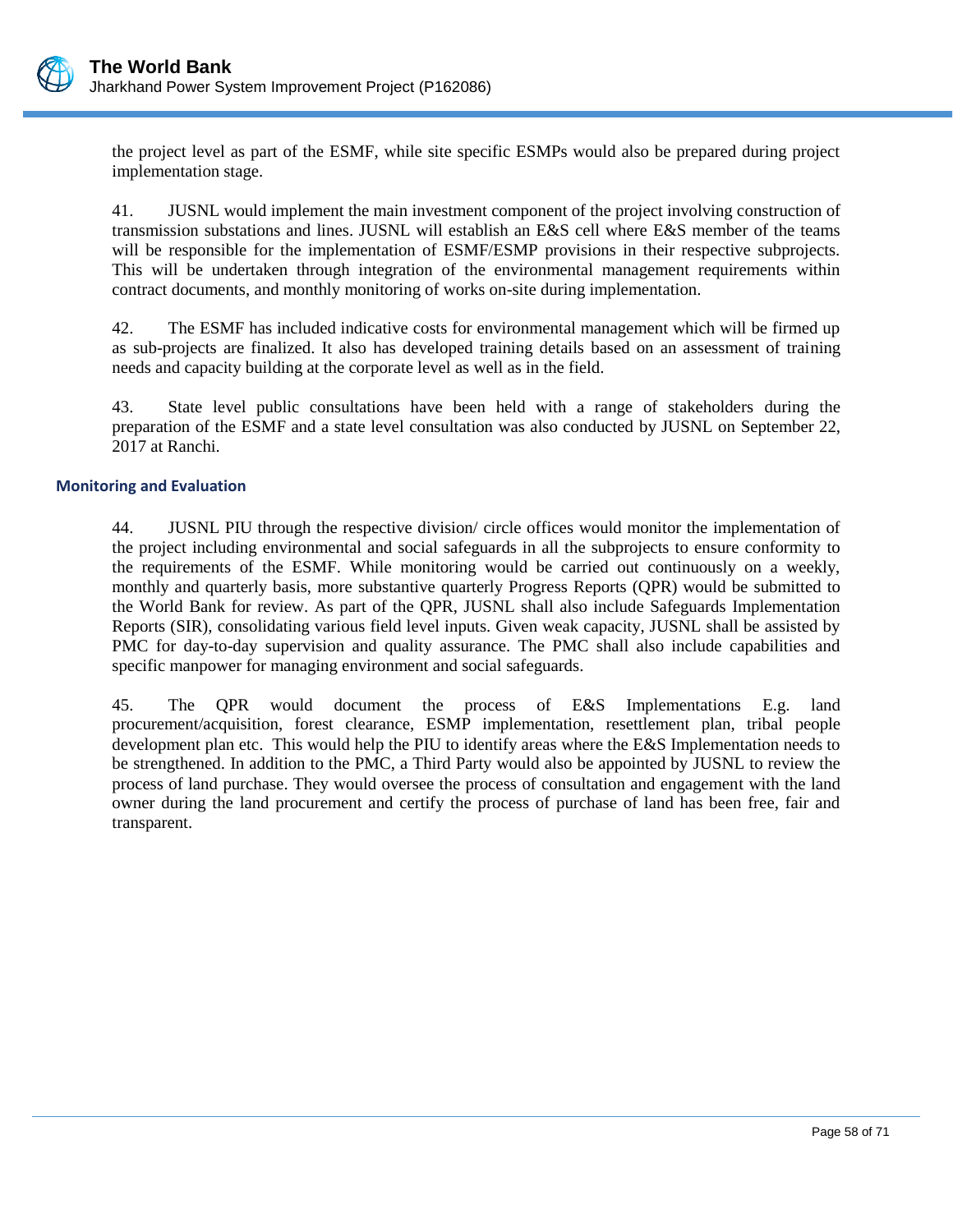#### **ANNEX 3: IMPLEMENTATION SUPPORT PLAN**

**COUNTRY : India Jharkhand Power System Improvement Project**

### **Strategy and Approach for Implementation Support**

1. The strategy for implementation support has been developed based on the nature of activities involved in the project and their commensurate risk profile in accordance with the Systematic Operations Risk Rating Tool. The implementation Support Plan will be a live document and will be reviewed regularly and revised, as and when required during project implementation.

2. **Technical.** The World Bank will provide required support through sector specialists and institutional specialists to the utilities on technical aspects. The implementation support will be provided through regular implementation support missions and continuous exchange of correspondence and regular communication. Telecommunication will be frequently used to maintain a close coordination among the World Bank team and the project staff.

3. **Procurement.** Implementation support will include (a) reviewing procurement documents and providing timely no objection; (b) monitoring procurement progress against the detailed Procurement Plan; (c) review of contract management activities; and (d) and providing training to project staff and officials of the utilities on procurement processing, if required. The support will be provided through regular interactions, implementation support missions, and thematic implementation support missions, if required.

4. **Financial Management:** In the initial years, intensive implementation support is envisaged to ensure implementation of agreed FM arrangements, which will be done through field visits/ missions and desk reviews. FM support will cover timeliness of release of funds to the project, quality of financial reports, reconciliation of financial data, capacity building of FM staff, review of IUFR/audit reports, follow up for mitigation of issues and implementation of recommendations, and ensuring that the agreed auditing, reporting, and disbursement arrangements are adhered to.

5. **Environmental and social safeguards***.* The World Bank safeguards specialists in the team will monitor various activities to ensure full compliance with the World Bank's operational policies/procedures and the agreed readiness criteria for subprojects related to environment and social safeguards aspects. Gender issues will be covered, as required, by a social development/gender specialist. The implementation support will be provided through regular interactions, implementation support missions, and thematic review missions, if required.

#### **Implementation Support Plan and Resource Requirements**

6. Most of the World Bank team members will be based in the India country office, including the task team leader, technical, procurement, FM, and social safeguards specialists, who would facilitate timely, efficient, and effective implementation support to the client.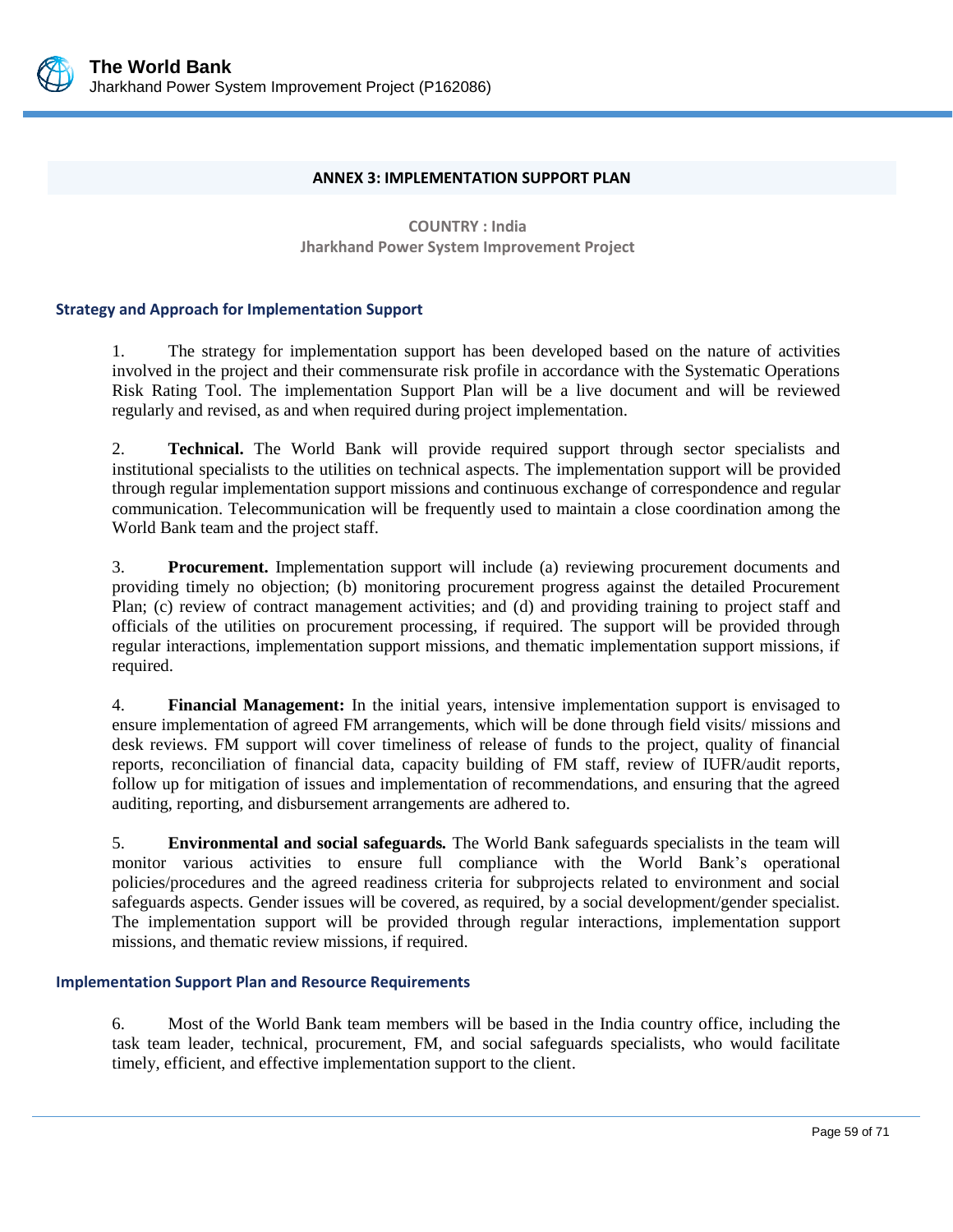

- 7. Project implementation and supervision will be conducted through the following activities:
	- a. Project launch, to be conducted soon after project approval, to bring all project officials together and ensure a clear understanding of the project scope, design, process, and responsibilities;
	- b. At least two regular supervision missions in a year during the project duration;
	- c. Intermediate technical missions by specialists, as needed;
	- d. Quarterly implementation progress reports (physical and financial progress) shared by the PIUs;
	- e. A midterm review once the project is around halfway in project implementation/loan tenure to review the progress and assess the need for any mid-course correction;
	- f. An Implementation Completion and Results Report at the end of the project to assess achievement toward the PDO and lessons learned.
- 8. The focus of implementation support is summarized in the following tables:

| Time            | <b>Focus</b>            | <b>Skills Needed</b>                                    | <b>Resource Estimate</b> | <b>Partner Role</b> |
|-----------------|-------------------------|---------------------------------------------------------|--------------------------|---------------------|
| First 12 months | All three<br>components | Technical, Fiduciary, Safeguards,<br>Institutional, M&E | 52 staff weeks           | -                   |
| $12-48$ months  | All three<br>components | Technical, Fiduciary, Safeguards,<br>Institutional, M&E | 50 staff weeks           | -                   |

### **Table 3.1 Staff resource estimate**

## **Table 3.2 Skills Mix Required**

| <b>Skills Needed</b>                           | <b>Number of Staff Weeks</b>              | <b>Number of Trips</b> | <b>Comments</b> |
|------------------------------------------------|-------------------------------------------|------------------------|-----------------|
| <b>Technical Specialist</b>                    | 10 for the first year and then 8 annually | 4                      | Country based   |
| Procurement specialist                         | 8 for the first year and then 6 annually  | 3                      | Country based   |
| FM specialist                                  | 5 for the first year and then 4 annually  | 3                      | Country based   |
| Social Specialist                              | 5 every year                              | 3                      | Country based   |
| <b>Institutional Development</b><br>Specialist | 4 every year                              | 3                      | HQ based        |
| <b>Environment Specialist</b>                  | 5 every year                              | 3                      | Region based    |
| Task team leader                               | 10 every year                             | 4                      | Country based   |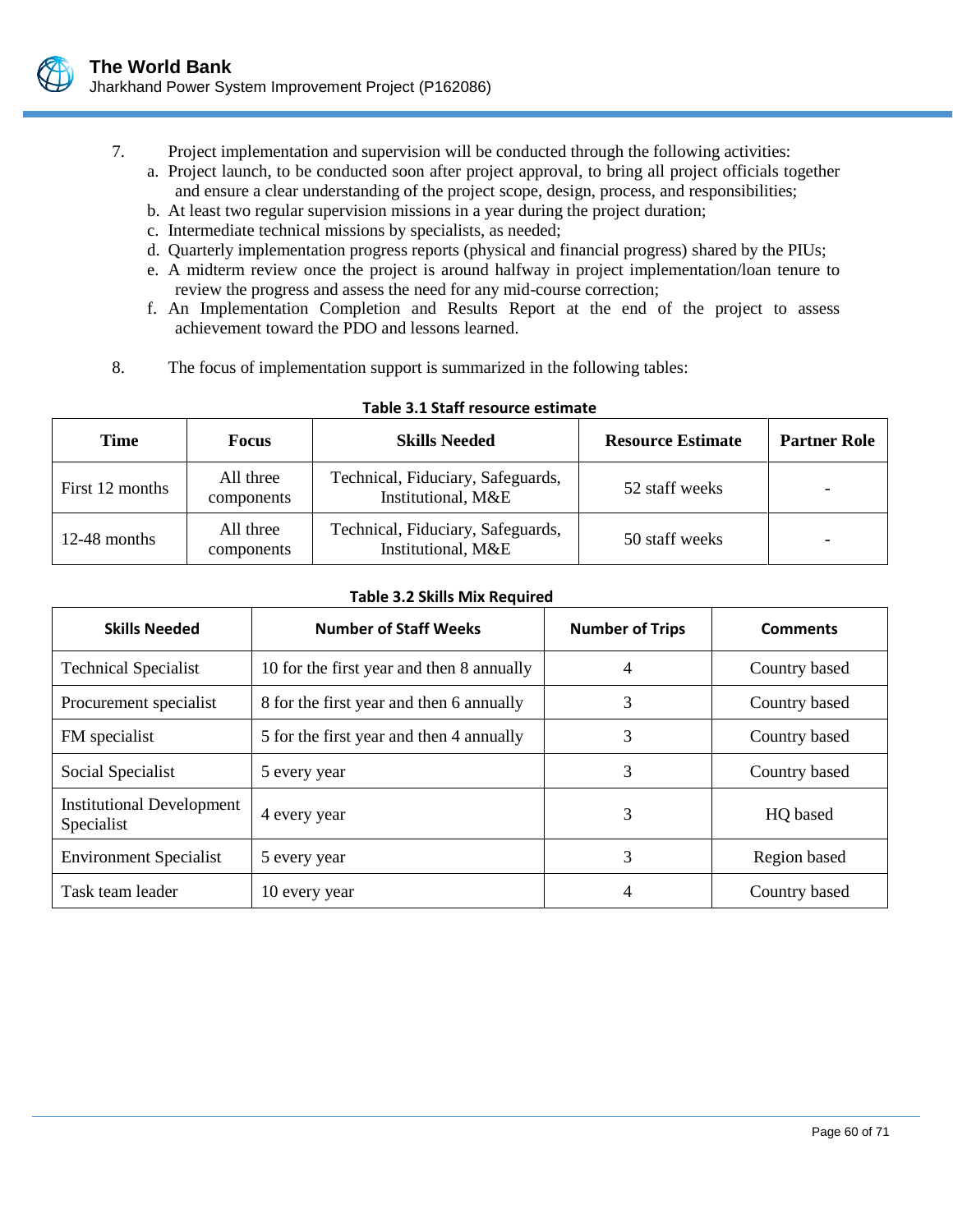#### **ANNEX 4: ECONOMIC ANALYSIS**

**COUNTRY : India Jharkhand Power System Improvement Project**

1. This annex discusses the rationale for public financing of the project, the valued added from the World Bank support presents the analysis of the project's development impact in terms of expected benefits and costs. The economic analysis finds that ERR of the project is 31.2 percent (NPV US\$ 12.9 billion).

# **Rationale for Public Sector Provision/Financing**

2. The T&D utilities in Jharkhand are wholly owned by the government and are expected to remain in public ownership over near to medium term. Thus, to service the growing demand in the state, and to transmit and distribute the power that would be available through the generators (built using commercial finance), significant public investments are needed to upgrade the T&D network while ensuring that the burden on the consumers and state government finances is minimized.

## **Value added of the Bank's support**

3. The World Bank's is expected to add value in this project by (i) drawing on the World Bank's global and Indian experience in the implementation of power transmission projects; (ii) tapping into the World Bank's experience with institutional development of transmission and distribution utilities, including improved planning and corporate governance; (iii) using transparent procurement processes under World Bank-financed projects to enable discovery of competitive prices; and (iv) bringing credibility to Jharkhand's power sector reform and reducing the risk perception of some investors towards Jharkhand's power sector.

## **Development Impact**

4. The development impact of the project is assessed through a cost-benefit analysis. Jharkhand faces significant economic costs from not having a universal, cost-effective and reliable supply of electricity. The state had a peak load deficit of 14.6 percent in FY2016. Average electricity consumption of Jharkhand (530 kWh) is a sixth of the global average consumption (3,298 kWh). There will be a large economic payoff from the successful implementation of the PFA program**.**

## *Project Costs*

5. **Capital costs.** According to the detailed technical and cost analysis conducted by JUSNL, it requires an investment of more than US\$ 1.6 billion to increase the evacuation capacity power system. Subtracting price taxes and duties from the base cost, the estimated economic cost is US\$ 1.4 billion (which includes the approximately US\$410 million under Component 1 and 2 of the current project). The economic analysis also considers the associated the distribution investments (US\$ 1.4 billion excluding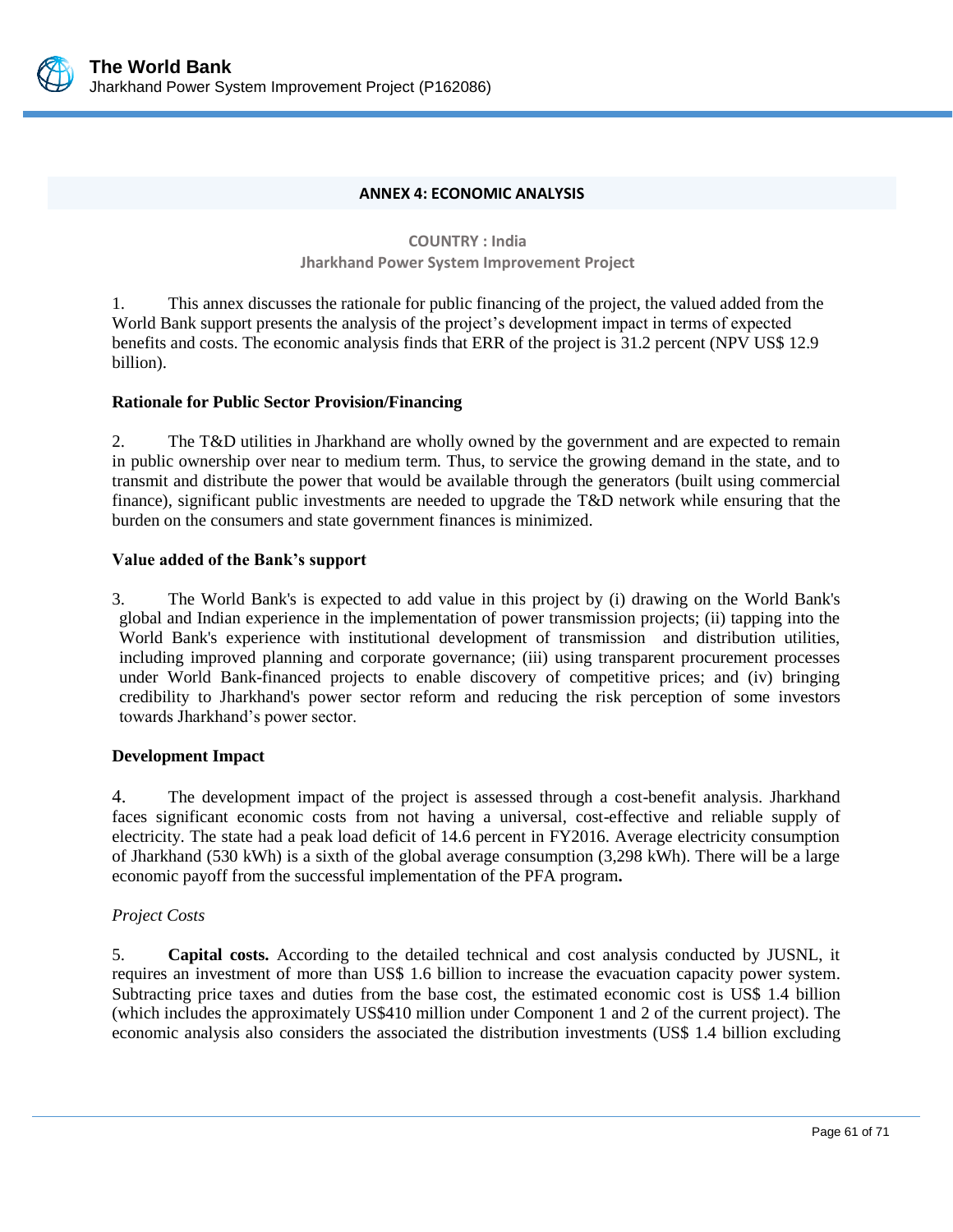

taxes) $36$  required during the implementation of the PFA program.

6. **Operating and maintenance (O&M) costs.** The O&M costs of transmission and distribution investments are estimated as 2 percent and 5 percent of the capital costs, respectively.

7. **Cost of incremental generation.** The capital costs of generation used in the analysis is based on benchmarks issued by Central Electricity Regulatory Commission (US\$0.96/MW for thermal and US\$0.83/MW for solar). Gas price forecast are based on the April 2017 World Bank commodity forecasts.

8. **Negative global externalities.** GHG emission factors for different sources of generation used in the analysis include emissions of 0.83 kg/kWh for thermal plants and 0.6 kg/kWh for diesel selfgeneration. As per World Bank guidance, carbon emission reductions are valued in the base case at US\$ 32 in 2017 and increasing to US\$ 67 in real terms by 2050.

# *Project Benefits*

9. **Energy Supply.** Table 4.1 presents the energy balance of the project. The project benefits have been calculated by proportionately allocating the overall benefits of the program to Bank investments. The World Bank investments are made in the 132kV level and schemes above these voltage levels are being built in PPP mode. Further, at 132kV level, which is the critical link for the transmitting power to distribution, the current project is financing 70% of the 132kV level investments. Thus, the analysis considers only 70 percent of the total benefits that is generated. Furthermore, the peak demand forecast of the state shoes that it would not be able to consume everything it generates, therefore to reflect this energy supply is capped to match the demand.

| <b>Energy Balance</b>               |       |      |       |       |        |        |        |        |
|-------------------------------------|-------|------|-------|-------|--------|--------|--------|--------|
|                                     |       | 2018 | 2019  | 2020  | 2021   | 2022   | 2023   | 2024   |
| Energy supply without program       | [GWh] | 2103 | 3703  | 4606  | 5651   | 6253   | 8358   | 8358   |
| Energy supply with program          | [GWh] | 7009 | 12344 | 15355 | 18837  | 20844  | 27859  | 27859  |
| Additional supply with program      | [GWh] | 4906 | 8641  | 10748 | 13186  | 14591  | 19501  | 19501  |
| Technical loss without program (5%) |       |      |       |       |        |        |        |        |
| Transmission and 10% Distribution)  | $\%$  | 15.0 | 15.0  | 15.0  | 15.0   | 15.0   | 15.0   | 15.0   |
| Technical loss with program $(T&D)$ | $\%$  |      |       |       | 7.0    | 7.0    | 7.0    | 7.0    |
| Technical loss reduced due to       | [GWh] |      |       |       |        |        |        |        |
| program                             |       |      |       |       | 1054.9 | 1167.2 | 1560.1 | 2228.7 |
| Total additional supply             | [GWh] | 4906 | 8641  | 10748 | 12263  | 13569  | 18136  | 25909  |

# Table 4.1: Energy Balance of the Jharkhand 24x7 PFA Project

10. **Technical losses.** The sector is expected to have technical losses of over 15 percent in 2018. The investment proposed under this project are forecast to reduce losses to 7 percent by 2020.

11. **Incremental benefits.** Table 4.2 presents the estimates of willingness-to-pay (WTP) for different sector for FY16.

 $\overline{a}$ <sup>36</sup> While total investments required for strengthening distribution network is US\$ 2 billion, only 70% of the cost has been considered as these can be attributed to the project benefits as explained in later sections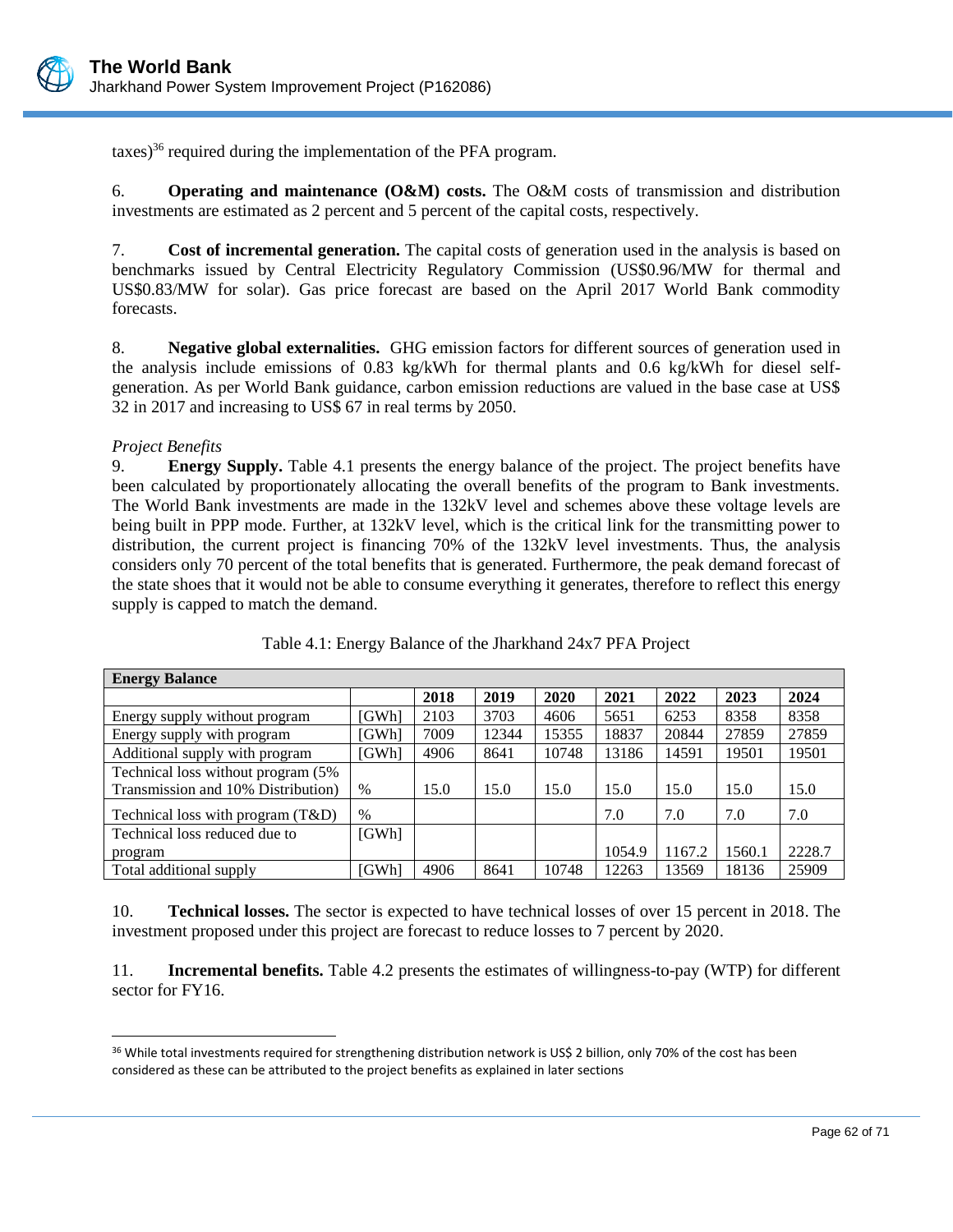

| <b>Consumer Category</b>          | <b>Share</b>                       | WTP (INR/kWh) | <b>Assumptions</b>                                                                                   |
|-----------------------------------|------------------------------------|---------------|------------------------------------------------------------------------------------------------------|
| Domestic                          | 61%                                | 3.2           | Tariff for highest consumption slab in JSERC<br>2017 Tariff order                                    |
| Commercial<br>and Industrial      | 31%                                | 14.1          | Based on cost of back up diesel generator sets.<br>30% Utilization Factor; capital costs of \$383/kw |
| <b>Others</b><br>and Agricultural | 8%                                 | 3.8           | Tariff for highest consumption slab in JSERC<br>2017 Tariff order                                    |
|                                   | Avg. Tariff<br>(INR/kWh)           | 6.6           |                                                                                                      |
|                                   | Weighted Average<br>(US cents/kWh) | 10.3          |                                                                                                      |

| Table 4.2: Estimate of Average WTP (based on avoided cost and tariff) |  |  |
|-----------------------------------------------------------------------|--|--|
|                                                                       |  |  |
|                                                                       |  |  |

12. **Avoided local externalities.** The emission factors for SO<sub>2</sub>, NOx, and PM<sub>10</sub> for coal generation plants in India are from Cropper et al. (2012). Damage costs are from the latest version of the World Bank's Guidelines for Economic Analysis of Power projects (which are based on the 2015 Update of the Six Cities Study). The local environmental damage costs of coal are based on modern coal units with state-of-the art pollution control (and tall stacks).

| Table 4.9. Environmental and health damage costs |              |      |             |                 |
|--------------------------------------------------|--------------|------|-------------|-----------------|
|                                                  | <b>Units</b> | NOx  | <b>PM10</b> | SO <sub>2</sub> |
| <b>Emission factor, coal</b>                     | g/kwh        | 2.09 | 0.227       | 1.44            |
| <b>Emission factor, gas</b>                      | g/kwh        | 1.79 |             |                 |
| <b>Emission factor, self-generation</b>          | g/kwh        | 18.8 | 1.34        |                 |
| Damage costs, coal                               | US\$/ton     | 16   | 66          | 21              |
| Damage costs, gas                                | US\$/ton     | 16   | 66          |                 |
| Damage costs, self-generation                    | US\$/ton     | 575  | 2396        | 767             |

Table 4.3: Environmental and health damage costs

13. **Assumptions.** In addition to the costs and benefits noted in the previous section, the economic analysis rests on the following additional assumptions:

- **a.** Discount rate: The World Bank's guideline on discount rate, issued in May 2016, recommends the use of discount rate twice the expected long term per capita growth rate. Because India has grown at an average rate of 5 percent over the last 20 years and can be expected to maintain this rate going forward, a 10 percent discount rate is used in this analysis in the base case together.
- b. Construction cost phasing including T&D investments for implementing the entire PFA plan is shown in the following table:

| Table 4.4. Filashig of Cabital experienting |               |        |               |               |        |               |
|---------------------------------------------|---------------|--------|---------------|---------------|--------|---------------|
| <b>FY2018</b>                               | <b>FY2019</b> | FY2020 | <b>FY2021</b> | <b>FY2022</b> | FY2023 | <b>FY2024</b> |
| 4%                                          | 3%            | 24%    | 25%           | 24%           | 9%     | 5%            |

 $Table 4.4: **Phasing of capital** expand it$ 

# *Results*

14. The baseline ERR of proposed project is 31.2 percent (NPV US\$ 5.5 billion). The additional energy supplied accounts for 97 percent of the benefits and reduction in technical losses accounting for the remaining.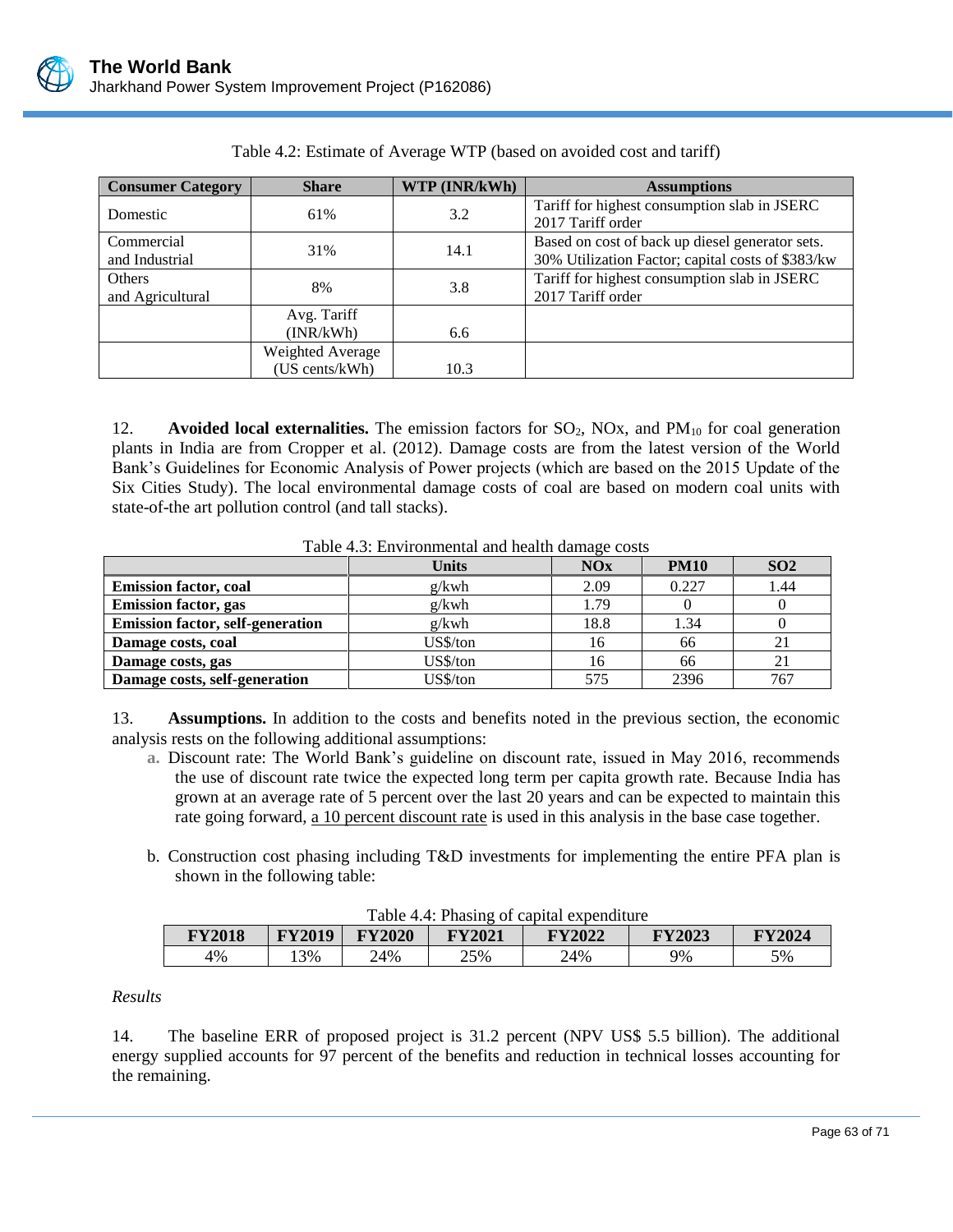

| <b>Summary of Economic Analysis results</b> |                |                  |
|---------------------------------------------|----------------|------------------|
|                                             |                | <b>Base Case</b> |
| Discount rate                               |                | 10.0%            |
| Levelized cost of elec. through grid        | US\$/kWh       | 0.06             |
| Levelized cost of diesel self-generation    | US\$/kWh       | 0.23             |
| <b>Composition of NPV</b>                   |                |                  |
| Costs                                       |                |                  |
| Cost of additional electricity generation   | [\$US million] | 8,290            |
| <b>Transmission Costs</b>                   | [\$US million] | 916              |
| <b>Distribution Costs</b>                   | [\$US million] | 854              |
| <b>Transmission O&amp;M</b>                 | [\$US million] | 76               |
| Distribution O&M                            | [\$US million] | 190              |
| total costs                                 | [\$US million] | 10,326           |
| Benefits [additional supply of electricity] |                |                  |
| Additional electricity supplied             | [\$US million] | 21,470           |
| of which Technical loss reduced             | [\$US million] | 1,804            |
| total benefits                              | [\$US million] | 23,274           |
| <b>NPV</b>                                  | [\$US million] | 12,948           |
| <b>ERR</b>                                  | %              | 31.2             |
| <b>ERR including GHG</b>                    | %              | 36.9             |

| Table 4.5: Economic Analysis Summary |
|--------------------------------------|
|--------------------------------------|

15. **Sensitivity Analysis**. Sensitivity analysis shows that the project ERR is robust to changes in key input variables. The sensitivity analysis calculates the switching values for input variables identified in the project risk matrix such as electricity supply, cost overruns and schedule delays.

| <b>Variable</b>                     | <b>Base Case</b> | <b>Switching value</b> | <b>Comments</b>                                                                                                                                |
|-------------------------------------|------------------|------------------------|------------------------------------------------------------------------------------------------------------------------------------------------|
| <b>Electricity</b><br><b>Supply</b> | 6,866 GWh        | 3,090 GWh              | Project will meet the hurdle rate if the additional electricity<br>delivered is at least 45 percent of the planned 6866 GWh.                   |
| <b>Capital Cost</b>                 | \$1.4 billion    | \$9.4 billion          | Cost variations of this magnitude are highly unlikely given<br>that the technology associated with transmission lines are<br>well established. |
| <b>COD Delay</b>                    | $\theta$         | 6 years                | Commercial Operation date of the project would have to be<br>delayed significantly for project ERR to fall below the<br>hurdle rate            |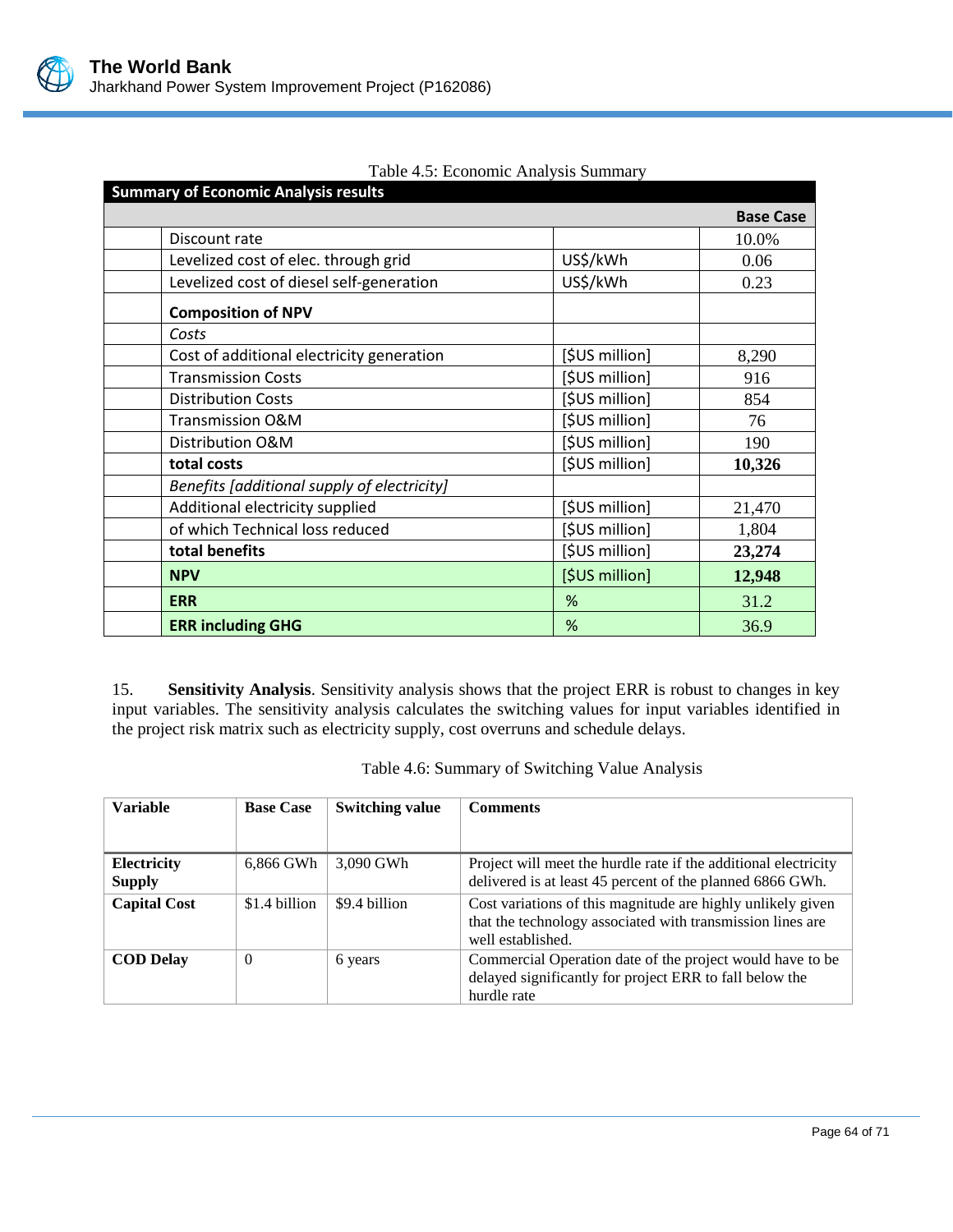

## **ANNEX 5: INSTITUTIONAL STRENGTHENING PLAN FOR JUSNL AND JBVNL**

**COUNTRY : India Jharkhand Power System Improvement Project**

1. **JUSNL and JBVNL have inherited the limited capacity and institutional weaknesses of their parent organization.** The erstwhile JSEB was one of the poorest performing utilities in the country on both operational and financial parameters/ aspects, which reflected weaknesses in human resource, financial management, procurement, planning, and project management. The unbundling of JSEB in 2014 was expected to facilitate improvements in performance through corporatization. While JUSNL and JBVNL are gradually making efforts to address some of the weaknesses, the approach so far has been on piece meal basis and a more wholistic approach is needed to improve upon institutional gaps and for both to emerge as high performing electricity utilities.

2. **JUSNL and JBVNL need to significantly increase their capacity to deliver upon GoJ's goal of providing 24x7 PFA.** Achieving the same entails a five-fold increase in investments in transmission and extending connections and metering to 3 million unconnected consumers in the state. This will require substantial capacity building across core functions as well as a transformation of institutional culture. Recognizing this fact, GoJ has requested the proposed project to have a significant focus towards supporting the institutional development of the T&D utilities, along with financing priority transmission sector investments.

3. **Approach to Institutional strengthening under JPSIP**: As agreed with the IAs, the project will adopt a wholistic but an incremental and step-by-step approach to institutional development, recognizing that institutional development is a complex task. The approach in the project would be to undertake activities along the people, governance, processes and technology dimensions, which would aim to lead JBVNL and JUSNL into stronger institutions. Further, while several activities may be directly funded under the project, there would be several other important actions and reforms that GoJ and the utilities would be expected to undertake on their own.



Figure 5.1: Framework for institutional development of power utilities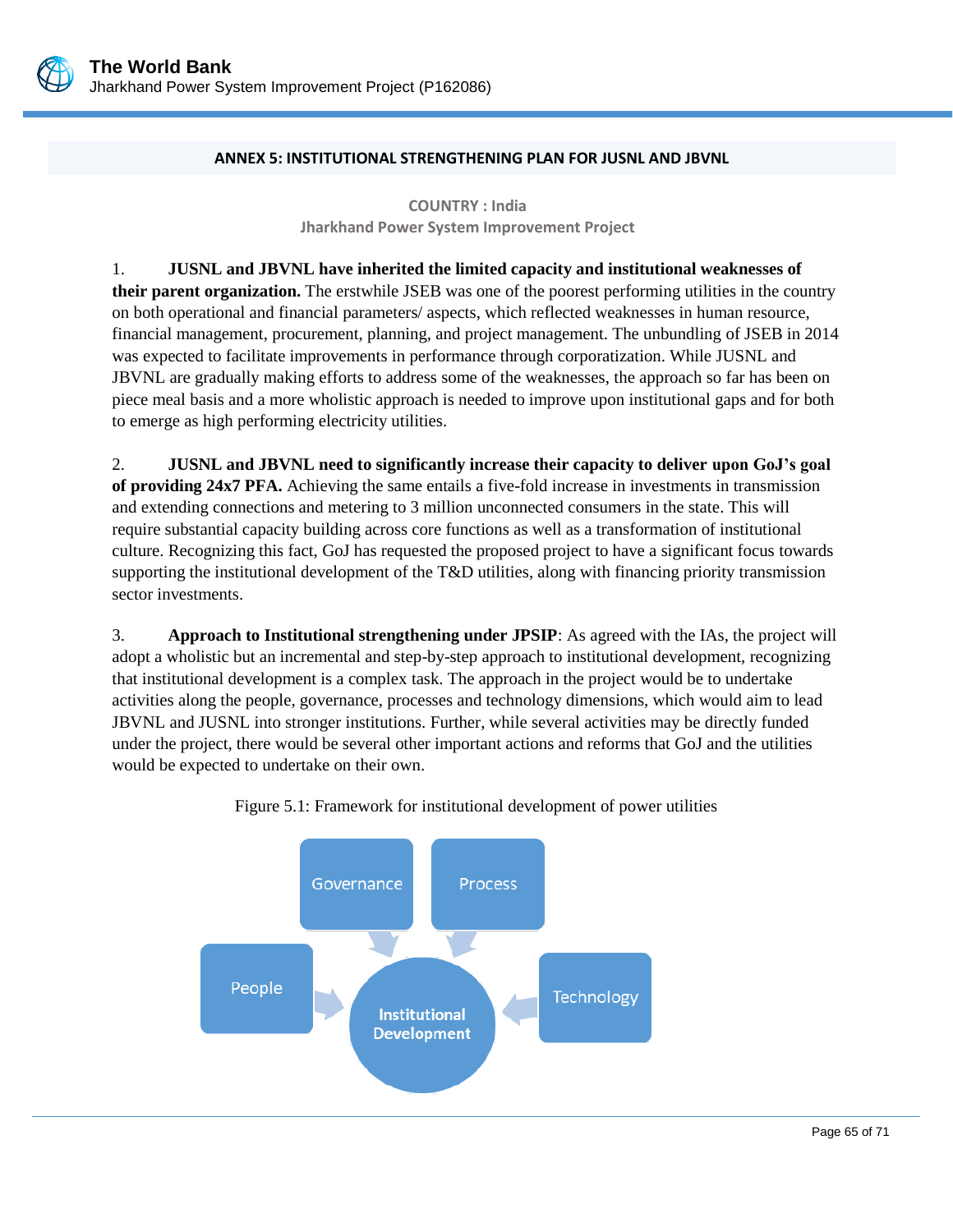

4. **Institutional strengthening plan under the project:** Given the complex political economy of power sector reforms, this project would assist in implementing near to medium term actions across the dimensions mentioned in the earlier paragraph. Further, while some of the actions would be needed by both the utilities, there would be some actions that would be specific to each utility. Based on several discussions and diagnostics undertaken by the World Bank, table 5.1 details the institutional strengthening plan proposed for the two utilities. Under the plan, while the actions identified as short to medium term are expected to be undertaken under the project, the long-term actions would go beyond project's timeline.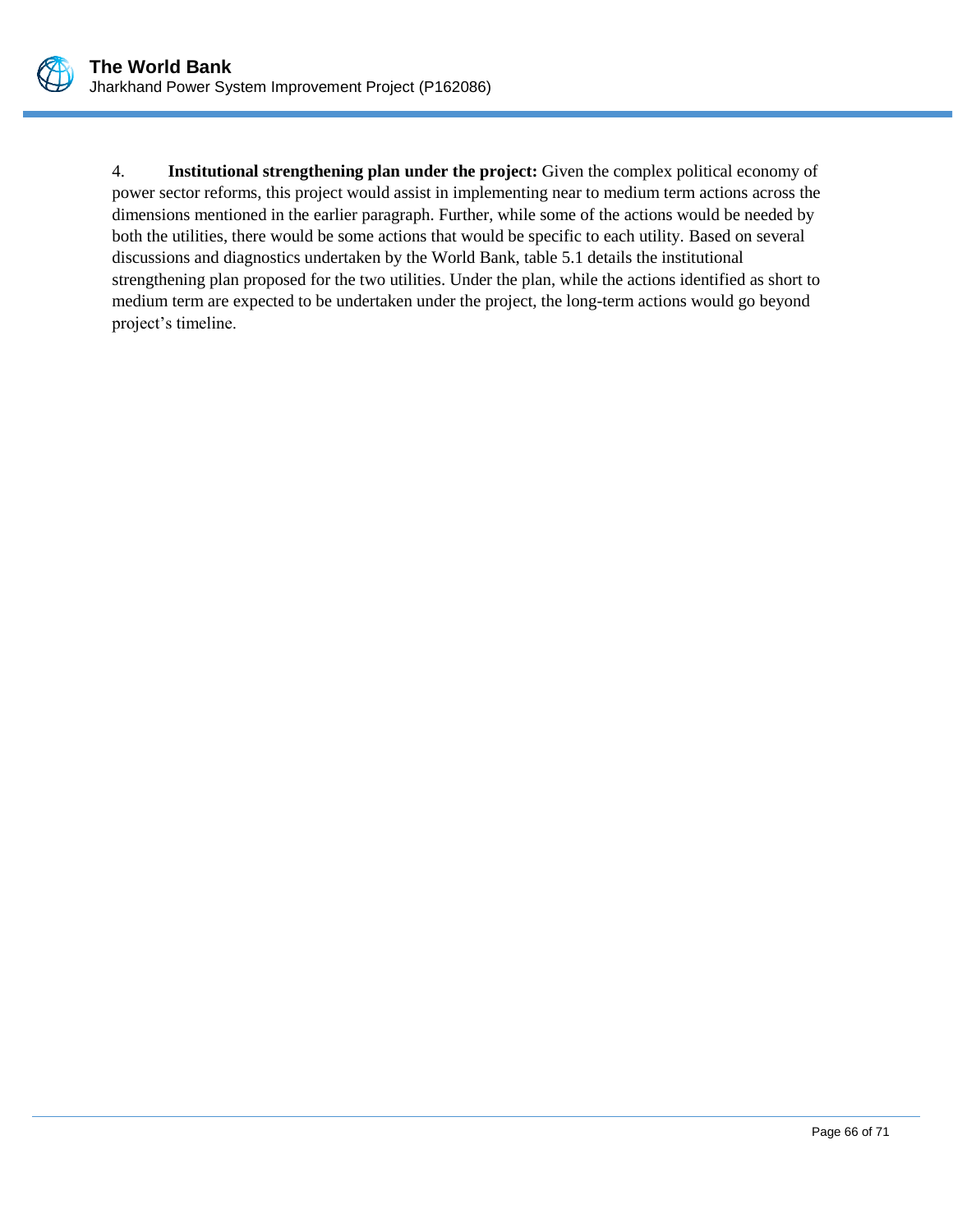

| <b>Dimension</b> | <b>Implementing</b><br><b>Agency</b> | <b>Action Area</b>                                   | <b>Proposed Intervention</b>                                                                                                                                                                                   |                                                                                                |                                                                                                 |  |
|------------------|--------------------------------------|------------------------------------------------------|----------------------------------------------------------------------------------------------------------------------------------------------------------------------------------------------------------------|------------------------------------------------------------------------------------------------|-------------------------------------------------------------------------------------------------|--|
|                  |                                      |                                                      | <b>Short Term (1-2 years)</b>                                                                                                                                                                                  | <b>Medium Term (2-6 years)</b>                                                                 | Long Term $(> 6$ years)                                                                         |  |
| People           | JBVNL and<br><b>JUSNL</b>            | Organizational<br>structure;<br>Manpower<br>planning | Reviewing and aligning<br>organizational structure<br>to emerging business<br>needs (Draft<br>recommendations<br>developed and under<br>consideration of Board of<br>Directors or BoD)                         | Appointment of staff at key<br>positions                                                       |                                                                                                 |  |
|                  |                                      |                                                      | BoD approval for revised<br>manpower planning<br>(based on revised<br>organizational structure<br>and benchmarking with<br>other utilities) - Draft<br>recommendations<br>developed and under<br>consideration | Preparation of an<br>implementation roadmap for<br>revised manpower plan and its<br>initiation | To be monitored and<br>updated on an ongoing<br>basis taking into account<br>business needs     |  |
|                  | <b>JUSNL</b> and<br><b>JBVNL</b>     | Employee policies                                    | Prepare recommendations<br>for revised employee<br>policies                                                                                                                                                    | BoD approval for the revised<br>employee policies, and initiating<br>their implementation      | Continuous adherence to<br>the policies, with<br>reporting to the BoD<br>through internal audit |  |
|                  | <b>JUSNL</b> and<br><b>JBVNL</b>     | Staff skills                                         | Undertake training needs<br>assessment                                                                                                                                                                         | Explore and finalize partnership<br>with training institutes                                   | Regular staff trainings are<br>institutionalized through                                        |  |

Table 5.1: Institutional Strengthening Plan for JBVNL and JUSNL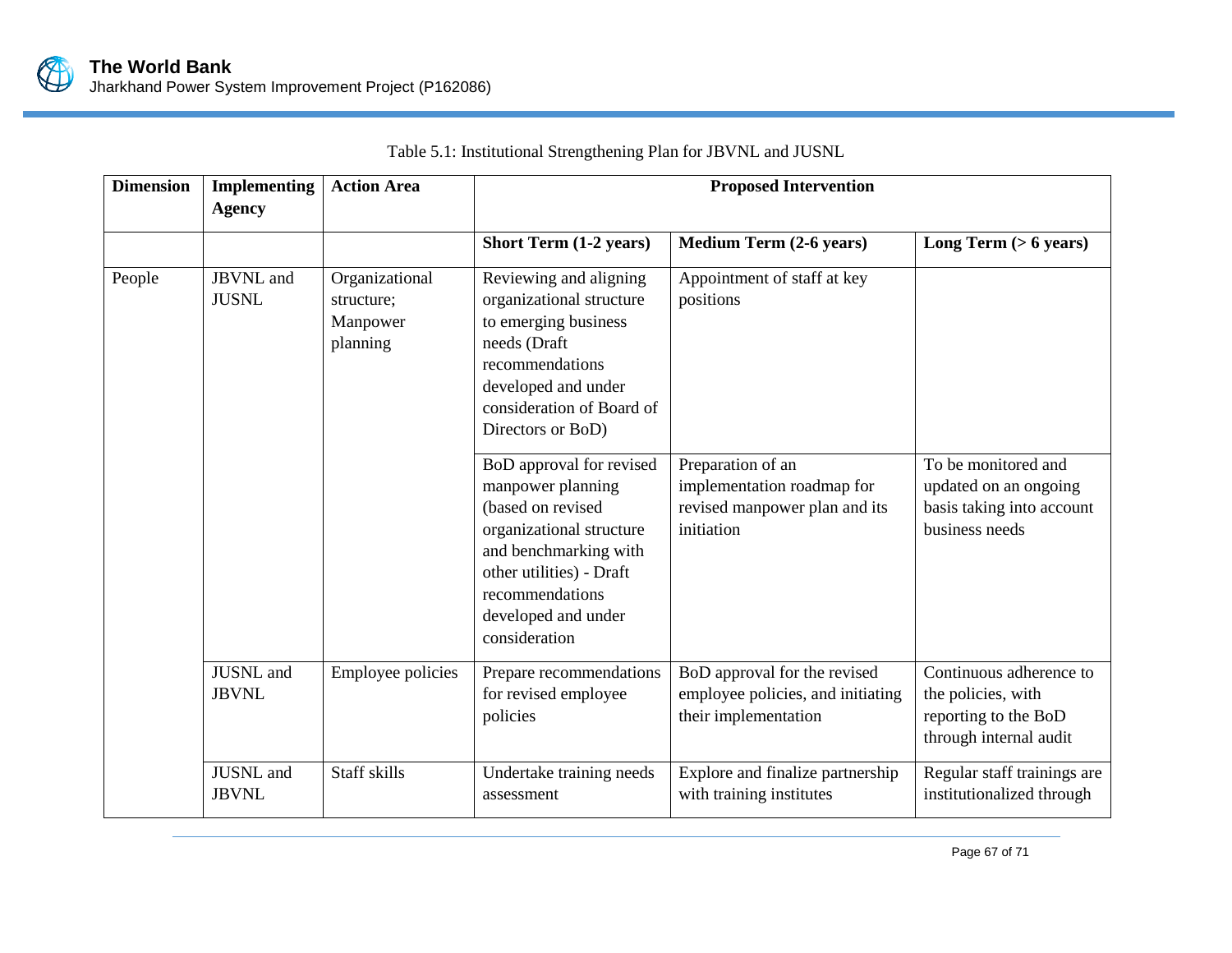

|            |                                  |                            |                                                                                                                 | Regular staff trainings especially<br>on topics involving newer<br>technology concepts                                                                                                                                       | annual training calendar                                                                                                                                                                            |
|------------|----------------------------------|----------------------------|-----------------------------------------------------------------------------------------------------------------|------------------------------------------------------------------------------------------------------------------------------------------------------------------------------------------------------------------------------|-----------------------------------------------------------------------------------------------------------------------------------------------------------------------------------------------------|
| Governance | <b>JUSNL</b> and<br><b>JBVNL</b> | <b>BoD</b> structure       |                                                                                                                 | Prepare draft recommendations<br>for the revised BoD structure<br>and selection rules for board<br>members                                                                                                                   | GoJ's approval of the<br>BoD level re-structuring<br>and selection rules<br>Filling up positions in<br>line with approved board<br>structure (including<br>appointment of<br>independent directors) |
|            | <b>JUSNL</b> and<br><b>JBVNL</b> | Internal audit<br>function | Undertake gap analysis<br>and prepare an<br>implementation plan to<br>strengthen the internal<br>audit function | Appoint third-party agency for<br>undertaking the internal audit<br>function in the interim period till<br>the internal wing is formed and<br>fully functional<br>Formation of an internal audit<br>wing in the organization | Formation of audit<br>committees in the<br>companies with fully<br>functional internal audit<br>wing                                                                                                |
|            | <b>JUSNL</b> and<br><b>JBVNL</b> | Financial<br>management    | Updating the FM manuals<br>and initiating the<br>implementation of the<br>Manual in Tally ERP $9^{37}$          | JUSNL's Annual financial<br>statements are automated in<br>Tally ERP 9                                                                                                                                                       | JUSNL implements a<br>full-fledged ERP<br>SAP-ERP systems mature                                                                                                                                    |

<sup>37</sup> Licenses purchased by JUSNL

 $\overline{a}$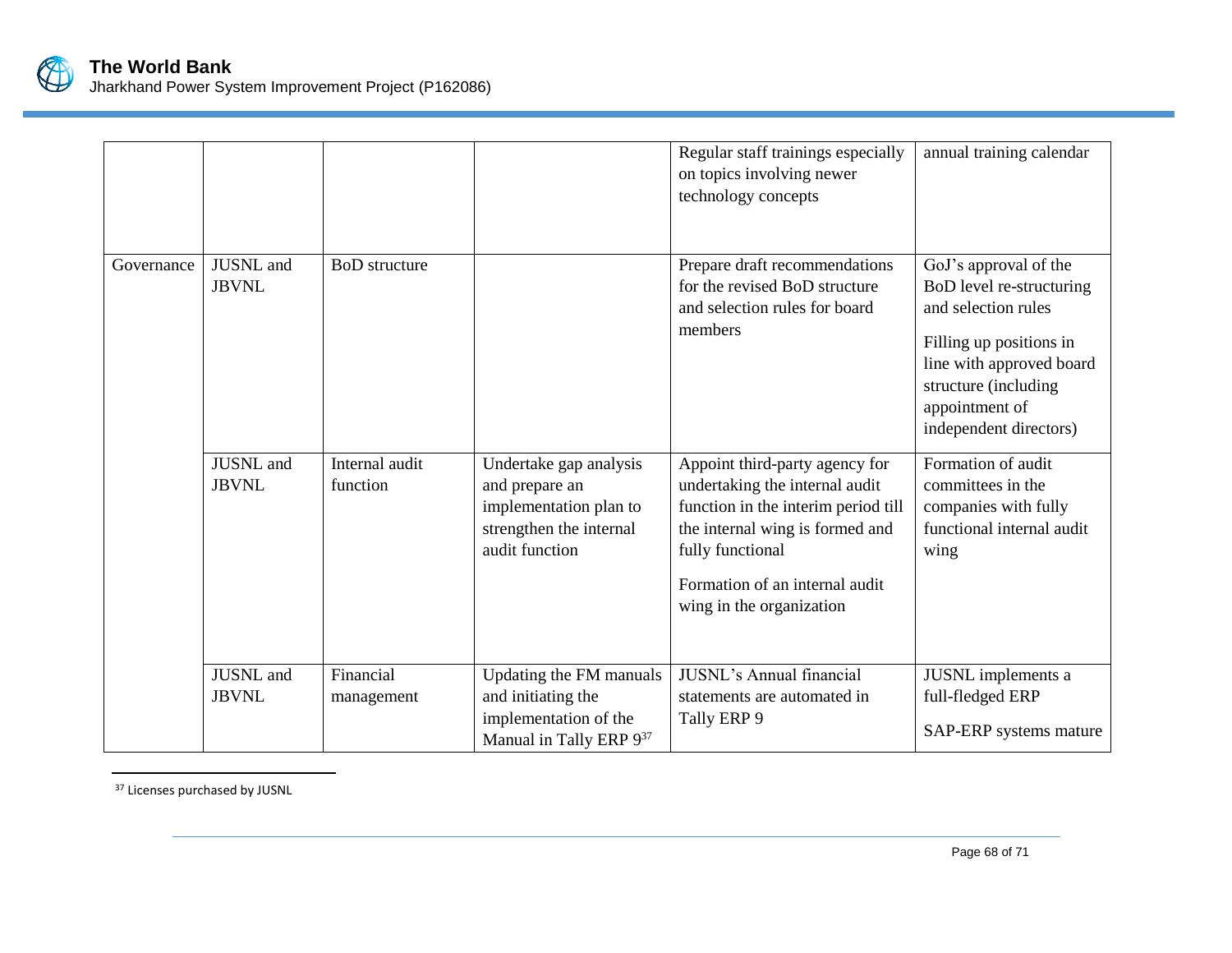

|            |                                  |                                                                                                | (for JUSNL) and SAP-<br>ERP for JBVNL <sup>38</sup>                                                                                                                                                                                  | Major inventory and financial<br>accounting transactions in<br>JBVNL start taking place in<br>SAP-ERP (limited manual<br>transactions)                                                               | in JBVNL wherein all<br>transactions happen in<br><b>ERP</b>                                                             |
|------------|----------------------------------|------------------------------------------------------------------------------------------------|--------------------------------------------------------------------------------------------------------------------------------------------------------------------------------------------------------------------------------------|------------------------------------------------------------------------------------------------------------------------------------------------------------------------------------------------------|--------------------------------------------------------------------------------------------------------------------------|
|            | <b>JUSNL</b> and<br><b>JBVNL</b> | Delegation of<br><b>Financial Powers</b><br>(DoFP)                                             | BoD approval for<br>Updated delegation of<br>financial powers (more<br>decentralized decision<br>making) for JBVNL                                                                                                                   | Implementation of the new<br>DoFP (and revisions thereof) in<br><b>JBVNL</b><br>BoD approval for updated<br>delegation of financial powers<br>(more decentralized decision<br>making) for JUSNL      | Implementation of the<br>new DoFP (and revisions<br>thereof) in JUSNL                                                    |
| Technology | <b>JBVNL</b>                     | Commercial<br>operations<br>management and<br>customer<br>information<br>management<br>systems | Selection of an IT PMC<br>(already completed)<br>Preparation of an IT<br>implementation roadmap<br>and its approval by the<br><b>BoD</b><br>Selection of<br><b>Implementing Agency for</b><br>deployment of new<br>commercial system | Implementation of new<br>commercial operations<br>management system and<br>customer information system<br>(CIS) and its integration with<br>existing/on-going ERP system<br>(and other applications) | The new commercial<br>management system and<br>CIS systems, along with<br>other applications such as<br>ERP have matured |
|            | <b>JBVNL</b>                     | Power procurement<br>cost optimization                                                         | Selection of an agency<br>for deploying a system                                                                                                                                                                                     | Deployment of a power<br>procurement cost optimization                                                                                                                                               | Strategies for reducing<br>the medium-to-long term                                                                       |

<sup>38</sup> Already under implementation by JBVNL

 $\overline{a}$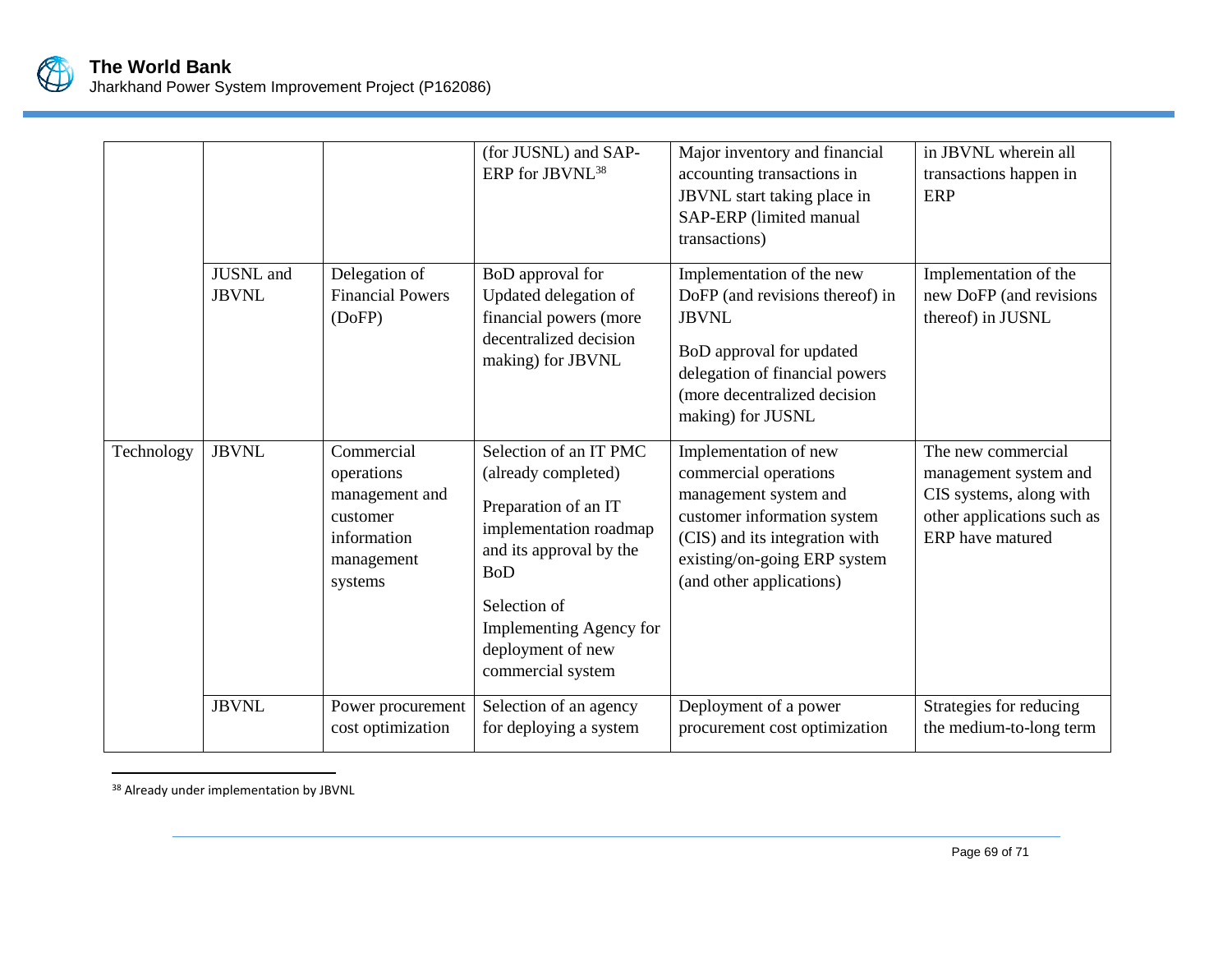

|           |              |                                           | for automating some of<br>the processes for deciding<br>scheduling from<br>generation companies                                                                                               | solution and implementation of<br>strategies for optimizing the<br>immediate to near term power<br>purchase costs and unscheduled<br>interchange penalties                                                   | costs                                                                                                              |
|-----------|--------------|-------------------------------------------|-----------------------------------------------------------------------------------------------------------------------------------------------------------------------------------------------|--------------------------------------------------------------------------------------------------------------------------------------------------------------------------------------------------------------|--------------------------------------------------------------------------------------------------------------------|
|           | <b>JBVNL</b> | Consumer and<br>network metering          | Selection of an agency<br>for smart metering for<br>selected urban sub-<br>divisions;<br>Changing the meters at<br>important network points<br>(agency already selected<br>and work on-going) | Implementation of smart meters<br>in selected urban sub-divisions;<br>Initiating a metering upgradation<br>program for non-urban<br>consumers                                                                | All urban sub-divisions<br>have smart metering<br>All non-urban sub-<br>divisions have well-<br>functioning meters |
|           | <b>JUSNL</b> | Process automation                        | Selection of an agency to<br>deploy simplified<br>automation systems for<br>payroll management                                                                                                | Implementation of automated<br>payroll management systems;<br>Implementation of automated<br>solutions for other functions<br>(such as fixed assets<br>enumerations/valuation,<br>inventory management etc.) | Implementation of a<br>standard ERP solution                                                                       |
| Processes | <b>JBVNL</b> | Commercial and<br>business processes      | Commercial process re-<br>engineering                                                                                                                                                         | Business process review and re-<br>engineering and its adoption in<br>the ERP system                                                                                                                         |                                                                                                                    |
|           | <b>JUSNL</b> | Procurement and<br>contract<br>management | Preparation of a standard<br>policy and procedures<br>document for<br>procurement and contract                                                                                                | Initiating implementation of the<br>policies and procedure document<br>(WPPP) by JUSNL for capital                                                                                                           |                                                                                                                    |